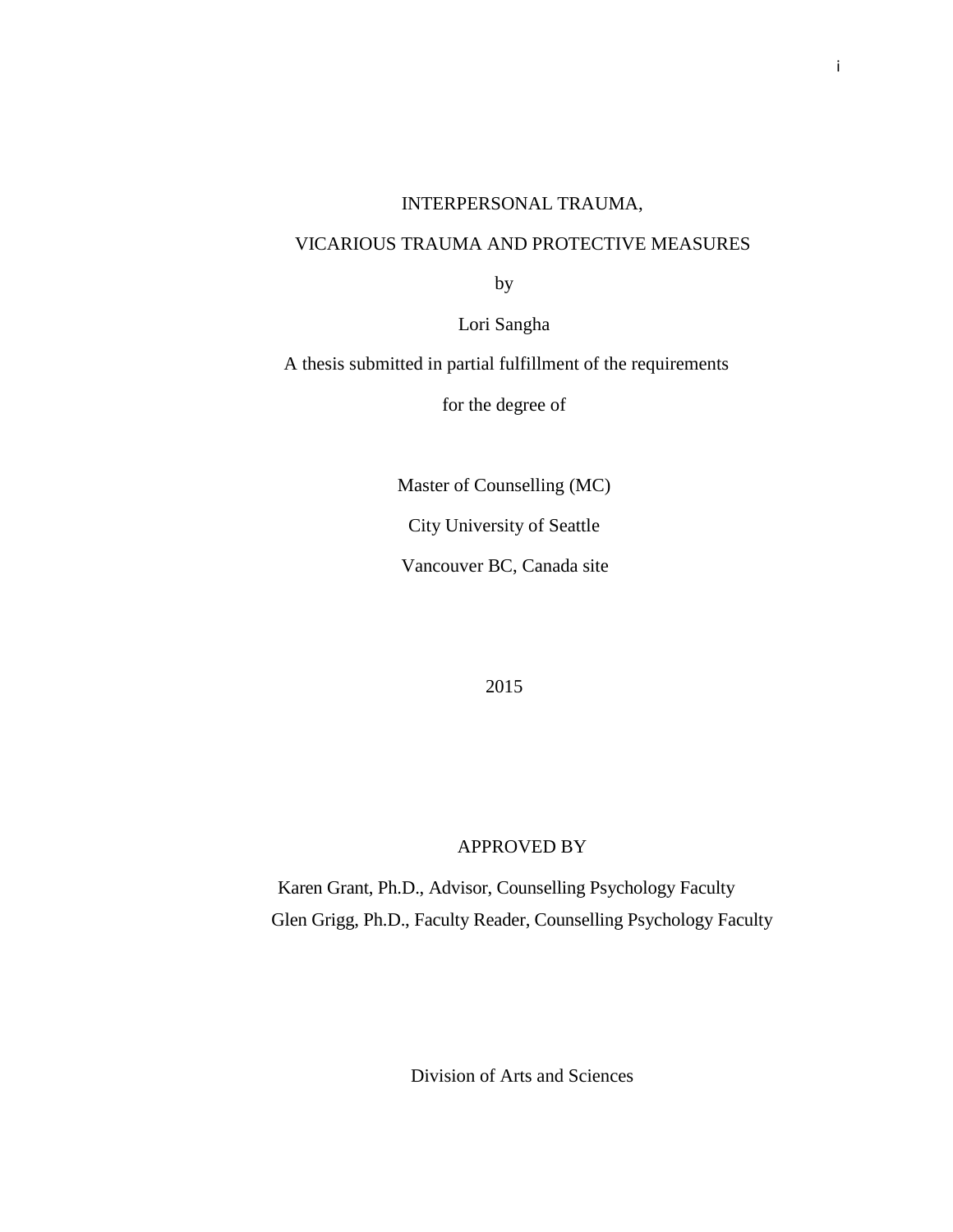#### **Abstract**

The impact of interpersonal trauma can be devastating for survivors. Survivors who have directly experienced violence perpetrated against them may seek therapy for assistance with a wide range of negative consequences, challenges, and symptoms associated with the traumatic event(s). Trauma therapists who work with survivors and are vicariously exposed to their clients' trauma narratives, pain and suffering, are at risk of suffering consequences themselves due to the emotional stress and strain of the work. Some therapists will experience reactions and symptoms that are similar, yet not as severe as their clients'. The possibility for positive consequences, growth and resilience are also possible. Measures can be taken on a personal, professional and organizational level to counteract stress and promote therapists' resilience. Three essays are presented in this manuscript-based thesis which illustrate interconnected and key aspects of the central topic of the trauma therapist's experience.

*Keywords: interpersonal trauma, survivors,trauma therapist, secondary exposure, vicarious trauma, protective measures*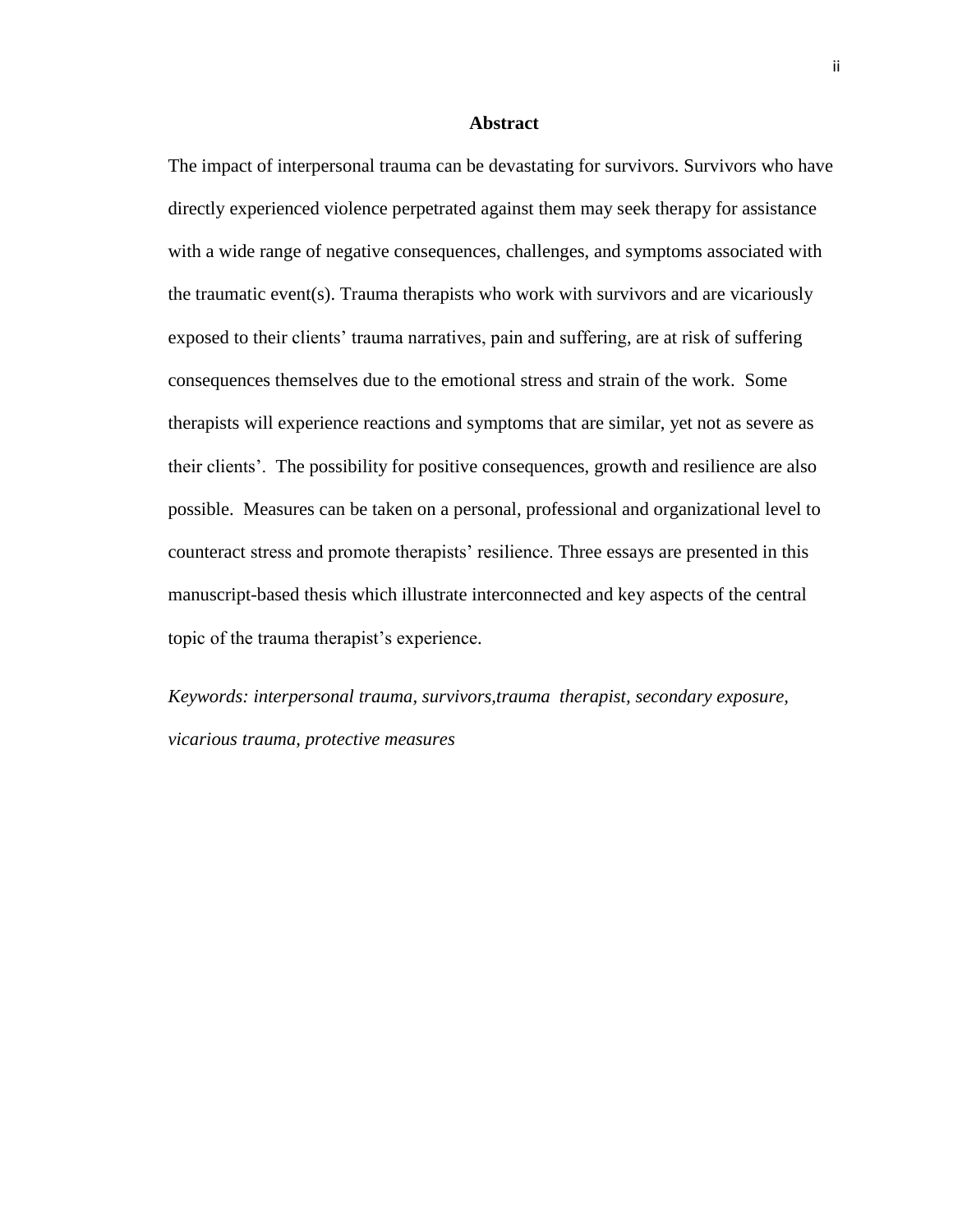**Dedication**

To survivors and to those we have lost.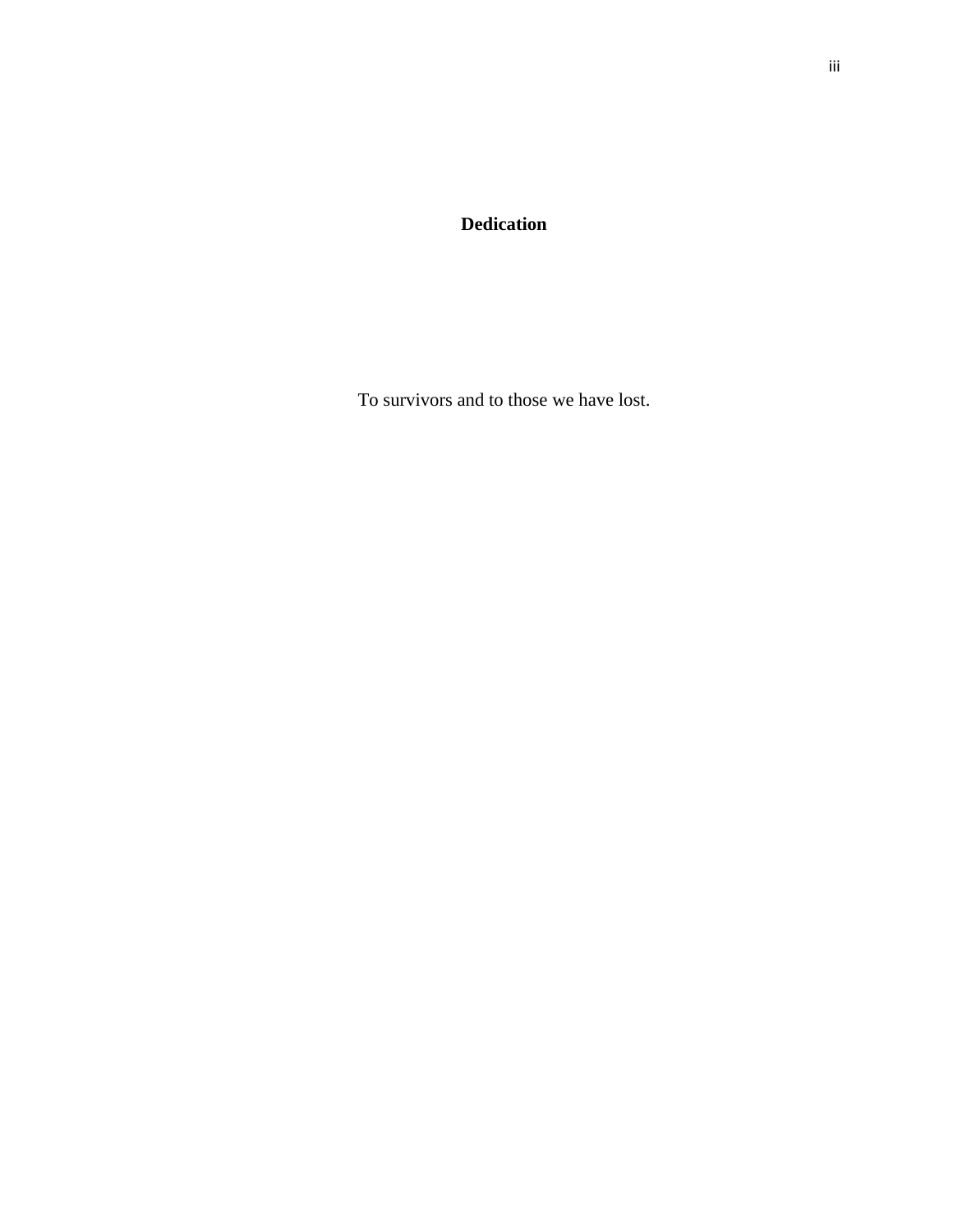# **Table of Contents**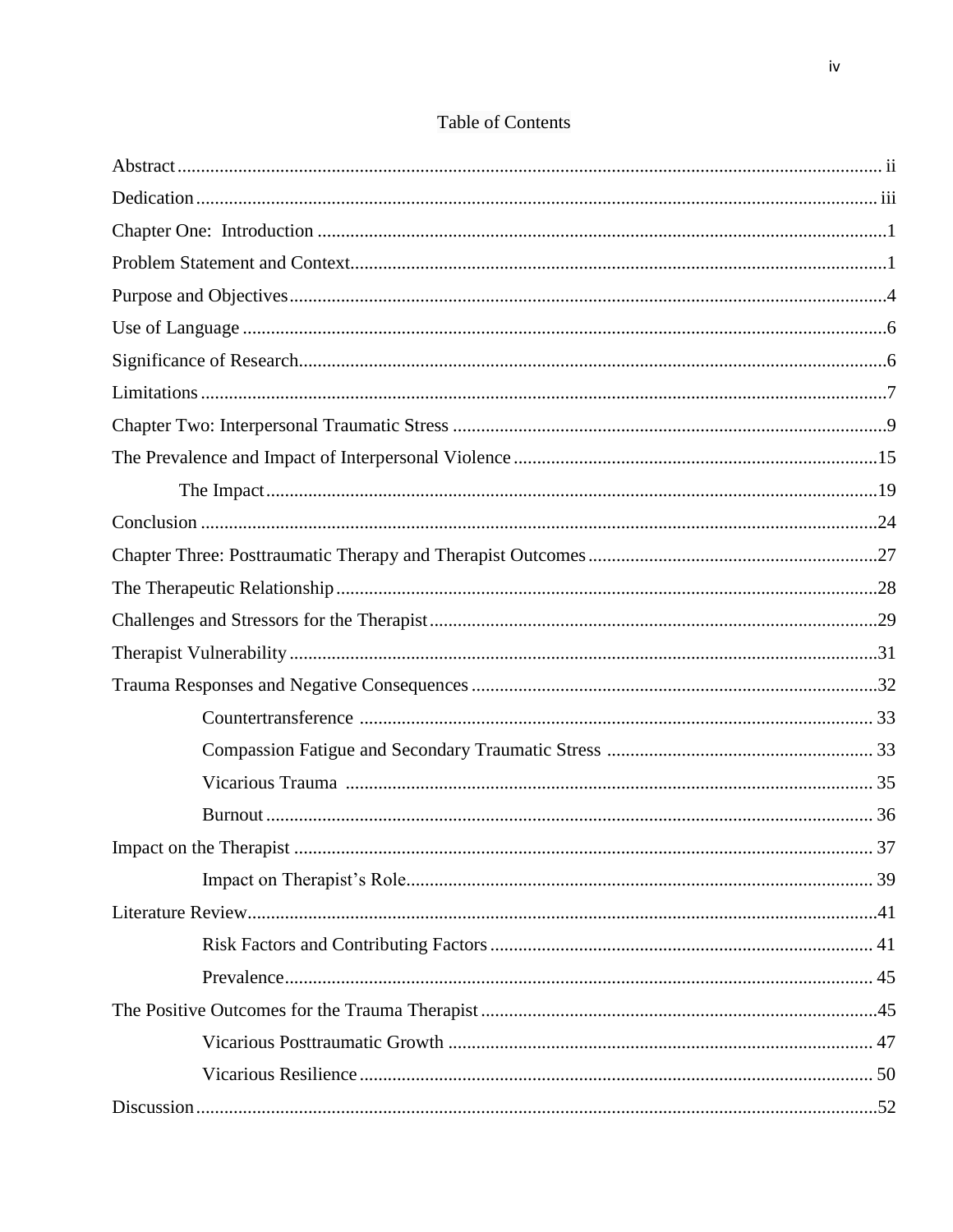| Chapter Four: Protective Measures, Interventions And Factors That Promote Resilience And Growth |  |
|-------------------------------------------------------------------------------------------------|--|
|                                                                                                 |  |
|                                                                                                 |  |
|                                                                                                 |  |
|                                                                                                 |  |
|                                                                                                 |  |
|                                                                                                 |  |
|                                                                                                 |  |
|                                                                                                 |  |
|                                                                                                 |  |
|                                                                                                 |  |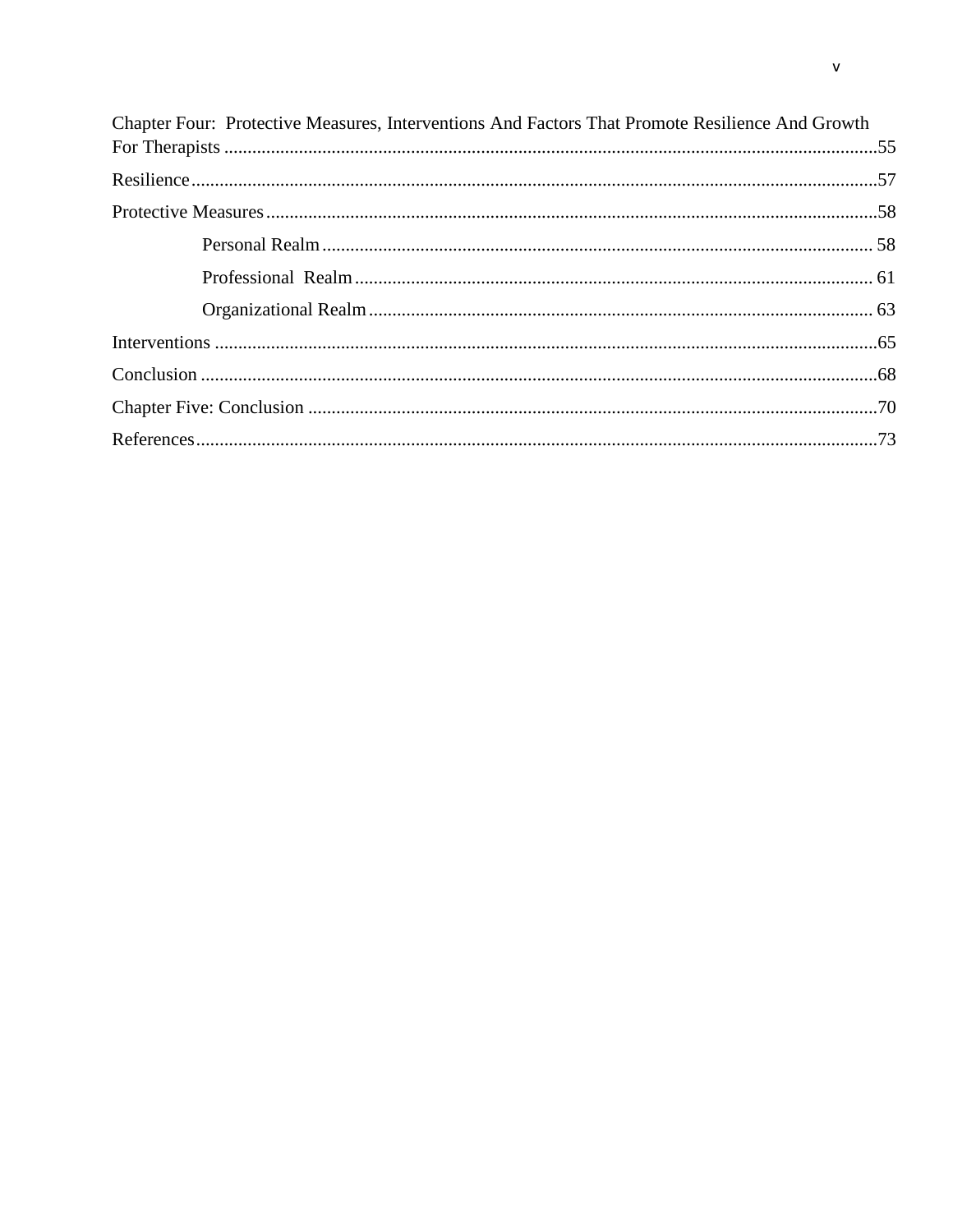## CHAPTER ONE: INTRODUCTION

#### **Problem Statement And Context**

The field of traumatology is relatively new with continual developments in research and ongoing analyses by researchers and authors on the many aspects of psychological trauma, including the impact of vicarious trauma on therapists. Direct exposure to interpersonal traumatic events has multiple consequences for survivors. The definition of a traumatic event from the fifth edition of the Diagnostic and Statistical Manual of Mental Disorders (DSM 5) (American Psychiatric Association, 2013; First & Tasman, 2006) is often utilized in the field of mental health and counselling psychology. Trauma is described in the DSM 5 as "exposure to actual or threatened death, serious injury, or sexual violence" (p. 271). Exposure to traumatic events is further defined in the DSM 5 as either "direct", "witnessing", "learning" about, or "experiencing repeated or extreme exposure to aversive details of the traumatic events" (p. 271). Clients may have been exposed directly to traumatic events, while therapists can be considered secondarily, or vicariously exposed by witnessing, learning about, and bearing witness to clients' narratives and experiences of trauma (Ford & Courtois, 2009; Pearlman & Caringi, 2009).

It is recognized by authors who take a broader perspective that trauma may be the result of a series of minor incidents over time, to a major crisis or catastrophe, and that it is the *perception* of threat which is a key consideration in defining trauma (Levine, 2005). A definition of trauma that informs the basis of understanding for this paper is provided by Briere & Scott (2015). They conclude "…an event is traumatic if it is extremely upsetting [and] at least temporarily overwhelms the individual's internal resources, and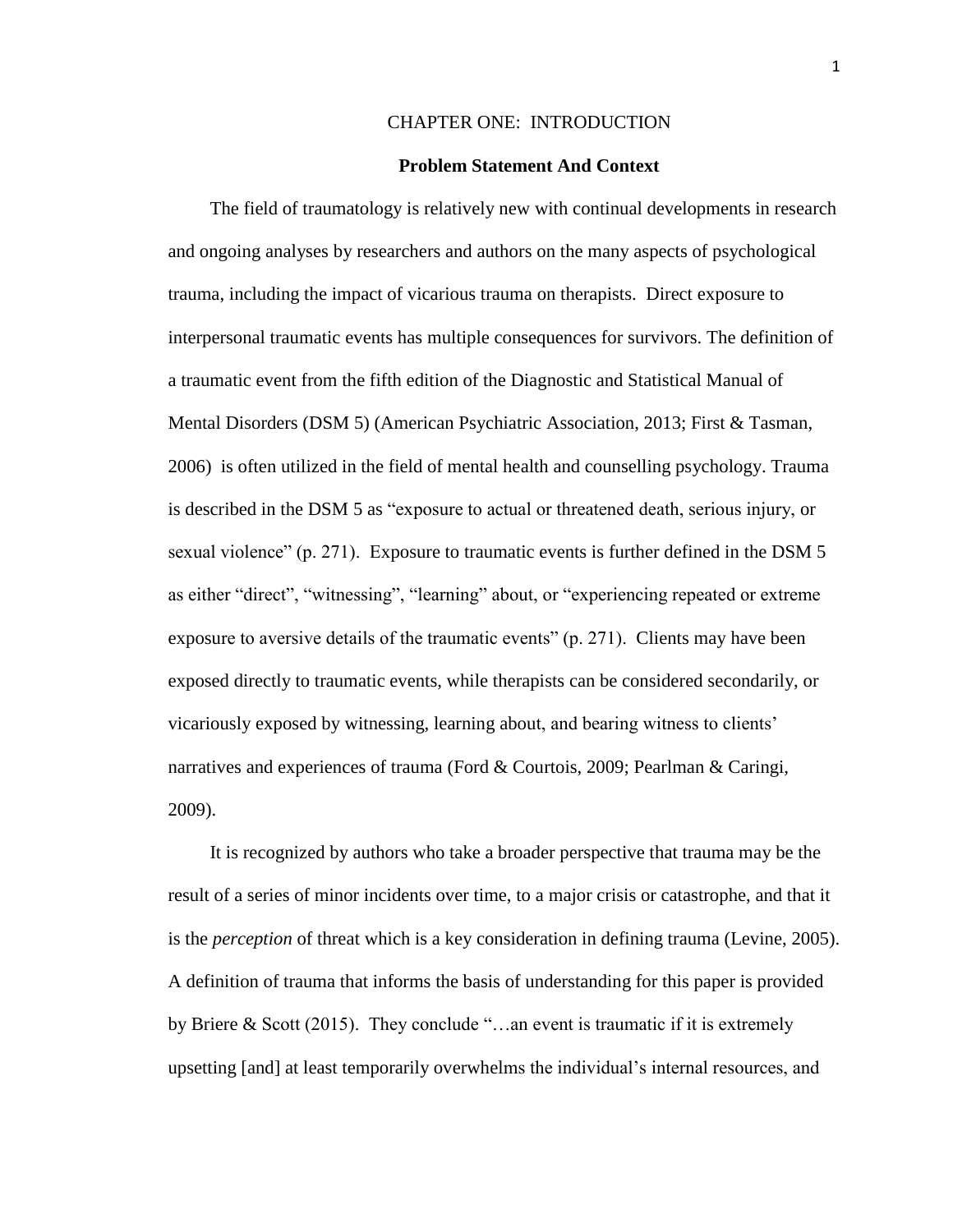produces lasting psychological symptoms" (p. 10). My focus in this manuscript-based thesis is on complex forms of interpersonal trauma which therapists encounter in their work with adults. These forms of trauma typically involve acts of abuse and violence towards individuals in relationships that cause overwhelming stress, betrayal and a shock to the survivor's psychological system (Briere, 2015; Van der Kolk, 2001). The impact of interpersonal trauma can involve "a cascade of biobehavioral changes" (Van der Kolk, 2001, p. S50) and is further exacerbated by developmental, historical or intergenerational traumatic experiences (Ford & Courtois, 2009).

Therapists who work with individuals who have experienced complex forms of trauma are exposed to traumatic experiences indirectly by learning about it, and being exposed to details through client narratives, disclosures and expressions of pain and suffering. Supporting clients effectively through their healing and recovery requires the essential elements of a strong, safe, therapeutic alliance, empathic engagement and attunement on the part of the therapist, regardless of the modality or techniques utilized (Briere, 2015; Herman, 1992; Miller, Duncan & Hubble, 1997). Posttraumatic therapy can be an emotionally intense and intimate process, and one that can present unique challenges and risks for the therapist (Harvey, 2007; Pearlman & Caringi, 2009).

Human beings, whether in the role of therapist or client, are not invincible or invulnerable to the consequences of stress and trauma. Given this realization, trauma therapists may be considered a "high risk population" for conditions such as secondary traumatic stress (STS) , compassion fatigue, vicarious trauma , and eventual burnout, which is considered a more progressively occurring condition (Figley, 2005). As Cerney notes, (as cited in Figley, 1995), trauma therapists "are especially vulnerable to STS…as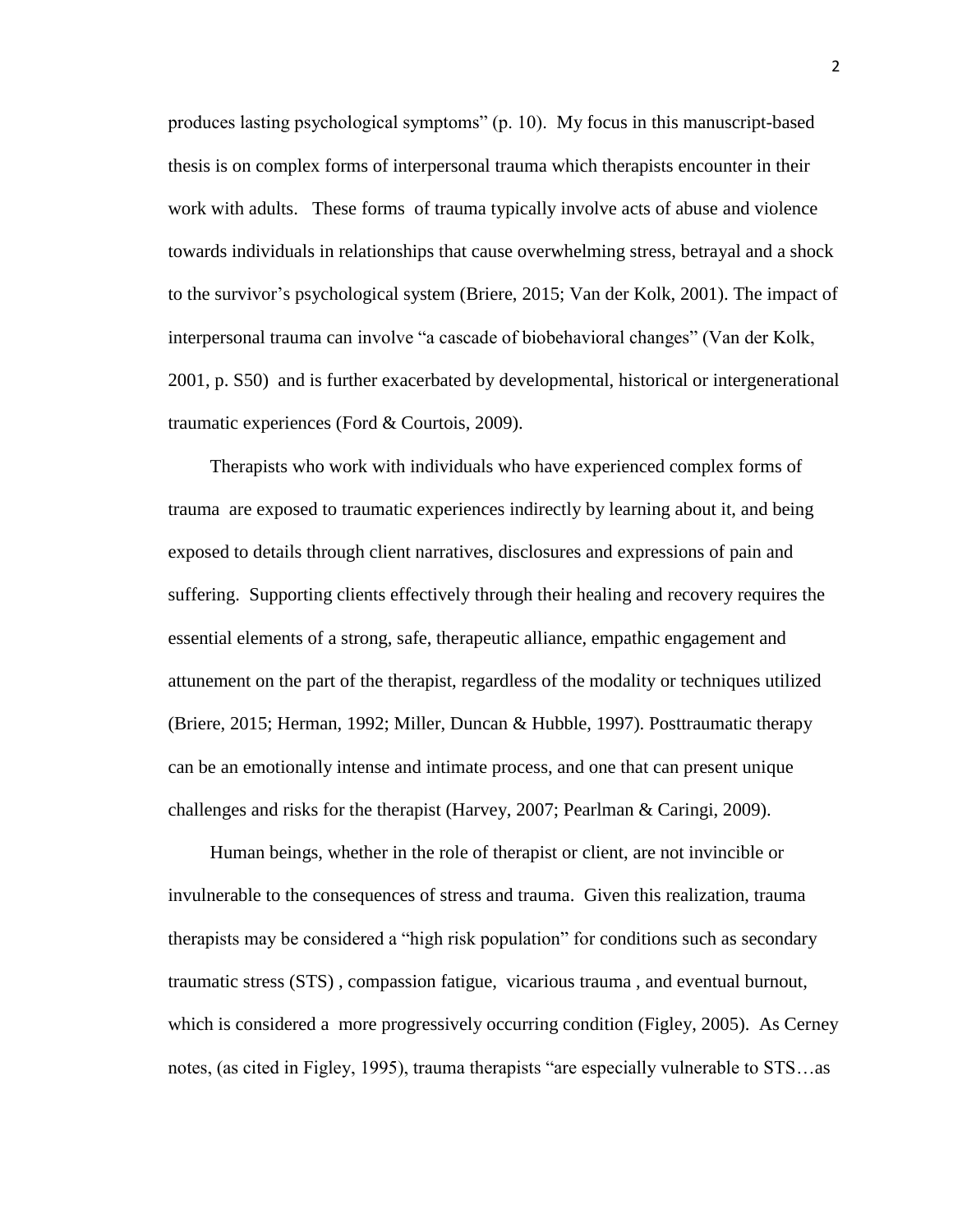the assault on their sense of personal integrity and belief in humanity can be so shattering that it places them in a special group of traumatized individuals….similar in many ways to the individuals they treat" (p.4). The negative effects of trauma work may not always be obvious, may be obscured, or occurring at an unconscious level for therapists even though they may be natural and expected (Pearlman & Caringi, 2009; Rothschild, 2006).

Interpersonal trauma most often involves threats and acts of violence perpetrated against women (Province of BC, 2010). There are many types of violence and therapists are likely to encounter the complexities of clients' problems and challenges associated with childhood abuse, sexual violence, loss and violence in relationships, and domestic violence. In addition to the devastating physical and psychological harm incurred by trauma, interpersonal violence is also a public, social and health issue that should not be ignored.

These are considered gender and power-based acts and crimes. In British Columbia (BC), public policy and initiatives have been developed due to an ongoing and urgent need to address the dangers for women and children in particular. In 2010 the Ministry of Justice updated the "Wife Assault" policy to the "Violence Against Women in Relationships" policy. In 2012 a Provincial Office of Domestic Violence was established in BC with a mandate to coordinate resources, reduce and respond to domestic violence (Province of BC, 2012 ).

In addition to the negative consequences associated with trauma, clinicians and researchers are recognizing the potential for positive transformations that can develop in the aftermath of trauma and during the therapeutic process for both clients and therapists (Arnold, Calhoun, Tedeschi & Cann, 2005; Cann, Calhoun & Tedeschi, 2010; Hunter,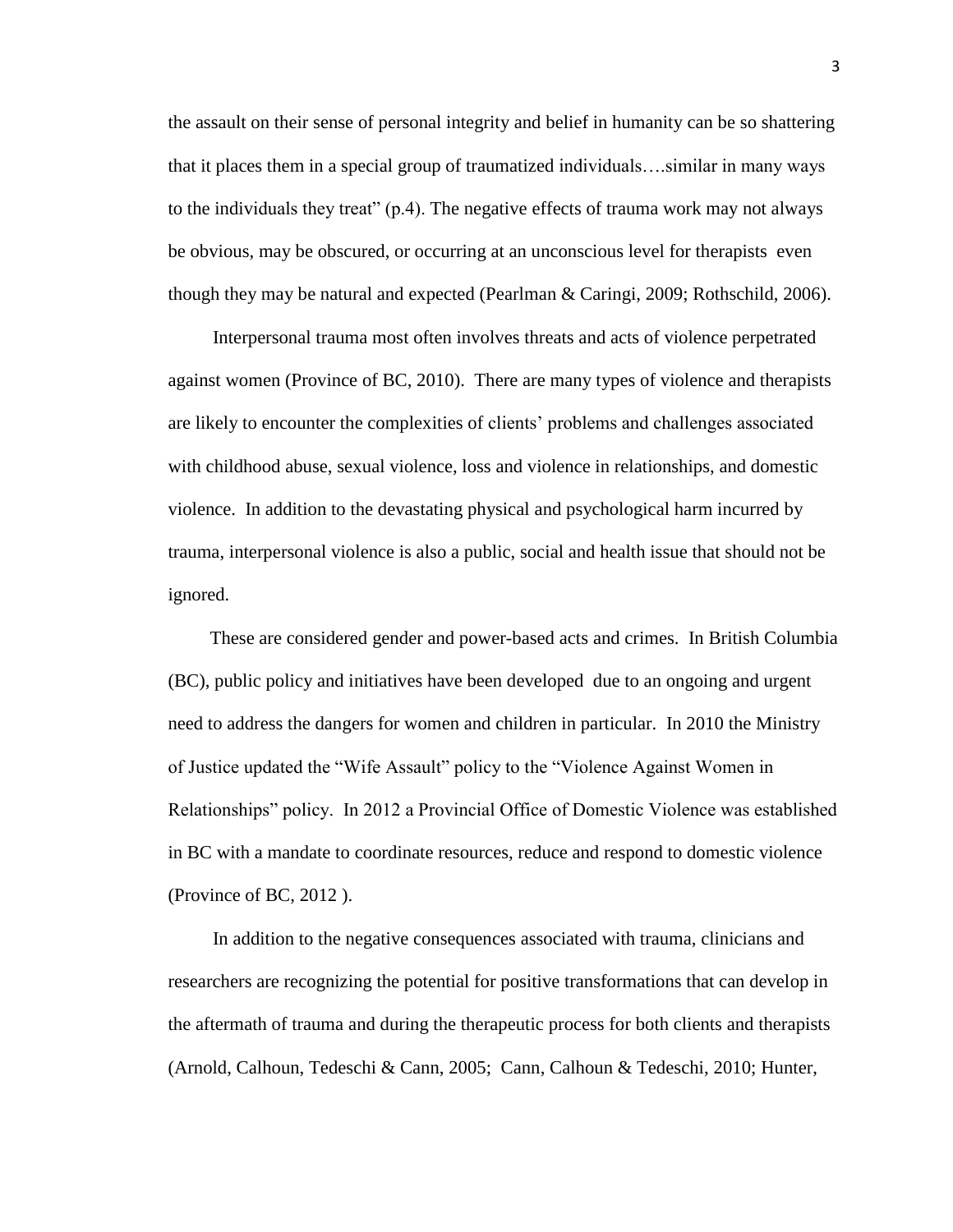2012; Lindstrom & Triplett, 2010; Mancini & Bonanno, 2010; Tedeschi & Calhoun, 2000). This orientation is grounded in the principles of positive psychology with a focus on capacities, strengths, success, resilience and growth rather than a focus on pathology and dysfunction (Csikszentmihalyi & Csikszentmihaly, 2004; Hunter, 2012) as well as in relational healing (Dalenberg, 2004; Ford & Courtois, 2009 ). These are consequences that are often overlooked and understated in the literature and in practice (Lindstrom  $\&$ Triplett, 2010; Ungar, 2010).

Whether therapists are new to the profession or seasoned, there are strategies that assist and support them in maintaining their capacity to remain empathetic, effective, and sustain hope in their work with traumatized individuals. There are measures that can be taken to prepare, prevent, reduce, buffer and ameliorate the harmful effects and adverse reactions associated with secondary exposure to trauma (Meichenbaum, 2007; Rothschild, 2006; Saakvitne &Pearlman, 1996). A multidimensional approach promotes proactive measures and shared responsibility beyond individual coping and self-care strategies. As Herman states, "There are no personal attributes of the individual sufficient in itself to offer reliable protection against the negative effects of trauma" (Herman, 1992, p. 57).

#### **Purpose and Objectives**

This manuscript style thesis includes a collection of three essays which I have written that provide an overview and broad perspective on the central topic of the impact of secondary traumatic exposure on the trauma therapist. Each essay represents a key and interrelated area of the central topic. The first essay addresses the scope and nature of interpersonal trauma in British Columbia. The impact of interpersonal violence, risk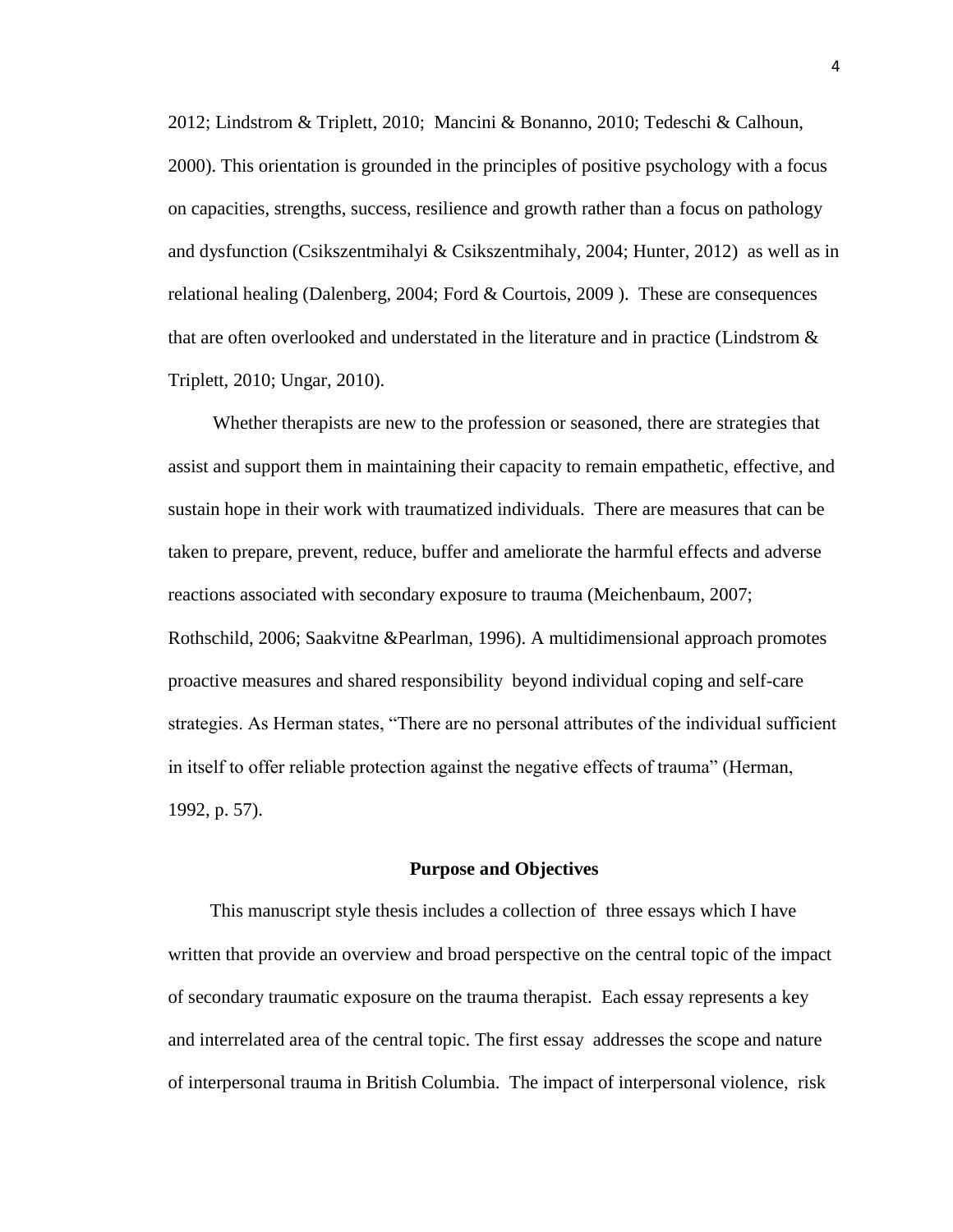factors, and other special considerations are included in this essay. The subject of the second essay is the experience of trauma therapists who work with trauma survivors. I describe both negative and positive consequences of the work, as well as several of the risk and contributing factors. In the third essay I illustrate preventative and protective measures that are recommended in the literature, that can assist therapists with the negative effects of their work, and promote resilience and growth. In the final concluding chapter I summarize and highlight key points from the three essays.

There are several objectives for this undertaking. The overriding goal is to offer a holistic and well balanced view of the issues. The objectives are related to gaining a greater understanding and raise awareness of the following:

- the nature and scope of the problem of interpersonal violence in British Columbia
- that in addition to the psychological issues, there are significant social, cultural and environmental factors related to interpersonal violence
- literature and research from key sources in the field on the impact of secondary traumatic exposure on therapists
- the potential impact of vicarious trauma on the therapist's role, functioning and the therapeutic process
- the constructs and models that have been developed and applied in the literature in relation to the impact of trauma work on the therapist, and those that are emerging, such as posttraumatic growth
- how constructs are defined and distinguished from one another and where there is overlap
- factors and variables that contribute to different outcomes for trauma therapists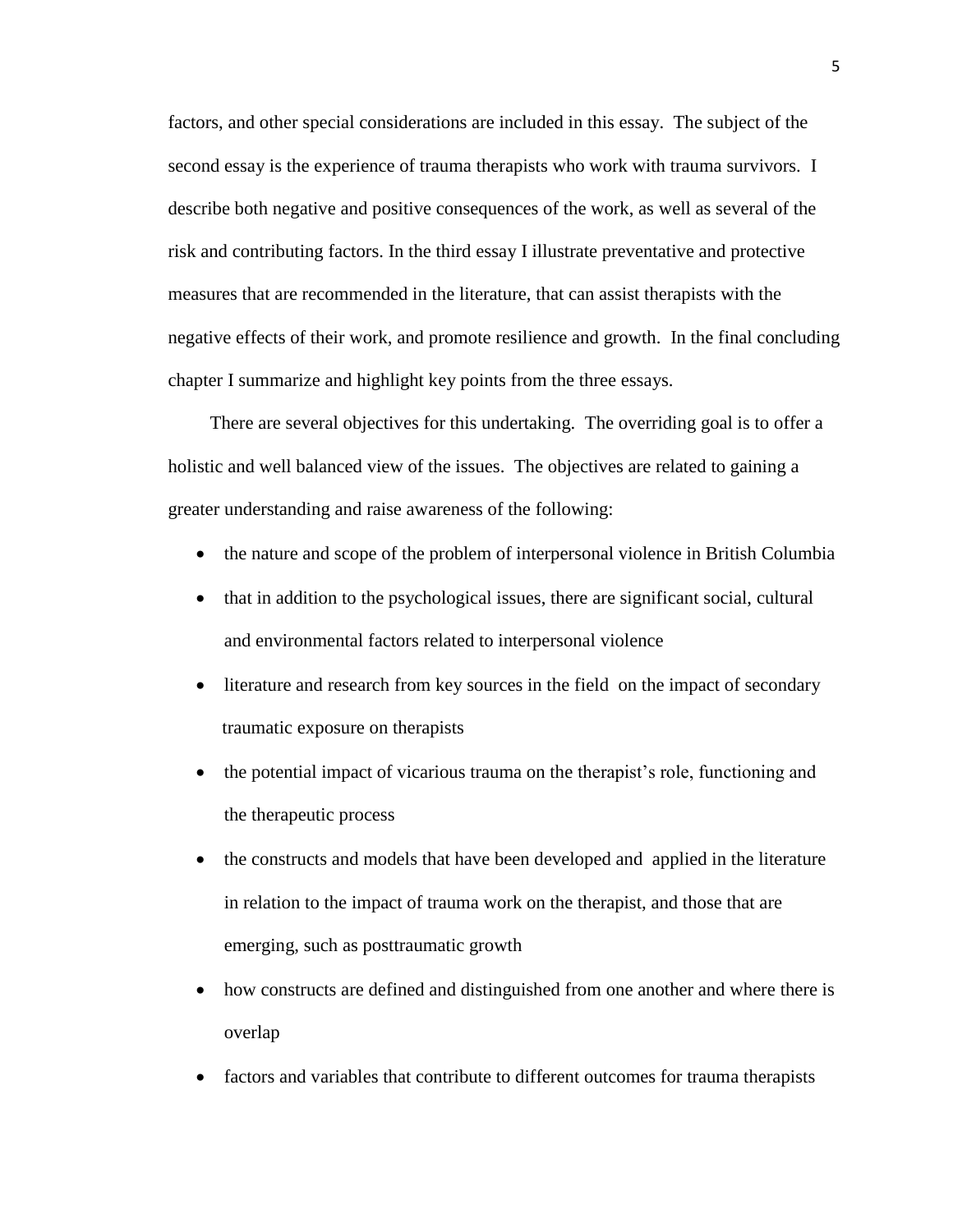- strategies that have been traditionally recommended to promote trauma therapists' health and psychological well being and, and those that are not as commonly known
- the importance of self-reflection and assessment of individual, professional and organizational realms in order to ensure actions that promote well being and counteract vicarious trauma for trauma therapists

## **Use of Language**

The term secondary traumatic exposure, or secondary trauma is used interchangeably at times with the synonymous terms of vicarious traumatic exposure, indirect traumatic exposure, and the variations of secondary trauma, vicarious trauma, etc. I attempt to reserve the use of the term vicarious trauma or traumatization to refer to a specific, unique and serious hazard for trauma therapists. The term trauma therapist will be used for ease of understanding and to refer to both therapists that self-identify as trauma therapists and those who may not but who provide trauma specific therapy to clients. Other considerations around the use of language and interpretation of terms are addressed in each chapter.

### **Significance of Research**

How therapists might be impacted by engaging in the treatment of trauma and some of the clinical implications are addressed in this thesis. It is vital that trauma therapists acknowledge and attend to the potential negative effects on their personal and professional lives. Although self-care strategies are essential measures in sustaining healthy functioning and effective therapeutic care, other actions can also be taken. The possibility of therapists engaging in social justice activities as a preventative and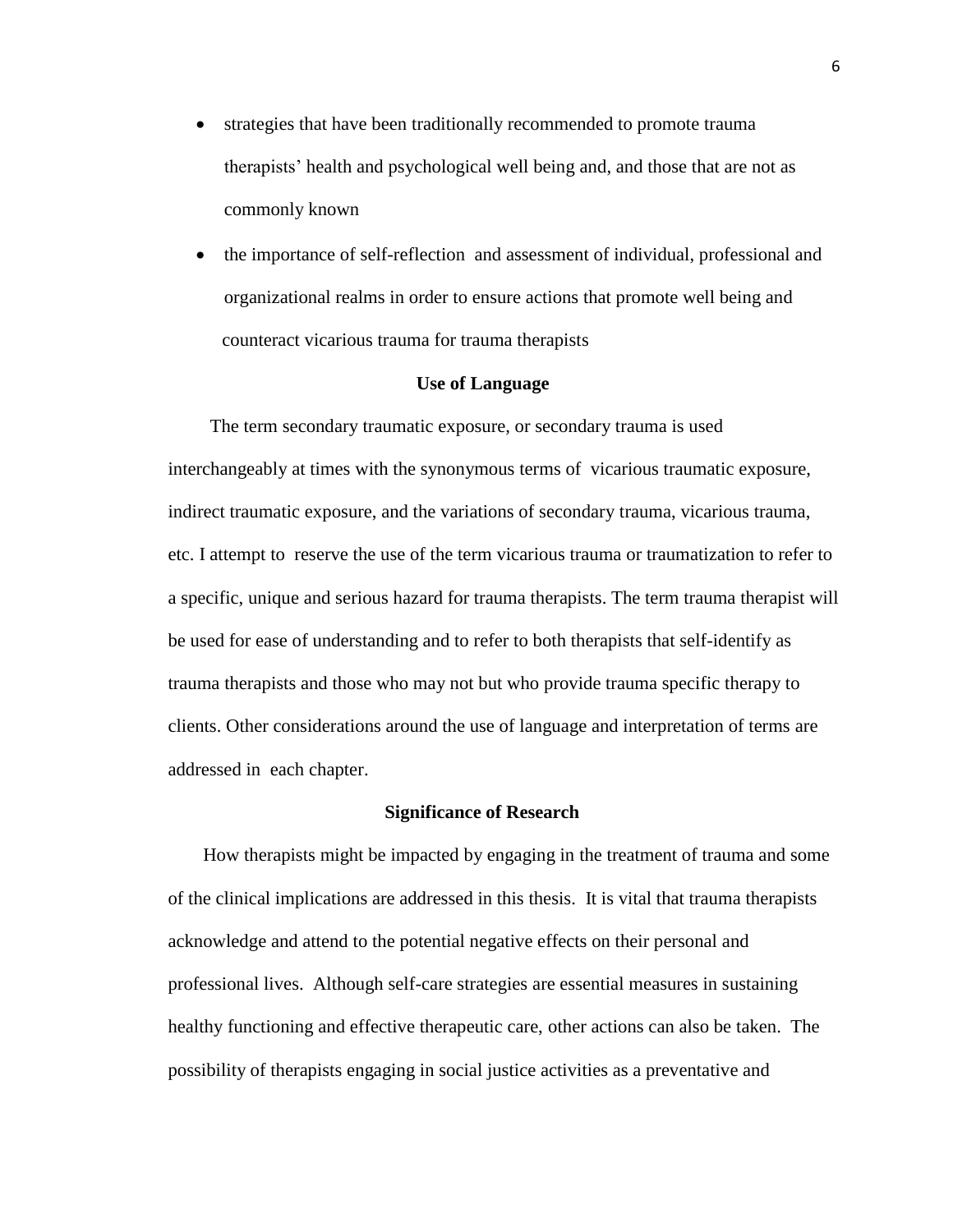proactive measure is proposed, for example, and this could serve multiple purposes (Harvey, 2007; Rothschild, 2006; Saakvitne & Pearlman, 2006). In addition to the personal and societal value, this fulfills the ethical obligations of the profession, particularly connected to the principles of "Responsible Caring" and "Responsibility to Society" (BC Association of Clinical Counsellors, 2008). There are several topics outlined in relation to trauma, recovery, healing, and therapeutic practice that can be applied in the areas of education, training, professional development and program development. The essays provide information that may be relevant not only to trauma therapists, but also in related areas of work, such as health, justice, child welfare, family services, anti-violence and victims' services.

#### **Limitations**

This thesis represents an overview of some of the key areas related to therapeutic practice with trauma survivors, the psychological impact of trauma on clients, and the effects of secondary trauma on therapists. The scope of literature is wide, and continues to expand and diversify on these topics. The understanding of the impact of secondary trauma exposure has developed from research with family members, caregivers, medical personnel, and first responders (Figley, 1995; Pearlman & Mac Ian, 1995). I have sought out sources of data and research that are most closely related to the topics of interpersonal trauma, and the work of trauma therapists with survivors of interpersonal violence for these essays . Although these variables are emerging topics of interest in the field of research, there are still few available studies that target the population of trauma therapists exclusively, and even fewer that are specific to Canadian communities. Therefore, research that has been conducted with other subjects such as graduate students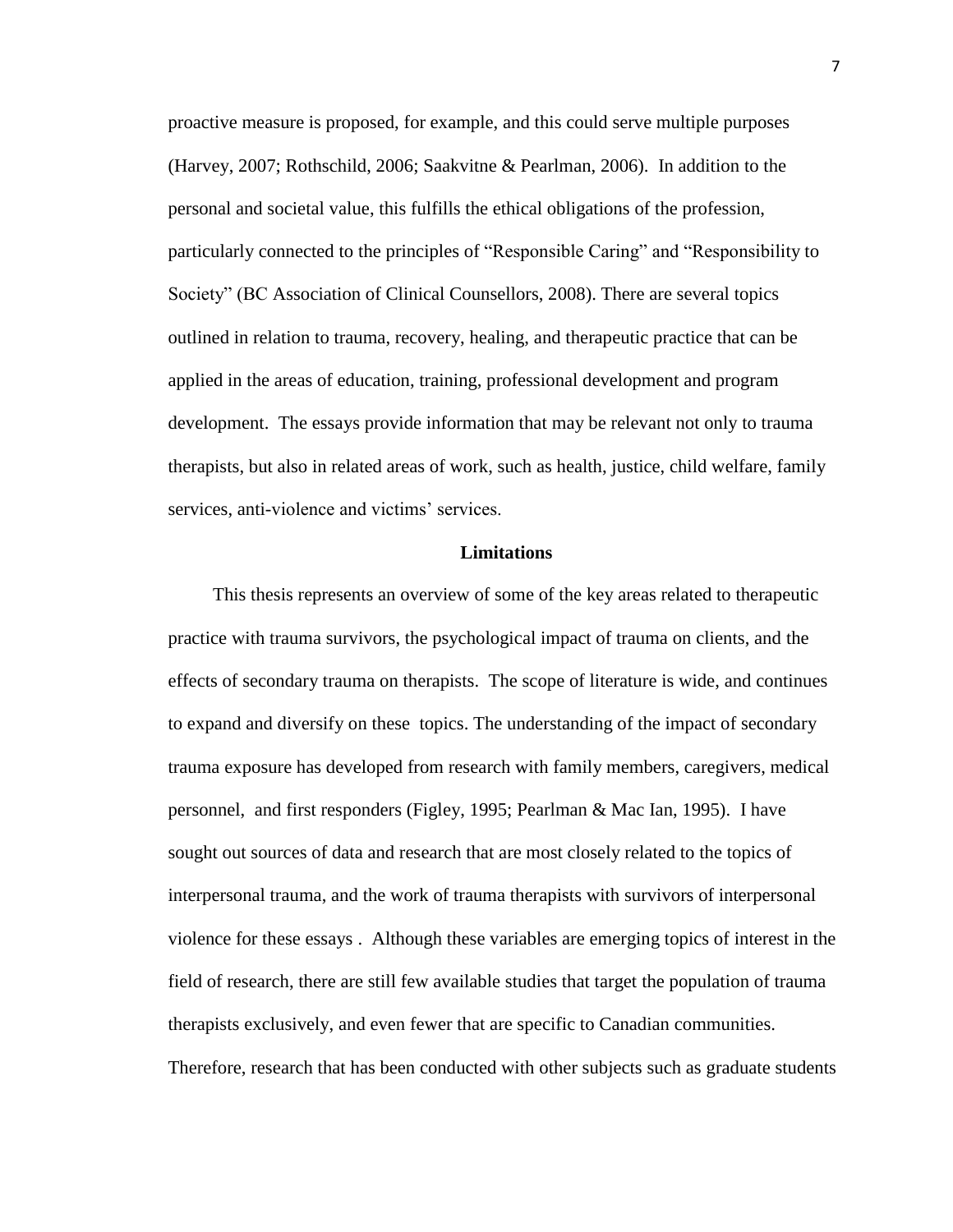of psychology, interns, clinicians and psychologists, and other helping professionals are also presented to reflect the current trends in research. Whenever possible, research and data pertaining to interpersonal trauma that involves violence in relationships is drawn upon, rather than other forms of interpersonal trauma. Sources of information that pertain to the helping profession or provision of therapy in general are utilized, as these are considered significant foundational pieces of work in the field of traumatology.

A matter that I do not directly address in this paper is the notion that trauma, resilience and psychology in general, are culture bound constructs (Ungar, 2010). Western values of autonomy and self-reliance for example, do not match the ideals or needs of individuals across all populations and cultures. Applying a broader multicultural lens to the topics represented in this thesis would help reflect other aspects that would bring a more inclusive and comprehensive perspective on the subjects.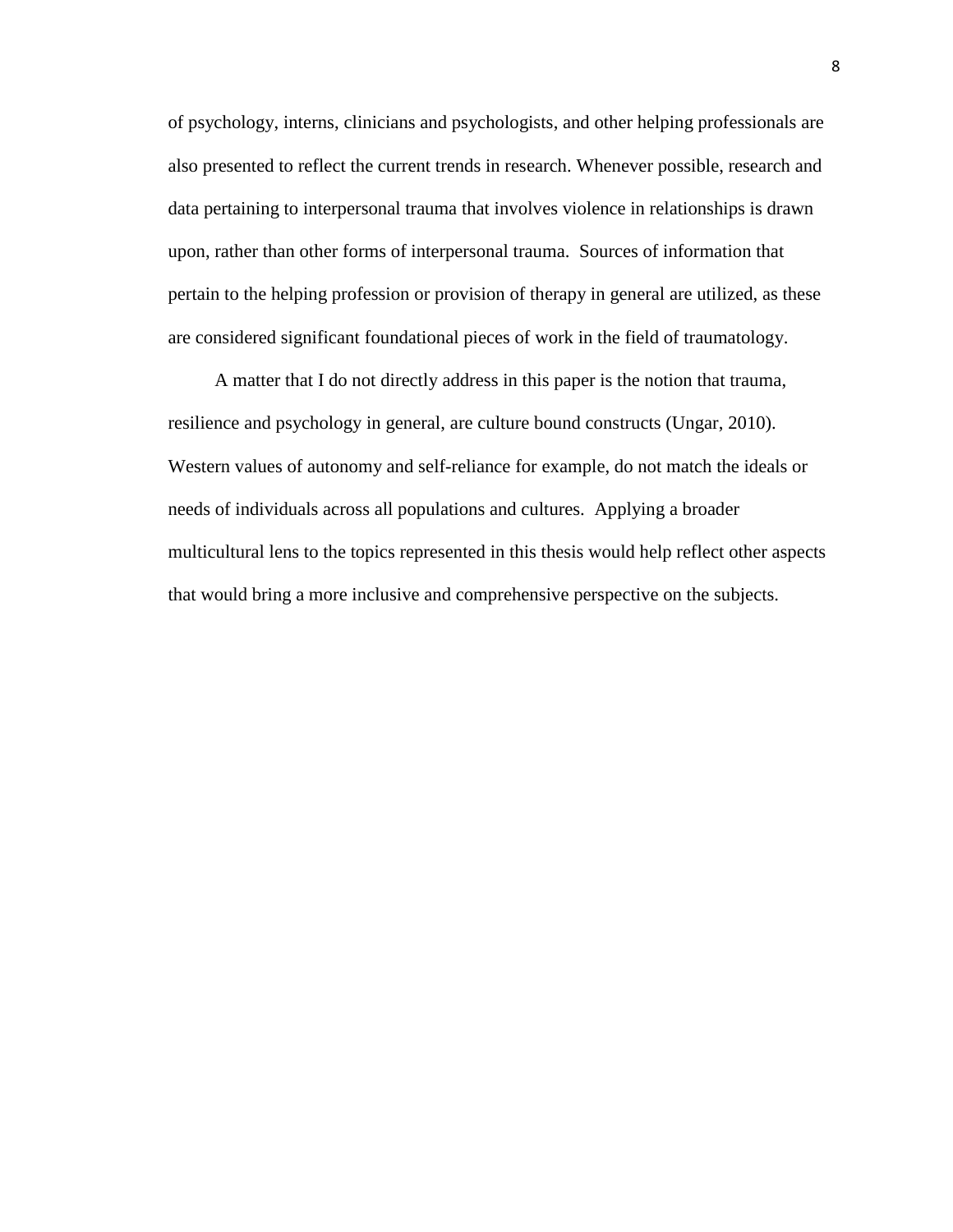## CHAPTER TWO: INTERPERSONAL TRAUMATIC STRESS

The topic of psychological trauma and its impact on adults is of primary importance in the field of counselling psychology and mental health. Therapists in a variety of settings provide counselling services for individuals impacted by the effects of trauma and stressors of an interpersonal nature. A greater understanding of the scope and sequelae of interpersonal trauma can strengthen the foundation for providing effective services, and help to promote a well-informed and compassionate response to individuals suffering from trauma related stress.

In this chapter I begin with a review of the posttraumatic stress disorder construct. I then introduce the topic of interpersonal trauma with a focus on interpersonal violence against women. Next, I present data on the prevalence of interpersonal violence, drawing mainly from local provincial and national sources. In the final section I discuss the impact, risks and consequences for survivors of interpersonal violence.

There are terms used in this paper to refer to the same or related concepts, and similar terms that describe distinctly different ones. A brief explanation may help to preempt any confusion while reading. I will use the abbreviated form, "IPV", to refer to intimate partner violence, and "IPT" for interpersonal trauma. Instead of shortening it, I will use the term "interpersonal violence" in its long form, for clarity. I will use the terms "victim" and "survivor" at different times in the paper only to match the language used in the sources and contexts which I am drawing from. From the perspective of a counsellor, I prefer to use the more empowering and strengths-based term "survivor", to refer to those who have experienced traumatic events.

Attention to this crucial topic has grown since the 1980's following the formal establishment of posttraumatic stress disorder (PTSD) in the Diagnostic and Statistical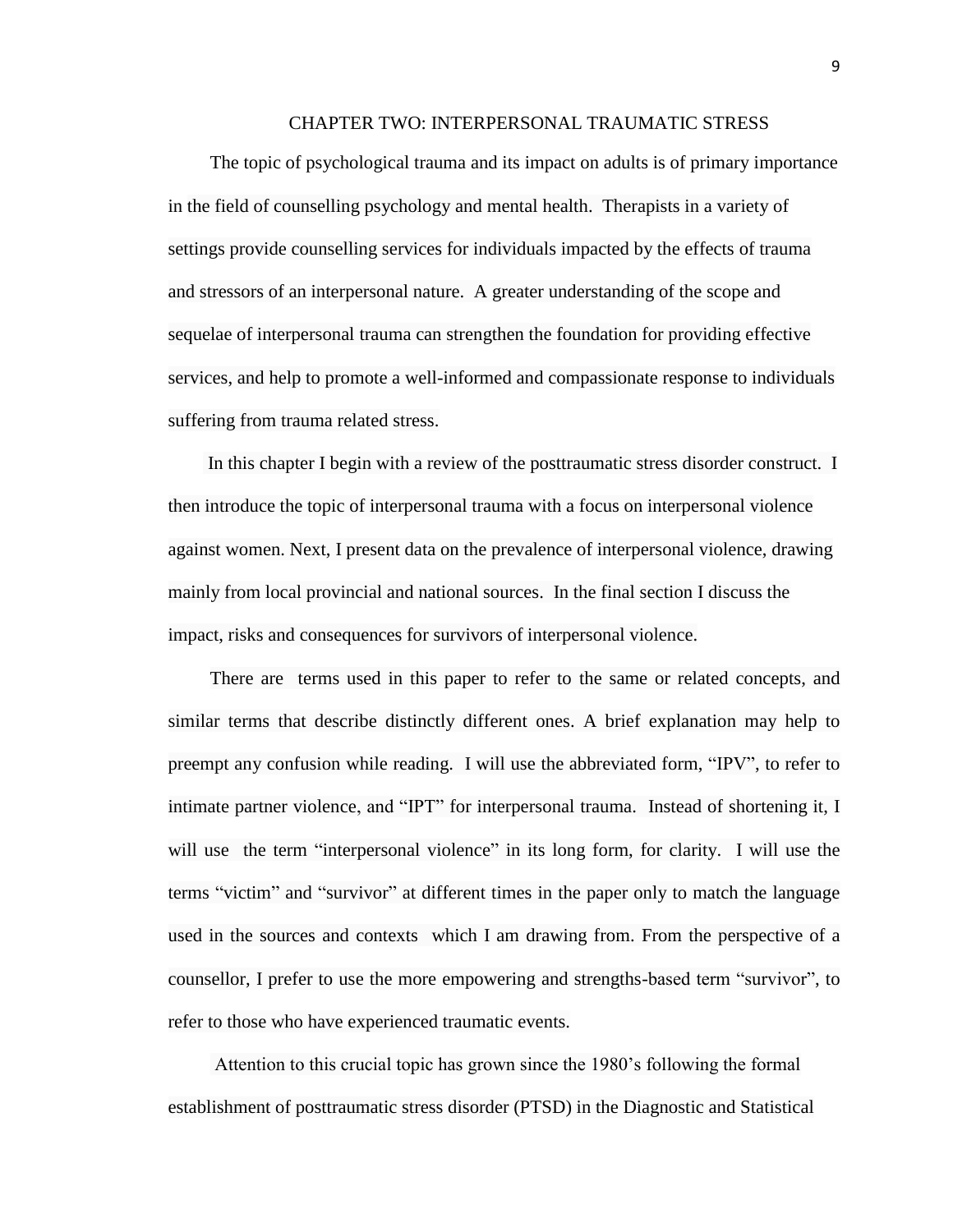Manual of Mental Disorders III (DSM-III) (American Psychiatric Association, 2013; First & Tasman, 2006). The DSM classification for PTSD has been revised over time and in the current fifth edition includes a total of twenty criteria, grouped into four symptom clusters, which are briefly described as follows:

1. Intrusion/re-experiencing which includes intense psychological or physical distress in reaction to trauma reminders, nightmares and dissociative reactions such as flashbacks.

2. Persistent avoidance of people, places, activities, or of distressing memories, thoughts or feelings associated with the traumatic event/s.

3. Negative alterations in mood and cognitions such as loss of memory, exaggerated negative beliefs about oneself, others, or the world, persistent feelings of fear, horror, anger guilt, or shame.

4. Alterations in arousal and reactivity, including hypervigilance, self-destructive behavior, or feelings of detachment.

Specifiers to capture possible features of dissociative symptoms and delayed expression of PTSD symptoms have been incorporated into the diagnostic criteria , as well as a subtype of PTSD for "Children 6 Years and Younger" (American Psychiatric Association, 2013).

PTSD was previously classified as an anxiety disorder in the DSM and now falls under the category of "Trauma and Stressor-Related Disorders". It is distinct from other disorders in that it requires an external experience in the form of a traumatic event (Briere, 2015; First and Tasman, 2006). The definition of a traumatic event is defined in the DSM-5 as "…exposure to actual or threatened death, serious injury, or sexual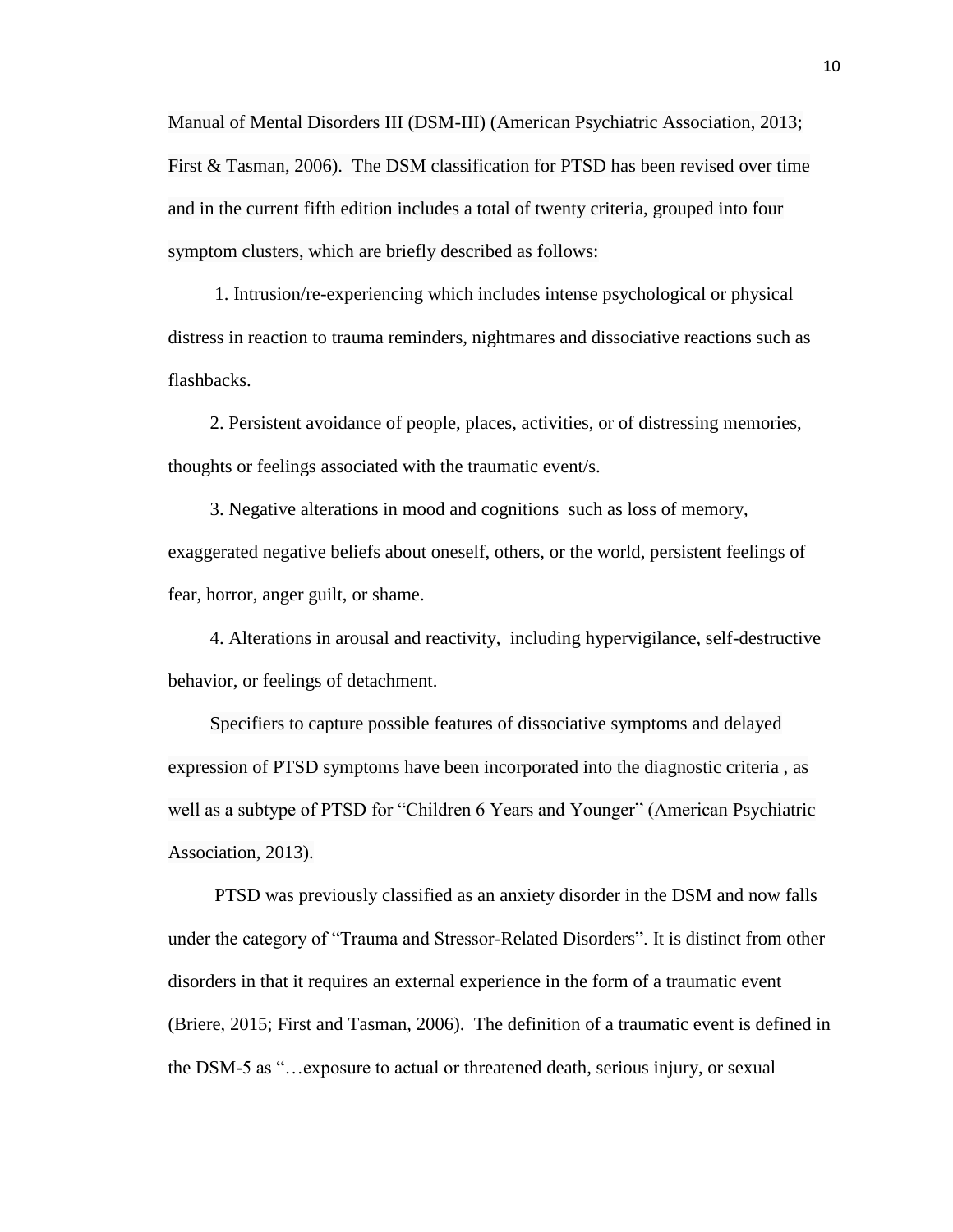violence". There are four criterion listed regarding the way in which an individual may be exposed to a traumatic event:

- Directly experiencing the traumatic event
- Witnessing the traumatic event in person
- Learning that the traumatic event occurred to a close family member or close friend (with the actual or threatened death being either violent or accidental)
- Experiencing repeated or extreme exposure to aversive details of the traumatic events (not through media, pictures, television or movies unless work-related) (American Psychiatric Association, 2013)

There is controversy over the DSM-5 definition of a traumatic event as it omits incidents that may not be life threatening, but constitute a severe threat to psychological integrity and cause an equal degree of suffering (Briere, 2015). As research has continued to expand in the field of traumatology, more extreme and distinct forms of the disorder, known as "complex posttraumatic stress disorder" (Complex PTSD) (Herman, 1992), or "complex traumatic stress disorders" (Ford & Courtois, 2009) have become associated with interpersonal traumatic events that are particularly severe, prolonged and repeated. Although these disorders are not listed in the DSM, survivors of these more complex traumatic events are considered to experience an overall impact beyond the symptoms of PTSD, with primary features being somatization, dissociation, and affect dysregulation (Ford & Courtois, 2009; Herman, 1992).

Interpersonal trauma (IPT) typically involves more than a single incident, unlike traumatic events such as a natural disaster or a life threatening car accident (Astin, Ogland-Hand, Coleman & Foy, 1995). IPT includes abuse and violence against children,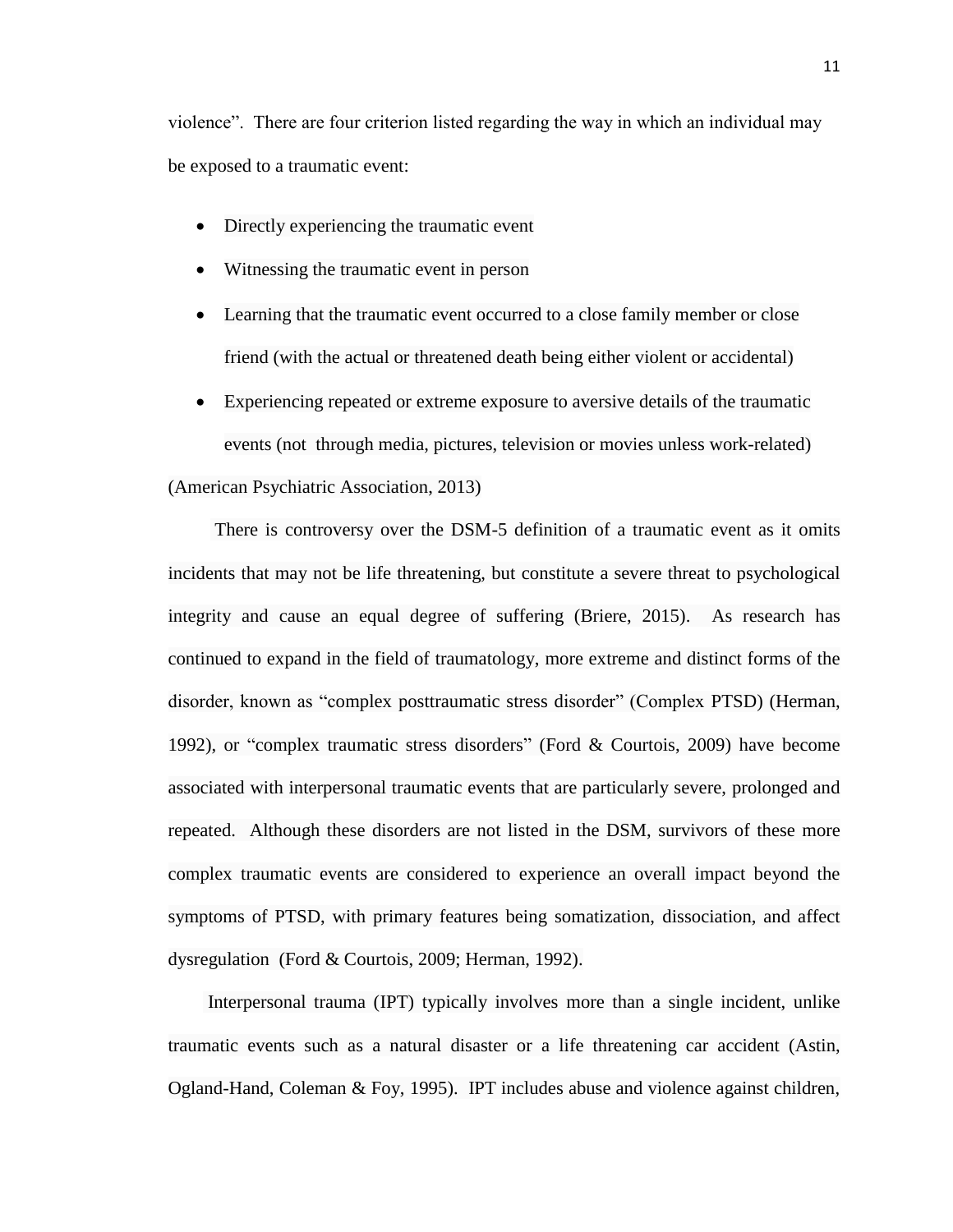women, men, older adults, a group or culture. Types of IPT include, but are not limited to, childhood abuse and neglect, incest, war, torture, community violence, racism, hate crimes, kidnapping, hostage-taking, and other crimes against the person (Justice Institute of British Columbia, 2011). Interpersonal traumatic stressors may be recurring, prolonged or continuous, and vary in their magnitude and subsequent harm . IPT may be transmitted across generations such as in the case of Canada's aboriginal population, with historical atrocities which involved forced isolation, discrimination and widespread abuse in the residential schools (Camfield, 2013).

Intimate partner violence (IPV) comprises the largest category of interpersonal trauma. This term is used interchangeably with several others in the literature, for instance, spousal assault, wife abuse, battered women, relationship violence, and domestic violence (Government of Canada, n.d.). Domestic violence usually refers to acts which occur within a family setting or household. As acts and crimes of IPV are most often committed by men towards women, the language and research associated with this topic tends to reflect this gender disparity (Province of BC, 2010). The vast majority of literature on interpersonal violence focuses on violence perpetrated against women in heterosexual relationships. This excludes populations of individuals in the lesbian, gay bisexual, transgender, queer and two spirited (LGBTQ2S) communities. Ristock (2005) reports there are specific behaviors around violence associated with the larger contexts of homophobia, biphobia, transphobia and heterosexism. Specific issues of exclusion and domination affect responses to trauma and recovery for these individuals.

The term "Violence Against Women in Relationships" (VAWIR) has been adopted by policy makers in British Columbia's (BC) public safety and child welfare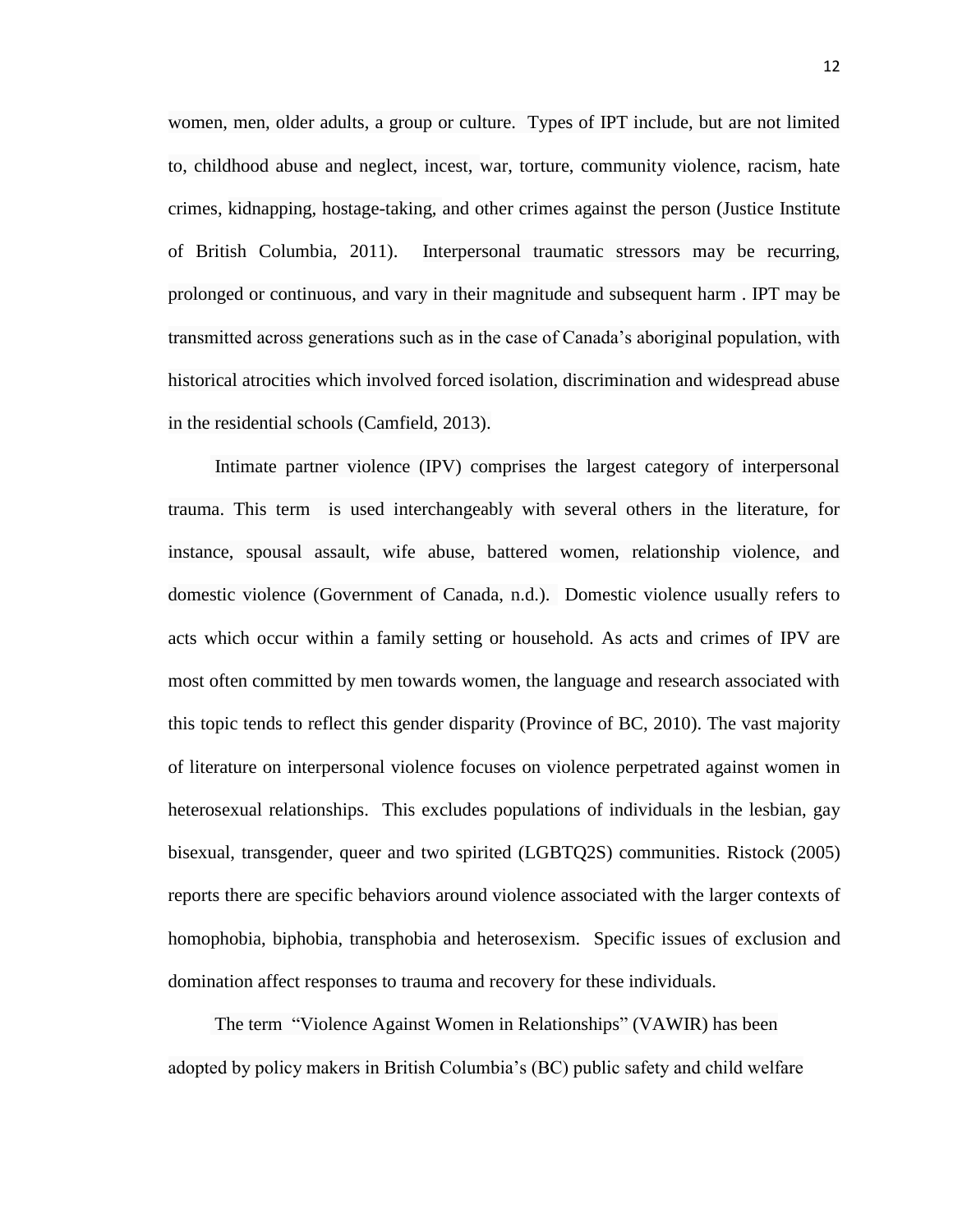systems to signify IPV consisting of the range of physical and sexual violations that might occur against women in domestic, spousal, or other relationship types in which the perpetrator is a person known to the victim (Justice Institute of BC, 2011; Province of BC 2010). However, the VAWIR policies and associated sections of the law are also meant to be applied to any victim of violence in relationships, regardless of gender.

The prevalence of IPV/domestic violence is so vast that it has been referred to as "a public health issue that has reached epidemic proportions globally" (Wortham, 2014, p. 7). While women in heterosexual relationships are affected more often and more severely by IPV, victims can also include males. IPV occurs in same-sex relationships as well as heterosexual relationships. It occurs across cultures, ethnic groups, socioeconomic levels, ages, genders, gender identities, and sexual orientations (Ending Violence Association of BC, 2013). IPV consists of behaviors that intimidate, manipulate, humiliate, isolate, frighten, terrorize, coerce, threaten, blame, shame, hurt, injure, or wound the other partner.( Johnson & Dawson as cited in Jackson, 2011; The United States Department of Justice, n.d.,). These abusive behaviors are considered power based acts and crimes, with women being affected more often than men (Hoff, 2010; Humphreys, 2008; Province of BC, 2010; Kendall-Tackett, 2005).

Patterns of violence in relationships can vary from being gradual and coercive, cyclical, constant, or less predictable. Violence may also be situational or an act of selfdefense in an attempt to stop aggression against oneself (Jackson, 2011). Types of violence include coercion, intimidation, threats or acts of physical and sexual assault, the threat or use of weapons, financial/economic abuse, psychological and verbal abuse, deprivation of liberty, stalking, harassment, forced isolation, destruction of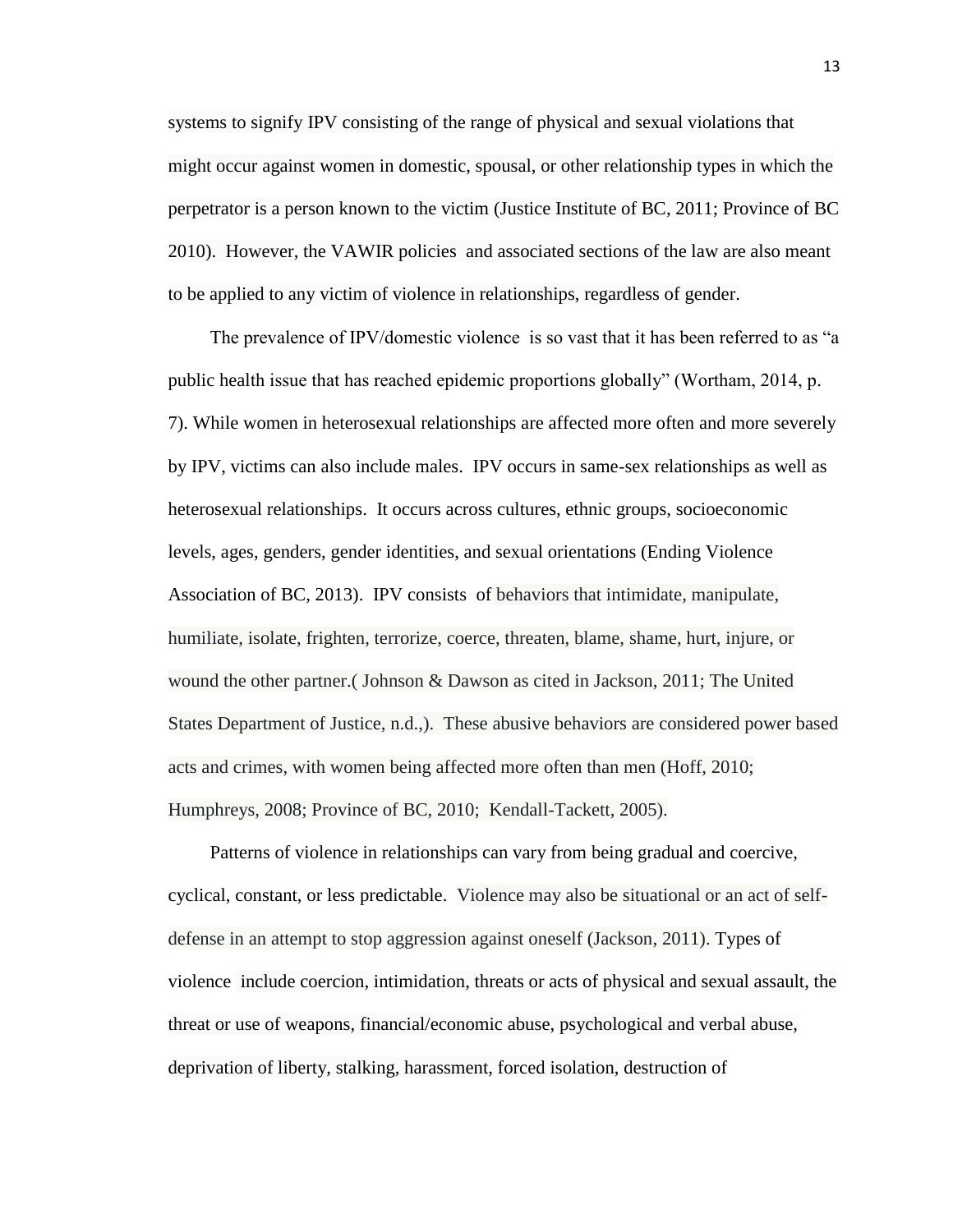objects/property, threats to harm pets or others close to the victim (Bryant-Davis  $\&$ Wong, 2013; Johnson & Dawson as cited in Jackson, 2011; Province of BC, 2010).

 There are many forms of sexual violence including sexual exploitation, sexual harassment, voyeurism, unwanted sexual touching, and sexual attacks. Acts of sexual violence include both physical and non-contact forms of sexual abuse. IPV can take place in present or former common-law, same-sex, friendship, or dating relationships (Basile, 2005; Jackson, 2011). Violence against women also occurs in non-spousal relationships, with a range of abusive acts and crimes perpetrated by associates, or strangers.

Although some acts of sexual violence involve physical contact and others do not, the common determinant is that "the survivor is unable to consent, or unable to refuse the sexual activity" (Kendall-Tackett, 2005, p. 101). The use of the word "rape" was removed from the Canadian Criminal Code in 1983 and reclassified as an assault, in an attempt to reduce the stigma towards women that stemmed from sexism in both social and legal realms. Other changes in the law included recognition that sexual offences do occur within marital relationships and women's' testimony could be admissable. Maximum penalties for sexual assaults range from ten years to life sentences for the most serious "aggravated sexual assault" offences in Canada, which cause extensive physical and psychological damage (Tang, 1998).

The word rape is still used as a criminal definition in the United States as well as in local Canadian social discourse, certain literature and community service agencies. The terms "date rape" and "marital rape", for example, are familiar terms which are used to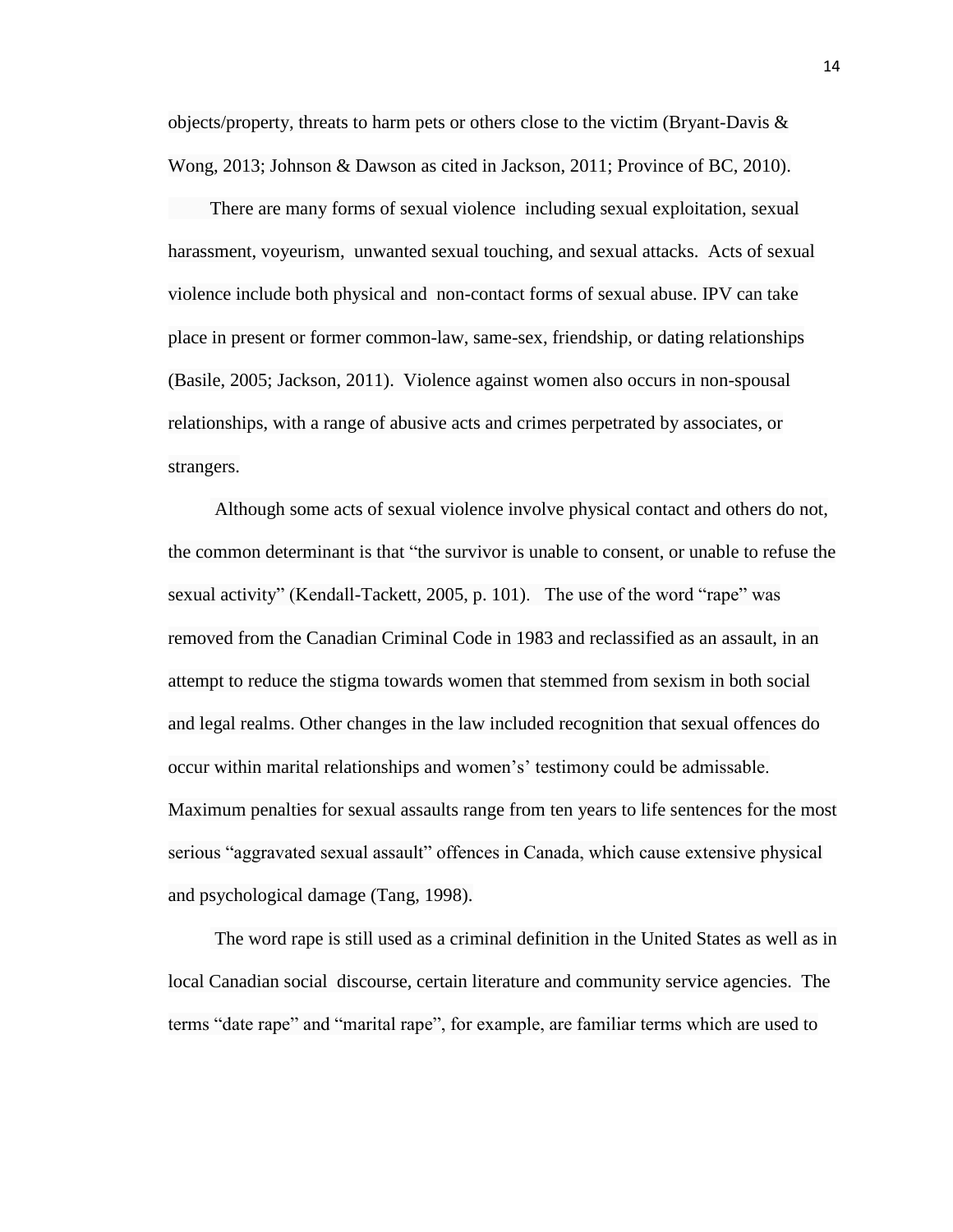refer to violent assaults against women, consisting of forced sexual intercourse (Basile, 2005).

#### **The Prevalence and Impact of Interpersonal Violence**

The fact that IPV is a gender-based crime is supported by the data on victimization, evident in national and provincial statistics, which points to an alarming and ongoing serious threat to the safety and well-being of large proportions of women in Canadian communities. In Canada, statistics on physical and sexual violence are based mainly on crimes which appear in the Criminal Code of Canada. Data that is based on police reports excludes the majority of violent acts against persons actually committed due to underreporting, and the focus on acts that constitute criminal offences. Crime statistics are compared and considered with self-reports gleaned from national General Social Surveys (GSS) on victimization which are conducted every five years (Sinha, 2013a). The GSS examines victimization in relation to offences of physical and sexual assault, stalking and harassment, robbery, as well as specific information on spousal assault (p. 10). What follows is a compilation of selected results from the collection of data on interpersonal violence, which helps to illuminate the nature and scope of this critical issue. The limitations and absence of other sources of available data raises questions and draws attention to outstanding issues surrounding this subject.

Given that, according to the Canadian Justice Department, nine in ten sexual assaults are never reported to police, that leaves the vast majority of these crimes, approximately 90%, unaccounted for in the figures (Sinha, 2013a). As well, fewer than one in four, or less than 25% of all incidents of IPV are reported to police, (Province of BC, 2015; Sinha, 2013a; Statistics Canada, 2009). This points to the significant issues of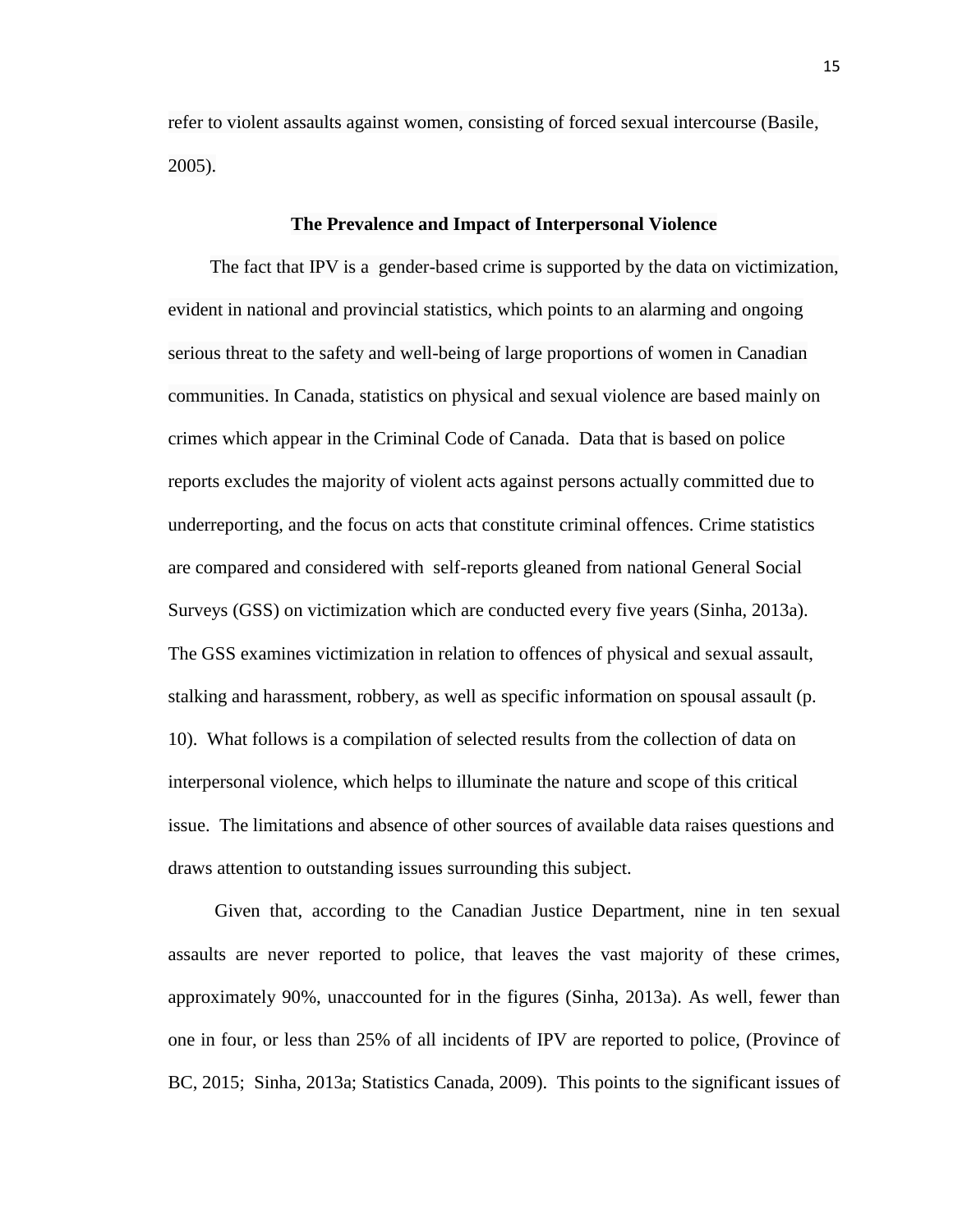underreporting by victims of abuse in relationships, and to the fact that published data is only revealing a fraction of the actual picture. It also raises questions about victims' levels of fear and distrust of justice systems, of powerlessness, whether minimization is a factor, and to what degree societal attitudes are factors.

Even with these limitations, and narrow view, it is, unquestionably, an extremely dire situation for women. Women are more likely to experience more severe forms, multiple types and repeated incidents of victimization (Astin et al., 1995; Basile, 2005; Goodman & Epstein, 2008). The rates of reported IPV overall is four times higher for women than men (Sinha, 2013a; Statistics Canada, 2009). In addition, women are six times more likely to report being victimized by a previous spouse than a current one (Sinha, 2013a). Common incidents of IPV involve women being beaten, choked, or threatened with a gun or a knife by a partner or ex-partner (p 10).

Women comprise 83% of all victims of spousal violence and men are the perpetrators in at least 81% of cases of violence against women (Sinha, 2013a). Women are eleven times more likely than men to be victims of sexual offences and in 84% of cases the abuser was known to the woman (Sinha, 2013a, p.14). It is estimated that thirtytwo women each day are fleeing abuse and seeking shelter in transition homes across B.C. (Sinha, 2013a, p. 10). Women report being physically injured in approximately 40% of all assaults compared to 13% of male victims (Sinha, 2013a p. 8). The national survey from 2009 indicated the rate of dating violence was 60% higher than the spousal violence rate (Sinha, 2013a, p. 19). Although traditionally men are more likely to become victims of violence at the hands of strangers than women, the most recent national survey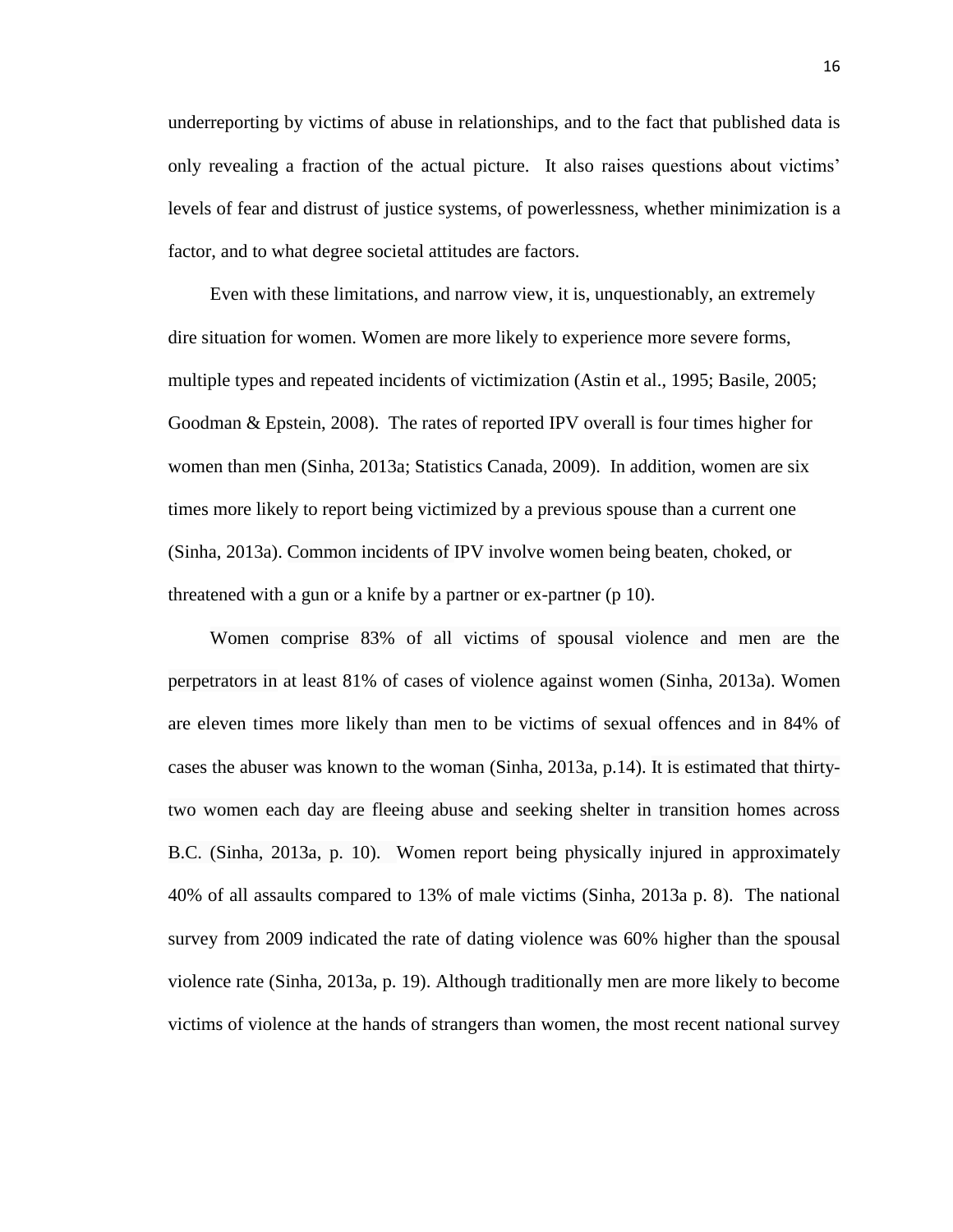result points to a significant increase in self-reported sexual abuse against men, however data on the the gender of the perpetrator is not provided. (Harvey, 2007; Sinha, 2013a).

Females ages fifteen through thirty-four are at higher risk for violence than older women, with rates that are three times higher for all forms of victimization (Sinha, 2013a, p. 11). Of all ten provinces in Canada, BC, (along with Alberta), has the highest rates of self-reported sexual assaults against women at more than double that of the other provinces (p. 31). In one year in the city of Vancouver alone, approximately 11,500 reports of violent crimes against women are made to the police, and of those, almost 5,000 fall under the category of intimate partner or domestic violence (p.44). Violent crimes are categorized as physical and sexual assault, attempted murder and homicide (p.39).

The rates for spousal assaults among lesbian and bisexual women are reportedly four times higher than for heterosexual females and for non spousal violence rates were five times higher, however gender of the perpetrator is not specified in this data (Sinha 2013a, p.59). Aboriginal women are disproportionately represented in the data, with rates 2.5 to 3 times higher for violent victimization than non-Aboriginal women (Sinha, 2013a).

It is estimated that children are present in a large proportion of spousal assault/domestic violence incidents (Wortham, 2014). In BC there has reportedly been a 43% increase in recent years of children being exposed to or witnessing domestic violence and a recent report indicates exposure to domestic violence occurred in 34% of substantiated child welfare cases in BC (Province of BC, 2012, p. 7). According to the General Social Survey results from 2009, 64 % of those with children who experienced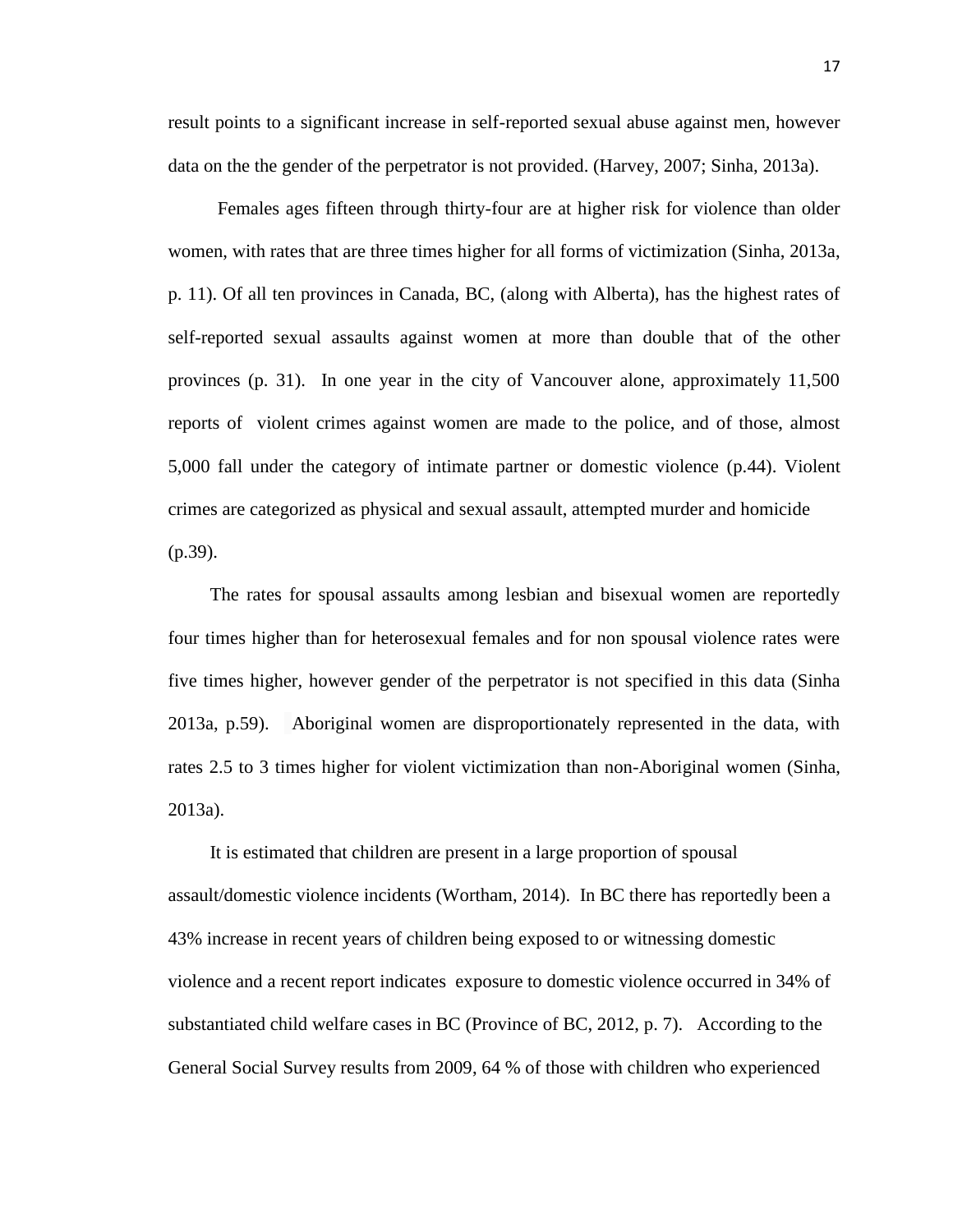violence by an ex-spouse indicated that a child had seen or heard the violence (Government of Canada, n.d.). Pond & Spinazzola (2013) suggest that up to 97% of child maltreatment cases occur in the context of family violence (p. 2).

The consequences of IPV can escalate and become lethal, with domestic homicide rates for female victims being 4.5 times higher than for male victims (BC Coroner's Service, 2012; Sinha, 2013b p. 4). Women consistently constitute close to three quarters of all homicide victims as a result of IPV, annually, in Canada. In BC, there are, on average, 13.9 reported deaths of women killed as a result of IPV per year (BC Coroner's service as cited in Province of BC, 2015). A history of physical assaults, choking or attempted strangulation, threats of suicide by the abuser, access to weapons, stalking and harassment are all, among other factors, strongly linked to lethal violence (Campbell  $\&$ Kendall-Tackett, 2005; Government of Canada, n.d.).

 The level of harm is compounded for certain populations of women due to a variety of physical, social and contextual disadvantages that contribute to additional and greater negative impacts, including revictimization. This includes women from aboriginal, refugee, immigrant, and visible minority populations, women with disabilities, and women from LGBTQ2S populations. Marginalization, due to language and cultural barriers, substance use and misuse, and mental health, is an issue which compounds the negative impact of violence against women (Ending Violence Association of BC, 2013; Hoff, 2010; Province of BC, 2010; Ristock, 2005).

In cases of relationship and domestic violence, the risk for women is often higher during certain times and events. Danger may escalate immediately after disclosing the abuse to someone, when she makes attempts to leave, upon separation, when legal actions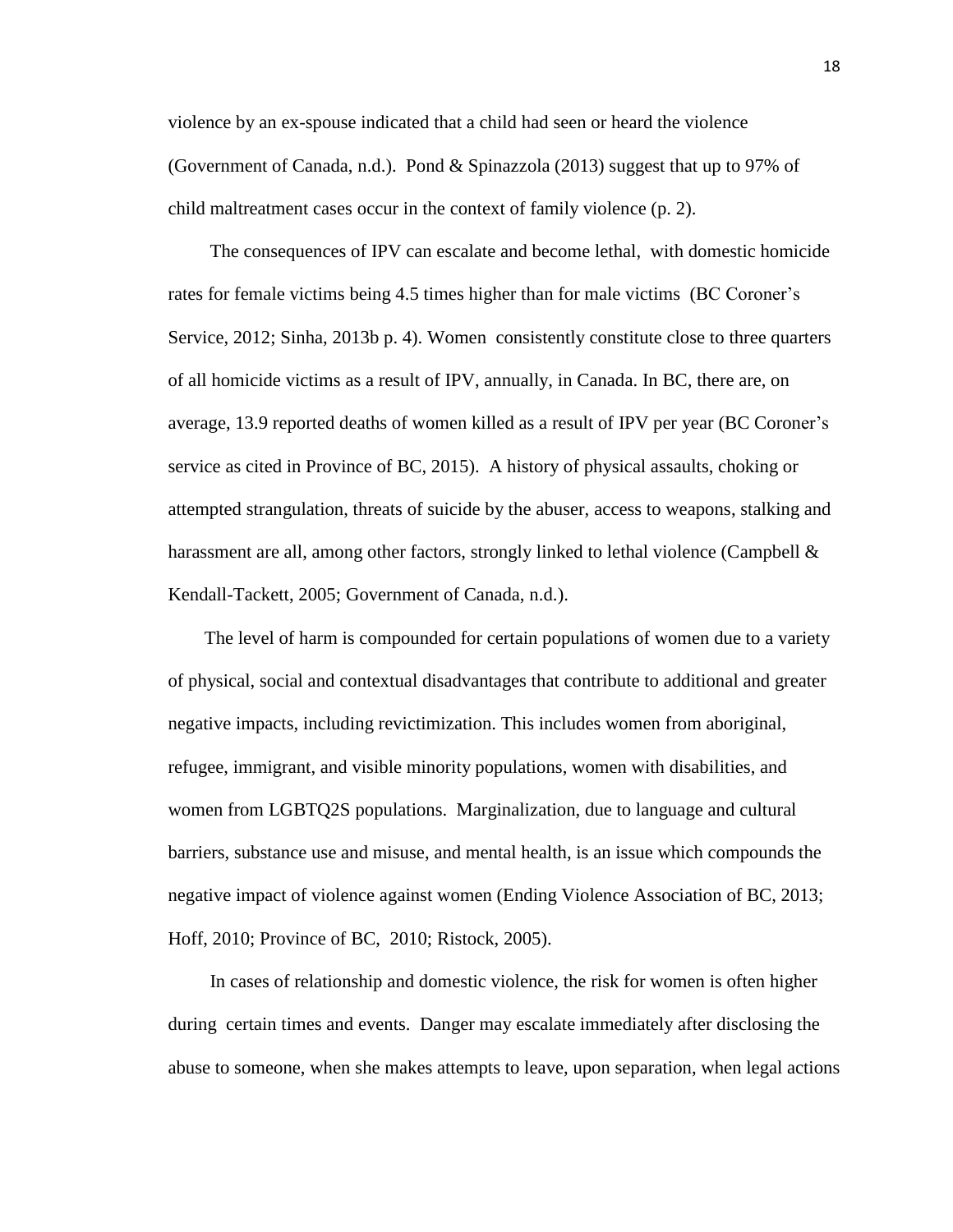are pursued via the justice system or family court system, or when entering a new relationship (Ending Violence Association of BC, 2013 ).

#### **The Impact**

The impact of IPT is distinct from noninterpersonal types of trauma, and can result in women experiencing a wide range of trauma-related symptoms and PTSD effects. It is important to consider that there is great diversity in how people respond to trauma, as well as how they may define and make meaning of trauma, and in the way they may experience symptoms and recovery (Harvey, 2007; Lepore & Revenson, 2006). The lifetime prevalence rate for PTSD in the the general population is approximately 8.7%, and for depression it is 10 % (American Psychiatric Association, 2013). PTSD rates for women who have experienced physical and sexual violence range from 33% to 83% (American Psychiatric Association, 2013; Campbell & Kendall-Tackett, 2005; Humphreys, 2008; Jackson,2011; Scott & Eliav. 2005). A variety of studies indicate anywhere from 45% to 84% of women in transition homes meet the criteria for PTSD (Astin et al., 1995). According to the American Psychiatric Association (2013), the highest rates of PTSD overall are found among survivors of rape (p. 276).

The risk of suffering the effects of PTSD can be substantially greater and more severe for women facing interpersonal violence who also experienced childhood abuse (Astin et al., 1995; Minshew & D'Andrea, 2015; Schumm, 2006; Seng, D'Andrea & Ford, 2014). If abuse occurs while a woman is pregnant, combined with a prior history of childhood abuse, the risk for suffering PTSD can be up to twelve times higher than for women who are not pregnant (Seng et al., 2014). In a study with women examining the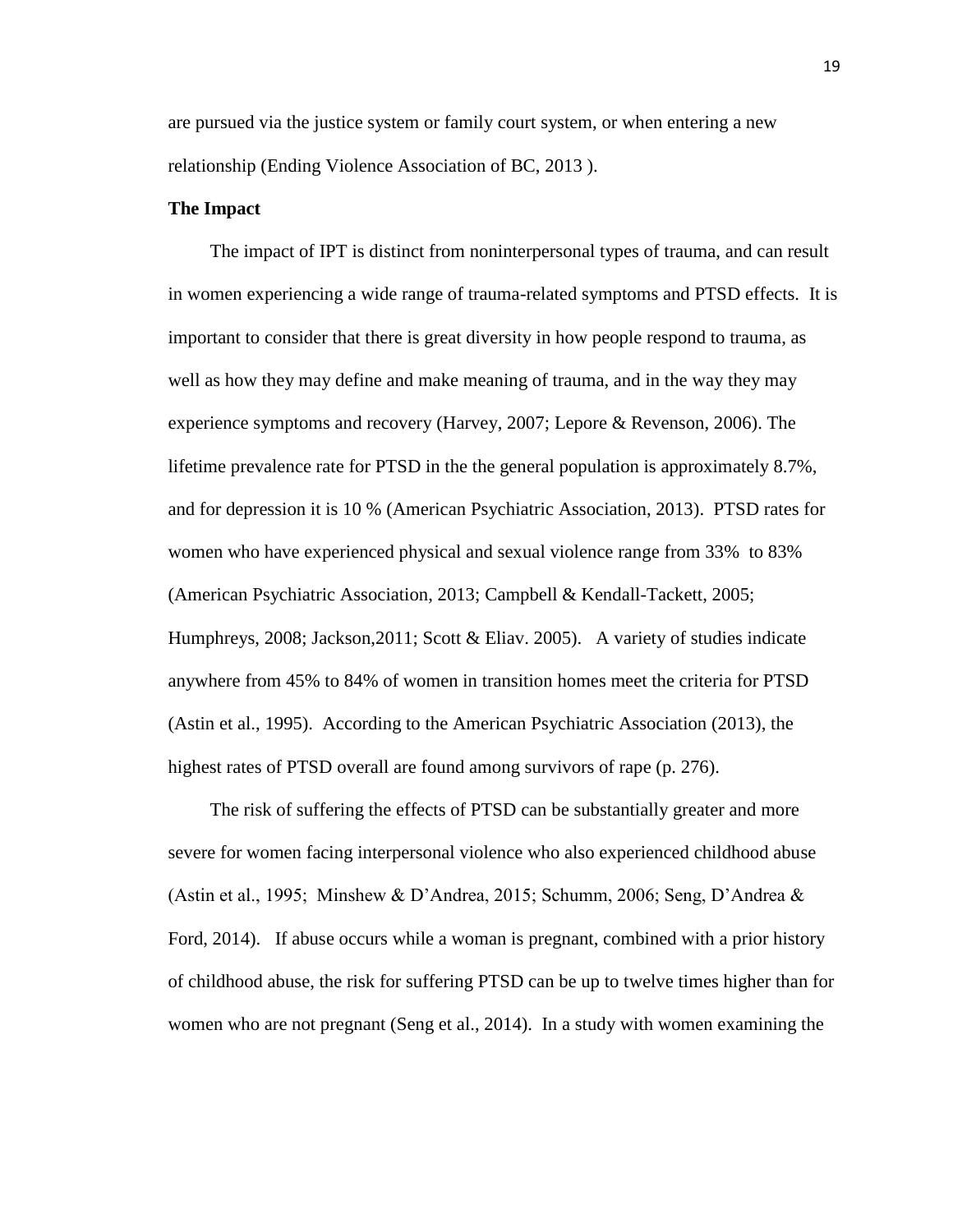variables of child abuse and adult rape, researchers found women to be seventeen times more likely to suffer symptoms of PTSD and depression (Schumm, 2006).

There is a close link between mental health, substance use and IPT for women. In a collection of data from across Canada, 90% of women in substance treatment centres indicated abuse-related trauma as children or adults and 60% indicated other forms of trauma (BC Provincial Mental Health and Substance Abuse Planning Council, 2013 ; Campbell & Kendall-Tackett, 2005). It is difficult to determine a causal link, however, and it may be that exposure to trauma in the form of abuse increases the likelihood of these issues arising for women, and for others substance use and mental health issues increase their vulnerability of being exposed to traumatic events (Campbell & Kendall-Tackett, 2005).

Given that IPT is typically violent, intentional, and may occur repetitively or multiple times over the course of a woman's lifetime, the impact can be far reaching, virtually negatively affecting all aspects of her development, life, and capacities.

The surfacing of trauma effects and symptoms may be delayed for weeks, months or years after a traumatic event(s). A major stressor or incident may trigger any number of trauma symptoms (Ford & Courtois, 2009; Herman, 1992; Levine, 1997). Symptoms may abate, then recur and intensify during particularly stressful times in one's life. Difficulties associated with the effects of trauma can be transient, or persist for months, years, decades, or a lifetime (Basile, 2005; Forbes , Fletcher, Parslow, Phelps, O'Donnell, Bryant & Creamer 2012). It is estimated that 25% of those who suffer psychological trauma seek help, and these are also the ones who have experienced the most severe types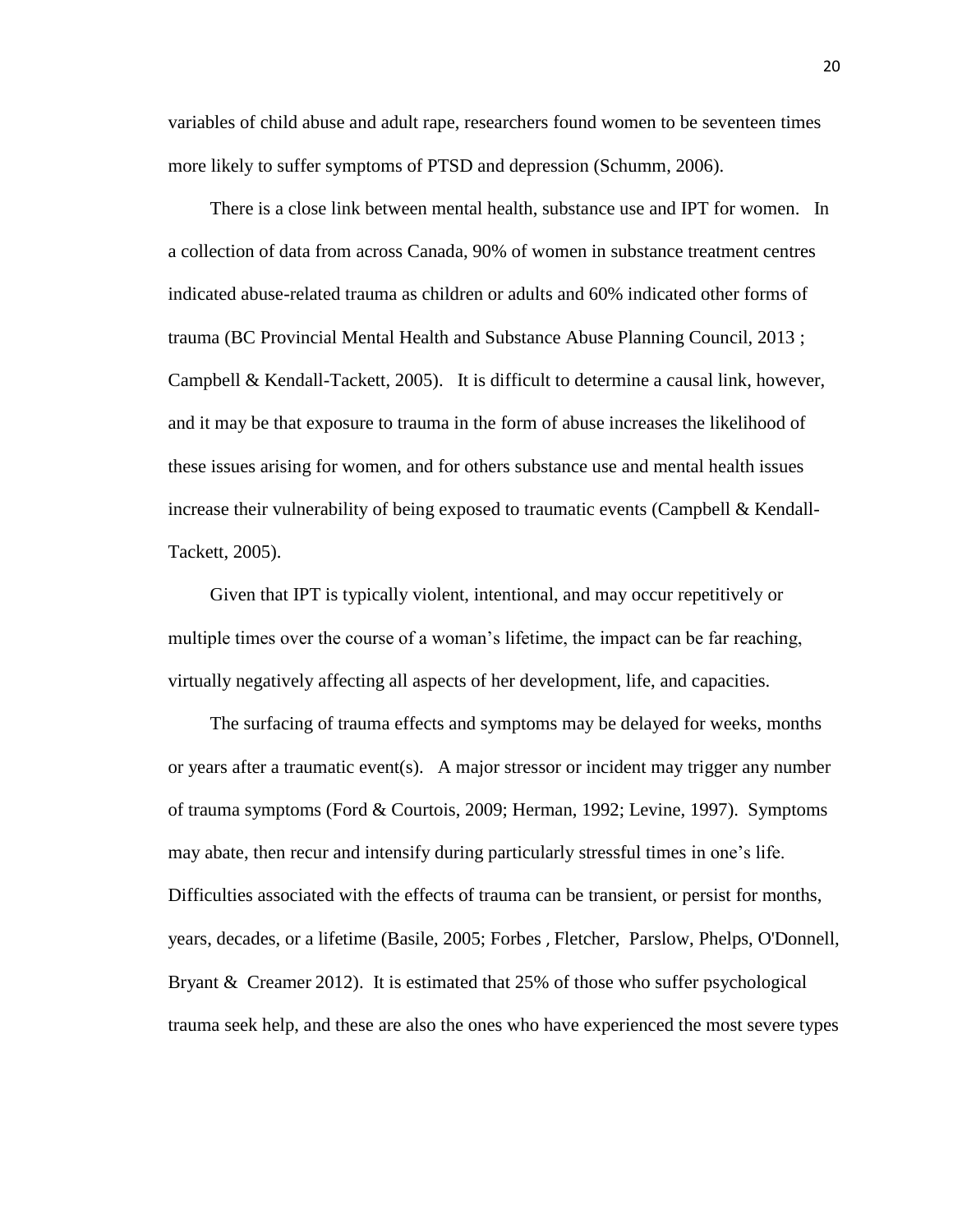of violent abuse (Ford & Courtois, 2009). It also follows that women tend to seek counselling services more often than men (Cox, 2014).

Consequences of IPT are felt in both the body and the mind with a broad range of complex and interconnecting symptoms (Beck, Grant, Clapp & Palyo, 2009; Herman, 1992; van der Kolk, 2001). Complex PTSD is described by Briere (2015) as a "disturbance of self", with relational and identity problems being predominant. Disturbing and profound changes can occur in personality, self worth, self-concept, and emotional regulation. An overall sense of disconnection with oneself, others, and the world is a common experience among survivors and points to alterations in physiology and the nervous system as well (Briere, 2015; Levine, 2005; van der Kolk, 2001).

Problematic changes in multiple areas of functioning can develop for survivors. A sense of disorganization in areas of cognition, arousal, attention, perception, memory, knowledge and emotion can occur. The dynamics of power and control involved in violence can cause a profound sense of helplessness and loss of control for the survivor (Ford & Courtois, 2009; Herman, 1992). The emotional toll can be debilitating, with intense fear, anguish, confusion, shock, disbelief, anger, shame, and anxiety being common experiences among survivors. Depression/sadness, guilt and self-blame or perceptions of over-responsibility for the violence are frequent consequences as well. (Beck et al., 2009; Beck et al., 2015; Briere, 2015). The survivor may suffer physical injuries in addition to profound psychological suffering. Emotional horror and "the terror of being confronted by their own vulnerability" are prominent aspects of the survivor's suffering in the aftermath of trauma (Janoff-Bulman, 1992, p. 60).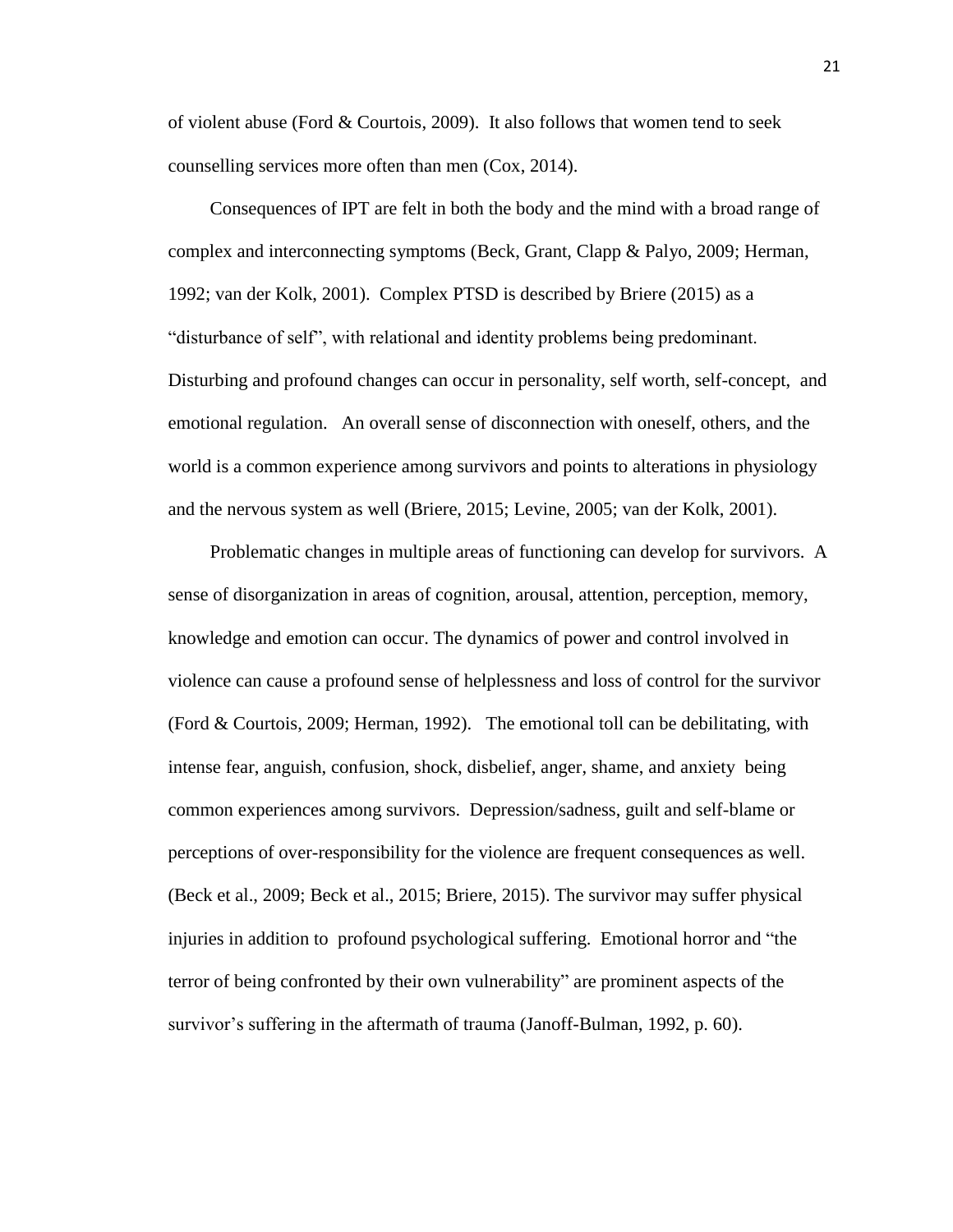One's fundamental core beliefs and assumptions about themselves and the world are shattered for those who suffer the most from the effects of trauma (Janoff-Bulman, 1992; Levine, 1997). A basic trust in what was known and believed prior to the trauma can virtually disintegrate afterwards. This can signal profound distress and an existential crisis of meaning for the individual. Interpersonal trauma represents a threat to one's life, bodily integrity, and sense of safety and security. When the threat overwhelms the survivor's capacity to adapt, trauma effects and PTSD symptoms develop (Herman, 1992; Levine, 1997; Levine, 2005; van der Kolk, 2012). Leaders in the field of trauma describe symptoms of PTSD as normal, adaptive and automatic responses and defenses. These are attempts by the body's "survival system" to protect oneself from even greater pain, terror, and damage (Briere, 2015; Ford & Courtois, 2009; Herman, 1992; Janoff-Bulman, 1992; Levine, 1997) . The body's automatic survival mechanisms kick-in "when action, resistance nor escape are viable options" (Herman, 1992, p.34) against a threat, yet the body and nervous system stay in a constant "state of alarm" even when the actual threat has passed (Herman, 1992; Minshew and D'Andrea, 2015). This illustrates the hyperarousal and reactivity symptoms which are commonly experienced among survivors of trauma.

Distorted perceptions of reality, emotional "numbing", and intrusive memories are also common features of traumatic stress reactions (van der Kolk, 2012). Avoidance, either internally, with thoughts and emotions, or externally, in behavior, may be unconscious and automatic stress responses to trauma (Janoff-Bulman, 1992). Individuals may find themselves unpredictably vascillating between experiencing these different sets of contradictory and perplexing symptoms. Somatic distress in the form of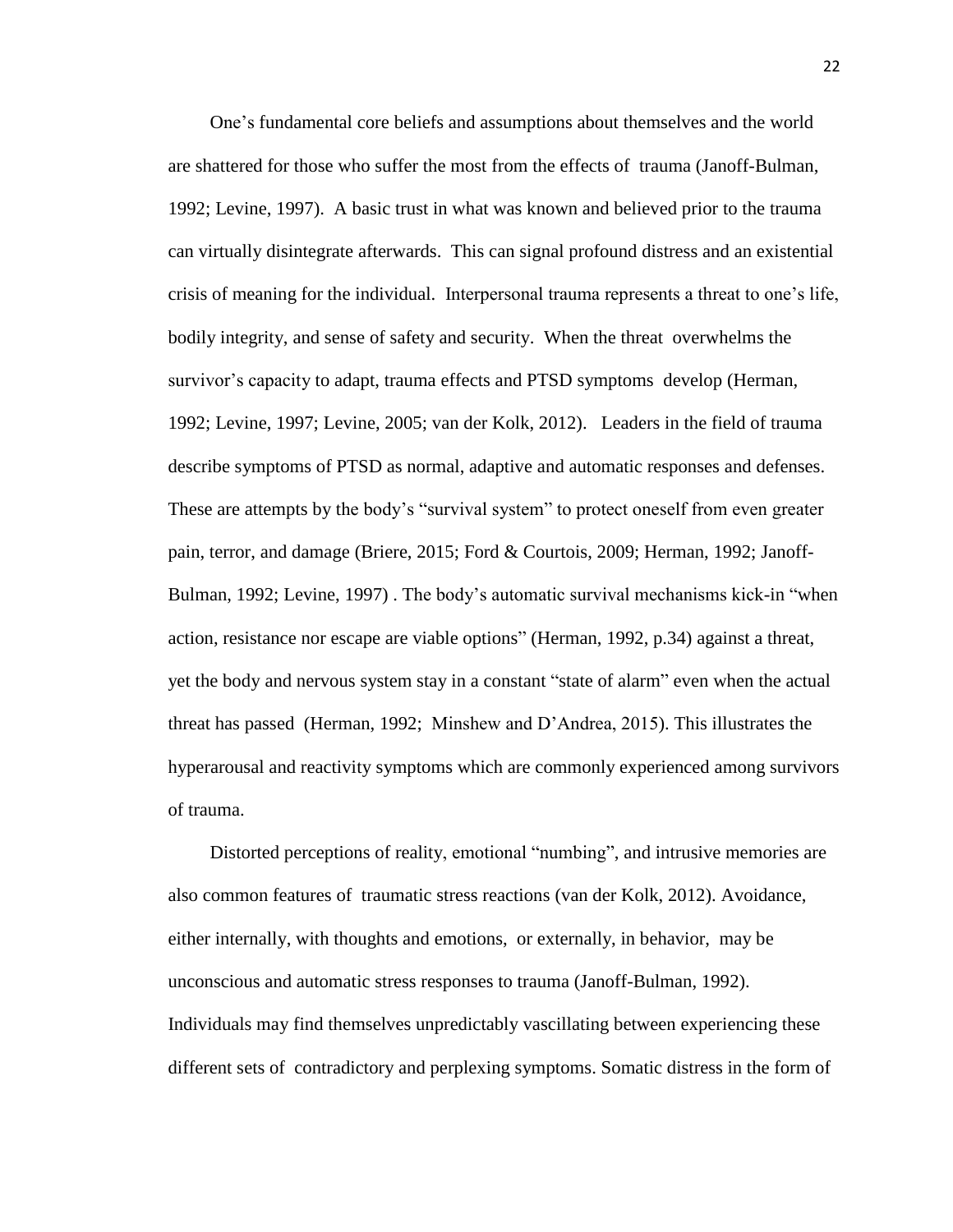chronic pain or ailments may arise. For some individuals, dissociative episodes, or altered states of consciousness may come and go, with the most severe state being one of total amnesia (Briere, 2015; Herman, 1992; Janoff-Bulman, 1992).

If violence occurs in relationships or families, there are additional psychological ramifications due to the experience of betrayal and complexities of relational and family dynamics. Sexual abuse, in particular, which exacts suffering due to the physical, moral and psychological violations involved, is compounded by the breach of attachments in these relationships (Basile, 2005; Herman, 1993). Psychological damage can be even more severe for women if victim blaming occurs, which can result in revictimization and retraumatization (Humphreys, 2008).

The impact of interpersonal violence often produces effects and symptoms beyond the construct of PTSD sequelae, and van der Kolk (2001) and others claim that "pure" PTSD may be the exception more than the norm . It is estimated by the American Psychiatric Association (2013) that 80% of those suffering with PTSD likely have symptoms of at least one other mental health disorder ,and these are usually depressive, bipolar, anxiety or substance use type disorders (p. 280) . Other posttraumatic clinical outcomes include acute stress disorder, brief psychotic disorder, and dissociative disorder, among others (Briere, 2015).

There are a range of behaviors that may be demonstrated by persons suffering from the effects of interpersonal trauma that negatively affect multiple aspects of their lives, including their social, occupational, and physical functioning. Being overwhelmed by the horror of violence in its many forms, may leave many women "imprisoned by their fear and unable to engage in life" (Levine, 1997, p.28). Risky behaviors such as substance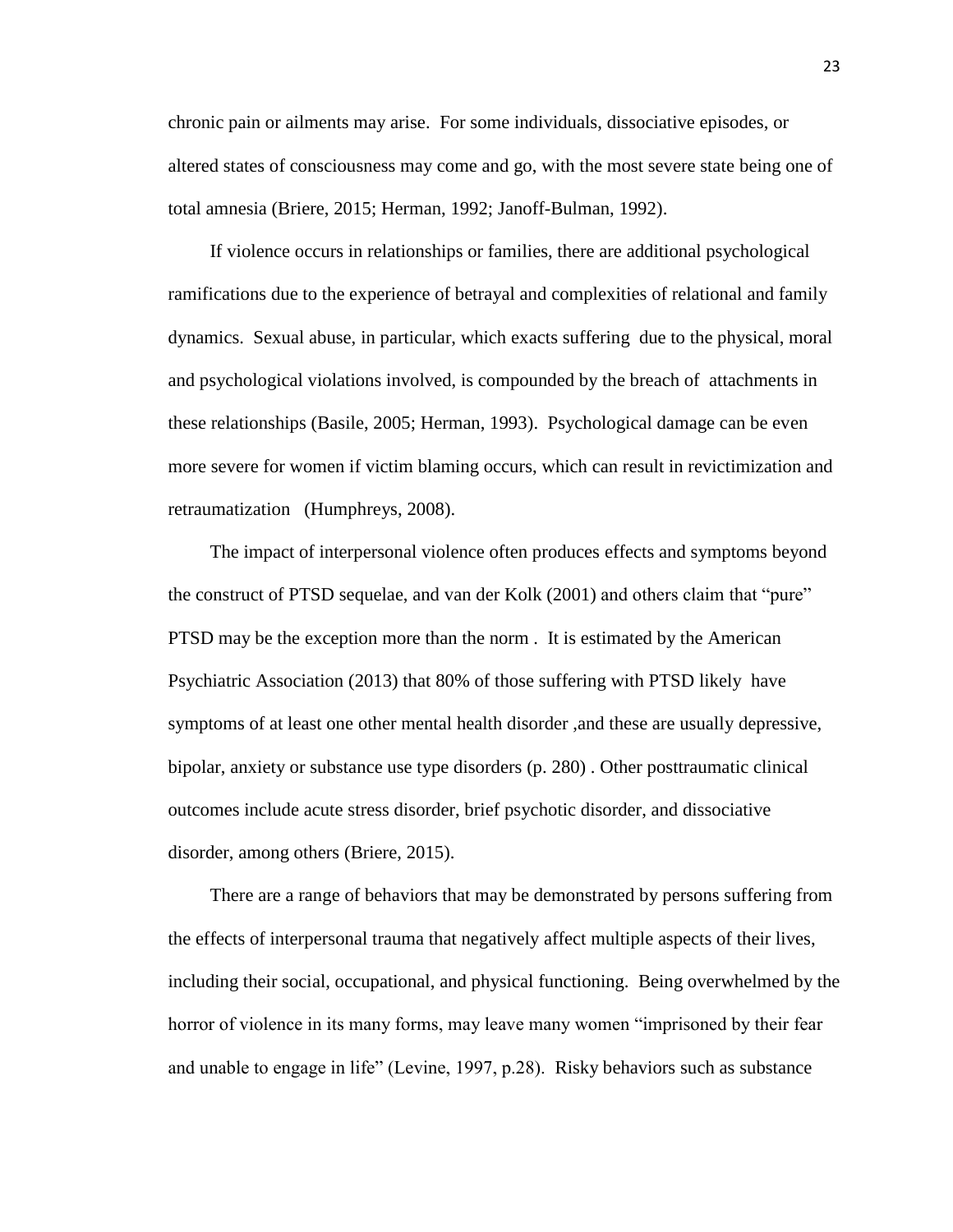misuse, binge/purge eating, self-mutilation, and compulsive sexual behavior may occur, and yet paradoxically may be attempts at controlling one's pain and fear. A survivor may seem inattentive or appear to be in a hypnotic trance. Other outcomes may be expressed as a preoccupation with danger, social alienation, isolation, aggressive behaviors, and suicidal tendencies (Briere, 2015; Ford & Courtois, 2009; Herman, 1992). Disruptions in relationships are often primary consequences. As illustrated by Johnson & Whiffen (2001), "those who have been violated in close relationships simultaneously desperately need and seek, and fear and avoid closeness".

## **Conclusion**

Interpersonal violence of many forms affects a large proportion of women across this province, and nation. Violent acts against women occur in cultures and societies across the globe and has been described by the World Health Organization (2012) as "the most widespread and socially tolerated of all human rights violations". National and provincial sources of data help to shed light on the the broad scope and nature of interpersonal violence and the clear gender disparity of physical and sexual violence. However, information is limited to those acts which are reported and also fit the criteria for criminal offences, which results in a gross underestimation. Although this information benefits our understanding, it is the missing data, on violence and abusive acts that are not reported or do not meet the criminal threshold, that gives us greater clarity on the profound gravity of this issue. This also leads to the conclusion that the number of women experiencing any form of an entire range of interpersonal abuse and violent actions against them, on any given day, in this province alone, is staggering.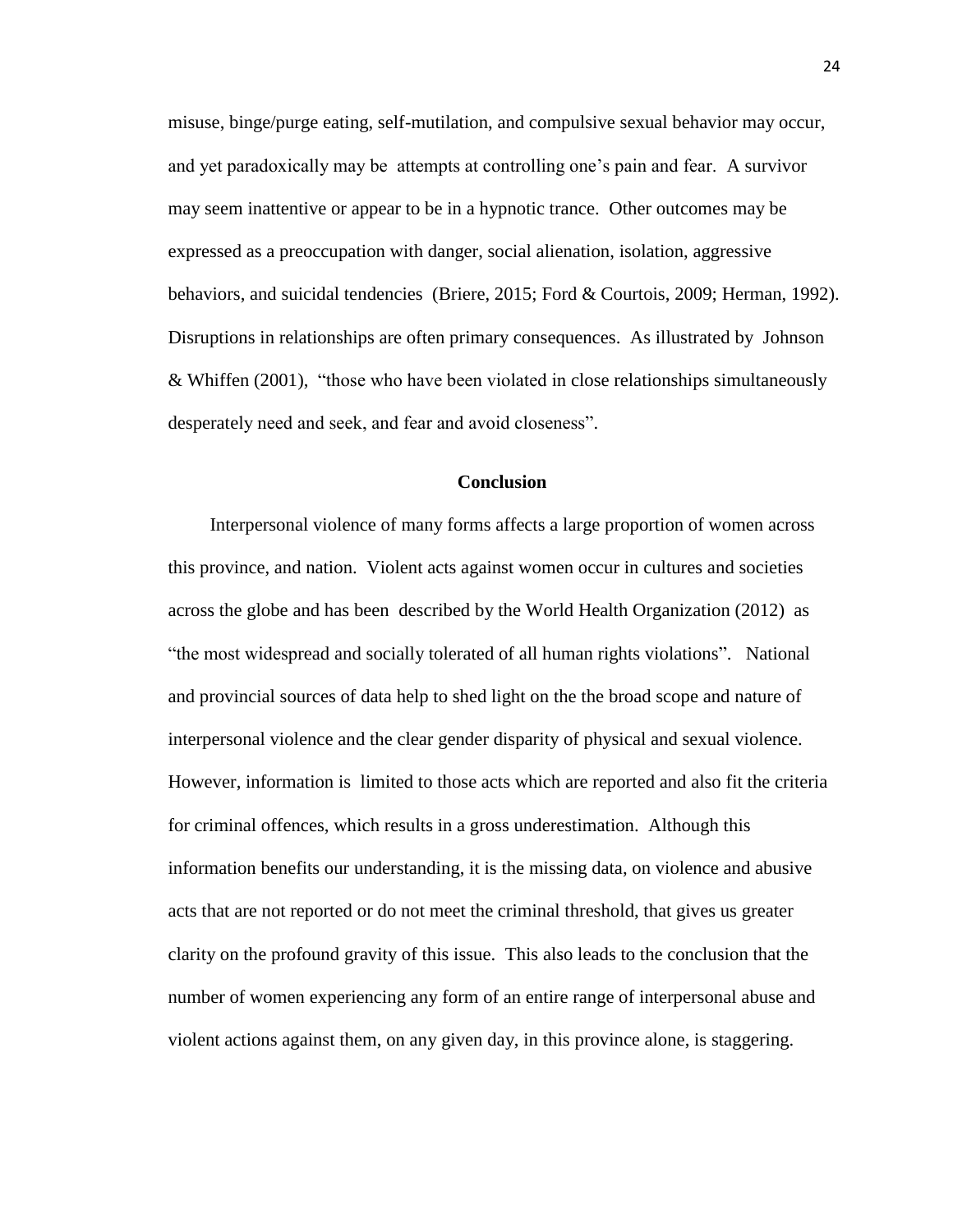The risk of danger to women from acts of violence and abuse remains steadily high and this includes the risk of lethal harm (Sinha, 2013a). The preponderance of interpersonal violence against women occurs in the domain of established relationships. Sexual violence affects women almost exclusively. There is also an indication of a changing trend with increased reports of victimization of men. Shifts in reporting may reflect changes in societal attitudes which promote greater acceptance and safety around acknowledgement of harm for men, and for women. Women in marginalized populations are over represented in the victimization statistics and the negative consequences of abuse and violence for these individuals can be exacerbated due to a number of psychosocial and historical issues .

The research on the prevalence and risk for PTSD and the impact of interpersonal trauma on female survivors illustrates the depth and breadth of this troubling phenomenon. Many leaders in the field of traumatology utilize a broader definition of trauma than what is published in the most recent and fifth revised edition of the DSM. As well, the psychological distress and suffering in reaction to horrific threats and acts of abuse against women, can be so devastating that all aspects of her inner and outer world are affected, and can, at its worse, result in catastrophic and long lasting changes beyond the symptoms of PTSD (Bryant-Davis & Wong, 2005; Forbes et al., 2012; Goodman & Epstein, 2008; Herman, 1992; Janoff-Bulman, 1992). The four hallmark trauma symptom categories of PTSD, intrusion/re-experiencing, avoidance, mood and cognition, and arousal may only describe part of the impact on women. Intimate partner violence against women often involves multiple incidents and may be experienced over prolonged periods of time. If a woman also suffered childhood abuse or neglect this can lead to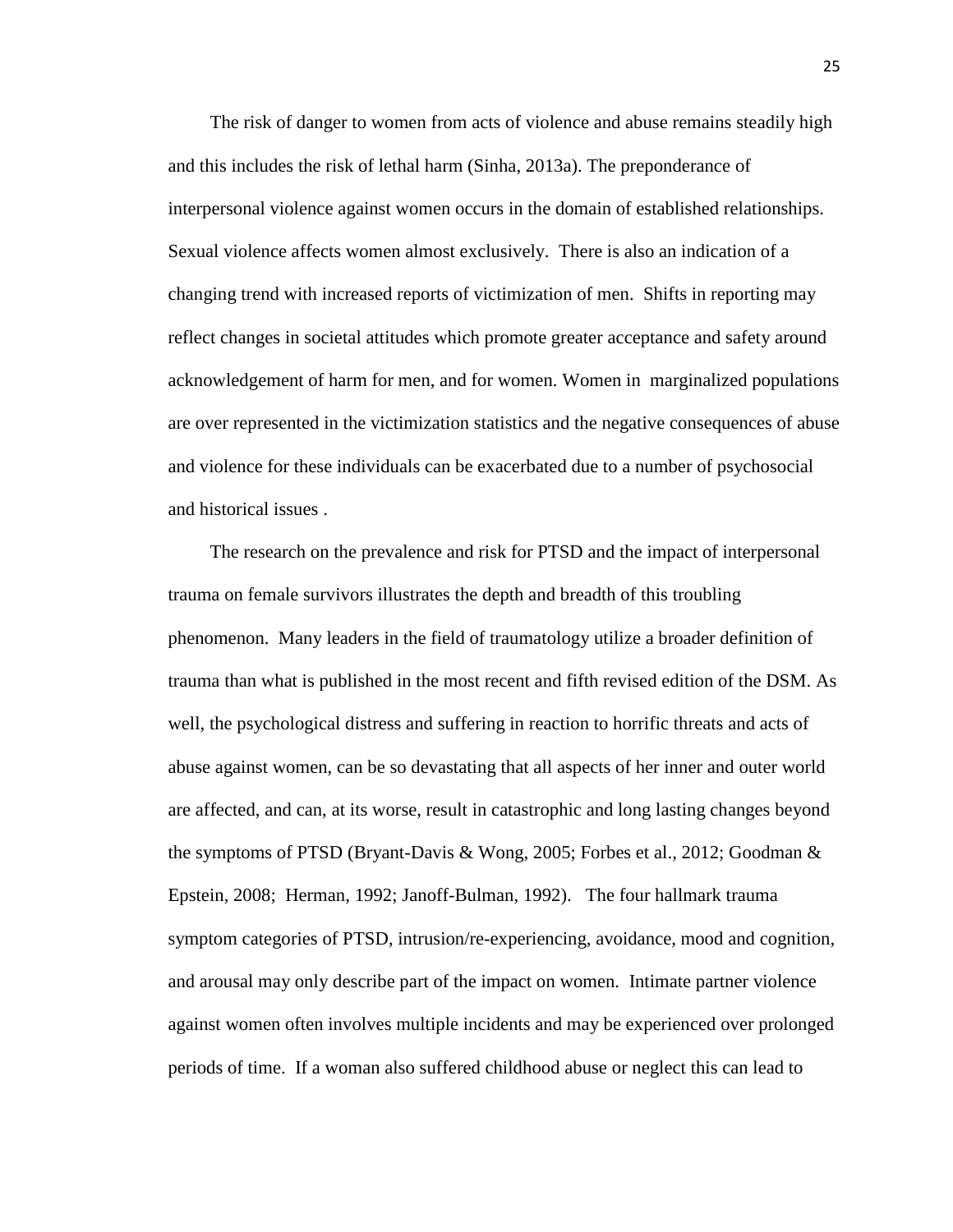more complex and severe trauma reactions. Consequences in addition to the symptoms of PTSD have been captured in the literature on complex PTSD and complex traumatic stress disorders (Ford & Courtois, 2009; Herman, 1992). There are a vast array of potential negative effects and consequences individuals may experience, and how this occurs will vary from one person to the next. They range from acute fear and threat responses to lasting changes in mood and cognition (Lepore & Revenson, 2006). The level of despair can be so great, and the disturbances so deep, that every aspect of ones' life are affected, particularly in relational domains. Devastating changes can occur which alter both the body and mind of the survivor (American Psychiatric Association, 2013; Forbes et al., 2012; Herman, 1992; Lepore & Revenson, 2006). Acts of interpersonal violence against women signify violations of safety and betrayals of trust. Many women who have suffered the atrocities of abuse and violence will seek therapy. This may be the key to helping regain a sense of stability, safety, trust and connection with themselves, others and the world.

In the next chapter I will focus on the experience of the trauma therapist. I highlight aspects of the therapist's role in posttraumatic therapy, and the potential impact of secondary exposure to clients' traumatic experiences. The negative impact of vicarious exposure to clients' pain and suffering as well as the possible positive consequences, including growth and resilience, are discussed.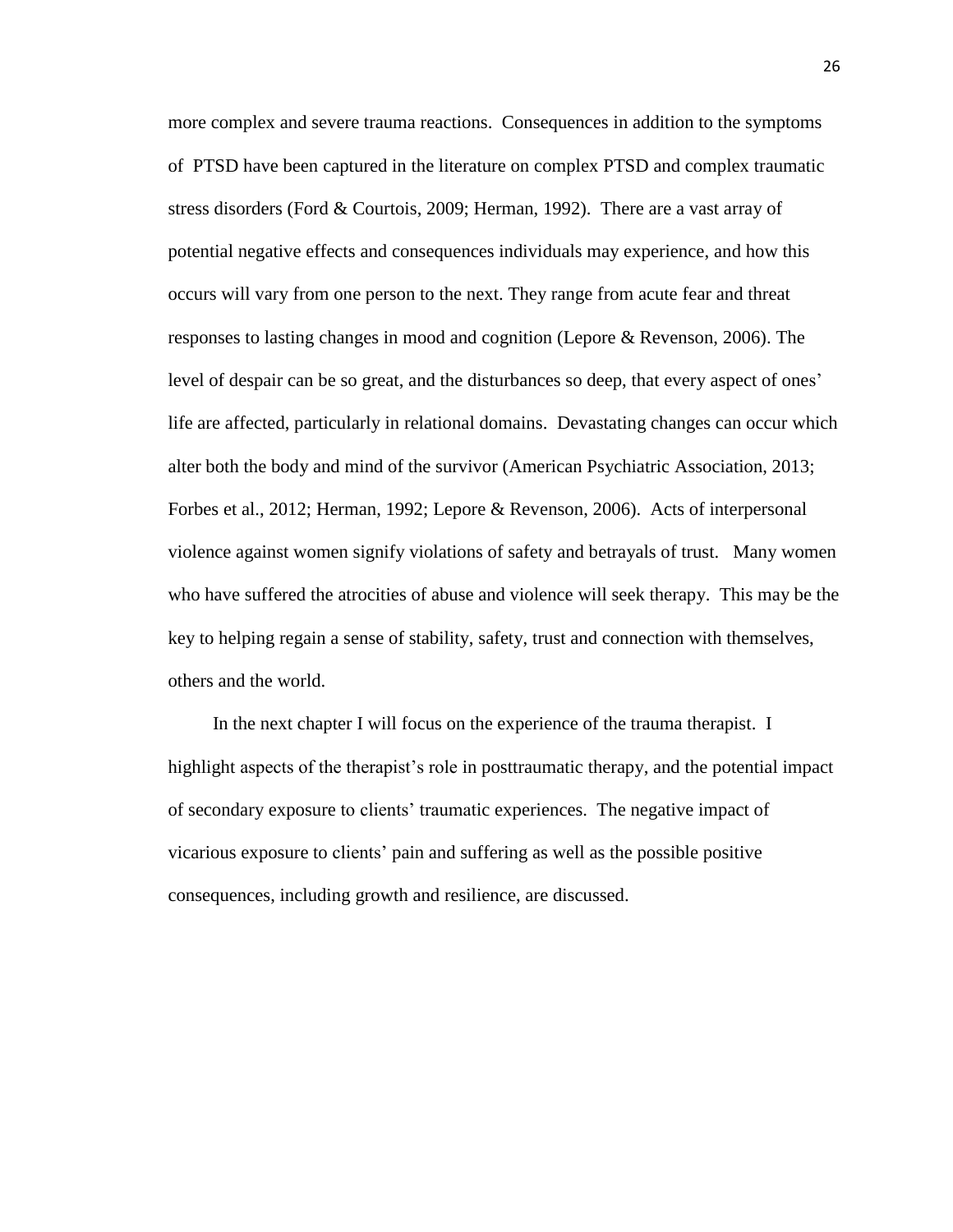## CHAPTER THREE: POSTTRAUMATIC THERAPY AND

### THERAPIST OUTCOMES

Much of the literature in the field of traumatology focuses on the impact of traumatic events on survivors, and on treatment and therapeutic outcomes for these clients. In this chapter I will focus on the possible consequences for the therapists who provide treatment services to trauma survivors. I begin with describing the key elements of the therapeutic relationship and general processes in posttrauma therapy. Challenges for therapists who work with survivors of interpersonal trauma (IPT) are then highlighted. Following this, I illustrate the possible trauma responses and negative consequences that trauma therapists may experience as a result of empathic engagement and secondary stress exposure.

I discuss a variety of specific constructs that are found in the literature and how therapists may be affected personally and professionally. Certain related risk factors and contributing factors are highlighted. I then present an overview of the potential rewards and gains for trauma therapists, highlighting the concepts of vicarious posttraumatic growth and vicarious resilience. Variables that are associated with growth and resilience are discussed, and a review of the research in this area is presented. I conclude with a discussion and summary of the material covered in this chapter.

"Traumatic experiences are the ultimate confrontation with human vulnerability" (Smith Kleijn, Trijsburg, & Hutschemaekers, 2007, p. 203). For individuals who are commencing therapy to assist with their recovery and healing from trauma, the process can be a long, deeply personal, and, at times, daunting one. Safety in the setting, as well as in the connection with her/his therapist is important in order to effectively work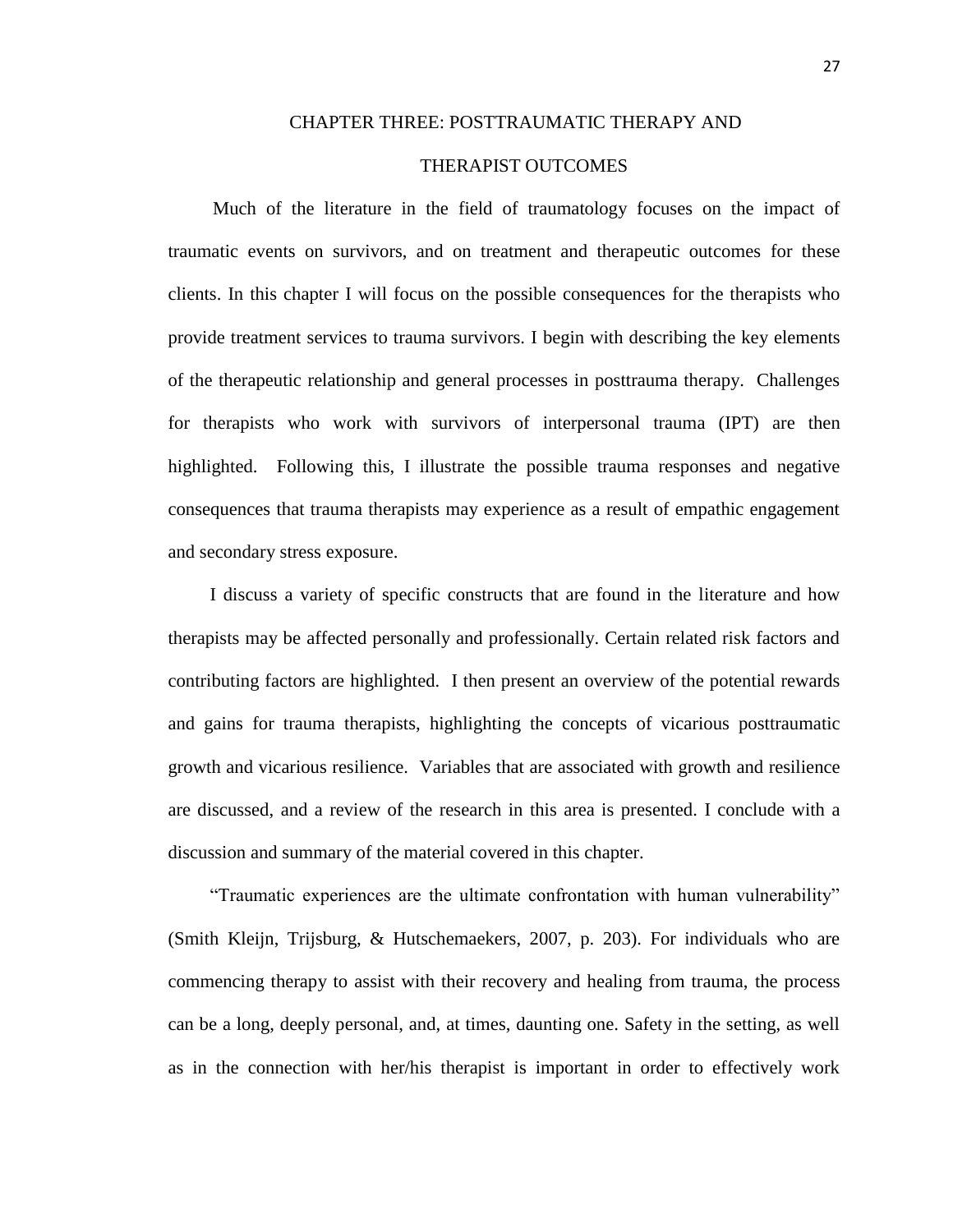towards goals, through challenges and to resolve issues. This is particularly crucial for people who have suffered the pain, terror, horror and betrayal of interpersonal acts of violence. (Herman, 1992; Teyber & Teyber, 2014).

There are a range of settings where posttraumatic psychotherapy may be offered, including community social service agencies, rape crisis centres, anti-violence services, government based outpatient or inpatient mental health centres, private practice offices, or other clinical settings. Therapy may be brief or long term and a wide range of models and interventions may be offered, however, the quality of the therapeutic relationship is paramount in all forms of trauma therapy, and can account for a large portion of the outcome for the client (Herman, 1997; Kinsler, Courtois and Frankel, 2009; Teyber & Teyber, 2014).

#### **The Therapeutic Relationship**

"Psychotherapy is a relational and interactive process" (Arnold, Calhoun, Tedeschi & Cann, 2005, p. 240). Developing and maintaining a working alliance depends on gaining trust with the client, and consistently providing dependable care within a context of safety and understanding (Lawson, Davis & Brandon, 2013). According to Kinsler et al., (2009), an effective therapeutic relationship in trauma therapy "models secure attachment, provides containment of anxiety,…a context within which to work out relational issues, and a basic valuing of or validation" of the client's message (p. 187). Not only is the working alliance central, the relationship between the client and the therapist is considered a "vehicle of change" in posttrauma therapy (Kinsler et al., p. 187).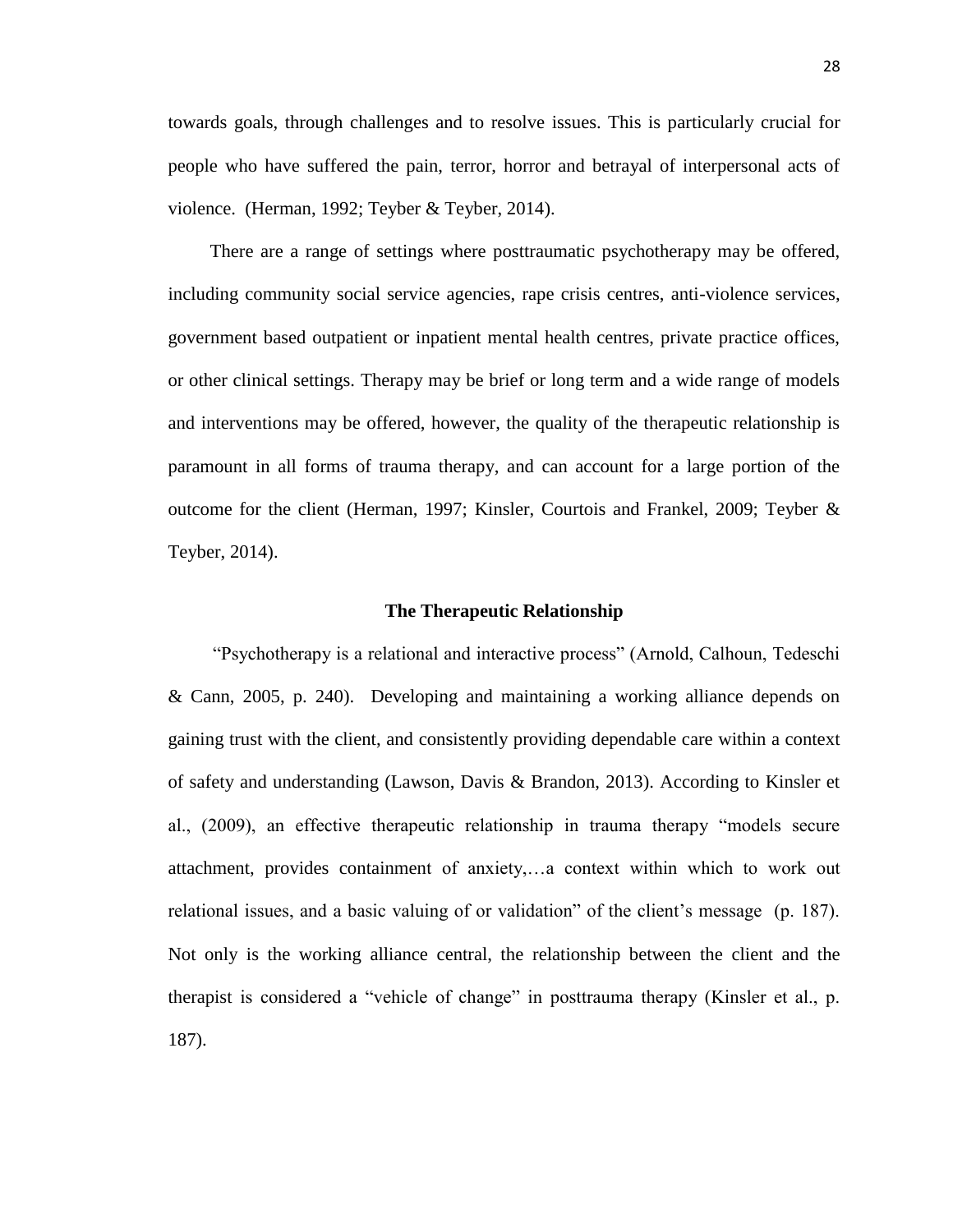As a primary tool of the therapist, empathy is the "unifying factor" across all modes of therapy (Teyber & Teyber, 2014). The capacity to engage effectively with clients depends largely on the therapist's ability to create and sustain an atmosphere of empathic attunement with the client. (Kinsler et al., 2009; Lindy & Wilson, 1994; Wilson, 2004). Wilson (2004) describes the "continuum of empathic functioning" from minimal and least effective on one end, to "therapeutic empathic congruency" on the other (p. 296). Empathy is more than just understanding, it involves a skill and ability which enables the therapist to accurately receive and understand the client's thoughts and feelings (Wilson, 2004). Kinsler et al., (2009) identify therapist qualities of being present, mindful, warm, kind, calm and gentle as essential to empathic attunement. They emphasize the importance of balancing clear boundaries with an open and honest engagement with the client.

In addition to the necessary element of empathy in providing posttraumatic therapy, is the use of compassion. Compassion applies to that which moves people from feeling for others towards actions that will help relieve the pain and suffering of others (Koerner as cited in Salston & Figley, 2003). Compassion is described by Stamm (2002) as "feeling and acting with deep empathy and sorrow for those who suffer" (p. 107). The degree to which empathy and compassion are utilized and expressed may vary from one therapist to another, across modes and interventions. These variations will also affect the quality of the therapeutic alliance, processes and outcomes (Figley, 1995). Scales used to measure empathy include *the Jefferson Physician Empathy Scale* (Hojat, Gonnella, Nasca, Mangione, Vergare & Magee as cited in Brockhouse, 2011), as well as the *Interpersonal Reactivity Index* (Davis as cited in Devilly, Wright & Varker, 2009).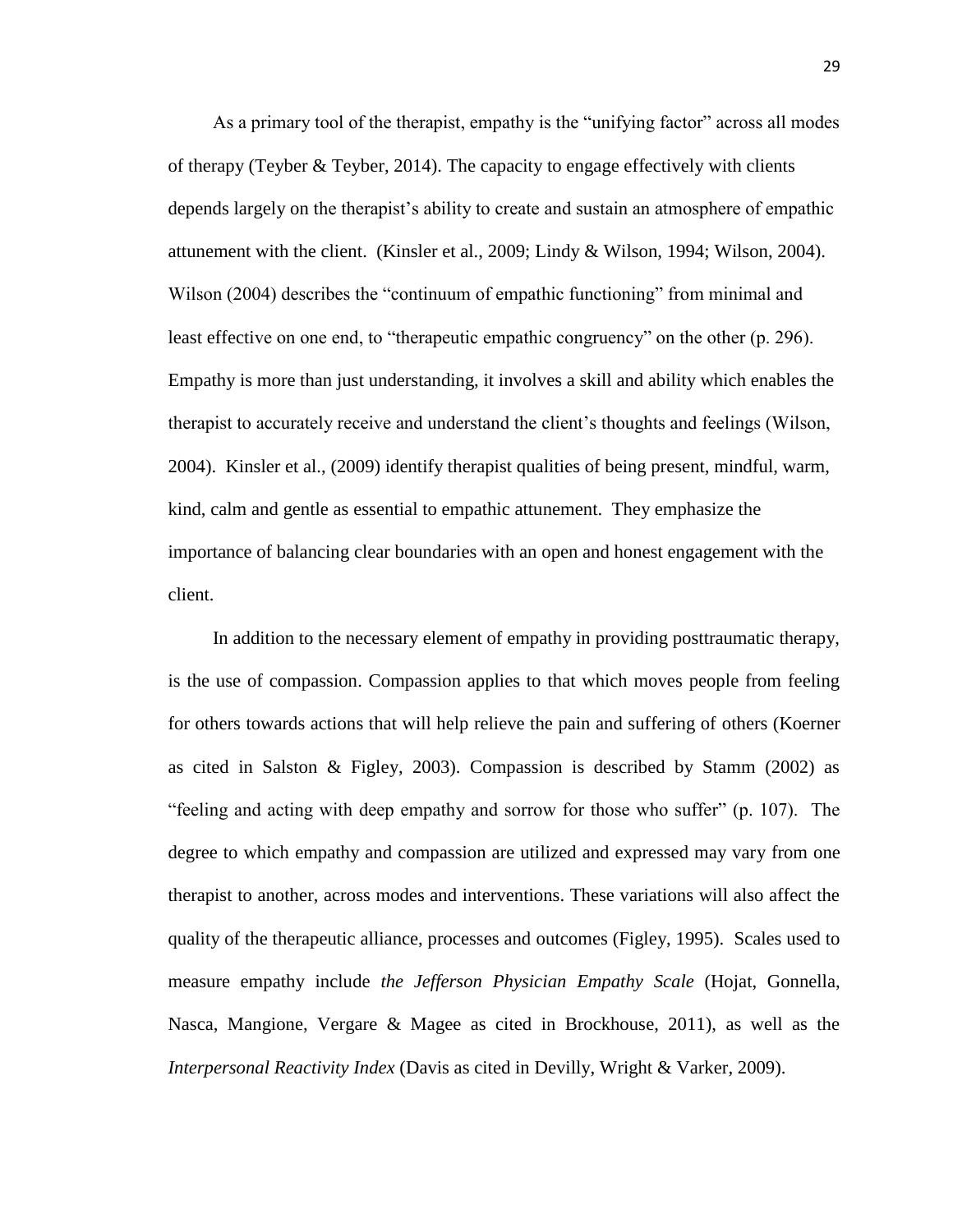#### **Challenges and Stressors for the Therapist**

For therapists working with survivors of IPT, there may be particular challenges to forming and maintaining a therapeutic relationship, due to the client's "survival responses" and associated relational distress. As Ford & Courtois (2009) state, "the therapist [may be] constantly tested in this domain" (p. 188). Clients who are suffering from the effects of severe and/or chronic forms of violence perpetrated against them may present with behaviors consistent with multiple, complex and profound negative effects. As Kasl (2002) explains, some responses that often occur for survivors include "difficulty giving and receiving comfort and care from others and fear in relationships, difficulty setting limits, affect dysregulation….low frustration tolerance, [and] lack of self-care". Survivors of IPT may have difficulty forming attachments, experience intense feelings of helplessness, fear, terror, severe anxiety, and anger (Dalenberg, 2004; Lawson, Davis & Brandon, 2013; Trippany, 2004). Trauma survivors are also likely to present with feeling powerless, demoralized, and depressed, and, possibly suicidal (Farber & Heifetz, 1982).

Ruptures to the therapeutic alliance are a particular risk in post-trauma therapy, as well as re-enactments of interpersonal difficulties (Farber & Heifetz, 1982; Teyber & Teyber, 2014). Kinsler, et al.,  $(2009, p.193)$  and Herman  $(1992, p. 140)$  refer to "traumatic transference" which can occur when the therapist least expects it, often as the therapeutic relationship deepens. The client's fears and expectations of betrayal and abuse may be projected onto the therapist, with the risk of the reenactment of victim perpetrator dynamics (Herman, 1992, p. 147). Therapists may find the relational challenges frustrating, or have difficulty managing the intense emotions that arise. In their analysis of therapists' descriptions of difficult situations with traumatized clients,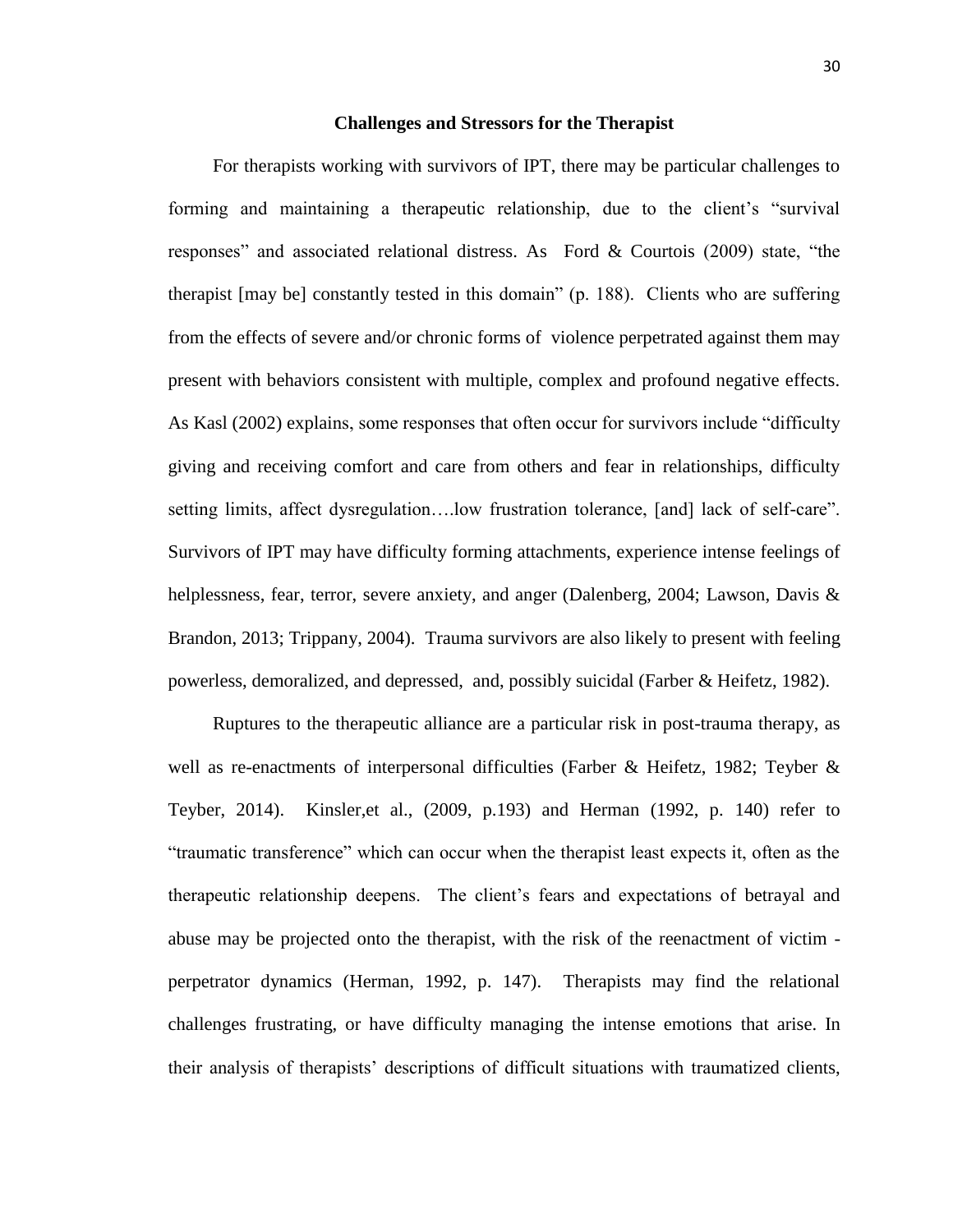Smith et al. (2007) categorized their responses into three types: traumatic, interactional and existential. Their report illustrated the associated corresponding reactions from therapists as shock and anxiety, helpless reactions, and feeling responsible and ruminating, respectively. The specific difficulties related to the therapeutic alliance that were identified included failing to establish a working alliance, the client's anxiety to talk about past traumatic events, and insufficient progress in therapy. Therapists also identified client-related stressors such as post-traumatic symptoms, and psychosocial dilemmas such as ongoing violence in clients' lives.

#### **Therapist Vulnerability**

The topic of "therapist vulnerability" is a common one in the literature and related to negative outcomes for trauma therapists. This perspective usually refers to the therapist's own personal trauma history, and, specifically, of childhood sexual abuse (Benatar, 2000; Jenkins, Mitchell, Baird, Whitfield, & Meyer, 2011). Researchers have found prevalence rates for personal physical and sexual abuse histories among sampled psychotherapists of 33.1% (Feldman-Summers as cited in Benatar 2000) and reports of up to 81% for therapists who report having experienced one traumatic event in their past (Arnold, Calhoun, Tedeschi & Cann, 2005). Therapist vulnerability is also linked to the risk of empathic engagement with clients, and the overall "cost of caring" (Figley in Figley, 1995). These "costs" refer to psychological harm and adverse reactions for the trauma therapist, and subsequently, the potential negative impact on the therapeutic process and outcomes.

Exposure to a client's trauma narrative, pain and suffering, combined with empathic engagement, which reduces the psychological distance between therapist and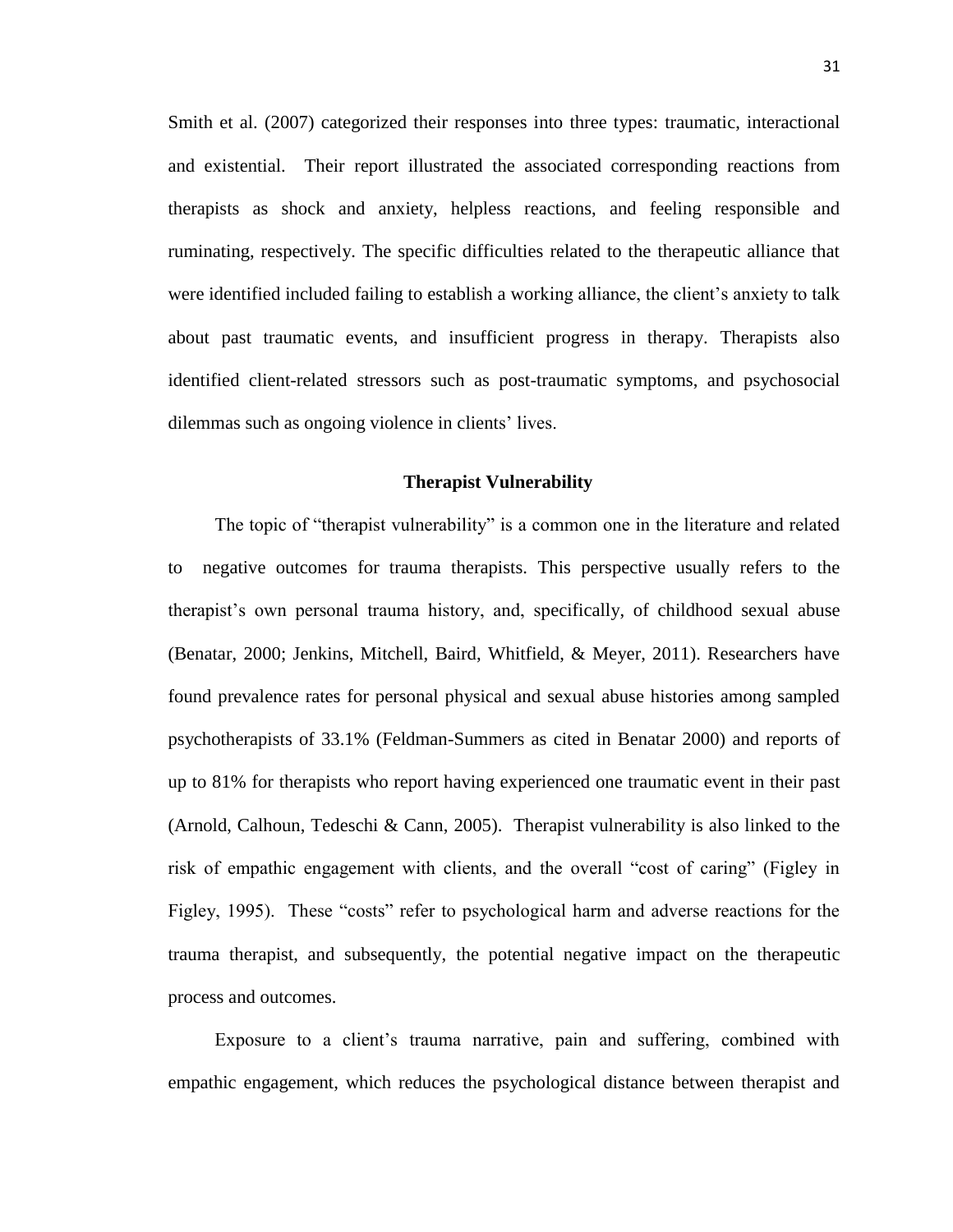client (Brockhouse, 2011), may lead to any number of negative effects and trauma responses for the therapist. As Rothschild (2006) notes, "all emotions are contagious" (p.9). Authors Figley (1995) and Wilson (2004) attempt to explain the processes involved in how the client's verbal and nonverbal "trauma transmission" occurs in the interactions with the therapist. Their models involve a dynamic sequence of intersecting elements and variables. Figley (1995) refers to "compassion stress" (p. 253) as being directly related to a therapist's level of satisfaction and sense of achievement in relieving the suffering of their client. If this sense of competency is not strong, then ongoing exposure to a client's traumatic material compounds this stress. Wilson (2004) uses the term "empathic strain" to illustrate the range of adverse reactions that may develop for therapists treating clients with posttraumatic stress disorder (PTSD). Rothschild (2006) claims it is the "unconscious empathy" that is most attributable to therapists' suffering (p.10).

#### **Trauma Responses and Negative Consequences**

The list of terms and concepts associated with the negative consequences for trauma therapists is lengthy, with many overlapping definitions and interpretations. A brief description of countertransference, and the syndromes of compassion fatigue/secondary traumatic stress, vicarious trauma and burnout follows. These concepts continue to be utilized, researched, and redeveloped or expanded upon in the literature. One of the common features among the terms, is the acknowledgement of the emotional burden for therapists. As Herman (1992) notes, therapists can become overwhelmed "[sharing] in the client's experience of helplessness" (p. 140). Figley (2002b) cites a wide range of negative effects on the therapist noted in the literature including psychological,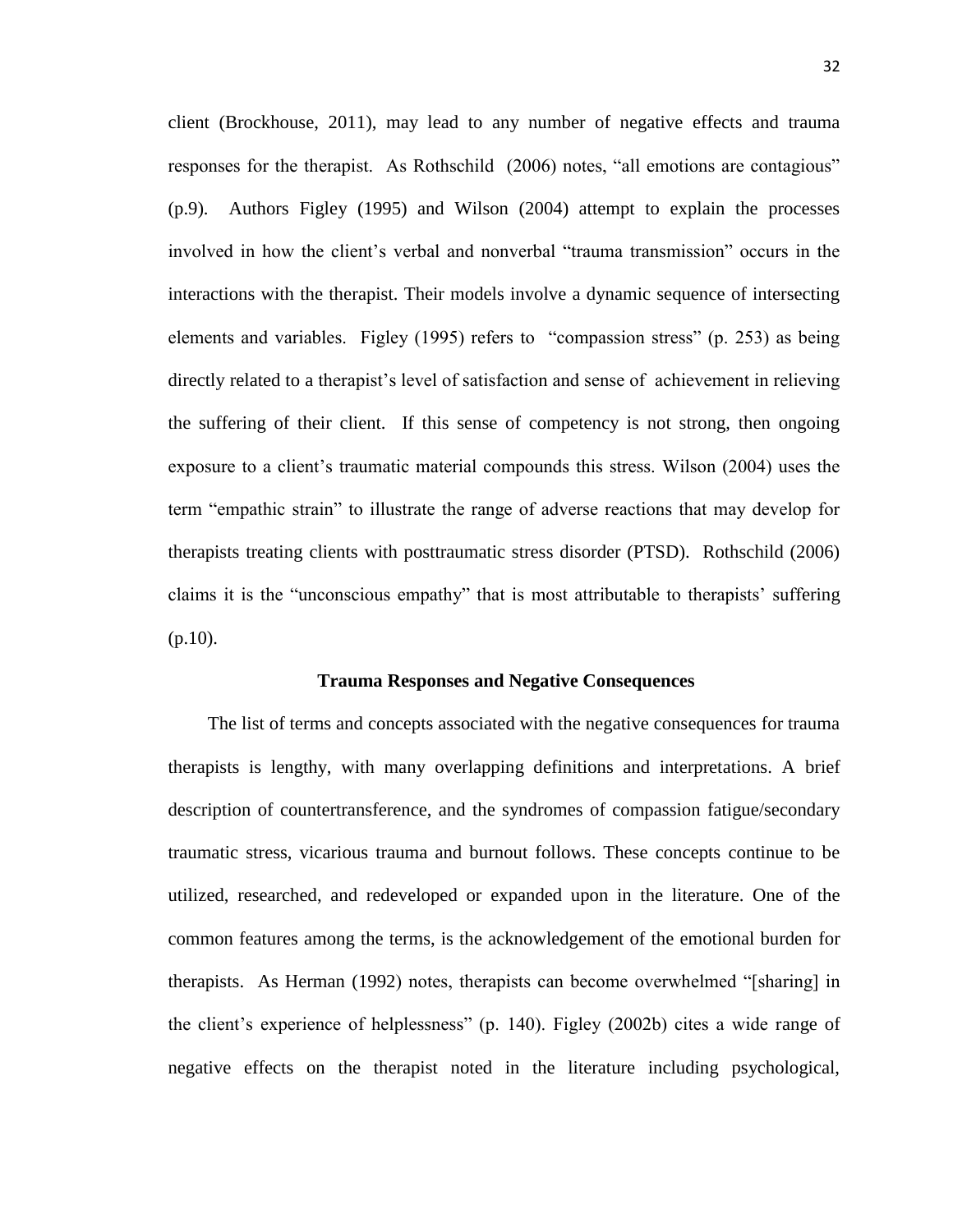physiological, social, moral, philosophical, existential and spiritual ones. At least one study has concluded that there is "a higher mortality rate among helper professionals than among controls" (Beaton & Murphy as cited in Figley, 2002b, p. 18).

## **Countertransference**

This concept has traditionally been used to refer to therapists' reactive feelings that arise with clients, rooted in the therapist's personal life experience, and not considered appropriate to the therapeutic process (Rothschild, 2006). It is a process that occurs in session and is usually linked to a particular client (Saakvitne & Pearlman, 1996). Countertransference (CT) is difficult to determine and difficult to measure (Figley, 2002a). There is a distinction made by some researchers between classical CT and traumatic CT (Herman, 1992; Salston & Figley, 2003;). Rothschild (2006) states CT is "a highly debatable concept" (p. 16) and that therapeutic practice has moved towards greater transparency, acknowledging, valuing and making use of the therapist's personal reactions as a tool in the therapeutic process.

# **Compassion Fatigue and Secondary Traumatic Stress**

 These two terms are sometimes used interchangeably in the literature, and at other times differentiated from one another. There is contradictory information regarding whether compassion fatigue (CF) is a trauma-specific process, and if secondary traumatic stress (STS) ought to be reserved for those situations in which a therapist is secondarily traumatized by the client's primary traumatic experiences. STS was originally intended as an explanation for the trauma reactions felt by family members and caregivers of individuals with PTSD. It was later applied to mental health therapists. (Jenkins & Baird, 2002). Then in 1995 Figley coined the term "compassion fatigue" to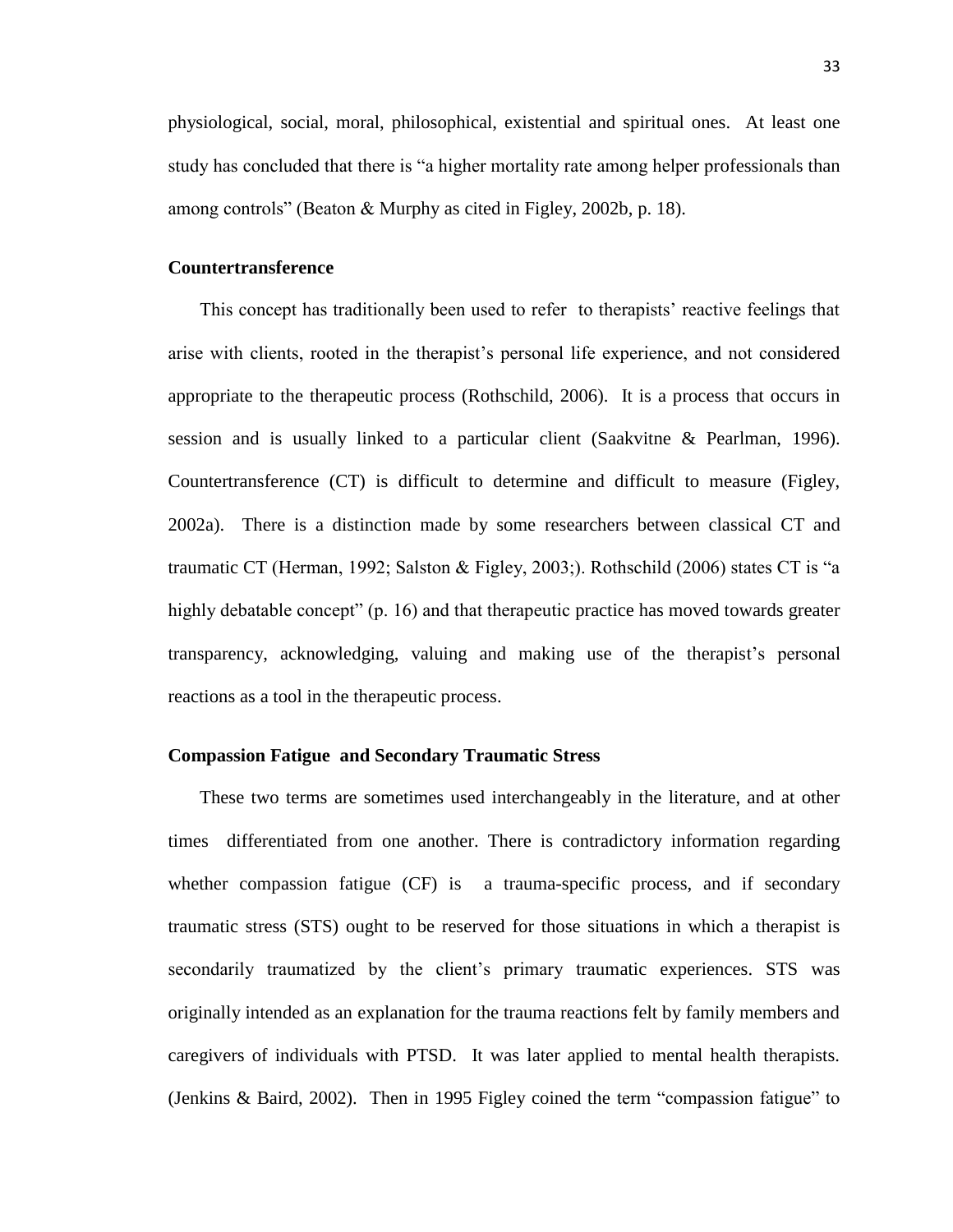refer to the stress, exhaustion and trauma responses which therapists who help the traumatized may experience (p.xiv). It may be that CF is best understood as being made up of two components, STS and burnout (Stamm as cited in Froman, 2014). As well, "STS" can refer to the collection of symptoms, or process, while "secondary traumatic stress disorder" (STSD) is also used, to specify the condition that may develop as a result of the process (Figley, 1995).

 In his 1995 publication*, Compassion Fatigue: Coping with Secondary Traumatic Stress Disorder in Those who Treat the Traumatized,* Figley professed that compassion fatigue was "…identical to secondary traumatic stress disorder (STSD) and is the equivalent of PTSD" (p. *xv*). It is proposed that CF may develop quite suddenly through identification with the trauma response of the client (Figley, 2002b). He also referred to CF as a form of "caregiver burnout" and stated it was a more "user friendly" term than secondary traumatic stress (Figley, 2002b, p. 3). Figley also contended that CF "could replace other concepts or may have been masked by other related concepts of burnout, countertransference, worker dissatisfaction and others" ( Figley, 2002b, p. 3).

 Some of the more popular measurements that are used to capture these processes, outcomes and symptoms, include the *Compassion Fatigue Self Test for Psychotherapists (CFST),* (Figley, 1995; Figley and Stamm in Jenkins et al., 2011), the *Compassion Satisfaction and Fatigue Test and Subscales (CSFT)* (Stamm & Figley in Figley 2002b),the *Secondary Traumatic Stress Scale* (STSS), (Bride, Robinson, Yegodis & Figley 2003 in Craun & Bourke, 2014) and the most recent revision, *the Professional Quality of Life Scale: Compassion Satisfaction and Fatigue Subscales – Revision IV* (ProQOL-R-IV), (Stamm, 1997-2005 in Rothschild, 2006). Also, the *Impact of Event*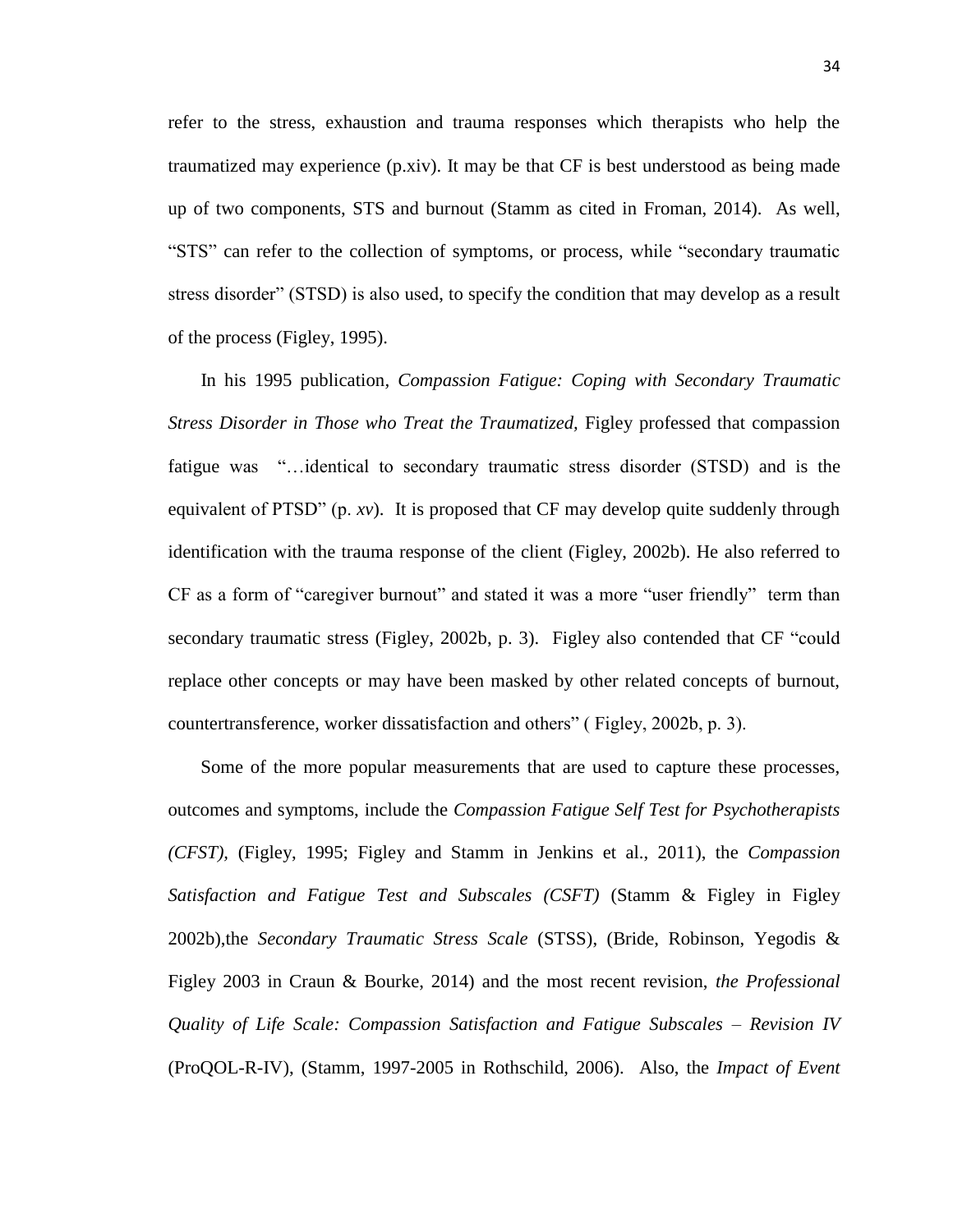*Scale* (IES) which specifically measures trauma symptoms of intrusion and avoidance is applied to practice and research in this area (Zilberg, Weiss & Horowitz as cited in Bobber & Regher, 2005).

# **Vicarious Trauma**

 Vicarious trauma (VT) is a construct identified by McCann & Pearlman in 1990 that depicts the disruptive and cumulative effects of empathic bonding with traumatized clients and can lead to changes in virtually all aspects of the therapist's functioning (Kadambi & Ennis, 2004). The foundation of VT, the constructivist self-development theory (CSDT), defines core beliefs, or schemas, in five main areas which can be negatively affected: "safety, esteem, trust, control and intimacy" (Jenkins & Baird, 2002; Saakvitne & Pearlman, 1996, p. 30). VT is considered an expected and normative consequence of trauma work, rather than a reflection of one's competence, and most likely to be a consequence in relation to interpersonal forms of secondary trauma exposure (Adams & Riggs, 2008; Benatar, 2000; Neumann & Gamble, 1995).

 According to Pearlman and Mac Ian (1995) VT has the potential to profoundly and permanently affect one's world view, sense of identity and spirituality (p. 29). VT can also manifest as imagery intrusions, sensory reactions (Meichenbaum, 2007), and cause difficulties with memory and perception. Bober & Regehr (2005) point to the importance of distinguishing between short term and long term symptoms of trauma and VT. The distorted beliefs that can develop are viewed as "attempts to protect oneself, one's meaning system from the harm that trauma threatens" (Saakvitne & Pearlman, 1996, p. 27).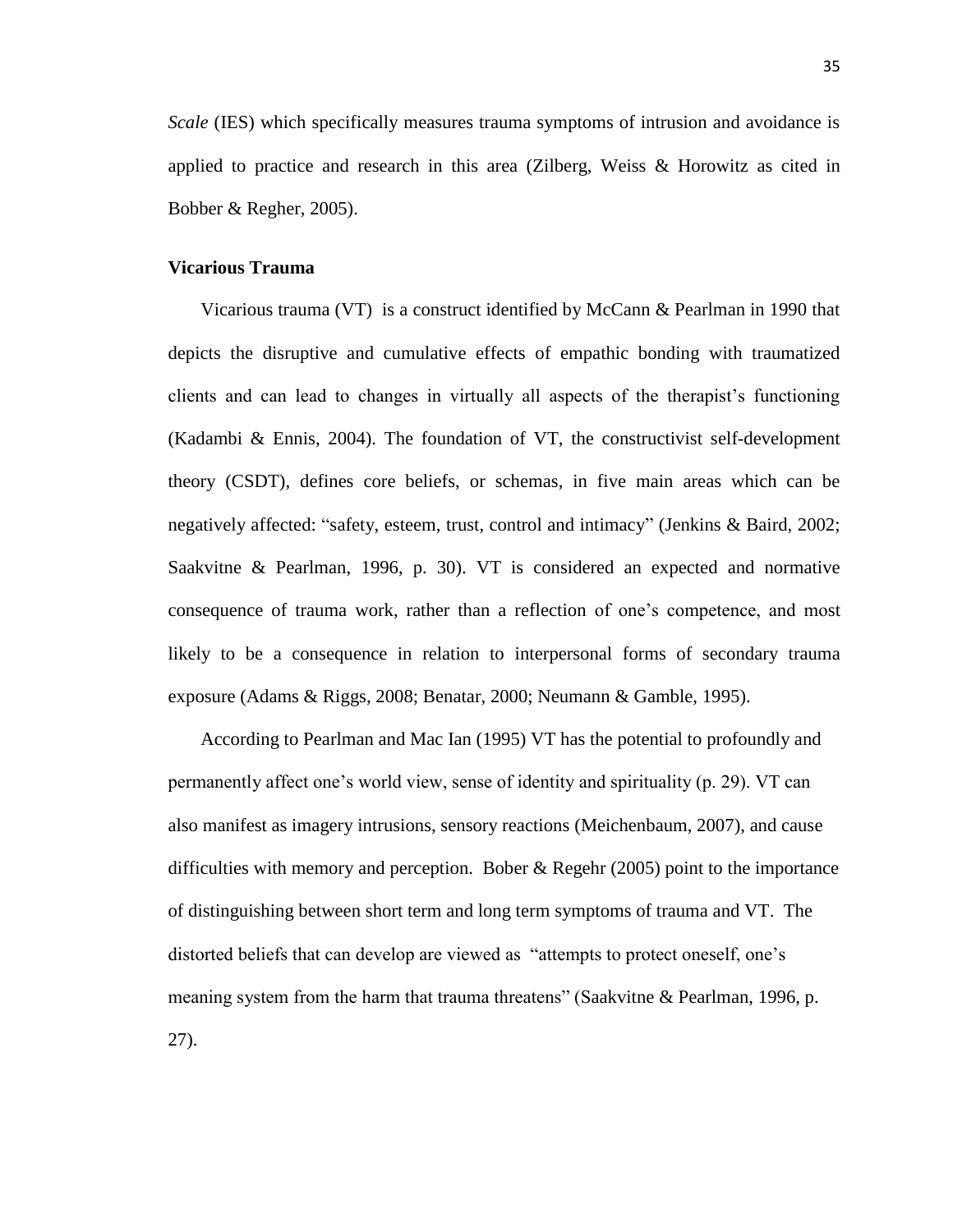Herman (1992, p. 140) refers to VT as "traumatic countertransference", and as an inevitable occurrence for the trauma therapist. VT is often measured utilizing the *Traumatic Stress Institute Belief Scale* (TSI) which is based on the CSDT of disrupted cognitive schemas (Pearlman and Mac Ian, 1995).

# **Burnout**

 As likely the most widely recognized term and used as a "catch-all" phrase, burnout traditionally refers to the impact of chronic work-related stressors, rather than being a trauma-related response. Maslach & Leiter describe burnout as stemming from "a conflict between the values of the individual and organizational goals and demands" (in Salston & Figley, 2003, p. 168). Burnout is often related to the amount and type of work, and "a sense of having no control over the quality of services being provided" (Salston & Figley, 2003, p. 168). Since its inception in 1975, this stress-response model has expanded. The additional characteristic of cynicism was added to the original list of defining features which included exhaustion and inefficacy (Maslach, Leiter & Jackson, 2011). The tool most often relied upon to measure burnout is the Maslach Burnout Inventory (MBI) (Maslach, Leiter, & Jackson, 2012).

 **Making Distinctions.** It is implied in the literature that VT involves a more insidious and deeper type of negative inner change, that CF/STS is a more temporary set of responses, and that burnout may be exacerbated by VT (Meichenbaum, 2007). It can be difficult to distinguish between all of the constructs and terms due to conflicting definitions in the literature, similarities and overlaps among concepts, personal preferences, and popularity of certain terms. It is possible, according to various authors, that combinations of these effects and syndromes can occur simultaneously as well as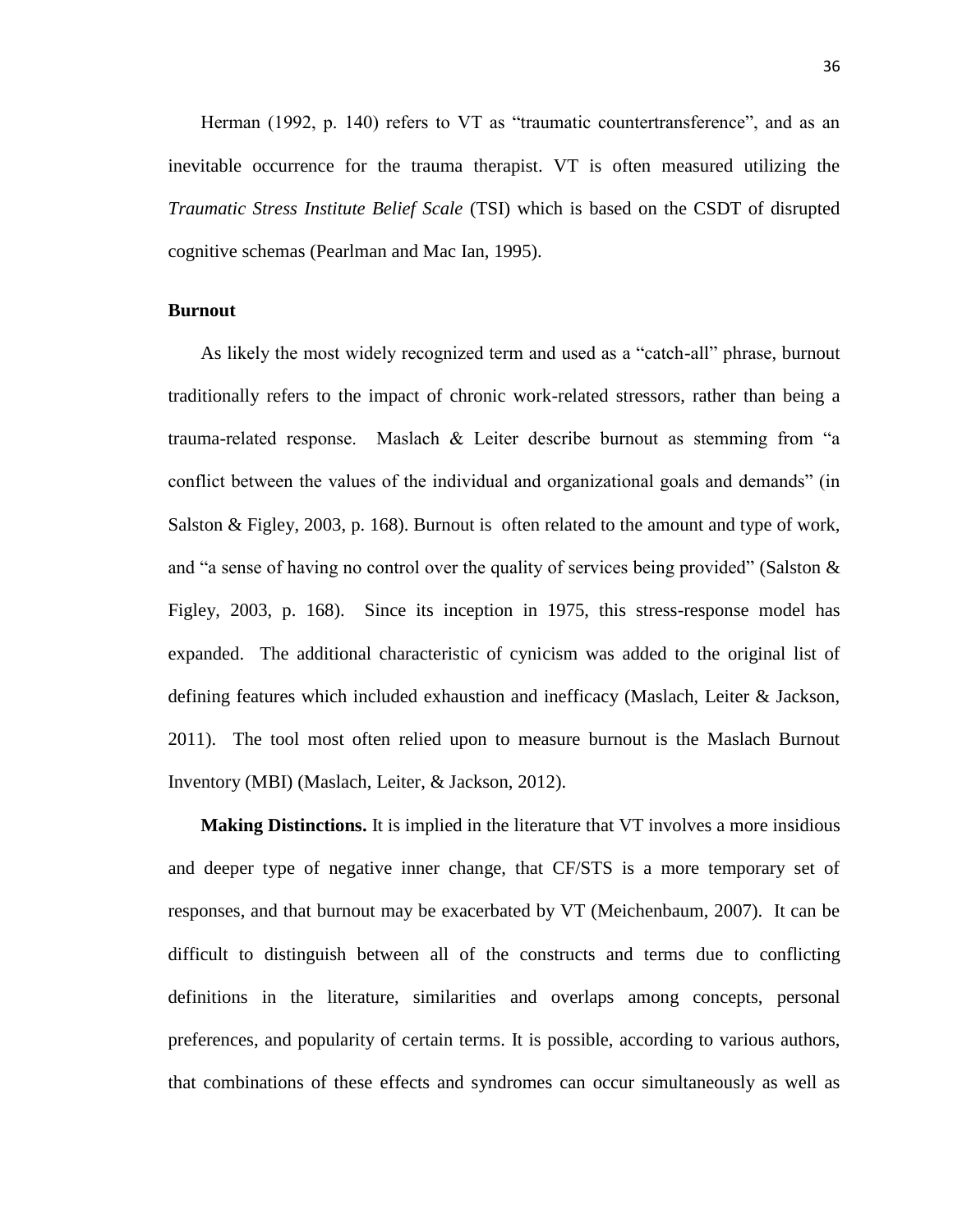independently. For example CF and burnout without VT, or burnout and VT concurrently (Cieslak, Shoji, Douglas, Melville, Luszczynska & Benight, 2014; Rothschild, 2006; Trippany 2004). STS is often applied to circumstances in which a combination of PTSD symptoms and burnout are present. The constructs that are generally understood to be the most specific and relevant to counselling traumatized clients are STS/CF, and VT. It is important to note that not all therapist reactions are necessarily part of a particular construct, or signs of a disorder.

## **Impact on the Therapist**

 There are a number of challenges and potential problem areas for therapists who are negatively affected by exposure to their clients' trauma narratives, pain and suffering. The impact can affect their personal and professional realms in multiple ways. It is difficult to draw a clear line between personal and professional effects given the profession involves an extensive "use of the self". Signs and symptoms may differ from one therapist to another, both in the subjective experience as well as in outward appearance.

 Collectively, all of these effects, reactions and constructs represent the potential for negative alterations on the physical, cognitive, behavioral, emotional, psychological and spiritual aspects of a therapists' life. It seems possible that any one of these constructs may manifest in a therapist to varying degrees along a continuum ranging from milder to more extreme signs and symptoms (Rothschild, 2006). The severity of the impact of any of these conditions may depend upon the nature and degree of the therapist's stress and trauma response (Figley, 2002b) as well as other factors, unique to each persons' circumstances, history and personality.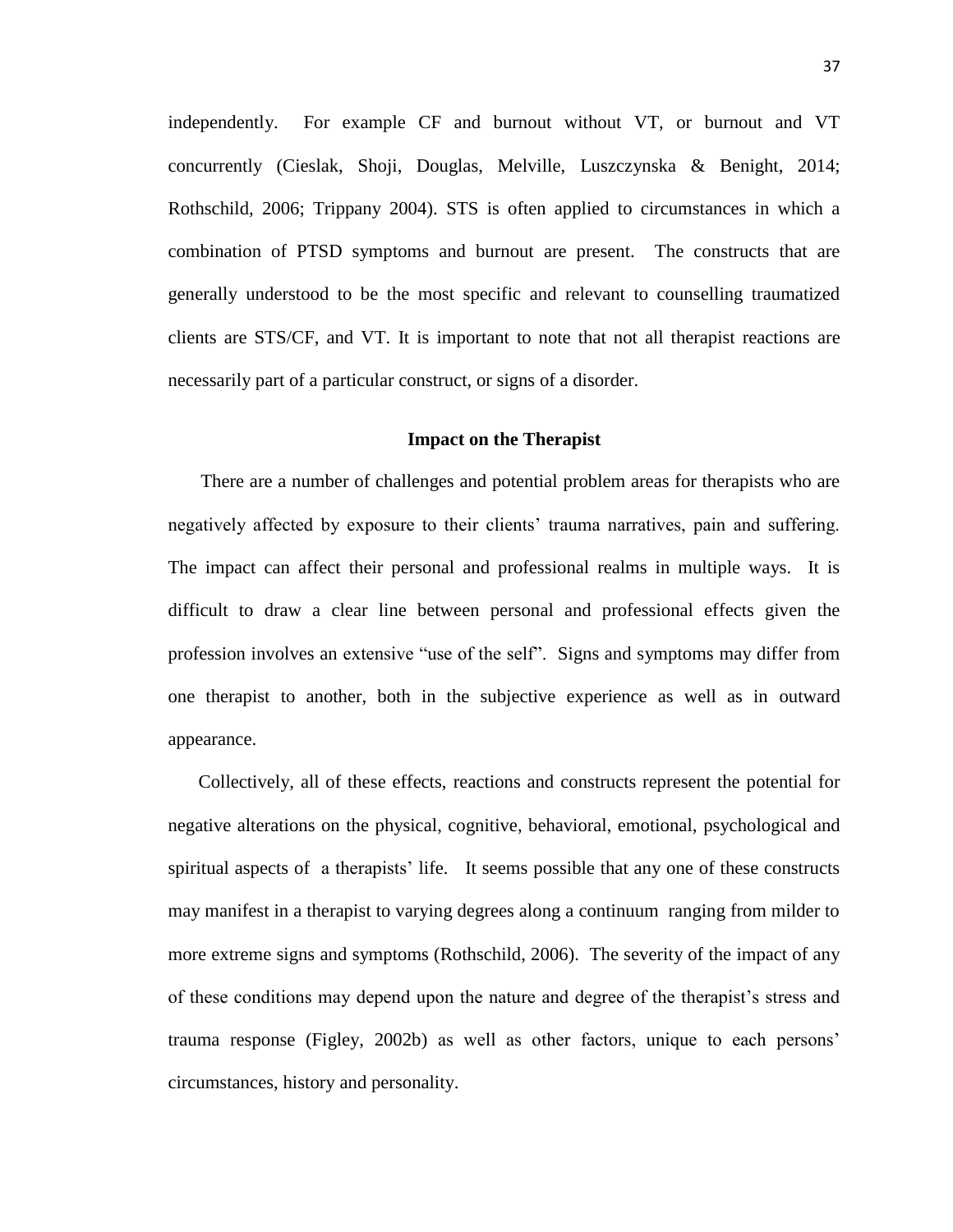The energy depletion, emotional numbing, loss of ability to feel and care for others, trouble sleeping and with concentration, and being jumpy/easily startled are all consequences associated with burnout which are also similar to aspects of CF and VT. These and other effects such as detachment/depersonalization, general disillusionment, cynicism and negativity can drastically change how an individual functions in daily life, in the workplace, in practice, and socially (Meichenbaum, 2007; Maslach & Jackson as cited in Meldrum, King & Spooner, 2002). Experiences of fear and anxiety are frequently linked to CT/STS as well as VT and CT (Hernandez-Wolfe, Killian, Engstrom & Gangsei, 2015). Existential despair, anxiety, and reduced frustration tolerance are common with VT (Saakvitne & Pearlman, 1996, p. 34).

 Alterations in meaning and beliefs in the five areas of psychological needs, of safety, esteem, trust, control and intimacy, are associated with VT processes, and can transform the therapist's life, capacity and interactions negatively. Changes in personality, beliefs and meaning are all possible consequences of VT (Wilson, 2004). Impairments in personal and familial relationships can occur, including conflicts and problems with trust and intimacy. Reductions and changes in morale and self-worth can contribute to difficulties in caring and connecting with oneself and with others, as well as with motivation (Figley, 2002b; Saakvitne & Pearlman, 1996). Beliefs about oneself and others may undergo negative transformations that result in self-doubt, fear and a sense of powerlessness. Expectations about oneself and others can become distorted, and the individual may turn to coping strategies that are ineffective or harmful. A sense of a loss of control which is often associated with the distress associated with trauma may result in compensating behaviors, or in "giving up" (Figley, 2002b).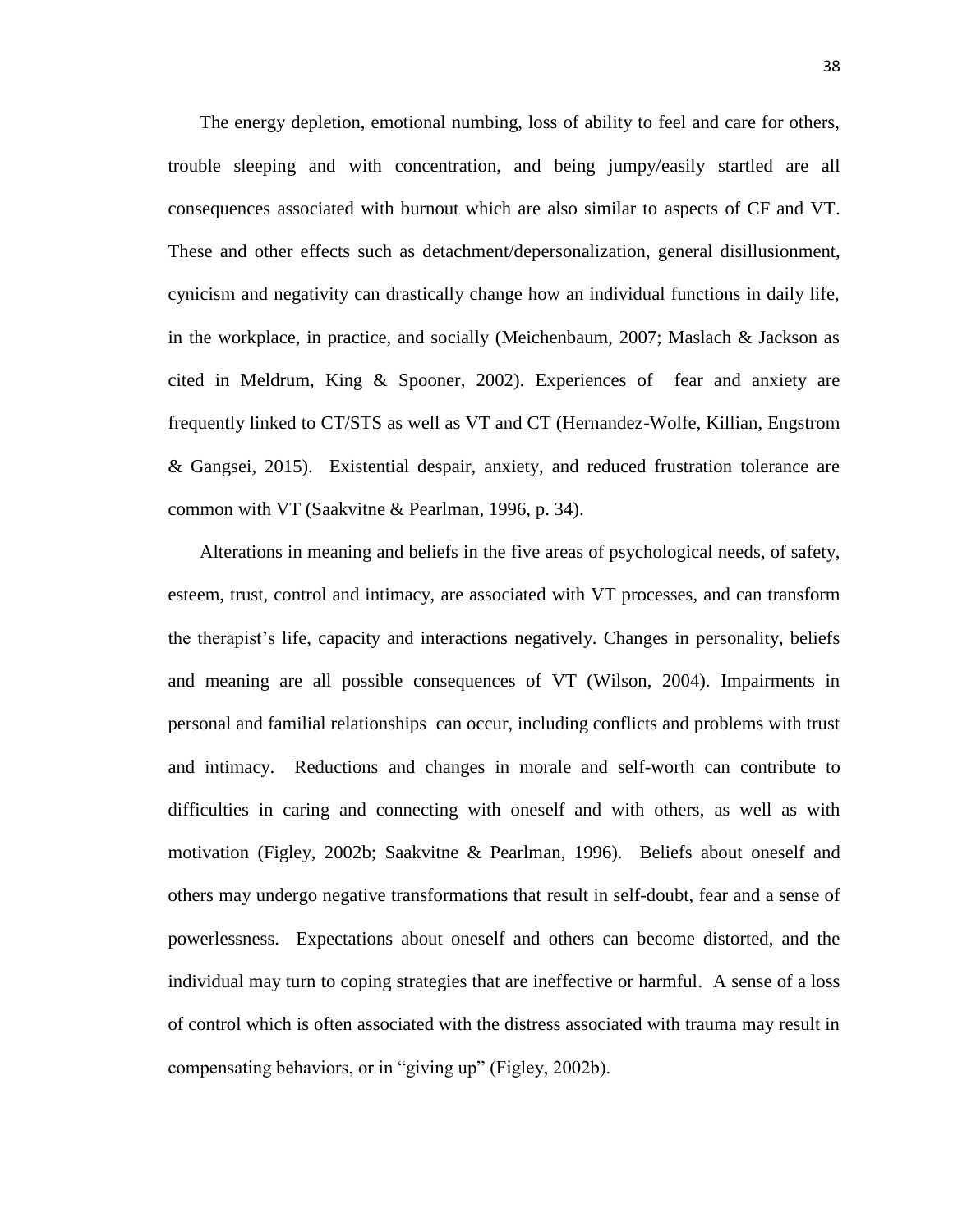Problematic memory and sensory effects can interfere with day to day life. States of numbness alternating with intense and overwhelming feelings which are similar to but may be less intense as PTSD symptoms can occur. Intrusion is a symptom that has received a great deal of attention in the literature on stress responses (Bober & Regehr, 2005), and for the trauma therapist this may include intrusive images of the client's experience with violence (Clemans, 2004). Somatic symptoms such as body tension or physical ailments, as well as anxiety and depression can be related to VT as well (Pearlman & Mac Ian, 1995; Pearlman & Saakvitne, 1995).

## **Impact on Therapist's Role**

According to Rothschild (2006), the negative changes in empathic abilities and arousal regulation may not be conscious to the therapist. A decreased level of insight and selfawareness as a result of STS or VT lowers the therapist's ability to recognize and gauge his/her own reactions. Given that the therapist may also experience distress related to contact with the traumatized client, the clinical implications are significant (Meldrum et al., 2002). Strong affective reactions may include intense anguish, despair, horror, shock, and alienation which Valent (2002) refers to as "helper dysfunction" (p. 23). According to Herman (1992), extreme anger may manifest for the trauma therapist as a result of over identifying with the client's rage over violations and abuses. Hernandez-Wolfe et al. (2015) suggest that experiencing VT can lead to the therapist having stronger countertransference reactions in sessions. CT reactions may result in the therapist taking on roles of "rescuer" or "champion" with the client (Meichenbaum, 2007, p. 3) who has been victimized.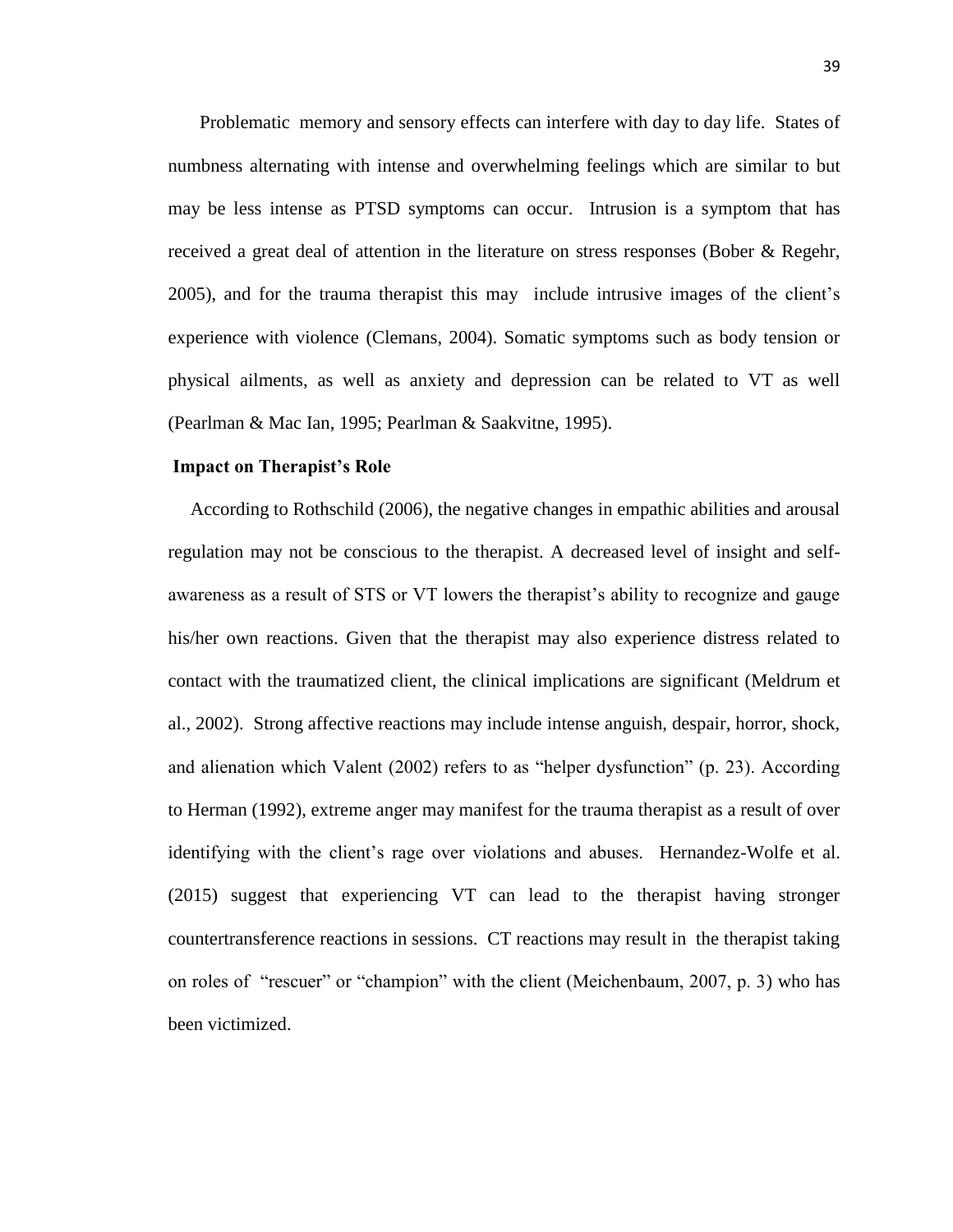Alternately, the therapist's range of emotion may be lowered or restricted. This may be related to shifts in cognition and worldview associated with VT, and a loss of a sense of meaning (Trippany, 2004) or symptoms associated with STSD/CF that mimic PTSD. Whether one or the other, with the therapist's internal resources compromised, even the ability to listen to the client may become difficult (Baranowsky, 2002). Maintaining objectivity, and setting and maintaining healthy boundaries may be more challenging or not possible (Saakvitne & Pearlman, 1996). If the therapist is struggling to empathize, the entire therapeutic alliance and process can be jeopardized.

 As a result of STS/CF or VT, professional errors can occur in the areas of assessment, diagnosis or conceptualization, and treatment planning. Important information about the client, and her/his traumatic experience/s may be missed, avoided, misunderstood or overlooked if the therapist is overwhelmed or distracted by negative consequences or symptoms (Baranowsky, 2002; Figley, 2002b; Iqbal, 2015; Pearlman & Saakvitne, 1995). The therapist may not be able to be present with the client, grounded in the session, or mindful of the process (Pearlman & Saakvitne, 1995; Salston & Figley, 2003). Damage to the therapists' sense of self-efficacy and confidence in the therapeutic alliance and process is likely to affect goal achievement and lead to unsuccessful outcomes. In their description of the consequences of unaddressed VT, Neumann and Gamble (1995) list nonempathic distancing from clients, victim blaming, and thoughts of leaving the profession as possible outcomes. Signs of facing difficulty may include overextending or overindulging oneself in the work, and intellectualizing issues (Pearlman and Saakvitne, 1996). Pearlman and Saakvitne (1995) describe how VT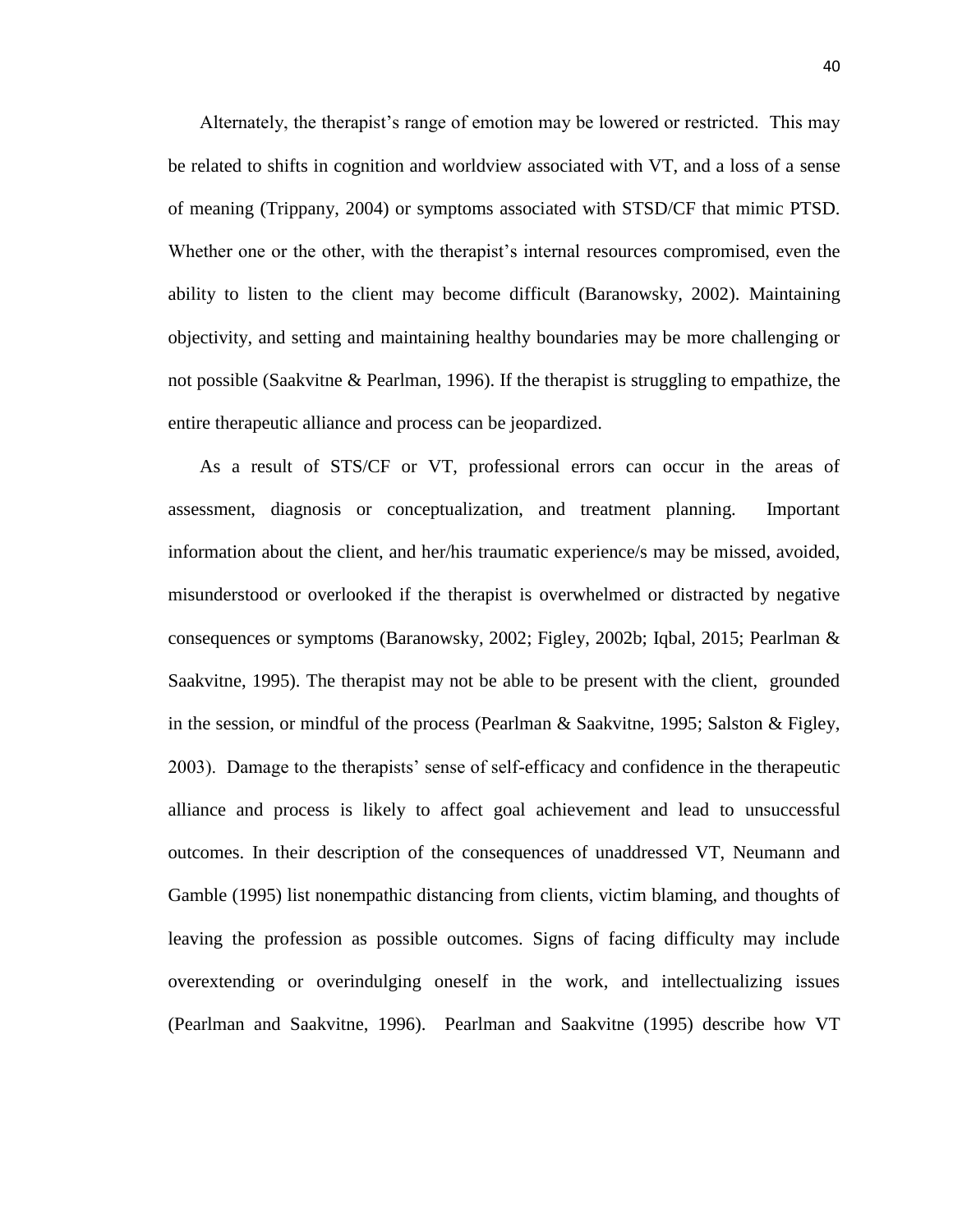"challenges [the therapist's] identity" and that it may be difficult to recognize as "adaptations can disguise the pain" (p.161).

 If the therapist experiences a diminishment of hope due to negative changes in perceptions, affect or beliefs, this factor alone, may, arguably, place the therapeutic process and outcome in the most peril. Without a belief in healing and change, possibilities and direction cannot exist, or be offered, for the client (Saakvitne & Pearlman, 1996).

There is a risk of professional and ethical problems arising if a therapist is practising while suffering with such negative effects or consequences. Issues around the principle of "responsible caring" may come into question, for example, specifically around competence, modeling effective boundaries, minimizing harm, and managing risk (BC Association of Clinical Counsellors, 2008, p. 4; Iqbal, 2015).

## **Literature Review**

# **Risk Factors and Contributing Factors**

Saakvitne and Pearlman (1996) define risk factors for VT under the four categories workplace, client, therapist and context. More specifically, these encompass the nature of the work, the nature of the clientele, the degree of cumulative exposure to trauma material, and organizational, social and cultural contexts. Individual factors pertaining to the therapist include "personal history", "personality and defensive style", "coping style"," current life context", "training and professional history", "supervision", and "personal therapy" (p. 40).

Therapist-related variables have been the focus of most of the research on the topics of STS and VT. The factor that has garnered the most attention in the research is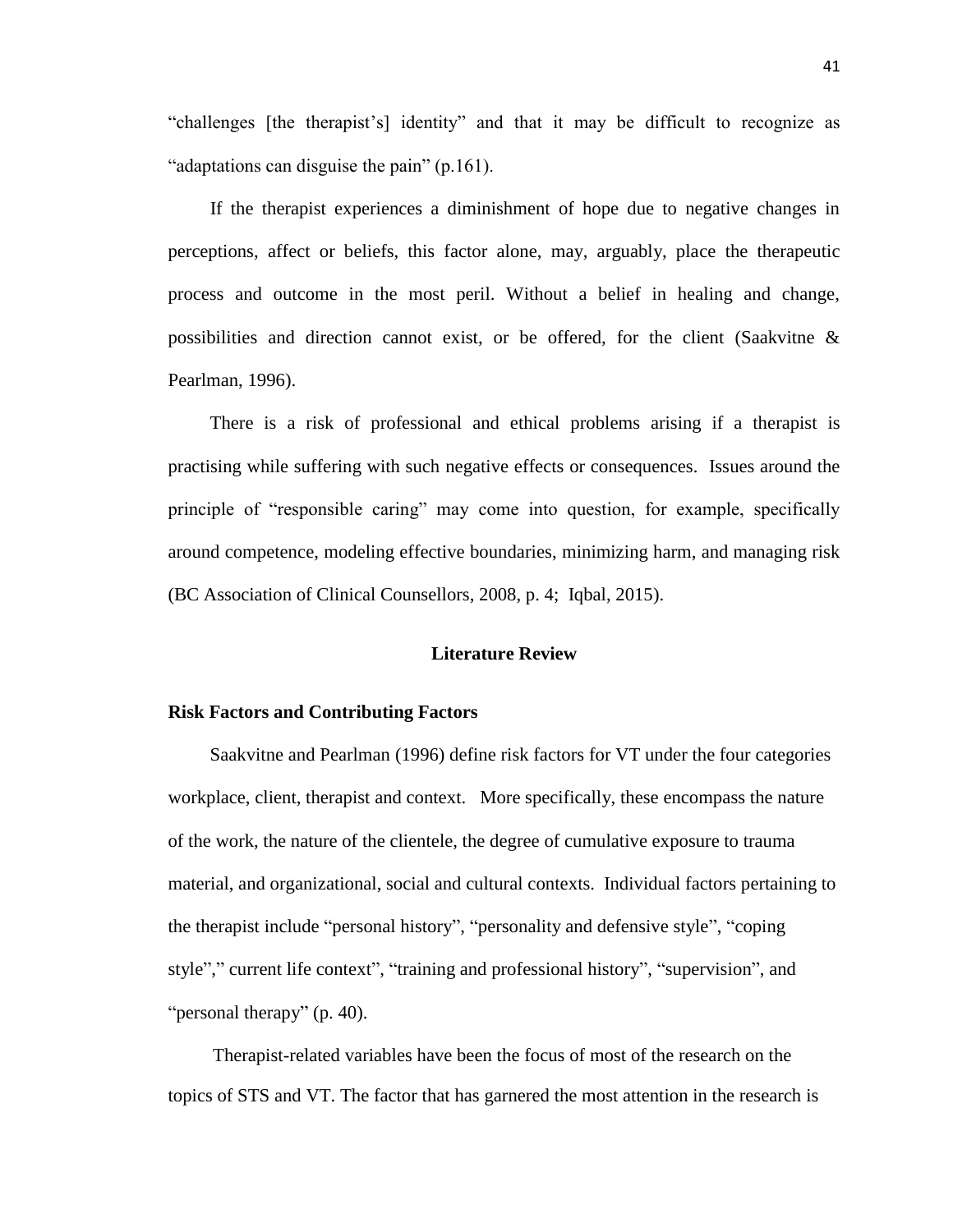the personal trauma history of the therapist, or "survivor therapists" (Pearlman & Mac Ian, 1995; Salston & Figley, 2003). Pearlman and Mac Ian (1995) reported there is a wide variance in findings across studies on the variable of therapists' personal trauma history. In their study with 188 self-identified trauma therapists, "survivor therapists" experienced more psychological difficulties than therapists without a personal trauma history. In their study with 131 mental health practitioners, Williams, Helm and Clemens (2012) reported that the practitioners with more frequent experiences of childhood trauma had higher rates of VT. However, several researchers have found no relationship between VT and childhood trauma ( Benatar, 2000; Dunkley & Whelan, 2006; Schauben & Frazier, 1995 as cited in Williams, 2012).

In a study published in 2006, Hargrave, Scott & McDowall examined therapists' personal trauma history from a different perspective. They investigated whether the resolution of past trauma was significant in relation to STS scores, compared to the results of therapists who had non-resolved trauma histories and found it was of key significance. Therapists with non-resolved trauma histories had higher STS scores.

Williams, (2012) also confirmed other factors that contribute to negative effects for therapists. Their results indicated having a greater number of trauma clients correlated with disruptions in core beliefs (VT), and exposure to sexually traumatized clients was directly related to PTSD symptoms. Bober & Regehr (2005) found that hours per week spent working with traumatized clients was a primary predictor of trauma scores. They measured trauma and stress symptoms with 259 clinicians who work with trauma survivors. The highest rates of VT according to the TSI scores were for therapists who treated clients with childhood abuse, sexual violence and wife assault.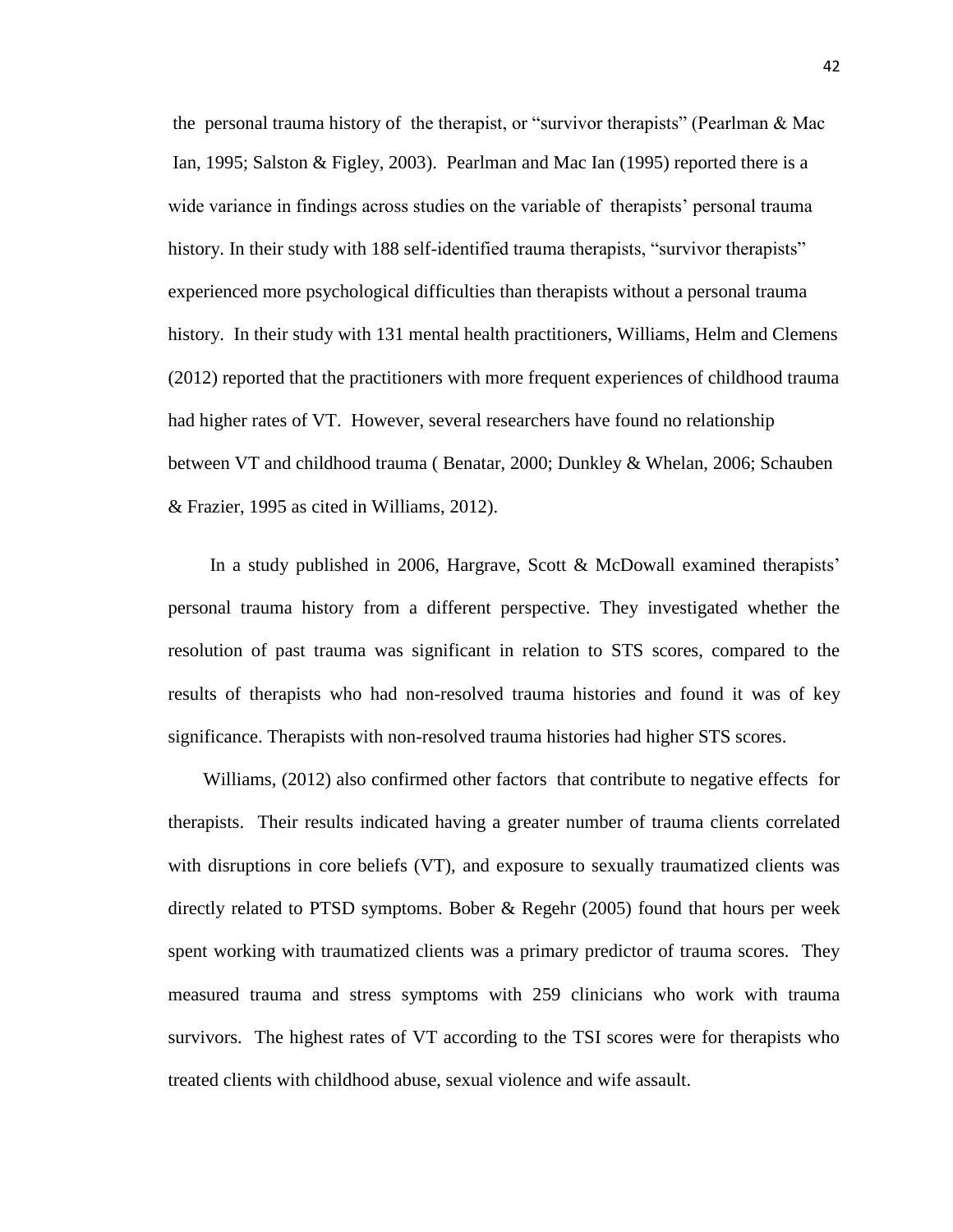In an exploratory study with therapist trainees, Adams  $\&$  Riggs (2008) found that a maladaptive coping style, termed self-sacrificing, was associated with significantly higher levels of VT than for subjects who demonstrated more mature coping styles. This immature coping style is characterized by "reaction formation and pseudoaltruism" (p. 31).

Sanness (2012) studied the relational traits of expert level trauma therapists, with a focus on attachment styles. This researcher took a broader view of the impact on therapists, and defined negative reactions of therapists as "difficulties and coping", rather than traumatization. Characteristics of the therapists who reported the most difficulty were avoidant coping styles, higher attachment anxiety, low levels of self-differentiation, and less experience with clients exposed to repeated incidents of trauma rather than single incidents.

Results from the Pearlman & Mac Ian (1995) study also indicated that younger, less experienced trauma therapists are at particular risk of experiencing negative consequences of the work due to having a more vulnerable sense of professional identity.

In an Australian study, Devilly, Wright and Varker (2009) assessed 152 mental health professionals in both private and community based service provision, for STS, VT, and BO. Their results point to work related stressors and being new to the profession as predictors of distress for practitioners.

Baranowsky (2002) points to skill level and competency as factors in the development of CF. She states "there are times when client stories are overwhelming, beyond our scope of comprehension and desire to know, or simply spiraling past our sense of competency" (p.156).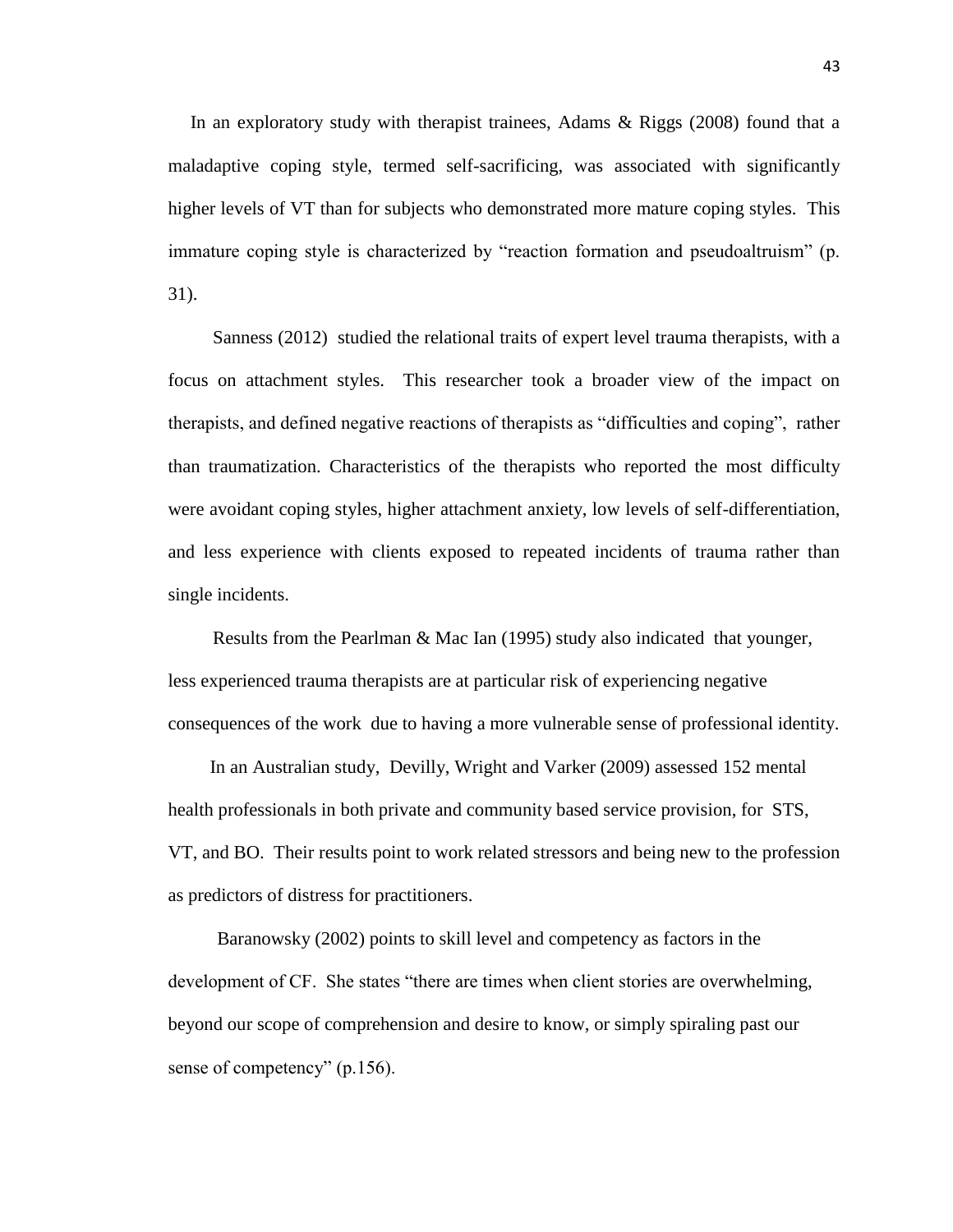In their study of CF and BO with 532 self-identified trauma therapists drawn from a national sample, Craig and Sprang (2010) found lower levels of trauma-specific training predicted higher levels of burnout.

Practitioners in community agencies, rather than private practice, are more likely to develop VT because of the lack of control with organizational factors, workloads, and the lack of opportunity to screen cases, according to Saakvitne and Pearlman (1996). As well, whether the work is short term or long term in nature may affect the degree to which the therapist is affected by VT (Saakvitne & Pearlman, 1996, p. 42). In a study with 500 crime task force personnel (Craun & Bourke, 2014) higher STS scores were related to lower job satisfaction and more distrust of the outside world.

In an exploration of factors that contribute to burnout, Farber & Heifetz (1982) studied 60 psychotherapists in major treatment facilities. The primary source of stress in their work, cited by 73% of the subjects, was a "lack of therapeutic success" (p. 297). Other relevant factors included the nature of their role, working conditions/organizational issues such as politics and workload.

Researchers Jenkins et al., 2011, took a novel approach and examined the motivation to do trauma counselling work, with a sample of 101 domestic violence and sexual assault counsellors. Of the portion of counsellors who reported subjective negative changes corresponding to STS, VT and BO, most were motivated by "personal meaning" and "higher purpose" rather than the third type of motivation they defined as "altruism". This result raised the question of whether the negative effects may be linked to those counsellors being overly optimistic and facing the subsequent disillusionment of trauma work.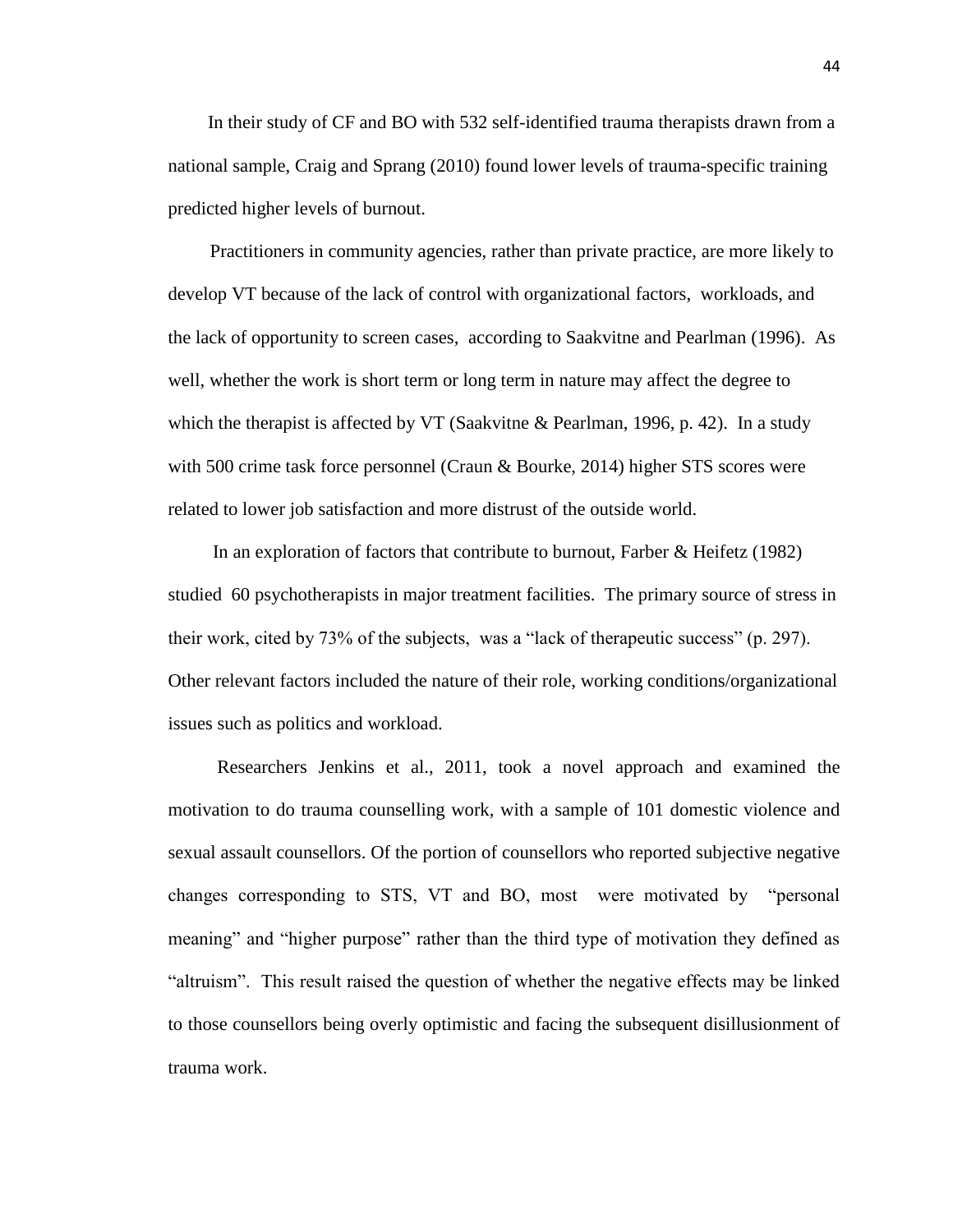# **Prevalence**

It is difficult to report on definitive figures or estimates of prevalence rates for specific effects and constructs for trauma therapists, due to inconsistencies across studies, and the diverse nature of empirical data. In an Australian study with 300 mental health professionals in forty-one mental health facilities, approximately 36% of all therapists reported experiencing symptoms of secondary traumatic stress/distress as a result of their work with traumatized counsellors. This was attributed to the trauma effect of their work as well as perceptions of stress related to their work (Meldrum et al., 2002, p. 91). In a 1996 study, 14% of trauma counsellors were found to have experienced traumatic stress levels similar to PTSD (Arvay & Uhlemann as cited in Meldrum et al., 2002, p. 95). Meichenbaum (2007) reports that "50% of professionals who work with trauma patients report feeling distressed", and "30% report experiencing 'extreme distress' (p. 2).

## **The Positive Outcomes for the Trauma Therapist**

The proposition that suffering might result in growth is not a new notion, however, it is gaining attention in the field of traumatology. A focus on the transmission of trauma and negative consequences for the trauma therapist represents an incomplete picture. Vicarious exposure to trauma may also result in positive sequelae for therapists which involve processes of transformation, growth, and increased resilience. The role of empathy, and specifically the empathic connection between therapists and traumatized clients is of benefit not only to the client, but also has positive ramifications both personally and professionally for the therapist (Brockhouse, 2011; Harrison & Westwood, 2009). Some of these are considered experiences beyond simply adjusting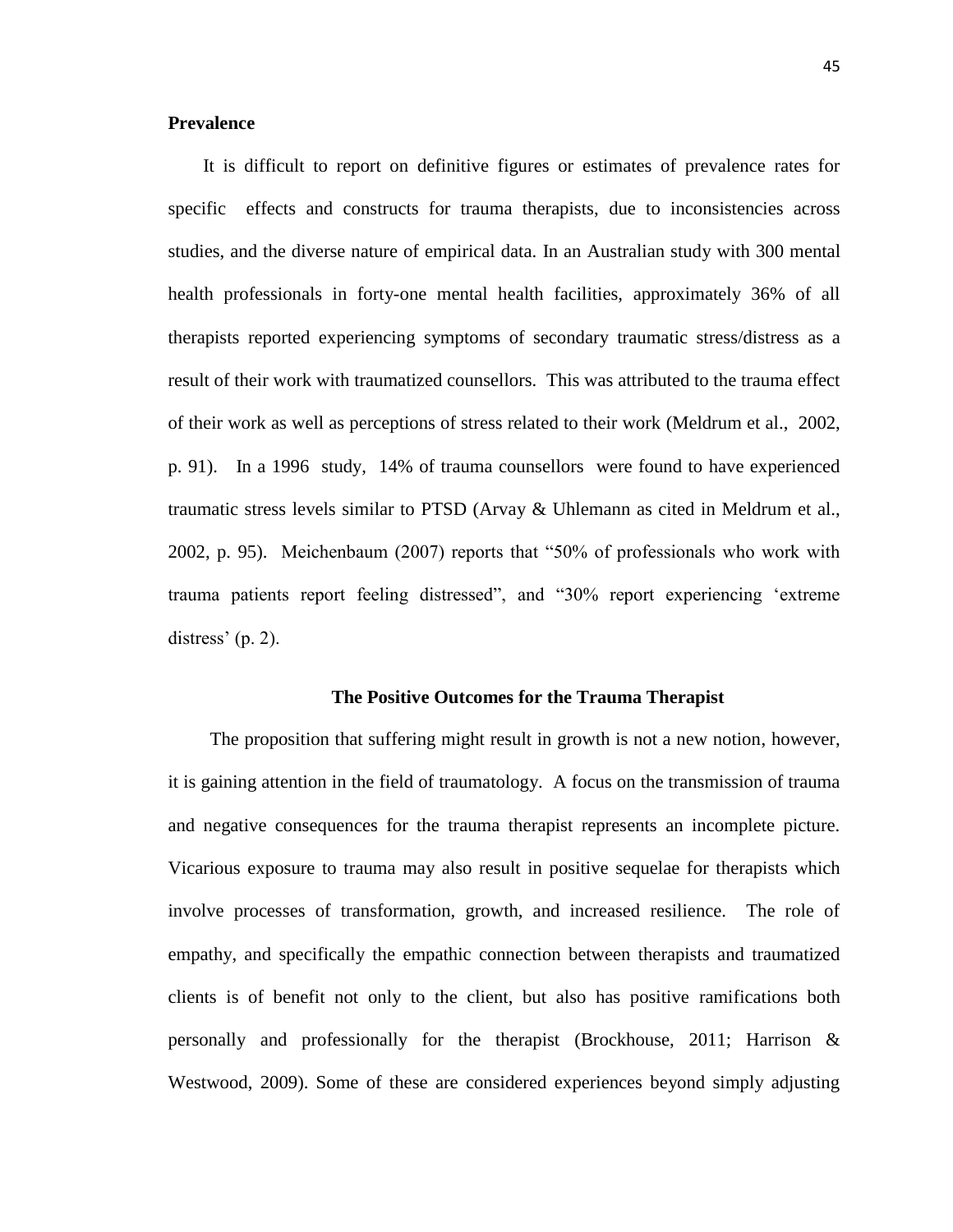well, are distinct from subjective well-being, and pointing to a higher level of psychological well-being (Brockhouse, 2011; Cann, Calhoun & Tedeschi, 2010; Joseph, Murphy & Regel, 2012; Tedeschi & Calhoun, 2006). Therapists and authors McCann & Pearlman (as cited in Silveira, 2013) reported that in addition to vicarious trauma, there were rewarding aspects of trauma work for themselves, which included being more empathic, less judgmental, more spiritually involved, and experiencing positive shifts in perspective.

The rewards and experiences of pleasure gained from doing the work of trauma therapy are not often acknowledged in the literature. There are few studies on the subject that focus primarily/solely on the benefits or rewards for trauma therapists. An early study on VT with female counsellors working with sexualized violence survivors also included data on the positive aspects of their work. Some of the benefits that counsellors reported included "an appreciation for the resilience of survivors and their capacity to grow despite adversity, feeling gratified that they are working to help heal both individual clients and society as whole, and that they also grow and change as a result of their work with survivors" (Schauben & Frazier, p. 62 as cited in Silveira, 2013, p. 40).

Benatar (2000) describes" enduring changes in the inner experience and behaviors of the trauma therapist" (p. 19) as positive self-transformation (PST). Five interrelated themes associated with PST are identified as: self esteem/empowerment, mind expansion/wisdom, work with other clients, validation/healing, and activism (Benatar, 2000). Compassion satisfaction (CS) which is derived from emotional engagement and a compassionate helping relationship with the client, encompasses a sense of fulfillment, balance and wellness for the therapist (Larsen & Stamm as cited in Froman, 2014). CS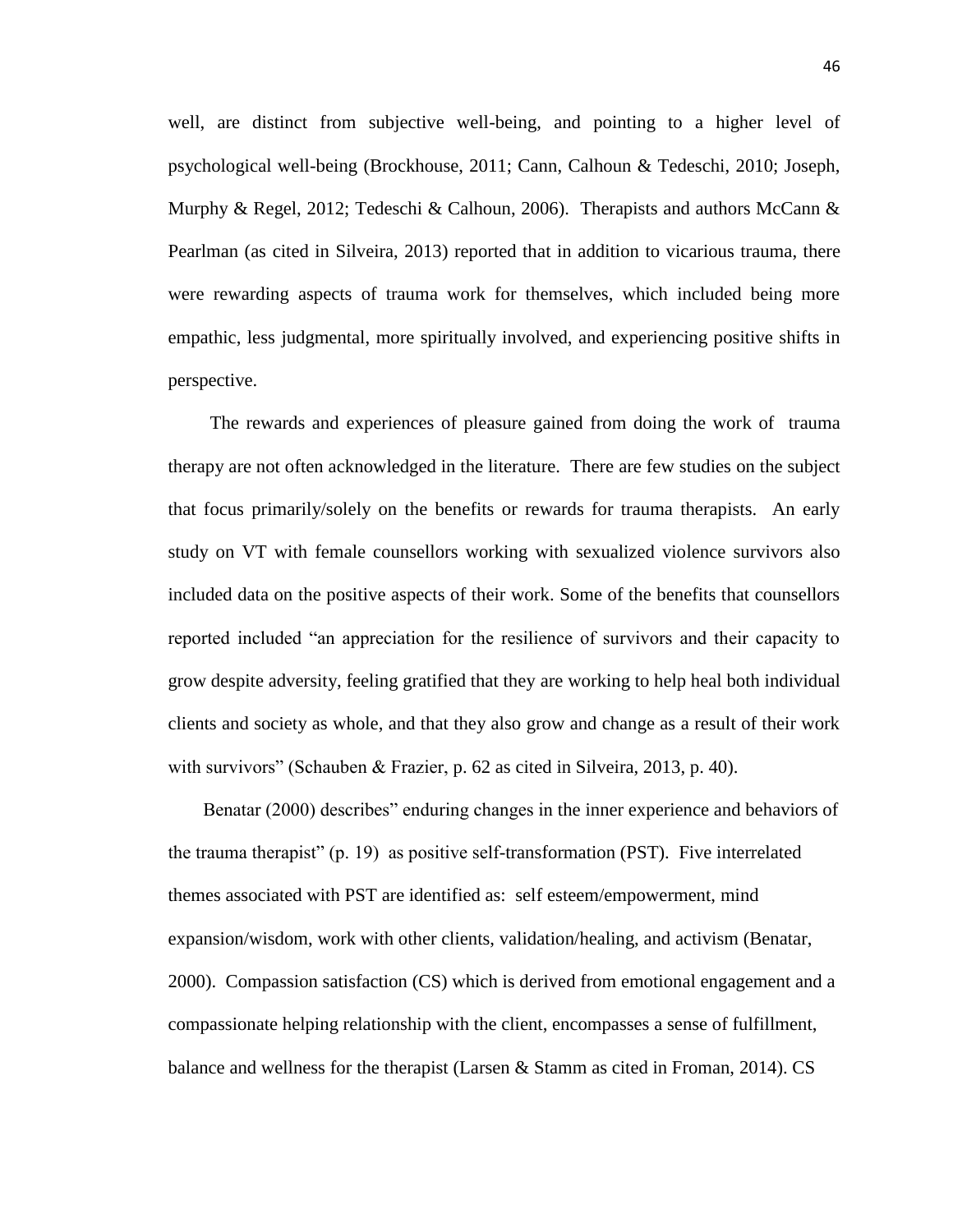can be viewed both as a benefit in the form of wellness, and as a buffer for the negative effects of CF, VT and BO (Abel, Walker, Samios & Morozow, 2014).

## **Vicarious Posttraumatic Growth**

Higher levels of growth are associated with people exposed to trauma more than negative changes (Cann, Calhoun & Tedeschi, 2010; Cobb, 2006; Tedeschi & Calhoun, 2006). The construct most widely recognized to describe the positive changes that can occur following trauma exposure is posttraumatic growth (PTG). Utilizing this model, positive change can enhance a person's life in areas of relationships, self-perceptions, and life philosophy (Joseph et al., 2012). The development of PTG is not a straightforward or linear process; it is a complex and transformative one that "may be wrought with distress, struggle, and difficulties with adjustment" (Tedeschi & Calhoun, 2006, p. 29). The "struggle" is considered a necessary and key element of this model. Many clients likely experience PTG in therapy as they work through and overcome the primary issues associated with traumatic experiences (Cann,Calhoun & Tedeschi, 2010; Tedeschi & Calhoun, 2006 ). The development of PTG is related to the disruption of core beliefs/schema as a result of traumatic stress, as is VT, combined with "a deliberate and constructive rumination" of the stressful or traumatic event (Lindstrom, Cann, Calhoun & Tedeschi, 2013 p. 51 ; Cann, Calhoun & Tedeschi, 2010; Lindstrom & Triplett, 2010).

Social and cultural factors, as well as personal characteristics of the survivor are also considered significant in the PTG model. The type of event, level of distress, and role and response of reference groups such as family and friends, are known to affect survivors' experiences with growth. In addition, the larger community and environment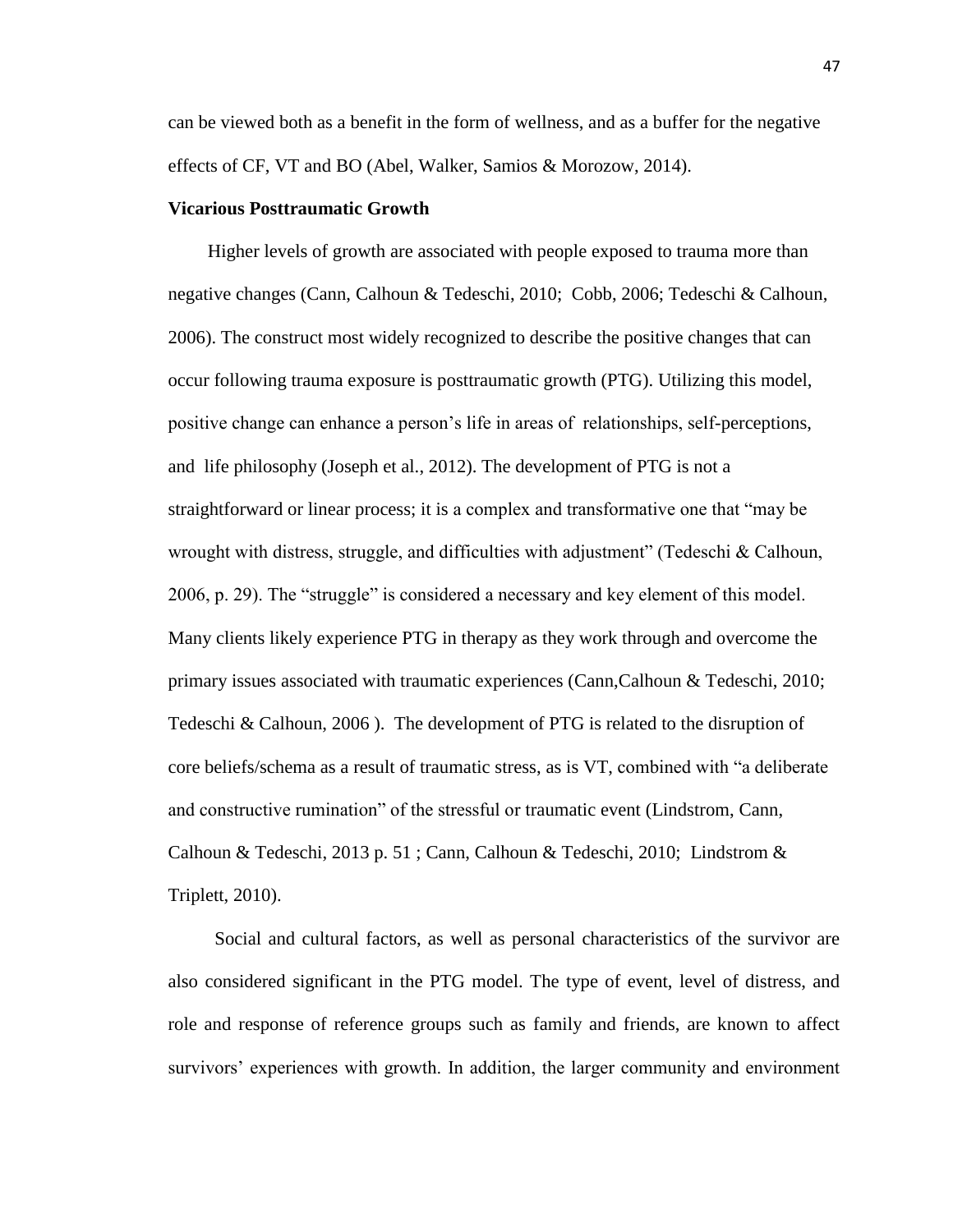are influential variables. As Lindstrom and Triplett (2010) state, "if a model of growth is present in society…..a survivor will be more likely to find growth" (p.577).

The growth experienced by trauma therapists may be very similar to that of trauma survivors. The PTG model inspired the development of vicarious posttraumatic growth (VPTG) theory. The PTG model can be applied to the process of positive transformation that can occur for trauma therapists, as a possible outcome of indirect exposure to clients' trauma. VPTG is understood to be a gradual and progressive phenomenon, and therapists who work with longer term clients may have greater opportunities for VPTG (Cohen & Collens, 2013). Disruptions to the clinician's world view, with affective and cognitive processes such as the role of meaning-making are involved in facilitating VPTG (Abel et al., 2014; Cann et al., 2010; Joseph et al., 2012). Brockhouse (2011) refers to the complexity of how VPTG develops in therapists through "accommodation processes" which can be either negative as in VT or positive as in VPTG (p. 740).

In the original study on VPTG, Arnold et al. (2005) report the benefits for therapists "may be much greater than any previous estimates" (p. 240). Elements of PTG were reported by 76 percent of the clinicians in their study, and attributed to the direct work with traumatized clients. However, many of these therapists may also have experienced their own PTG related to personal trauma histories and this is difficult to distinguish in the study. The researchers describe permanent positive changes that are possible in the domains of the therapist's world view, beliefs, compassion and sensitivity, and spirituality and faith. Of particular interest, 90 percent of the clinicians stated that their clients experienced PTG, characterized by gains in self-confidence, sensitivity and compassion, enhanced appreciation for what is important in life, among other changes.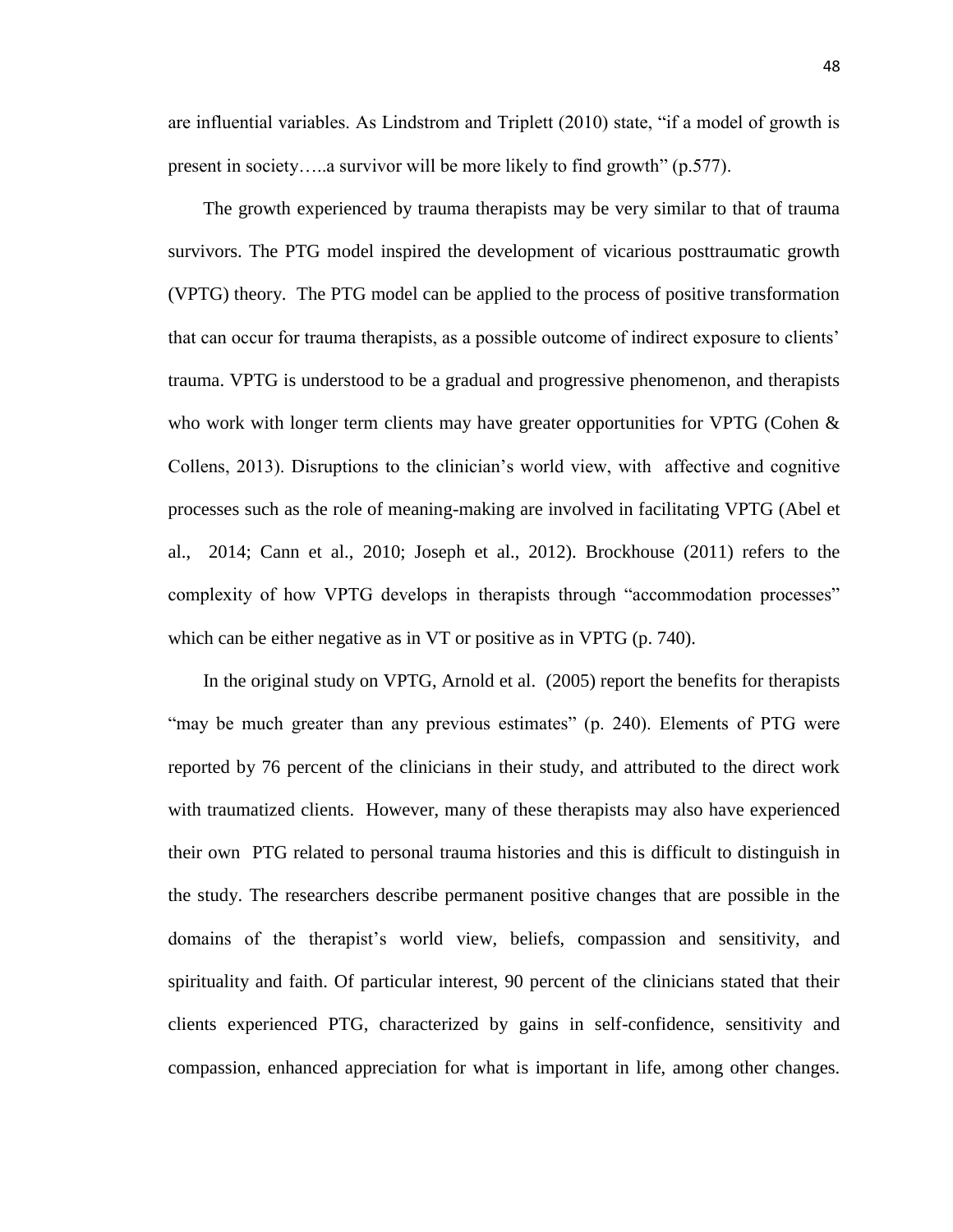This highlights the significance of observing and encouraging PTG in clients (Arnold et al., 2005; Howard, 2010).

The tool most often used in the research on PTG as well as VPTG is the PTGI (Posttraumatic Growth Inventory), a 21-item scale that measures the five factors most indicative of PTG: new possibilities, relating to others, personal strength, spiritual change, and appreciation of life (Tedeschi & Calhoun as cited in Cann et al., 2010). The PTGI was revised in 2008 and renamed the PTGI-42, which incorporates pairings of negative changes, or posttraumatic depreciation (PTD), that correspond to the same five domains (Cann et al., 2010).

It is understood by several authors and researchers that both positive and negative effects of trauma work can co-exist for therapists. Both distress or loss and growth may occur simultaneously. In their 2010 study with 118 first year psychology students, Cann et al. (2010) concluded that "quality of life and presence of meaning in one's life depend on having both PTG and PTD" (p.164).

Downey (2013) explored the positive effects of trauma therapy in a study with 116 psychologists and students utilizing the IES and the PTGI measures. The results demonstrated that the clinicians' work with traumatic stress patients was associated with greater levels of perceived PTG, as well as the negative effects of intrusion, avoidance and arousal.

Cohen and Collens (2013) conducted a metasynthesis of twenty qualitative journal articles on the impact of trauma work and VPTG. Four themes emerged in their research: both positive and negative changes in counsellors' and workers' worldviews occurred,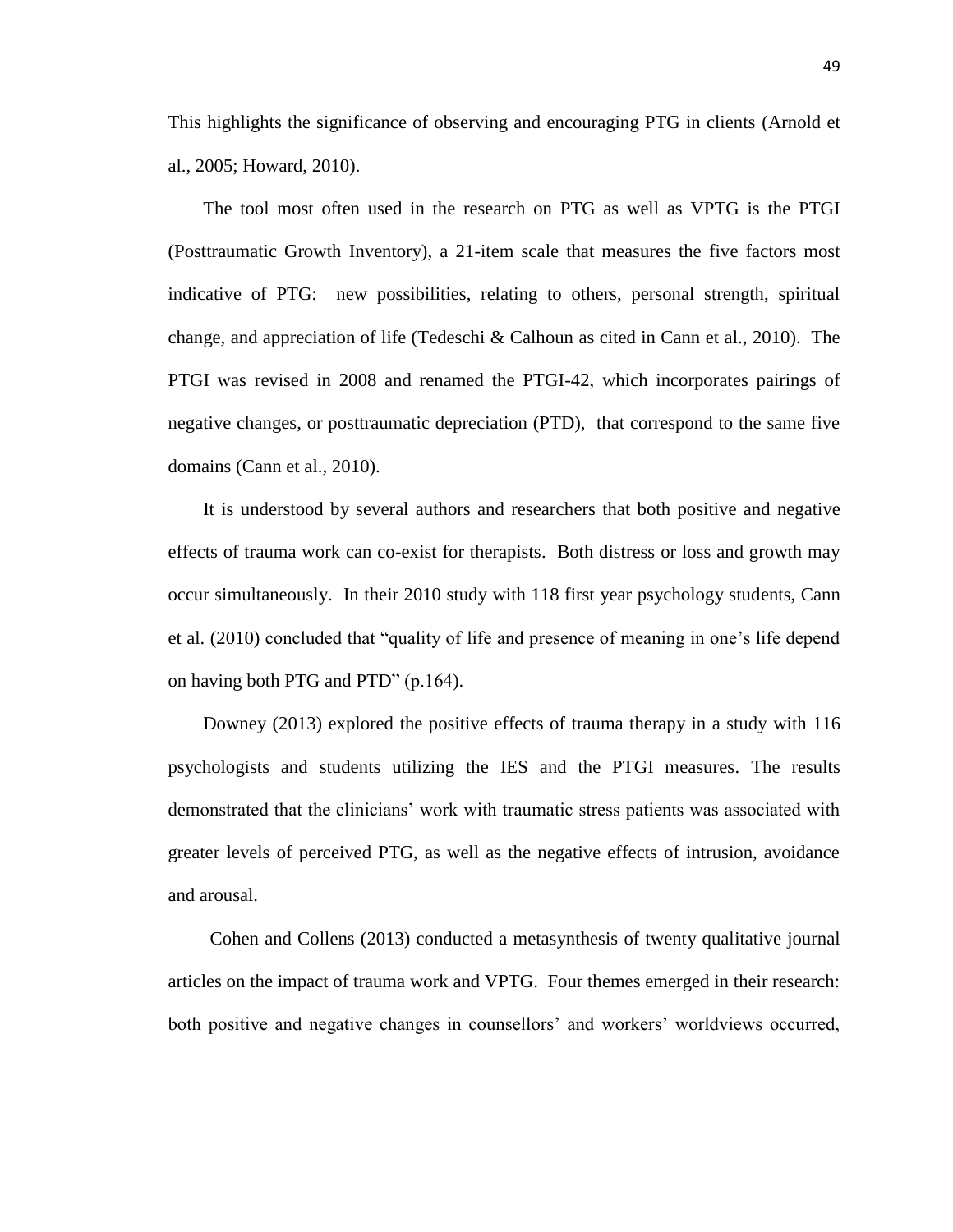perceptions of self and day to day living changed, and that PTG and VPTG are similar but not exact. Their results indicated support for the theory of VPTG in the literature.

In a study utilizing the PTGI with 118 registered therapists from a national recruitment in the United Kingdom, Brockhouse (2011) examined three moderator variables of VPTG, empathy, sense of coherence, and perceived organizational support. The *cumulative* amount of vicarious exposure for each therapist was calculated, and identified as a key component necessary for growth for therapists. Empathy was seen as a positive predictor of growth, and therapists who previously had personal therapy had significantly higher levels of growth. Sense of coherence, which is theoretically linked to positive responses to stress, (Antonovsky as cited in Brockhouse, 2011) did not predict growth, nor did organizational support.

## **Vicarious Resilience**

Another possible positive outcome, stemming from the empathic engagement with traumatized clients, for therapists, is vicarious resilience (VR). VR is similar to PTG in outcome dimensions, but with a different underlying theoretical framework and process. Positive transformations, growth and even personal healing for the therapist can occur by bearing witness to the client's process of resilience (Hernandez, Engstrom & Gangsei, 2010; Hunter, 2012). In this context and application, resilience is viewed as an outcome rather than a process of endurance (Zautra, Hall & Murray, 2010). VR is a more recent construct which continues to be under development built upon the basic premise that for survivors, "resilience is forged through adversity….not despite it" (Walsh, 2006, p. 7).

 As Saakvitne and Pearlman (1996) state,*"* witnessing pain brings with it the possibility of witnessing healing" (p. 141)*.* Qualitative studies have illustrated the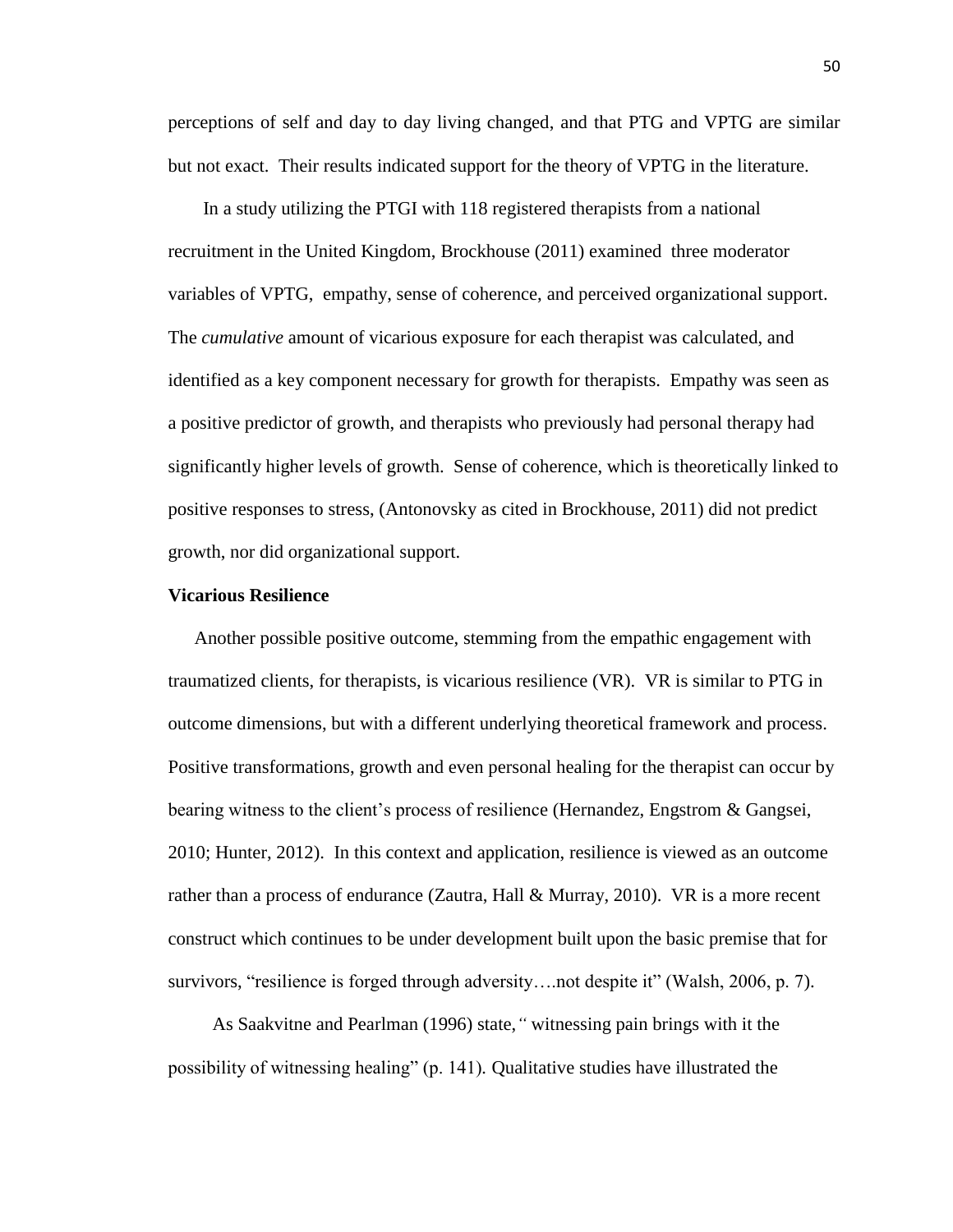positive effects of witnessing how clients cope with adversity (Hernandez-Wolfe et al., 2015; Silveira, 2013) as well as the "powerful satisfaction, and sense of privilege stemming from being trusted by the client" that trauma therapists may experience (Hunter, 2012, p. 187) . VR and compassion satisfaction (CS) are seen as conditions which can counterbalance the risks of bearing witness to trauma narratives for therapists. Although not fully understood or empirically investigated, VR is not considered a spontaneous process but one which requires conscious self-reflection (Hernandez et al., 2010). As well, the development of VR is not necessarily a "pain free" process, however the rewards are what can sustain and enhance the work of trauma therapists (Hernandez-Wolfe et al., 2015; Saakvitne & Pearlman, 1996; Silveira, 2013; Reynolds, 2009) Empathy is seen as a necessary element and catalyst in the development of vicarious resilience, along with an appreciation of the resilience trauma survivors bring to the treatment process (Tummula-Narra, Liang & Harvey, 2007). Resilience and VR develop via a reciprocal and shared processes in the therapeutic relationship which benefits both the client and the therapist, in what Silveira (2013) describes as the activation of "a resilience feedback loop"(p. 150).

Four qualitative studies have examined the unique positive effects described by trauma therapists as a result of their interactions with trauma survivor clients (Hernandez, Engstrom & Gangsei, 2007; Engstrom, Hernandez & Gangsei, 2008; Engstrom, Gangsei, & Hernandez, 2010 as cited in Hernandez et al., 2010; Silveira, 2013). Combined results from these studies illustrate the potentially extraordinary positive changes in attitudes, emotions and behavior that can affect therapists' personal and professional lives, and that are often understated in the literature. These include: increased confidence and efficacy,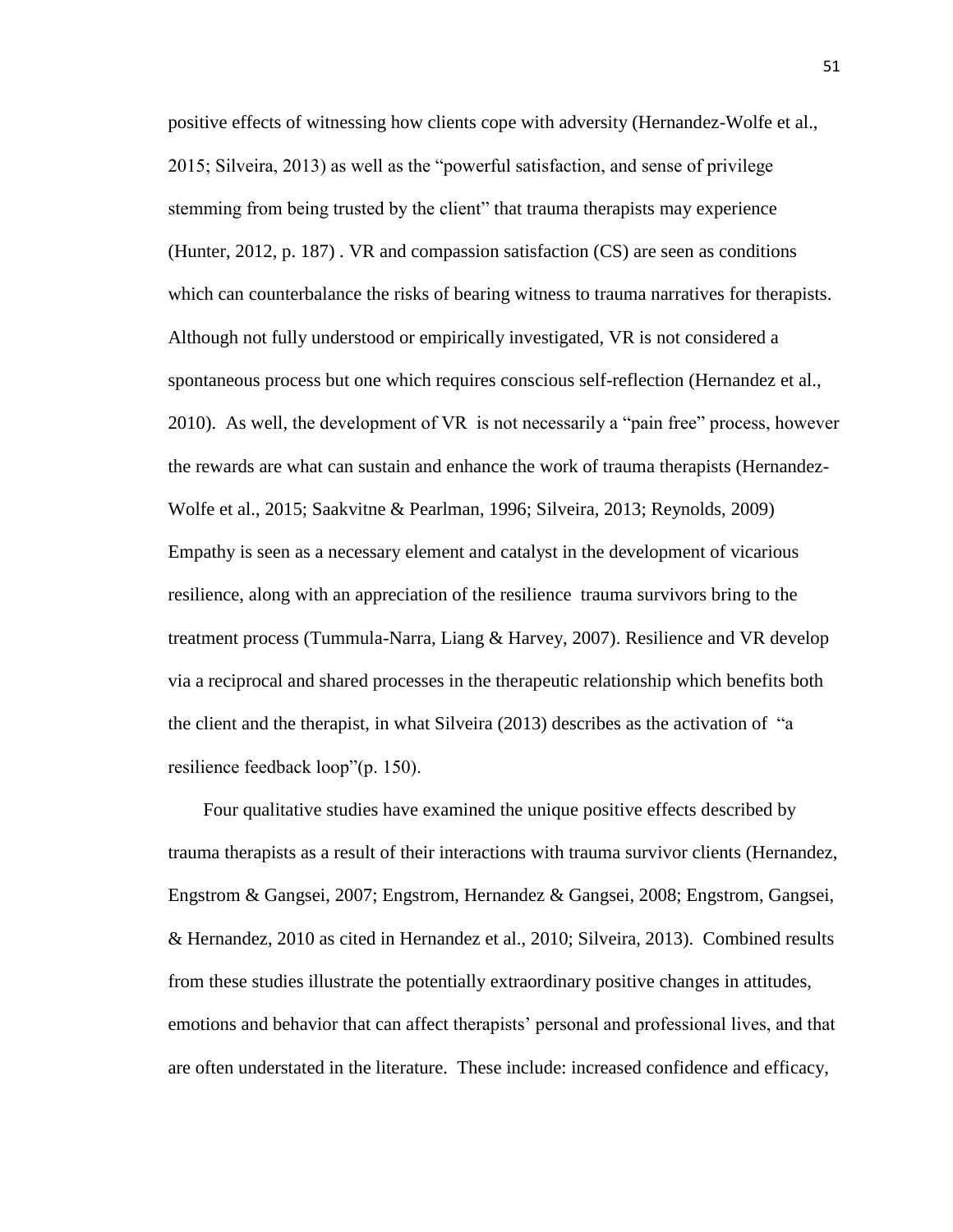becoming a stronger advocate, reflecting and reframing one's own coping and humans' capacity to heal in general, motivation to incorporate similar strategies and approaches into their own lives, development of personality traits (that may have been previously innate) and attitudes that are congruent with resilience such as hope and optimism, reaffirming the value of therapy, and discovering the power of community healing (Hernandez et al., 2010; Silveira, 2013).

#### **Discussion**

Providing therapy for survivors of trauma can be an extremely challenging endeavour with powerful emotional and psychological effects and consequences for the therapist. The empathic connection is seen as a necessary and key ingredient in building the therapeutic relationship which is central to many forms of trauma therapy, as well as in the potentially transformative processes for the therapist. The empathic bond carries with it a risk and vulnerability for therapists in their work with traumatized clients, as well as benefits and rewards. In this chapter I provided an overview of both the negative and positive outcomes for therapists who are indirectly exposed to their clients' traumatic experiences. The focus in the literature tends to be on the negative consequences and difficulties for therapists. There is also a growing body of work on the transformative processes related to growth and resilience, which was presented.

The potential psychological, emotional and behavioral changes that can occur for therapists as a result of indirect exposure to clients' traumatic experiences were illustrated. Several of the terms and constructs that are used to describe the potential effects on therapists were defined, with the acknowledgement that they tend to overlap and distinctions can be ambiguous. The effects range from emotional stress and strain to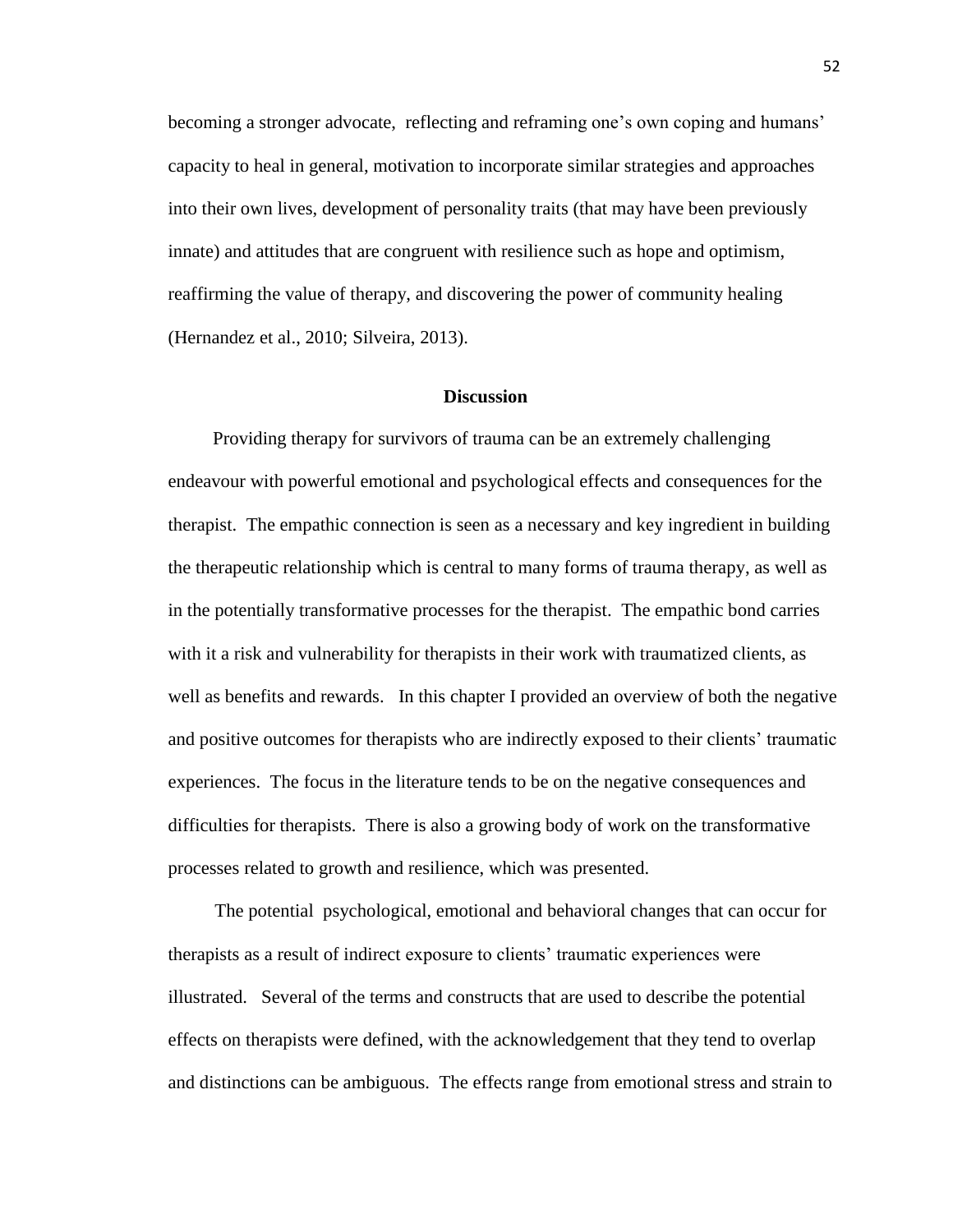distress and trauma responses. Over time, a host of devastating and lasting internal changes can profoundly impact the therapist's world view, sense of self and behavior. The potential impact on a therapist's personal and professional life were described.

The potential deleterious effects on the therapist's role and the therapeutic process were given particular attention. Many of the variables associated with negative consequences have been clearly determined . These were presented and a review of empirical evidence and theoretical foundations were provided. Some of the contributing and risk factors that have been investigated were highlighted. Variables that have been studied and associated with negative consequences of trauma work tend to be those related to therapists' vulnerabilities. Results from studies show correlations but causality is not always clearly understood between variables. It is difficult to make comparisons due to a lack of normative data in relation to types of therapists, work settings and contexts, levels of experience, client populations and other variables.

 The more recent concepts of VPTG and VR are grounded in theory and clinical observation, with research just beginning to emerge in these areas. There is research and data available which clearly indicate a great prevalence in the experience of PTG reported by trauma therapists. It is also understood from the research that positive and negative effects likely co-exist for therapists although the exact processes of transmission between secondary traumatic stress and the outcomes are not fully understood or explainable.

Developing a comprehensive understanding of the range of possible consequences for therapists who are exposed secondarily to traumatic experiences of their clients requires a review of both the costs and rewards. Examining ways to prevent harm and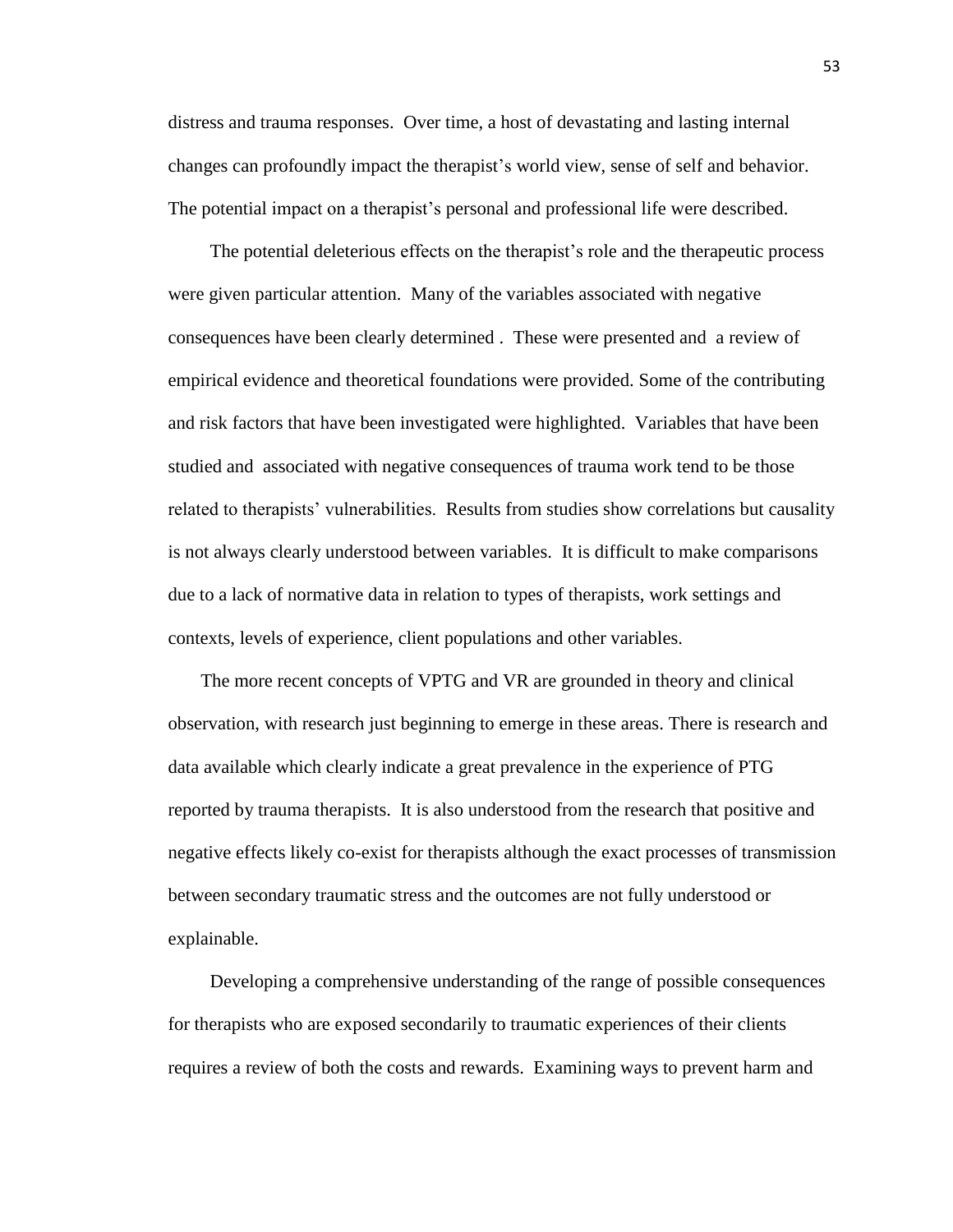promote positive outcomes for trauma therapists is a natural next step. In the next chapter I review this topic, which includes strategies that are recommended by experts in the field of traumatology.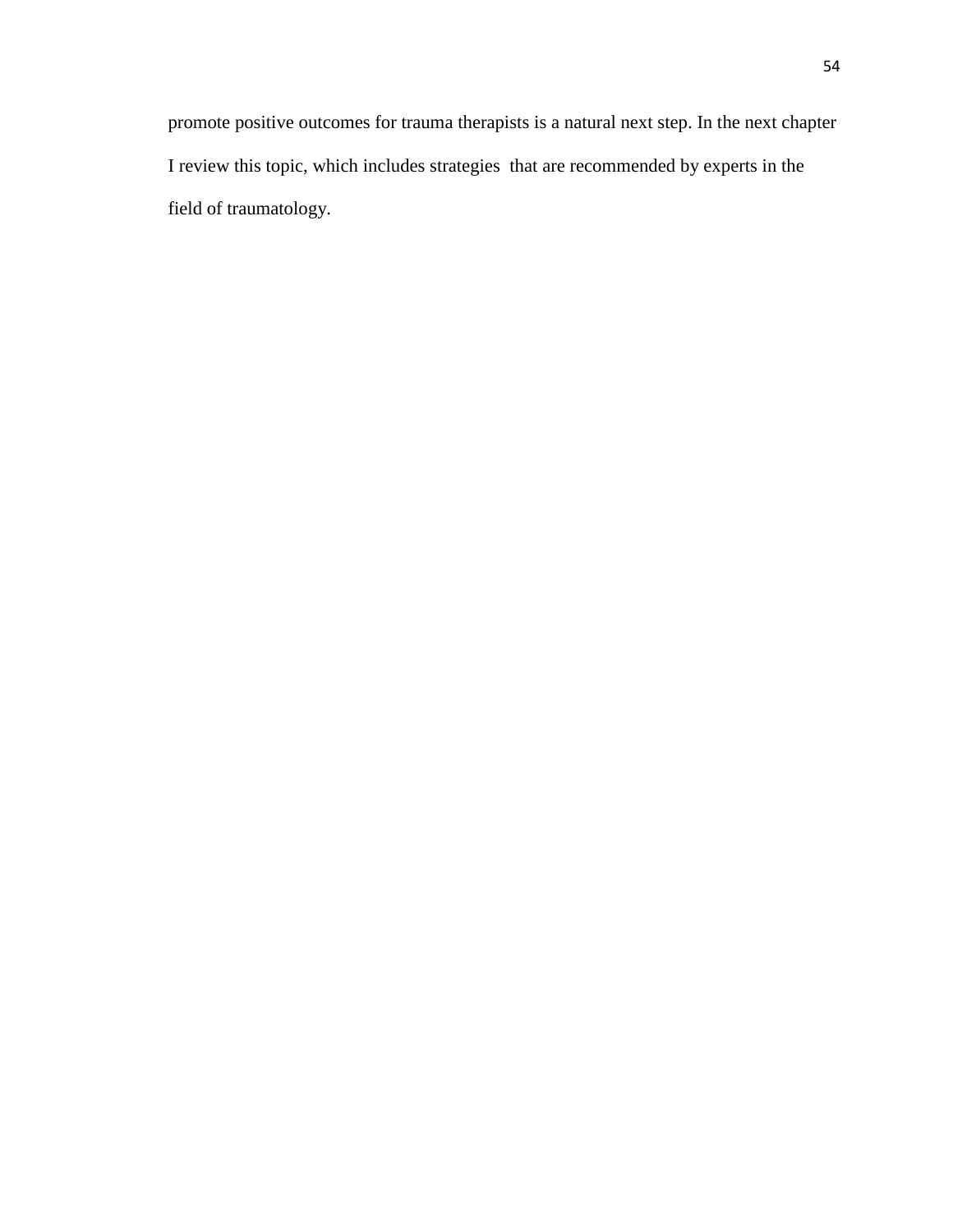# CHAPTER FOUR: PROTECTIVE MEASURES, INTERVENTIONS AND FACTORS THAT PROMOTE RESILIENCE AND GROWTH FOR THERAPISTS

Along with the rewards of the work, the impact of providing trauma therapy to clients can result in a variety of negative outcomes for the therapist, from emotional strain and stress, to debilitating psychological distress. Terms that describe the range of negative effects and responses include empathic strain, countertransference (CT), secondary traumatic stress (STS), compassion fatigue (CF), vicarious trauma (VT) and burnout (BO). In the previous chapter descriptions of these constructs were provided, as well as possible positive transformations therapists might experience reflected in concepts such as compassion satisfaction (CS), vicarious resilience (VR) and vicarious posttraumatic growth (VPTG).

In this chapter, I begin with introducing the topic of resilience as an overriding concept which can affect all realms of a therapist's experience and is a major factor in preventing, managing and overcoming adversity. Strategies and approaches that mitigate the risk of VT, assist with healing from adversity and can transform therapists' experience are presented. Specific interventions and models are described, as well as resources for future reference. Relevant areas of research , including empirical evidence, are highlighted in different throughout this chapter. I end the chapter with considerations for future research and concluding remarks.

Measures that can be taken to address VT are grouped under three broad categories: personal, professional and organizational (Saakvitne & Pearlman, 1996). In practice there are many overlaps between these areas in a therapists' life, with elements from one area both influencing, and being affected by, elements from other areas.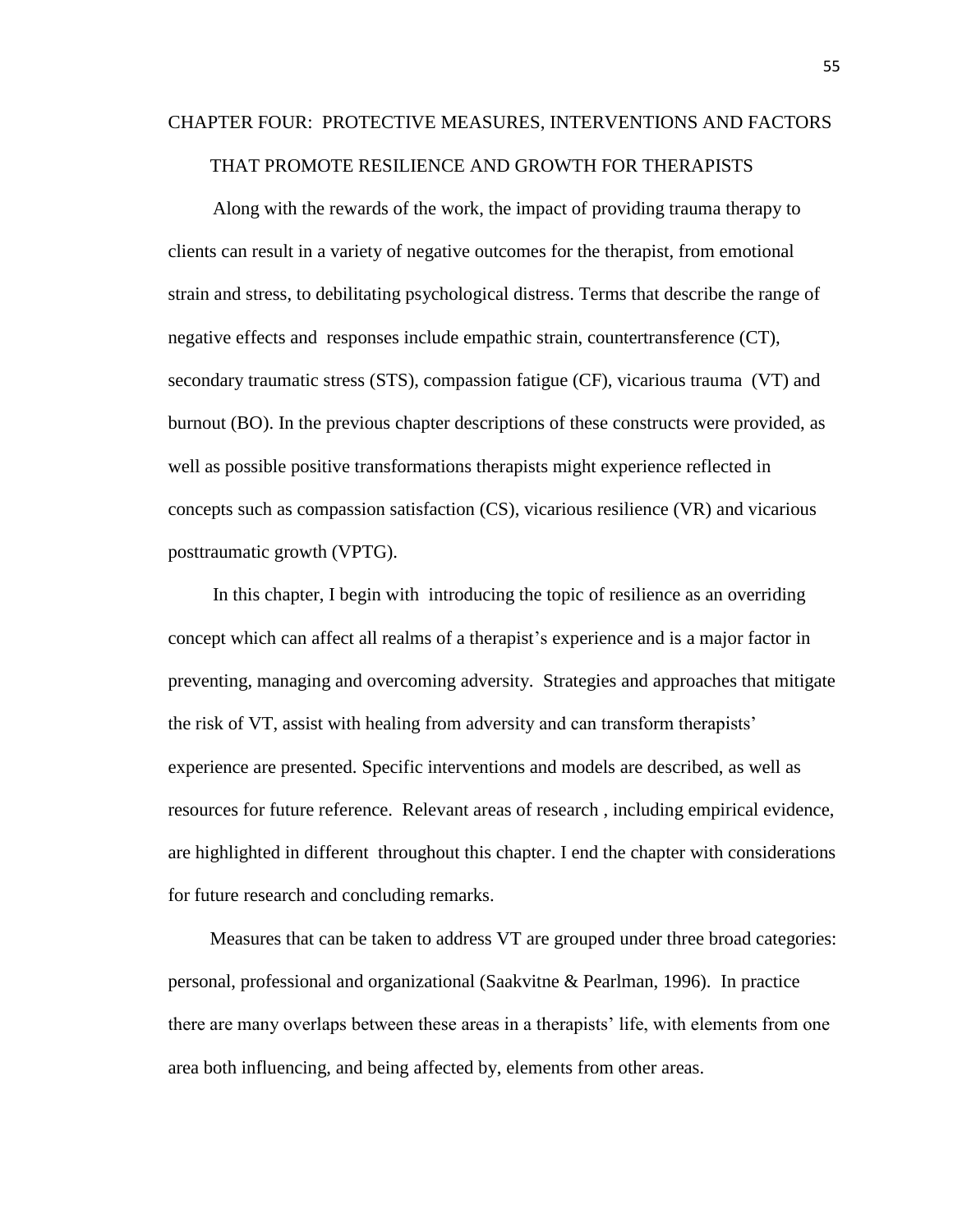Similarly, strategies that are illustrated may serve multiple purposes in a therapists' life. Factors that are protective are also often preventative, and interventions meant to ameliorate or treat negative effects may also serve to promote resilience and growth, which in turn provide additional safeguards for the therapist. Although most of the information offered in the organizational category appears to pertain to therapists who work in community agencies or other group settings, I propose that many of the underlying concepts are relevant and applicable to therapists in private practice as well.

The term VT is used extensively in this chapter to refer to both the syndrome and process of vicarious trauma. There is an assumption that a broad range of effects are possible in reference to any of the constructs, and it is not an easy task to distinguish between them. Burnout is used to signify a more progressively occurring condition from any combination of syndromes (Figley, 1995), and in this chapter is used interchangeably with CF at times, based on the references utilized, and is often used as a "catch-all" to reflect the potential "final stages" of a therapists' professional life.

The foundation of the counselling profession is built upon wellness, along with growth and development (Myers, as cited in Jarnagin & Woodside, 2012). The majority of therapists are resilient, and trauma survivors also bring resilience to the therapeutic process (Walsh, 2006; Tummula-Nara, Liang, & Harvey, 2007). However, therapist resilience does not equal invulnerability (Walsh, 2006). A strengths-based perspective takes into account the factors that promote positive developmental outcomes, as well as risks and deficits. As Joseph (2012) states, "adversity does not always lead to a damaged dysfunctional life….[but] can be a springboard for posttraumatic growth and higher levels of psychological well-being" (p. 816).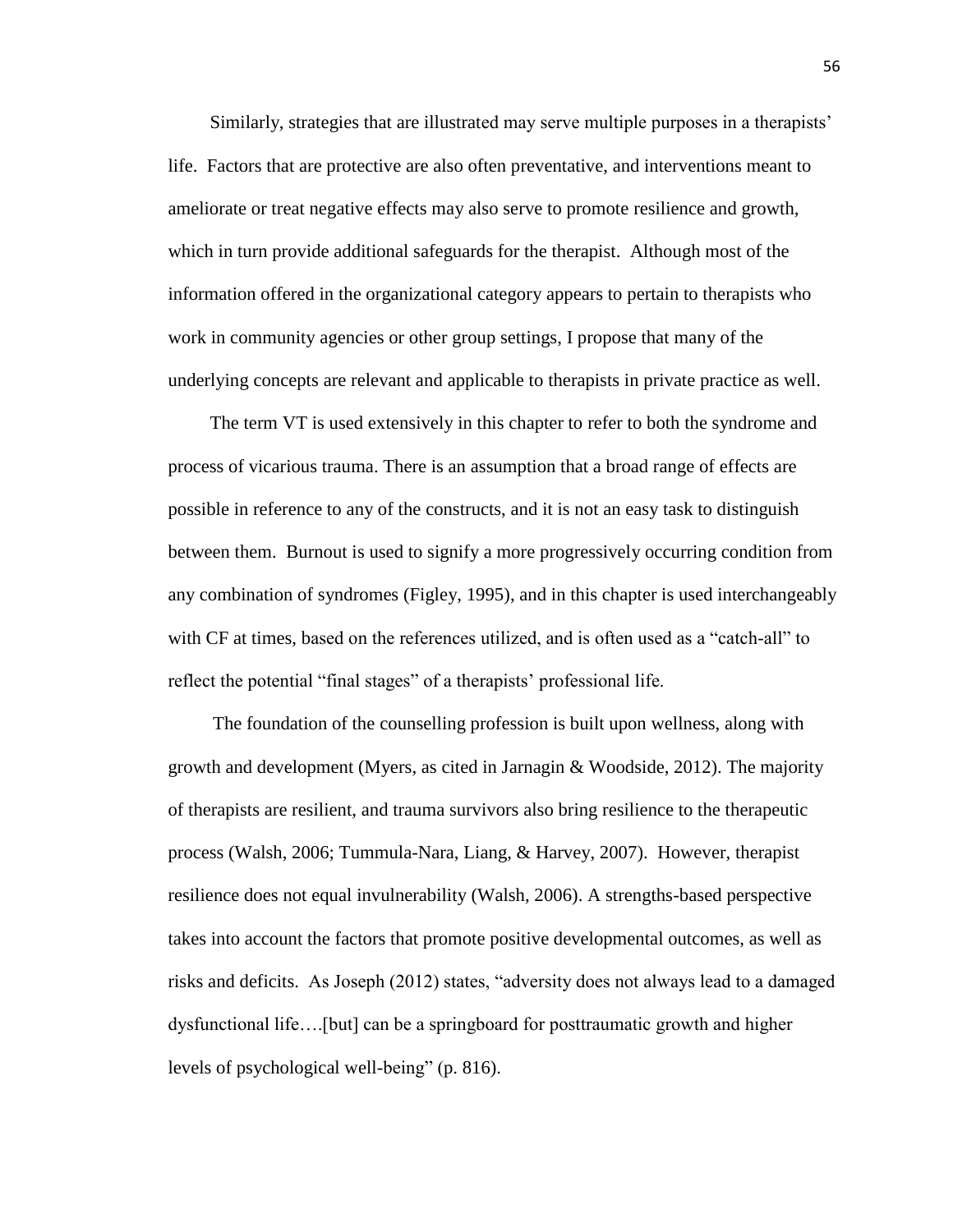The risk of harm to trauma therapists as well as clients may be exacerbated if problems such as VT are left unaddressed. The recommendations for attending to VT from experts on the subject encompass the three dimensions of awareness, balance and connection in personal, professional and organizational realms This "formula" is known as "the ABC's of addressing VT". (Saakvitne and Pearlman, 1996, p. 76). More specifically, they advocate tuning in to personal needs, limits, emotions and resources, creating a balance in work, play and rest, attending to meaning-making, and connecting to oneself and to others to combat isolation (Saakvitne and Pearlman, 1996, p. 76). This formula can be modified and applied to all types of therapist distress, whether considered VT or otherwise. It is used as a guideline in this chapter to illustrate protective and preventative measures that can be taken, and interventions that can be considered to facilitate the health, wellness, recovery, and growth of trauma therapists.

#### **Resilience**

Resilience is a multidimensional and dynamic phenomenon that comprises qualities of the person and the person's environment, both past and present. It is a complex interactional process involving risk factors plus multiple internal and external protective factors over time (Harvey, 2007; Lepore & Revenson, 2006; Ungar, 2010: Walsh, 2006). Resilience can be learned, cultivated, and can change over time. It is influenced by many factors. An ecological framework of resilience takes into account culture, context and community influences (Harvey, 2007; Walsh, 2006; Ungar, 2010). In relation to personal characteristics, Zautra, Hall & Murray (2010) list predictive factors for resilience as coping, flexibility, personal agency, sense of purpose, positive emotional engagement, physiological indicators and emotional regulation. Maddi & Khoshaba (as cited in Hoge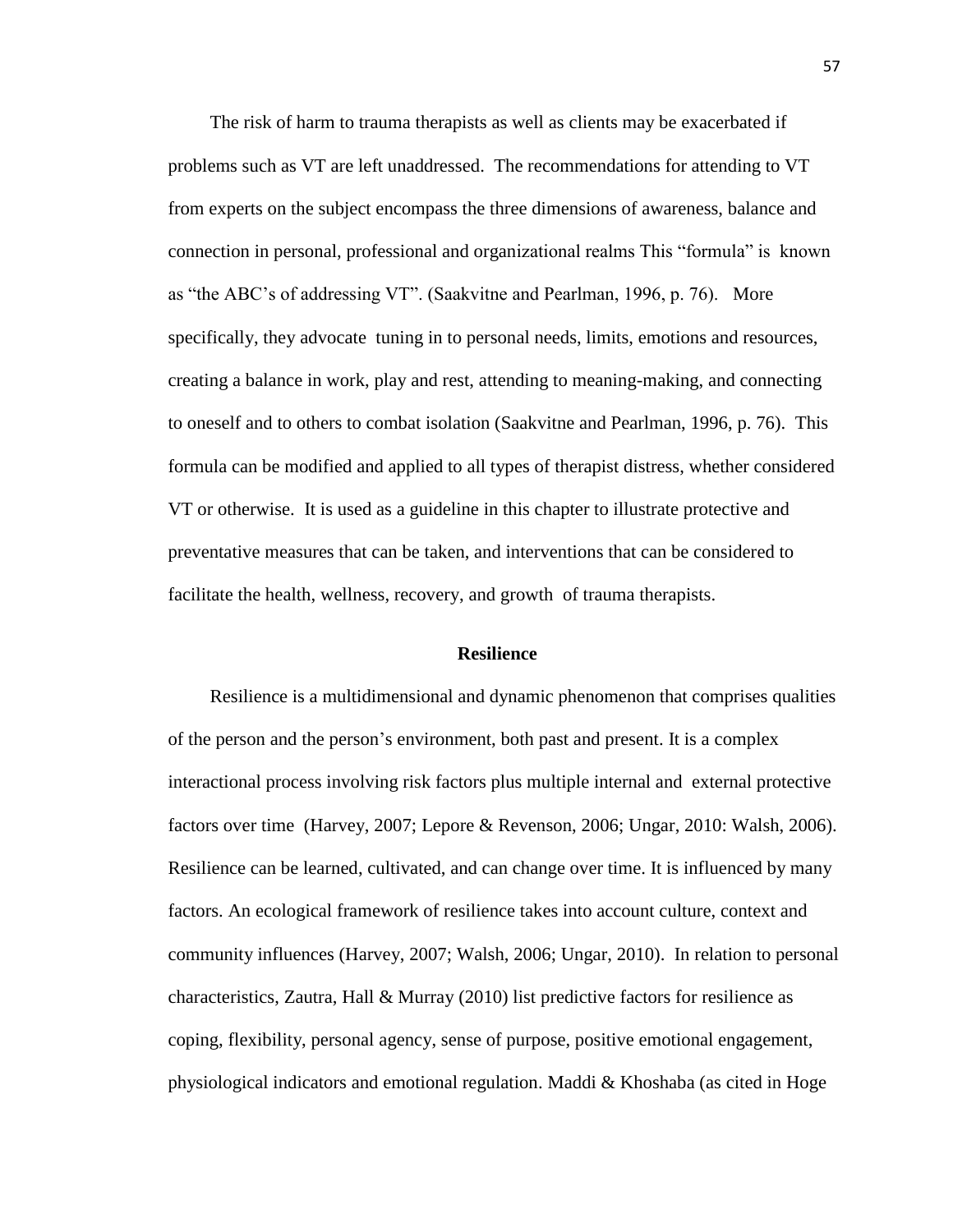et al., 2006) describe resilience as a "pattern of hardiness" and suggest three key characteristics which help people thrive amid disruptive changes and stress. These are attitudes which they define as commitment, control and challenge. Resilience is also closely related to the qualities of hope and optimism (Silveira, 2013). According to Walsh (2006, p. 7), the basic premise of resilience is that it is "forged through adversity", rather than in spite of it.

#### **Protective Measures**

## **Personal Realm**

**Self-Care.** A dominant theme in the literature and in the field of counselling psychology is on the value of self-care as a protective measure against work-related stress and a buffer for VT (Howard, 2010; O'Halloran & O'Halloran, 2001; Saakvitne & Pearlman, 1996). This is closely related to the concept of wellness which typically incorporates the triad of body, mind and spirit (Myers, Luecht & Sweeney, 2004). Selfcare encompasses these elements, and entails a wide range of responsibilities and actions on the part of the individual in order to balance the physical, emotional, relational, psychological, spiritual, creative and sensual aspects of ones' life (Saakvitne & Pearlman, 1996). Some of these include effective use of leisure time for rest, relaxation and exercise, taking on roles other than "caretaker" such as gardener or painter, utilizing support of family, friends and community, seeking out healing and spiritual activities, and taking vacations. Another form of self-care is personal therapy which can assist with managing or treating the effects of stress and secondary trauma. According to MacRan Stiles, & Smith (1999), personal therapy also provides a form of experiential learning for therapists, and an adjunct to academic studies.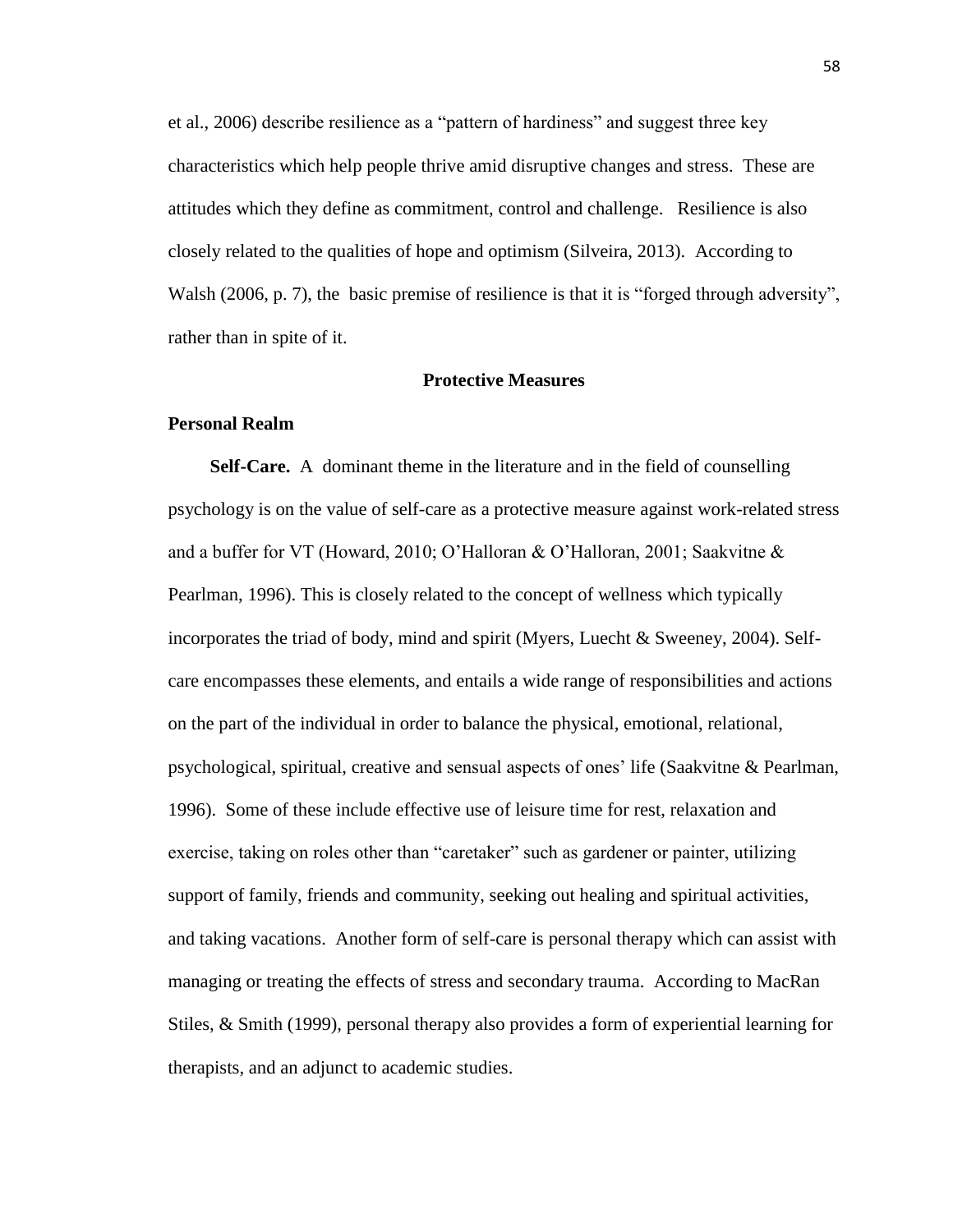**Coping.** The topic of coping is frequently associated with, or conflated with selfcare for therapists. Meichenbaum (2007) suggests attending to cognitive processes as part of a self-care program to manage distress stemming from trauma work. Recommended strategies include "developing realistic expectations, understanding the limitations of one's role and responsibility, adopting a philosophical outlook, and challenging negativity" (p. 15). Hunter (2012) discusses the importance of developing belief systems that help make meaning of adversity. Saakvitne & Pearlman (1996) suggest challenging negative beliefs and assumptions. Developing a capacity for humour is recommended and endorsed by several authors as a valuable tool in lowering STS and preparing for adversity (Craun & Bourke, 2014; Figley, 2002; Saakvitne & Pearlman, 1996). Particular adaptive "coping styles characterized by active problem-focused strategies" have been associated with fewer PTSD and VT symptoms and burnout among therapists (Adams & Riggs, 2008, p. 27). A strong social support network is known to contribute to coping and resilience (Saakvitne & Pearlman, 1996; Trippany, 2004; Walsh, 2006). A study with eighty trauma therapists found that even perceived social support, not actual, had a significant effect on lowering STS symptoms (Rzeszutek, Partyka & Golab, 2015).

 **Mind and Body Awareness.** Mindfulness and acceptance are considered vital intervention strategies for addressing and transforming VT (Meichenbaum, 2007; Saakvitne & Pearlman, 1996). Mindfulness is cultivated through a purposeful practice of moment-to-moment observation of the mind-body process in which one "assume[s] a stance of impartial witness to [their] own experience" (Kabat-Zinn, 1990 p. 33.). Acceptance and recognition are important tasks in managing the changes associated with VT (Saakvitne & Pearlman, 1996; Salston & Figley, 2003). Mindfulness can be viewed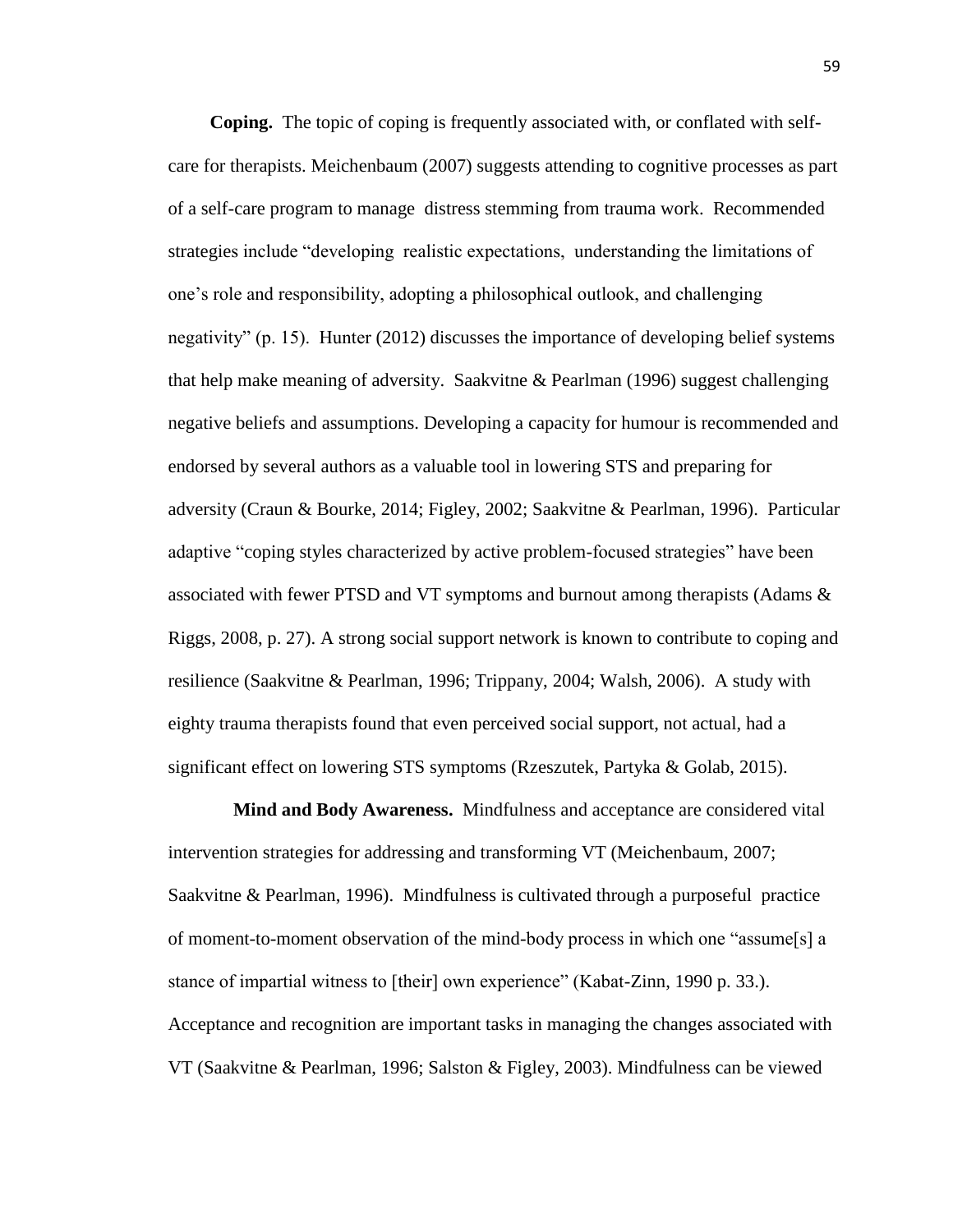as a self-care and preventative measure for trauma therapists, as well as a tool that can be employed in professional practice. Meditation, mindfulness practice, yoga, spiritual or religious activities are all avenues that can assist with raising awareness, provide a sense of meaning, lower stress and promote greater inner balance (Rothschild, 2006; Saakvitne & Pearlman, 1996; Stahl & Goldstein, 2010, Walsh, 2006).

Results from a recent study on mindfulness (Keane, 2014) with forty psychotherapists highlights many possible benefits, among them an "... improved ability to be present and to attune to clients", "increased awareness of self-care needs and ..support in meeting them" (p. 689), and greater clarity of purpose. Therapists who practiced mindfulness regularly scored lower on perceived stress measures (p. 689). Mindfulness practice has been shown to foster relational qualities of empathy, openness, acceptance and compassion (Bruce, Shapiro, Constantino, & Manber, as cited in Keane, 2010; Keane, 2014). Therapists in a qualitative study (Ciggola & Brown as cited in Keane 2014) described changes from mindfulness practice as "greater affect tolerance, metacognitive insight, …qualities such as non-judgmental acceptance, openness, curiosity and compassion" (p. 690).

Rothschild (2006) describes the importance of therapists tuning in to their own mind and body signals and using "common sense" strategies such as taking breaks, connecting with others, and having a cry, to help prevent CF and VT . This author advocates "mindfulness through arousal awareness" (p. 95) which is particularly helpful in reducing PTSD type symptoms associated with VT and CF. This practice of "somatic empathy" (p. 49) involves developing the skills to discover one's own somatic cues such as tension, breathing patterns, skin temperature and heart rate, and learning to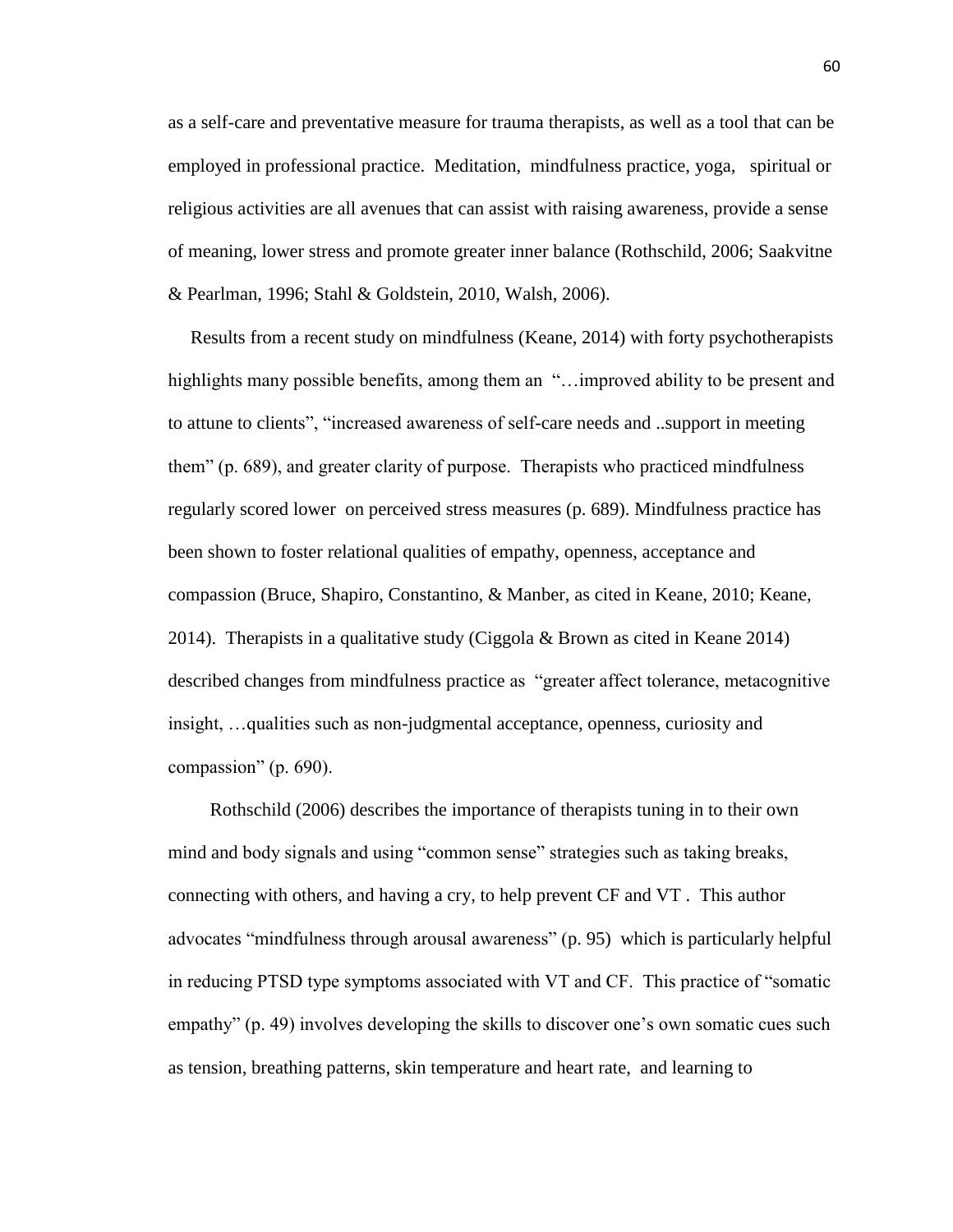differentiate between states that represent safety or danger. As Rothschild notes, "calm and relaxed are not necessarily the same thing" (p. 117).

## **Professional Realm**

Professional development is identified in the literature as a significant buffer for adverse reactions, as it contributes to improving practice and a sense of effectiveness (Miller, Hubble & Mathieu, 2015; Saakvitne & Pearlman, 1996). Maintaining professional connections by attending workshops and forums, and seeking out colleagues and supervisors for consultations are also recommended as ways to reduce isolation, and obtain support.

Hernandez et al. (2010) suggest supervision and peer support can also be used to discuss "organizational issues that [help] or hinder the work… [and]… the social contexts which frame the client's trauma experiences" (p. 68) as well as self-care. Becoming aware of one's own vulnerabilities, reflecting on personal experiences such as the impact of childhood trauma and one's motivation for the work can be protective measures explored during graduate training (Brockhouse, 2011; Trippany, 2004).

Several authors promote the importance of trauma awareness courses for graduate students (Iqbal, 2015; Pearlman and Mac Ian, 1995; Saakvitne & Pearlman, 1996; Trippany, 2005) and learning about VT signs and symptoms as well as the potential for PTG (Silveira, 2013). Yassen (1995) states it is vital for graduate students to be trained in addressing how to prevent CF, VT and BO. Training in mindfulness can promote stress reduction, and also may provide a way to develop empathic qualities (Keane, 2014) which are difficult to teach. Recognizing empathy as a protective tool with secondary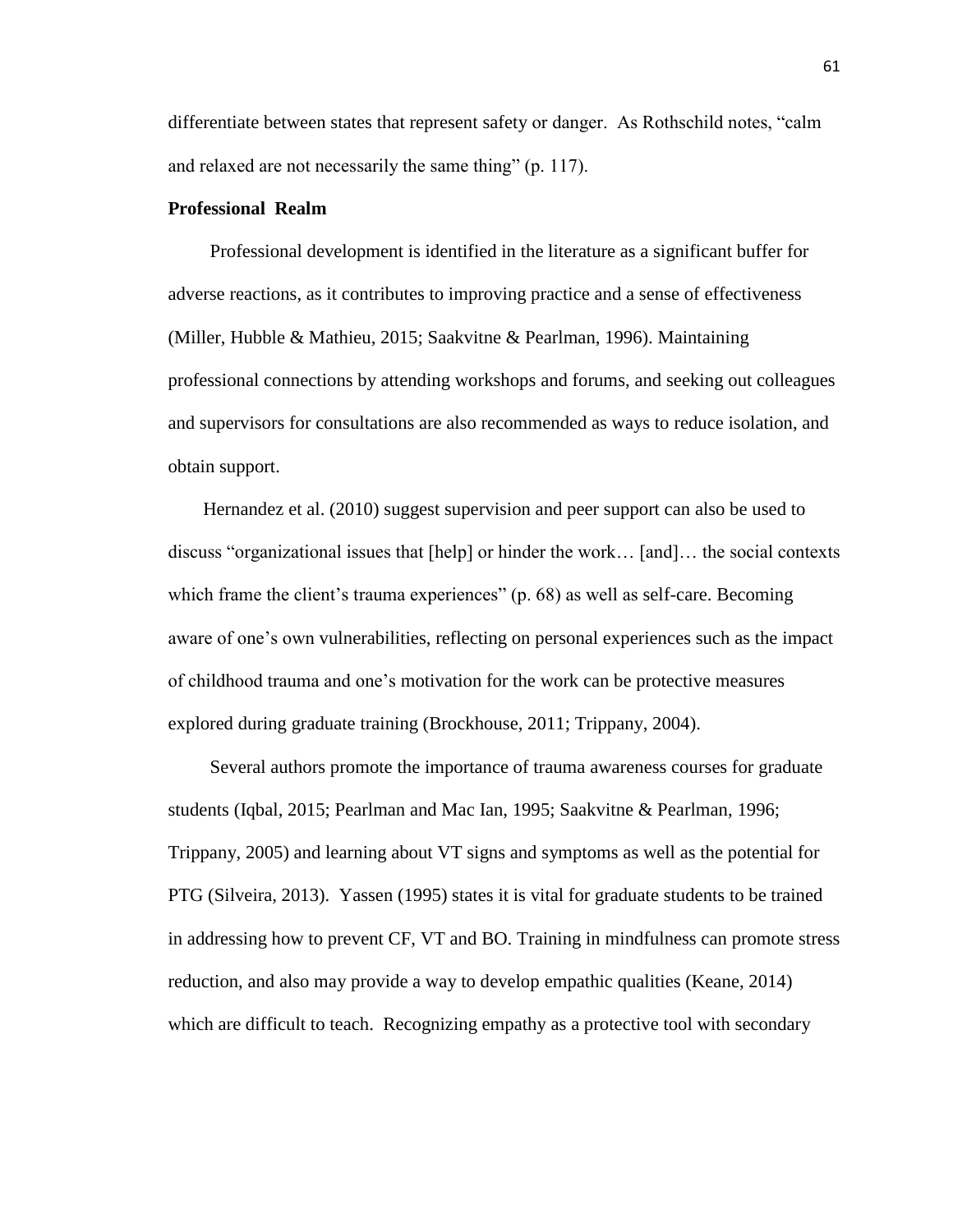trauma and one that promotes growth can encourage therapists to "move in" with clients (Harrison & Westwood, 2009).

Understanding concepts of VT and VPTG can be empowering for the therapist and can influence the work in many ways. Specific training such as in PTG, and ways to increase compassion satisfaction have been proposed by researchers to help counteract distress for therapists (Arnold et al., 2005; Craig & Sprang, 2010; Downey, 2013;). An orientation towards resilience in practice incorporates reframing, noticing and appreciating resilient traits in clients, as well as the potential for PTG. In these ways therapists' well being can be strengthened and resilience can be harnessed in the process (Hernandez et al., 2010). Researchers Smith, Kleijn, and Hutschemaekers (2007) identify two main attitudes, or styles, demonstrated by therapists in their work, which may affect coping with secondary stress. One is characterized by helpfulness and closeness, the other is described as an "actively intervening" approach (p. 211).

Miller, Hubble & Mathieu,  $(2015)$  emphasize the importance of focusing on treatment outcomes as a primary factor in the prevention of CF and BO. As they wrote, burnout "doesn't begin with caring or even caring too much, but continuing to care ineffectively" (p. 142).

A treatment approach proposed by Joseph (2012) that helps to promote resilience and PTG can be considered for clinical work with trauma survivors. The "THRIVE" model consists of six components:" taking stock, harvesting hope, re-authoring, identifying change, valuing change, and expressing change in action"(p. 818).

Other recommendations for the prevention of STS include assertiveness skills/training, setting and maintaining clear boundaries/limit setting, gaining/maintaining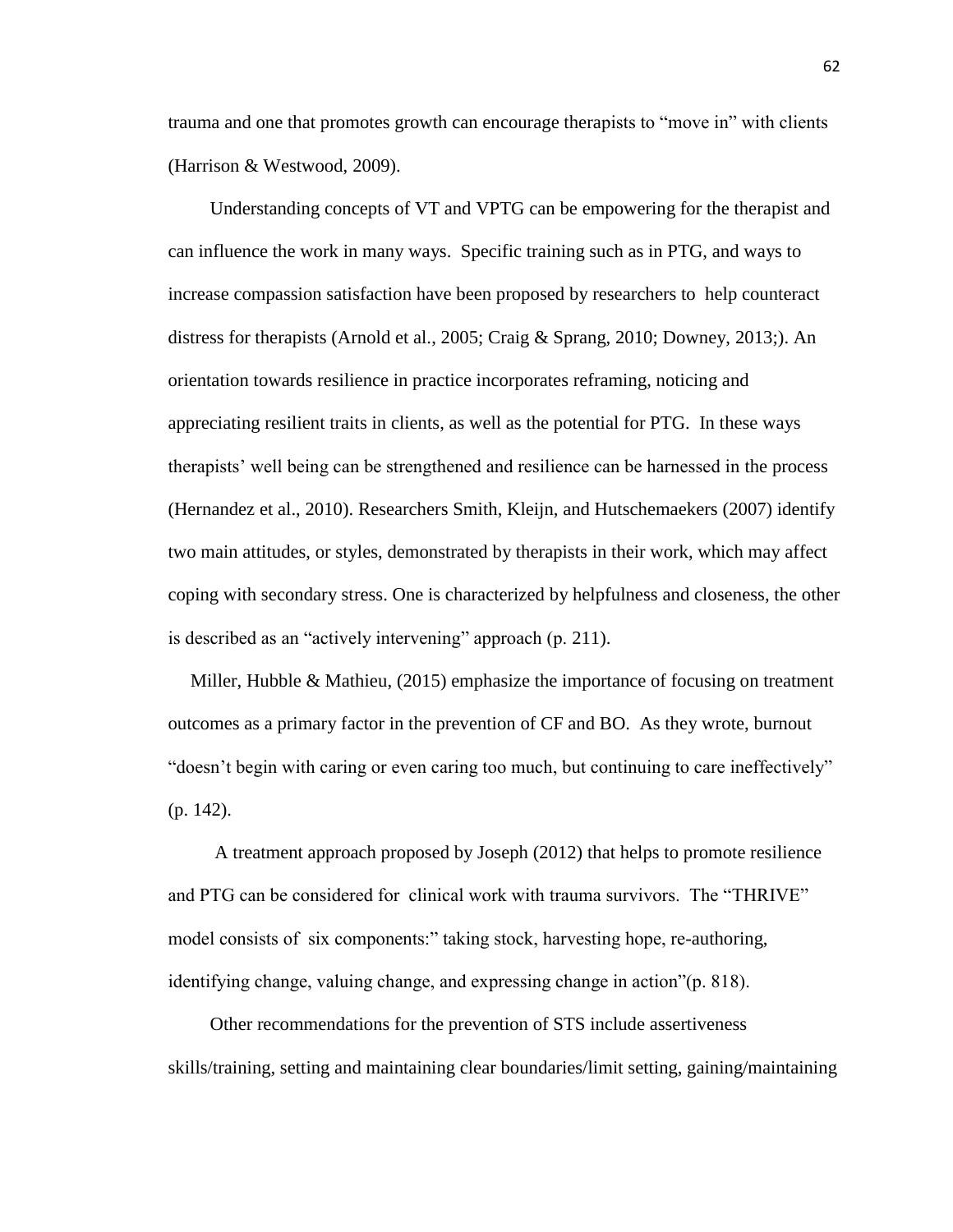social support, and creating balance by involvement in social activism (Yassen, 1995). Reynolds (2011; 2014) strongly advocates addressing values and ethics in supervision, consultations and self-reflection as a way to address burnout, redefined as "spiritual pain" (Reynolds, 2011, p. 30). Working in line with ethics, and keeping "the spirit of collective ethics alive" (Reynolds, 2014, p. 6) by participating in community social justice work are key considerations in promoting sustainability. Engaging in other types of work such as policy development, informal training, or pursuing educational endeavours, along with clinical practice, are recommended strategies for counteracting stress for workers.

#### **Organizational Realm**

Several authors suggest that workplace and organizational factors are more pertinent to buffering stress, traumatization, and reducing negative consequences for therapists than individual ones such as self-care (Bober & Regehr, 2005; Cohen & Collens, 2013; Iqbal, 2015; Miller et al., 2015 ). Safer working conditions, psychologically healthy work cultures, and a positive supervisory working alliance are all factors predicted to prevent, identify and reduce vicarious trauma responses, and combat burnout (Pearlman & Mac Ian, 1995; Pearlman & Saakvitne, 1995; Williams, 2012). According to Miller et al.'s (2015) review of the research, a key ingredient in preventing burnout for counsellors is having more control in the workplace, and not about promoting self-care initiatives and creating work-life balance. Involving employees in decisionmaking to enhance control , and actions that facilitate increasing a sense of achievement are recommended to combat BO in particular (Meichenbaum, 2007; Miller et al., 2015).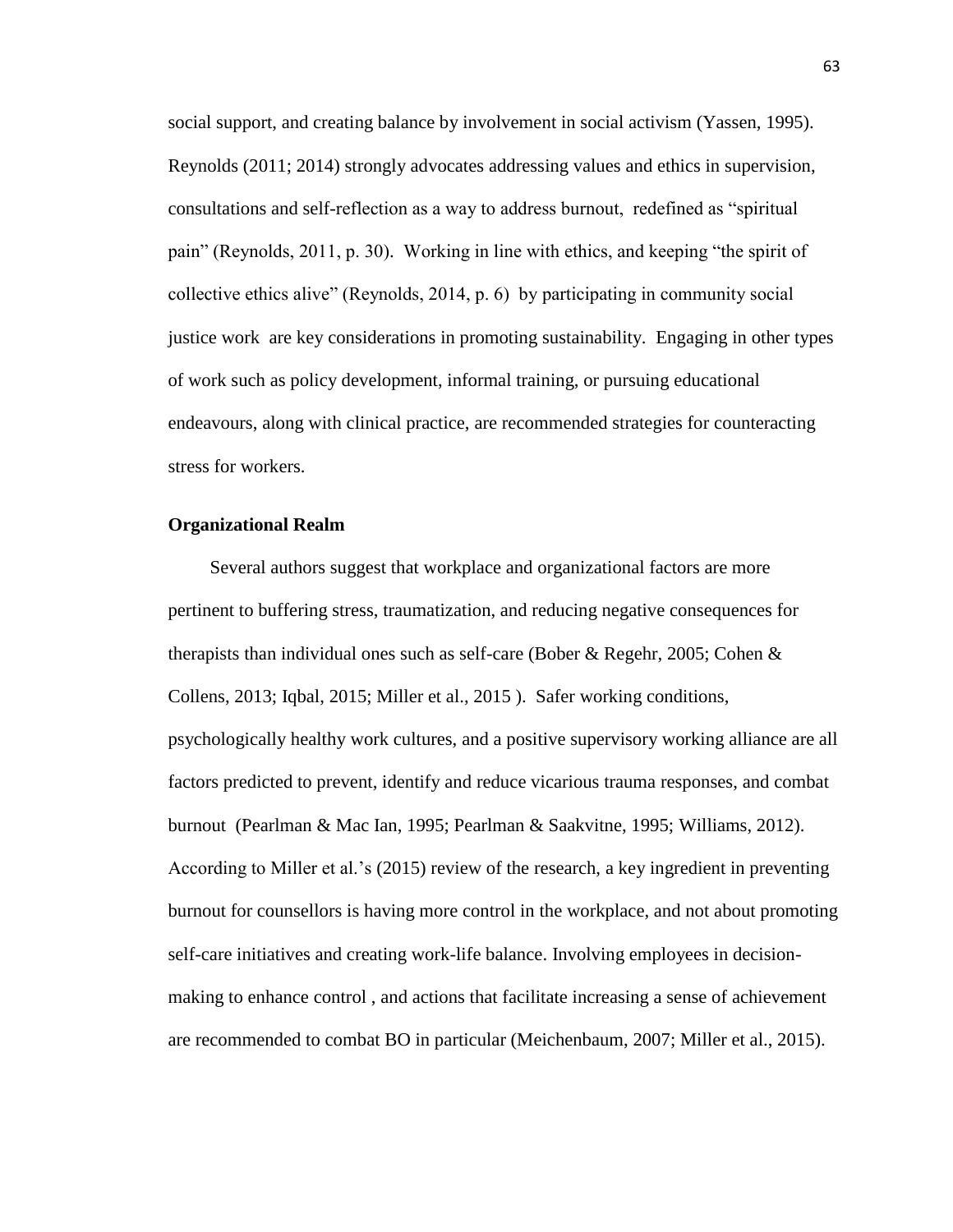Agencies that are proactive in providing supervision, education and training, promote professional connections and support altruistic activities help to reduce vulnerability and mitigate risks of secondary traumatic stress for clinicians. Other factors that strengthen and support clinicians include the provision of benefits, paid vacations, and Employee Assistance Benefits to cover psychological services (Meichenbaum, 2007). Additional measures include managing and limiting caseloads, flexible work schedules and additional support for novices, such as mentoring. Decisions around whether newer therapists are prepared and equipped to work with a caseload of trauma survivors are important considerations (Iqbal, 2015). Positive results are also expected in organizations where training is provided on the impact of stress and VT, and where administrators take part in VT focused exercises (Meichenbaum, 2007; Saakvitne & Pearlman, 1996).

**Supervision and support.** Effective clinical supervision, and peer supervision or consultations that are most supportive have the aim of normalizing experiences and reducing isolation for therapists associated with VT (Trippany, 2004). Trauma sensitive supervision can support the growth, resilience and healing of therapists by addressing both the positive and negative ways individuals are affected by the work (Williams, 2012). Mailloux (2014) underscores the importance of adopting ethics as a priority in supervision to safeguard therapists and clients. Hernandez et al., (2010) recommend clinical supervision practices and consultations that emphasize "… developing and amplifying meaning that strengthens hope and reciprocity" as promoting VR (p. 75), as well as acknowledging and recognizing [therapists'] place of privilege and power in society, and in the therapeutic process.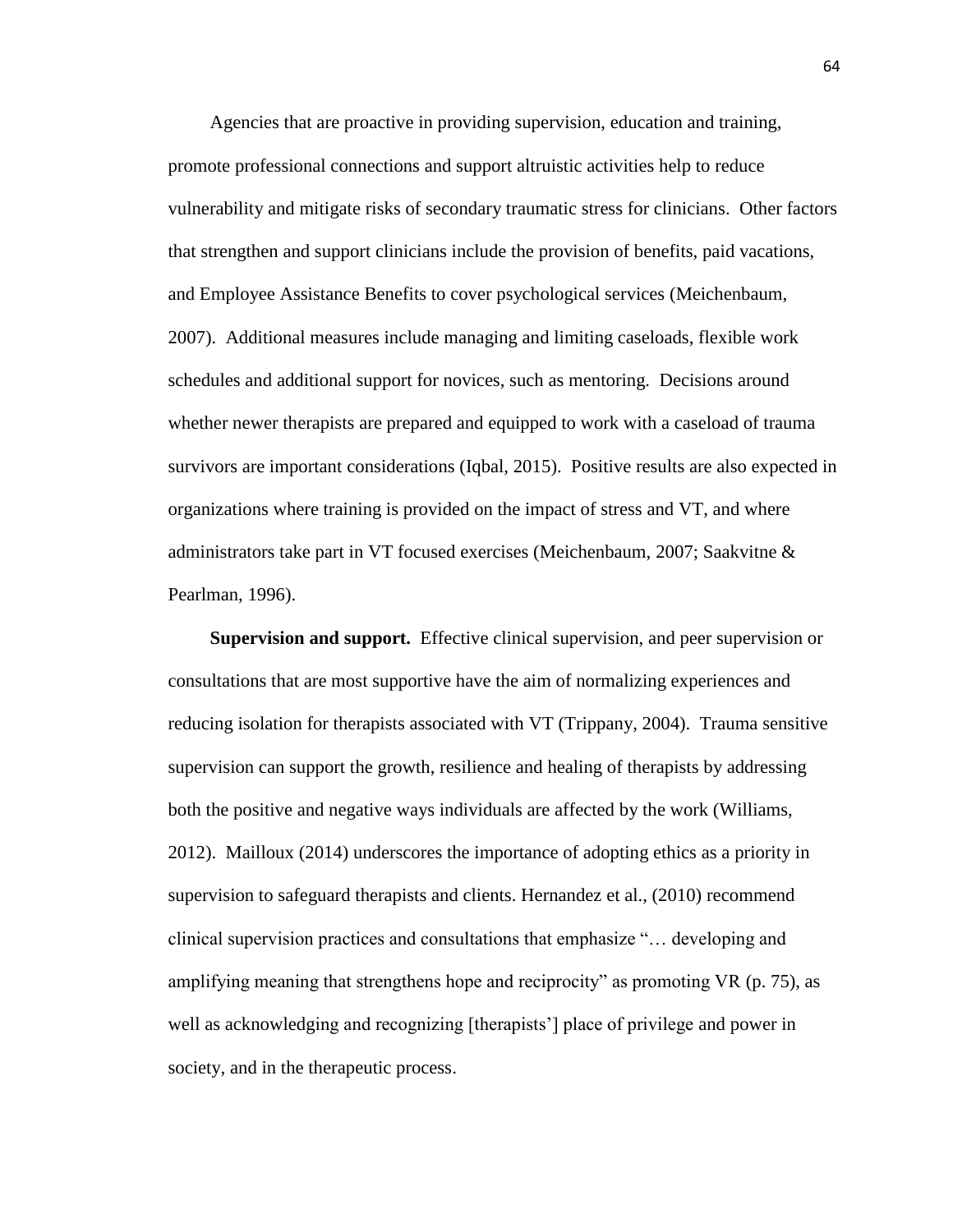**Workplace culture.** An important consideration in assessing workplace culture includes how trauma is addressed and acknowledged, including critical incidents. Although every therapist is subject to VT, there may be barriers, including stigma that exist, with admitting inadequacies and vulnerabilities for clinicians. This can interfere with clinicians attaining the necessary support and assistance. Sharing vulnerabilities with others may be particularly challenging for novice therapists and more of an issue in certain workplace settings. If a therapist wishes to discuss their personal trauma history, fears and worries around confidentiality, shame and discomfort may be obstacles. Therefore, an environment that allows openness and supports sharing feelings of distress is beneficial to clinicians (Howlett & Collins, 2014; Pearlman & Saakvitne, 1995). An attitude of respect and acknowledgment of the impact of traumatic stress is conducive to creating a healthy workplace environment.

O'Brien (2000) writes about the importance of intentionally creating compassion and connection in workplace environments as a valuable means of counteracting the potential negative effects of CF, VT and other stress responses for therapists who work with traumatized populations. The two guiding principles of this endeavour include enhancing a sense of shared goals and community and "acknowledging and honouring therapists' contributions more formally and routinely" (p. 29). Several steps that can be taken by individuals and organizations are offered by O'Brien to achieve these. One such measure is the deliberate sharing of values, purpose and objectives of the work, and discussions among all clinicians and supervisors centering on mission statements.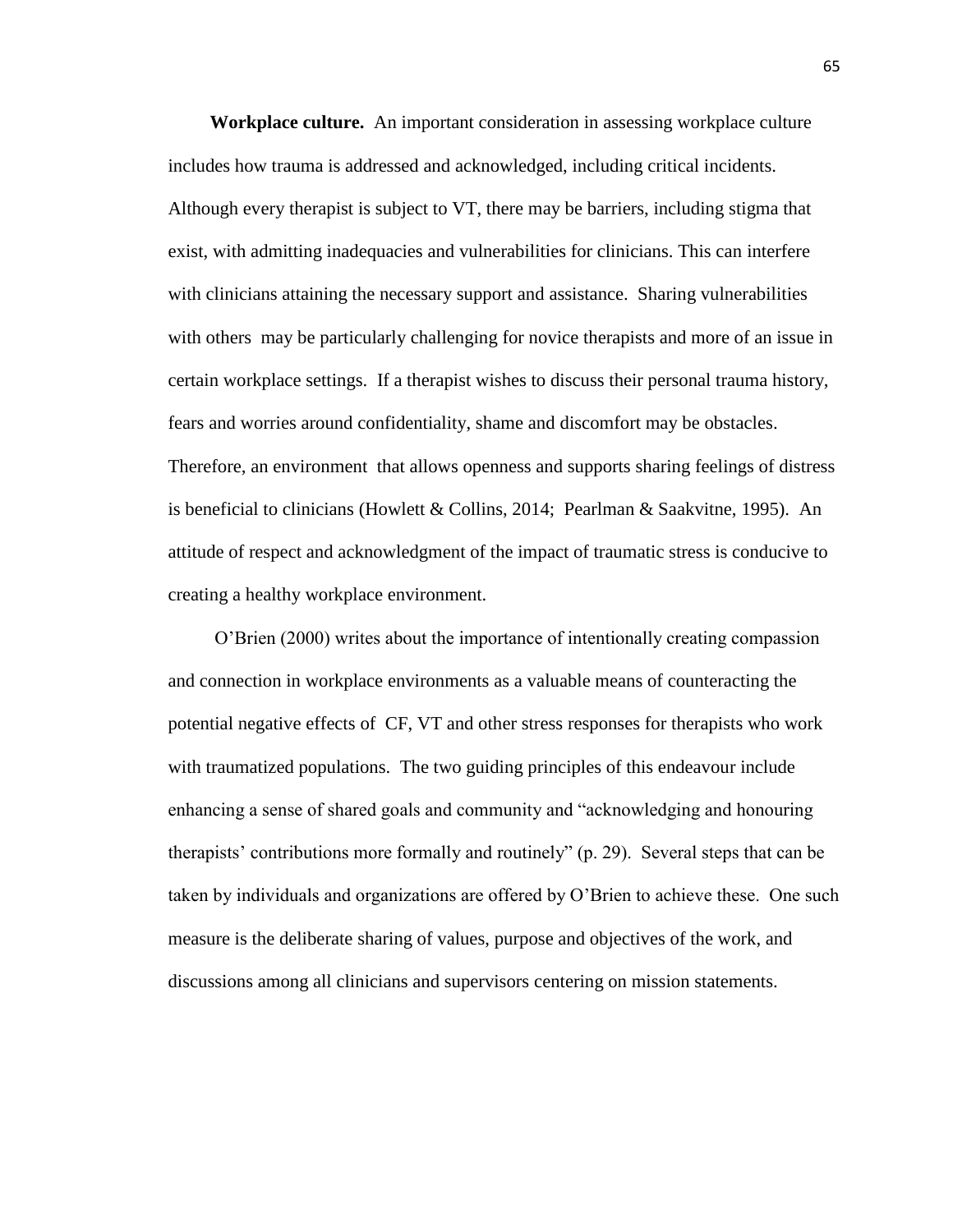### **Interventions**

Bercier and Maynard (2015) conducted a systematic review with the aim of examining interventions to reduce STS, CT and VT and their endeavour came up "empty" due to a dearth of evaluative studies. This does not imply that methods do not exist. A selection of programs and interventions are offered in the following examples. Although they are not all necessarily specifically designed for trauma therapists, they support principles and concepts that are recommended in the literature around education, support and self-reflection. Interventions and models can be modified to suit the needs of individuals, groups, and for different settings.

The "VT Seed group", a psychoeducational mutual aid group, was developed and facilitated by Clemans (2004) with the aim of destigmatizing VT with social workers in New York. Goals of the group were to help address the emotional, physical and spiritual transformations of VT, to share and discuss "taboo areas", and to generate effective strategies (p. 61). Hernandez et al. (2010) offer guidelines for supervision comprising a set of relevant questions that can be posed to elicit dialogue with therapists on the positive and negative effects of trauma work.

Gentry, Baranowsky, & Dunning (2002) developed the Accelerated Recovery Program for Compassion Fatigue (ARP) (p. 123) for professionals. This began as an individual model then grew into a multi-session group design with standardized sessions. The treatment model has the aim of resolving the distress of trauma exposure, reducing symptoms associated with CF, and promoting empowerment and resilience-building. Various components cover areas including a therapeutic alliance assessment, with steps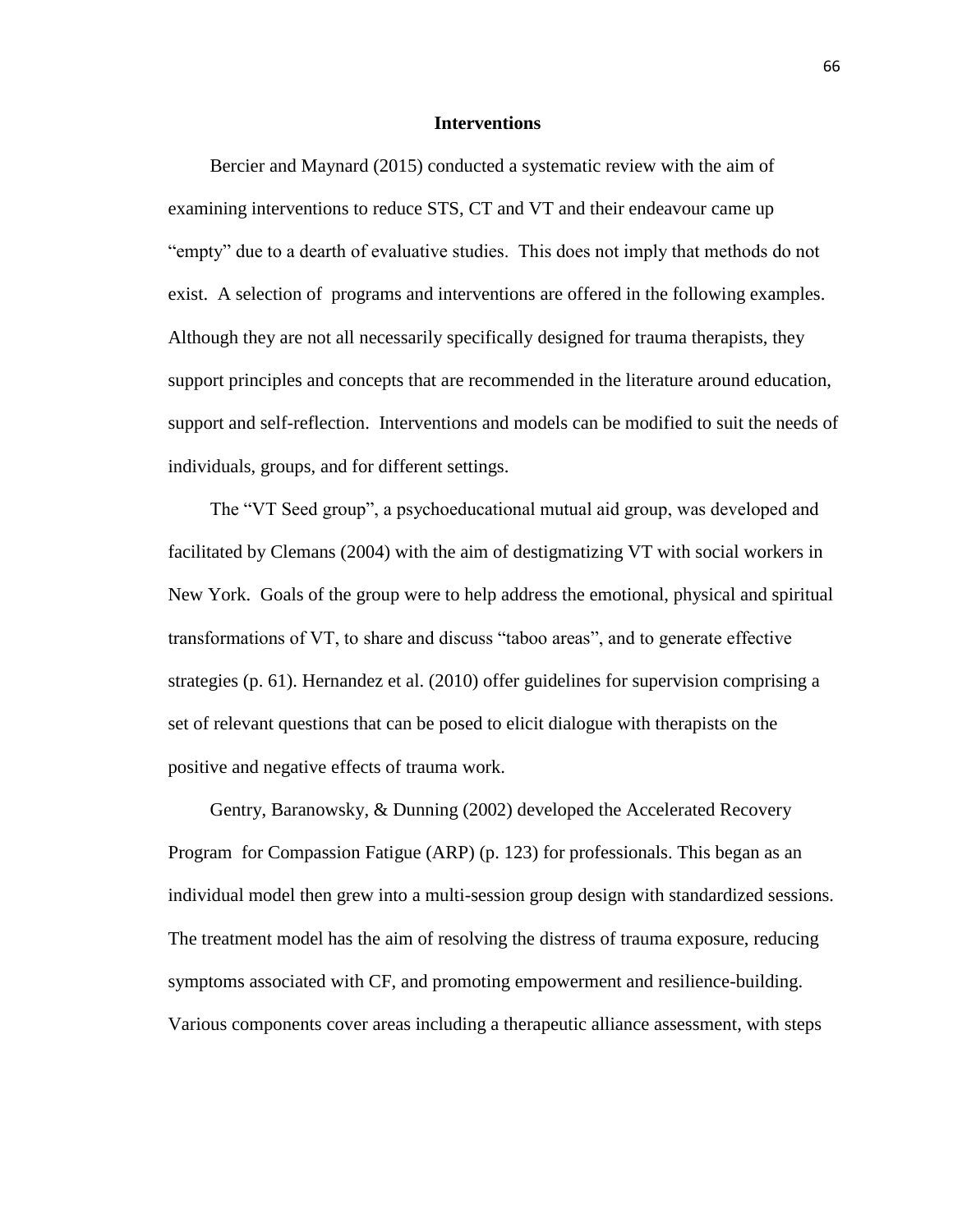that determine changes over time, anxiety management, healthy lifestyles, and conflict resolution. Training for "certified CF specialists" has subsequently been developed.

There are several scales that can be used as a guideline to help therapists selfevaluate their level of comfort, distress and symptoms. The Life Status Review covers eight categories of functioning including medical, health/wellness, financial, housing/transportation, employment/school, legal, alcohol/substance use, self/social, and interpersonal (Stamm & Rudolph, 1996 as cited in Rothschild, 2006, p. 223). The 17 point PTSD checklist – Civilian Version (Weathers, Huska, & Keane 1991 as cited in Rothschild, 2011, p. 221) rates one's level of VT symptoms. The ProQol-R IV 30 point Compassion Satisfaction & Compassion Fatigue subscales (Stamm & Hudnall, 1997- 2005 as cited in Rothschild, 2011) offers questions about both the positive and negative experiences of "helpers"(p. 213). The Compassion Satisfaction and Fatigue test is comprised of 66 questions that facilitate a more extensive personal exploration of positive and negative aspects of helping (Stamm & Figley, 1996, in Stamm, 2002, p. 113). A clear assessment can be the starting point in determining the areas that may benefit from greater attention.

Saakvitne and Pearlman (1996) provide a selection of creative and experiential exercises in their book, Transforming the Pain: A Workbook on Vicarious Traumatization. Strategies that are applicable to personal, professional and organizational domains are offered. These include techniques that can be practiced individually, in pairs, or in groups.

In Rothschild's 2006 book, Help for the Helper: Self-Care Strategies for Managing Burnout and Stress, extensive research based information and skill building exercises are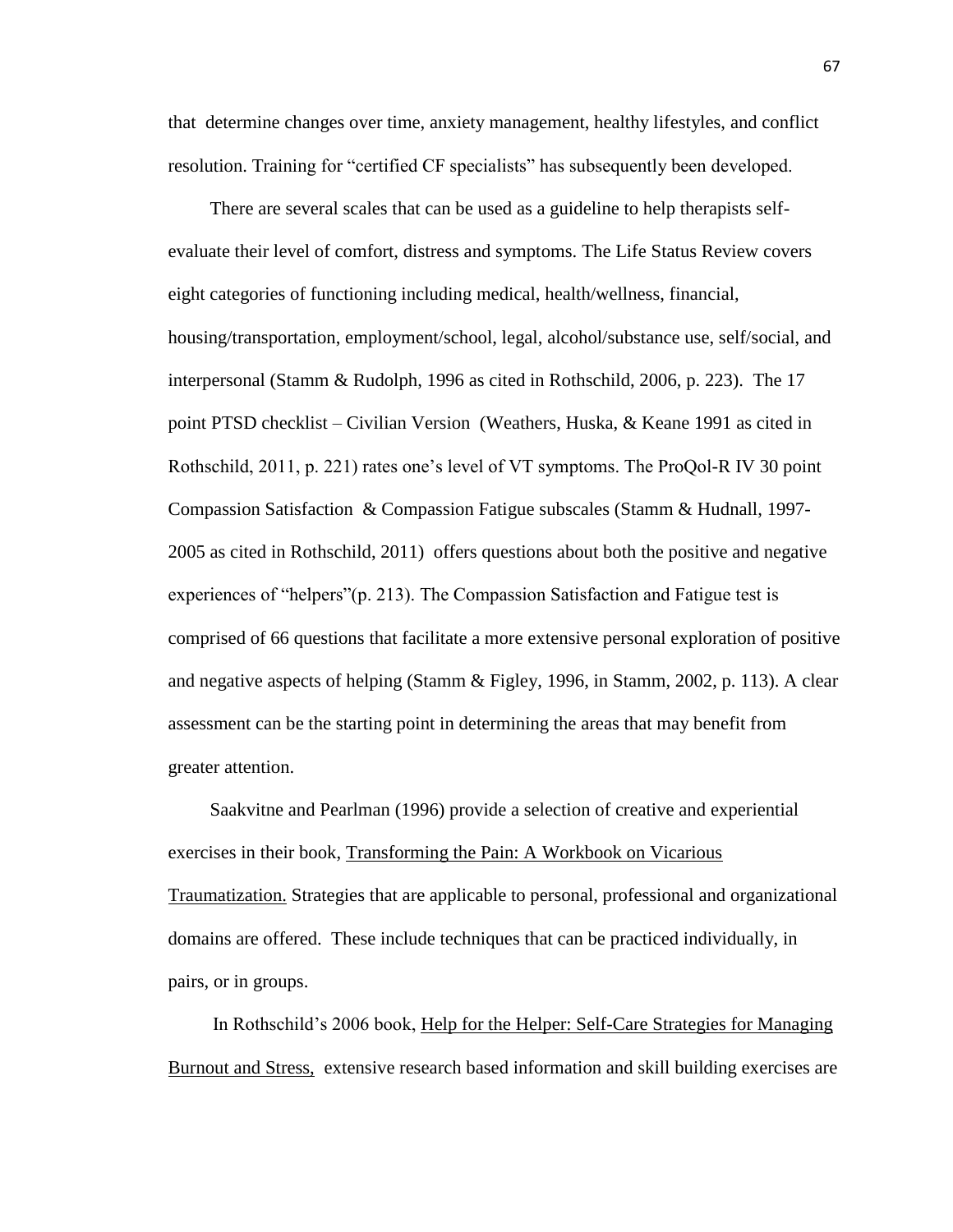provided, to enhance understanding and awareness for therapists on the impact of secondary trauma. Information on neurobiology is offered, as well as a model of "structured self-care" (p. 190). Additional recommended strategies include conducting a personal inventory of life stressors, body awareness, attending to personal history and listening to feedback from others (p. 212). Rothschild's suggestion that "experimentation and evaluation are the keys to helping each therapist discover which interventions are most effective for keeping her in her own chair" (p. 207) is, perhaps, one of the most significant considerations and ideals in helping to prevent and heal from the impact of vicarious trauma.

## **Conclusion**

Although distress, negative effects , and consequences such as VT may be considered inevitable for trauma therapists, they may also be preventable or at least mitigated through preparation, training, early intervention and recovery strategies. In addition to the therapists' actions, educators, trainers, supervisors and organizations have important roles and responsibilities in mitigating harm for trauma therapists. Strategies that empower, protect and transform can be implemented in many ways by individuals, in groups, and within organizations (Saakvitne & Pearlman, 1996). The potential for adversity to generate growth and resilience is a possibility for both clients and therapists.

As the phenomena of VR and VPTG are more recent ideas in the field of counselling psychology, there is much to be learned, and a need for further research to increase understanding on the specific factors that contribute to the occurrence and improvement of these processes. Studies that analyze and compare different interventions or models of treating and reducing VT are lacking and could be beneficial.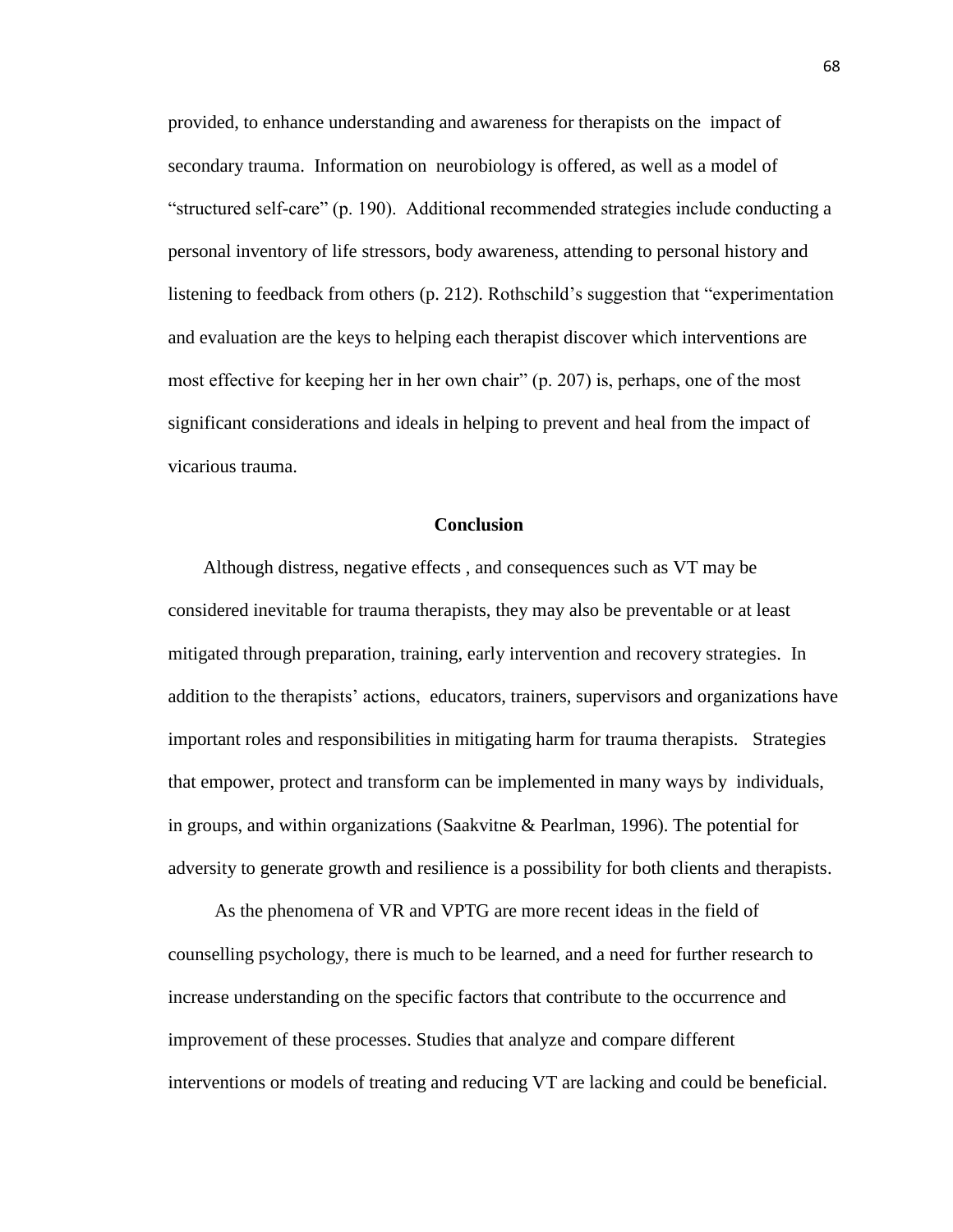Further investigations into the clinical and personal benefits of therapists' own mindfulness practice could help inform practice and training. Projects which test out innovative measures such as mentoring, group sessions, or supervisory techniques that address negative effects and promote sustainability for trauma therapists in different work settings could illuminate areas of need and lead to effective actions and improvements. Qualitative studies with trauma therapists from different populations, experience levels, orientations, and work settings, can bring life to the experience of secondary traumatic stress, distress, and also growth and resilience, and offer valuable contributions to the field.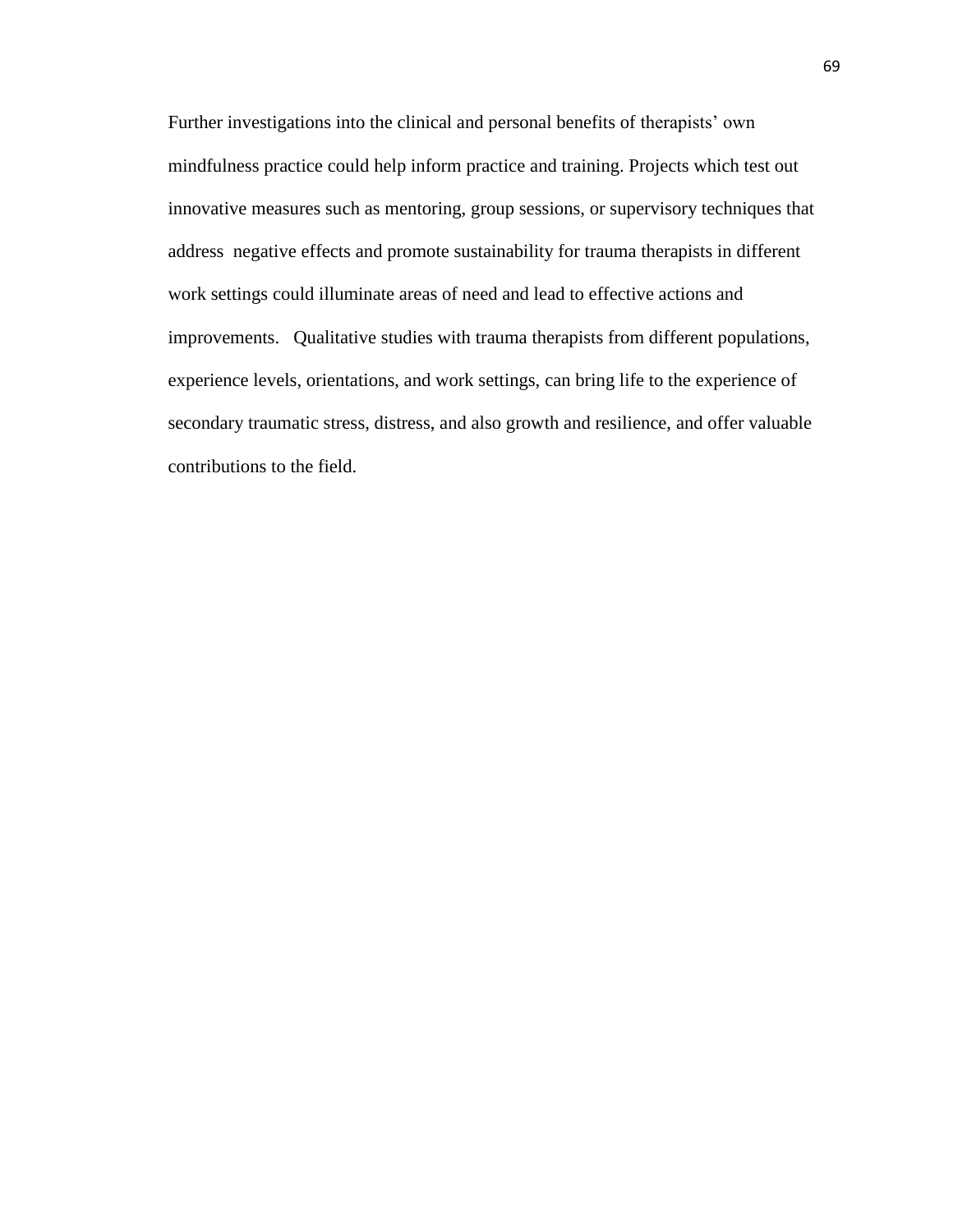## CHAPTER FIVE: CONCLUSION

The prevalence of intimate partner violence, the relational context of therapeutic work, and limited supportive measures can all lead to higher risk of vicarious trauma (VT) effects for therapists. Due to the large scale prevalence of interpersonal violence in British Columbia (BC), the phenomenon of complex psychological trauma is also widespread. Spousal/domestic and intimate partner violence rates are elevated in BC, and this represents a social and health issue of great magnitude (Sinha, 2013b). In addition to psychological consequences, social problems prevail that contribute to inequities of power and support beliefs and attitudes of tolerance for violence in BC communities. Psychological treatment and care is needed for survivors as well as social action and advocacy.

Trauma therapists encounter individuals in their practice who are suffering from complex psychological trauma symptoms, intertwined with social problems that affect children, families and communities. These may be related to perplexing legal systems, criminal and court proceedings, obstacles and barriers in obtaining resources, or poverty. Inequities related to gender, ethnicity, economics, and immigration also exist as contributing factors to violence. Related issues of stigmatizing individuals with mental illness and/or substance misuse issues and victim blaming represent additional sources of grief and distress for survivors.

For survivors of interpersonal violence, the intensity of suffering and distress often results in a distorted sense of safety and security in relationships (Briere & Scott, 2015) that affects the establishment of a working alliance with the therapist. Complex trauma is a unique stressor that can cause deep reactions for the therapist. The feelings of rage,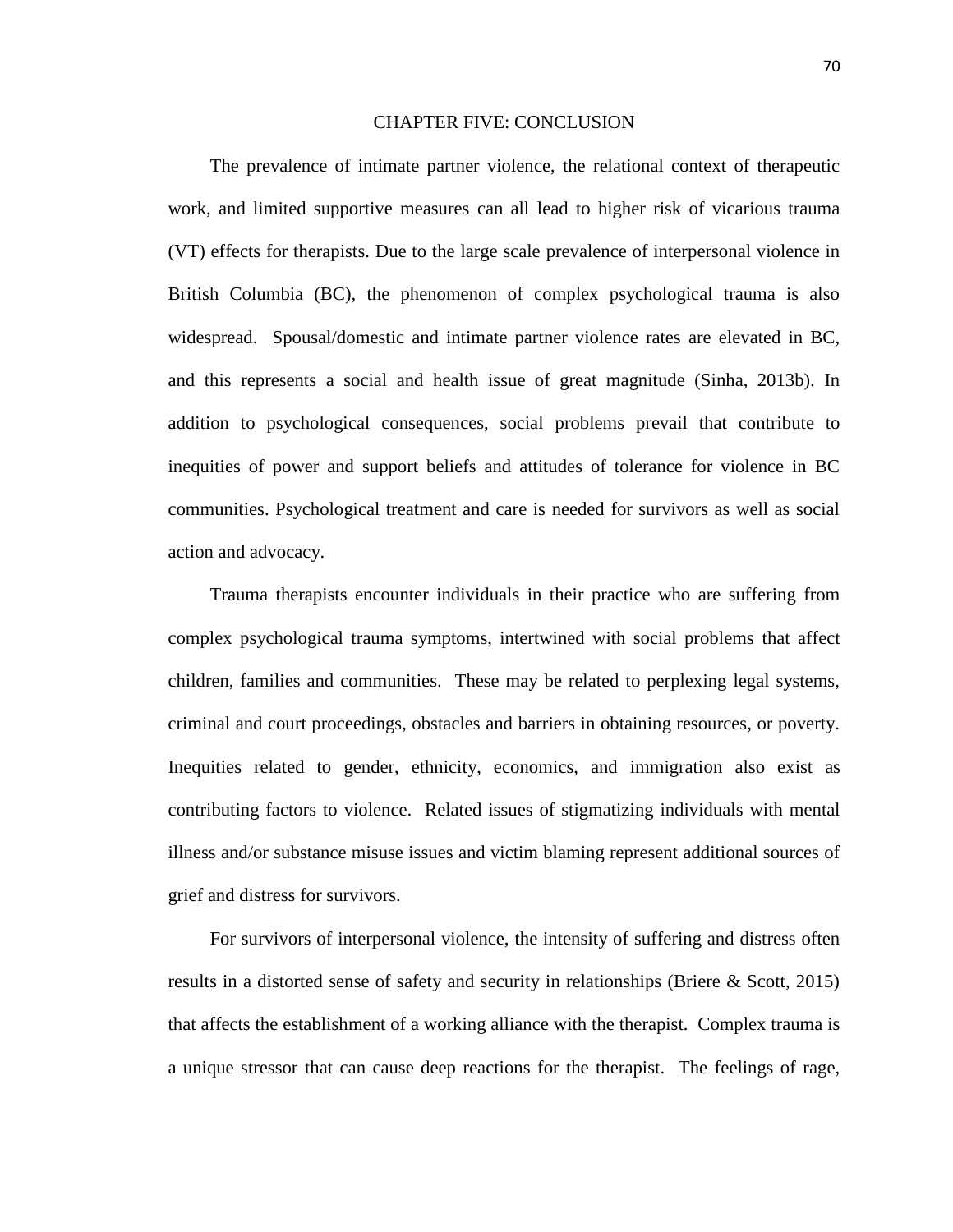grief, loss and despair that are part of the client's experience may also eventually become signs of VT for the therapist (Pearlman & Caringi, 2009). The challenge of building and maintaining a therapeutic relationship with clients whose worldview is marked by mistrust and foreboding (Lawson, Davis & Brandon, 2013) can be taxing and lead to negative effects of VT. The therapist's use of empathy while bearing witness to the client's traumatic experiences are additional causes of strain and increased vulnerability for cumulative internal changes. Changes associated with VT can negatively affect a therapist's sense of identity and worldview, beliefs and expectations (Pearlman & Caringi, 2009; Pearlman & Mac Ian, 1995). If negative effects become severe or remain unchecked, this can lead to professional errors, personal difficulties, burn out and potentially end a therapist's career.

Expecting and preparing for VT reactions may also be preventative. A multidimensional approach that incorporates a wide range of measures and strategies may be the most effective in counteracting negative consequences and promoting therapists' psychological well being. Raising awareness through education and a safe and open culture of support can help reduce the effects of VT for therapists (Hernandez, et al., 2010; Silveira, 2013). Attending to the many facets of personal care are the usual strategies recommended and assist with managing negative internal states, self-regulation and reducing stress. The framework of awareness, balance and connection can be applied to strategies that attend to the mind, body and spirit of the therapist as well as to professional and organizational realms (Saakvitne & Pearlman, 1996) . There is a need to look beyond traditionally recommended self-care measures and attend to the importance of workplace and organizational measures and support. For therapists in private practice,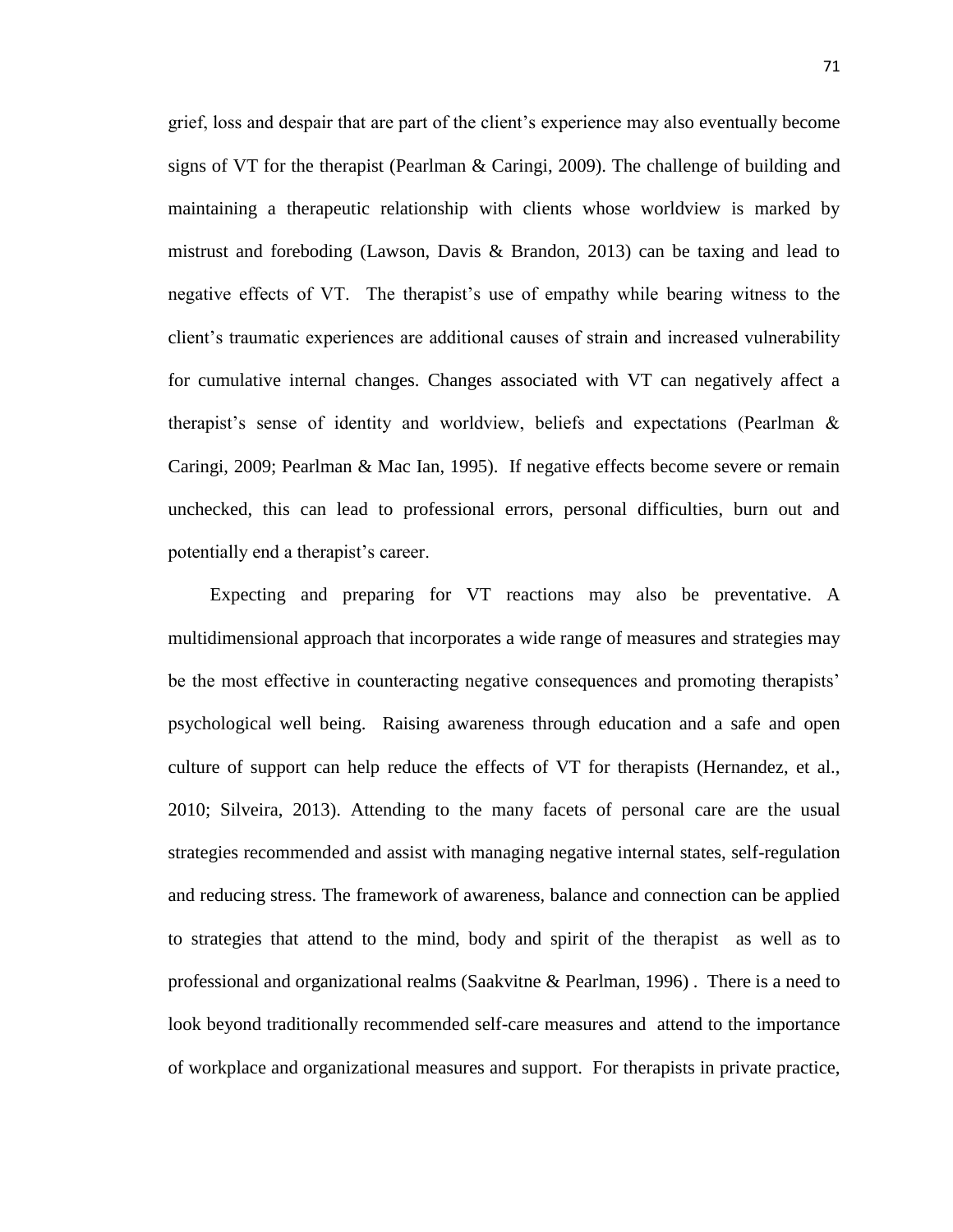working in isolation can diminish the provision of immediate support and consultation. Supervision practises and peer support that specifically address and normalize VT experiences openly and without judgment can help reduce the stigma and impact of VT (Hernandez et al., 2010; Meichenbaum, 2007; Silveira, 2013). Connection with others is a key to trauma recovery as well as for therapists to combat and manage VT reactions. Maintaining connection through professional associations, training forums, participating in conferences, can help fortify therapists' sense of competency, identity and purpose in the work (Harvey, 2007; Saakvitne & Pearlman, 1996; Trippany, 2004).

Incorporating social justice work, advocacy and community involvement can fuel resilience for therapists. Engaging in efforts and causes that promote empowerment for survivors, and prevention of IPV, can foster a sense of collective ethics and care among professionals, and is sustaining (Harvey, 2007; Hernandez et al., 2010; Reynolds, 2009; Reynolds, 2011; Silveira, 2013). Increasing compassion satisfaction is a buffer for VT and proactive measures that help counteract the costs of caring and hazards of the profession can help trauma therapists to sustain hope and optimism (Arnold et al., 2005; Craig & Sprang, 2010; Downey, 2013). Addressing the topic of VT through selfreflection, with peers, in educational and professional settings, can, in itself, strengthen trauma therapists' resilience and ultimately, positively impact the recovery and healing process for survivors of interpersonal trauma.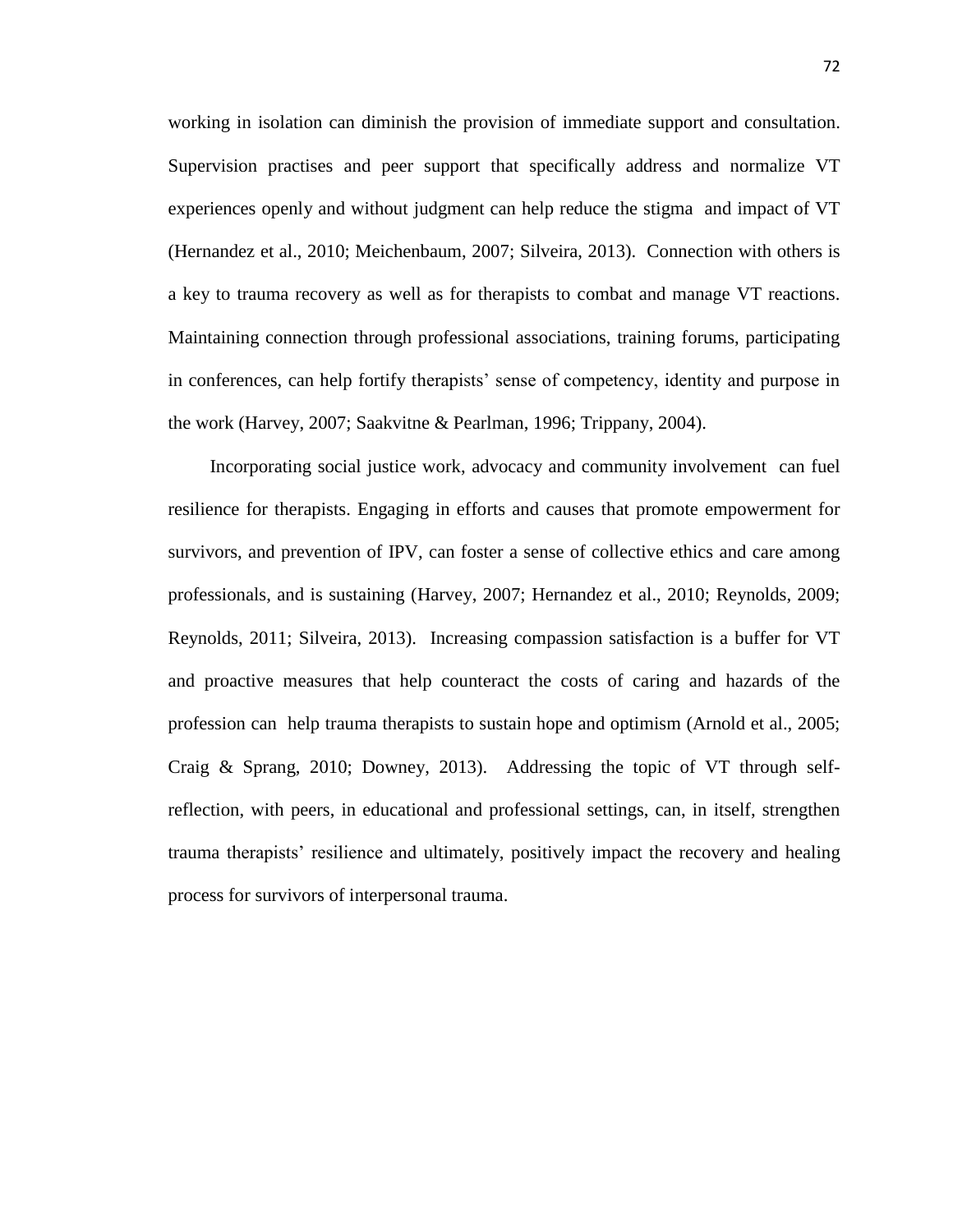## References

- Abel, L., Walker, C., Samios, C. & Morozow, L. (2014). Vicarious Posttraumatic Growth: Predictors of Growth and Relationships with Adjustment. *Traumatology: An International Journal, 20(1), 9-18.*
- Adams, S. A., & Riggs, S. A. (2008). An Exploratory Psychology, Study of Vicarious Trauma Among Therapist Trainees. *Training and Education in Professional Psychology,* 2(1), 26-34. Doi: 10.1037/1931-3918.2.1.26.
- Arnold, D., Calhoun, L. G., Tedeschi, R. & Cann, A. (2005). Vicarious Posttraumatic Growth in Psychotherapy. *The Journal of Humanistic Psychology,* 45(2), 239-263.
- American Psychiatric Association (Ed.). (2013). *Diagnostic and Statistical Manual of Mental Disorders:DSM-5(5th ed).* Washington, DC.
- Astin, M.C., Ogland-Hand, S. M. Coleman, E.M., & Foy, D. (1995). Posttraumatic Stress Disorder and Childhood Abuse in Battered Women: Comparisons with Maritally Distressed Women. *Journal of Consulting and Clinical Psychology,* 63(2), 308-312.
- BC Association of Clinical Counsellors. (2008). *Code of Ethical Conduct: Standards of Clinical Practice and Guidelines for Registered Clinical Counsellors.*
- BC Coroner's Service (n.d.). *Intimate Partner Violence.* Retrieved from http://www.pssg.gov.bc.ca/coroners/reports/docs/IntimatePartnerViolence.pdf
- BC Provincial Mental Health and Substance Abuse Planning Council. (2013). *Trauma- Informed Practice Guide* Retrieved from

http://bccewh.bc.ca/publications-resources/documents/TIP-Guide-May2013.pdf

Baranowsky, A. B. (2002). The Silencing Response in Clinical Practice: On the Road to Dialogue. In Figley, C.R. (Ed.) *Treating Compassion Fatigue* (pp.155-170). New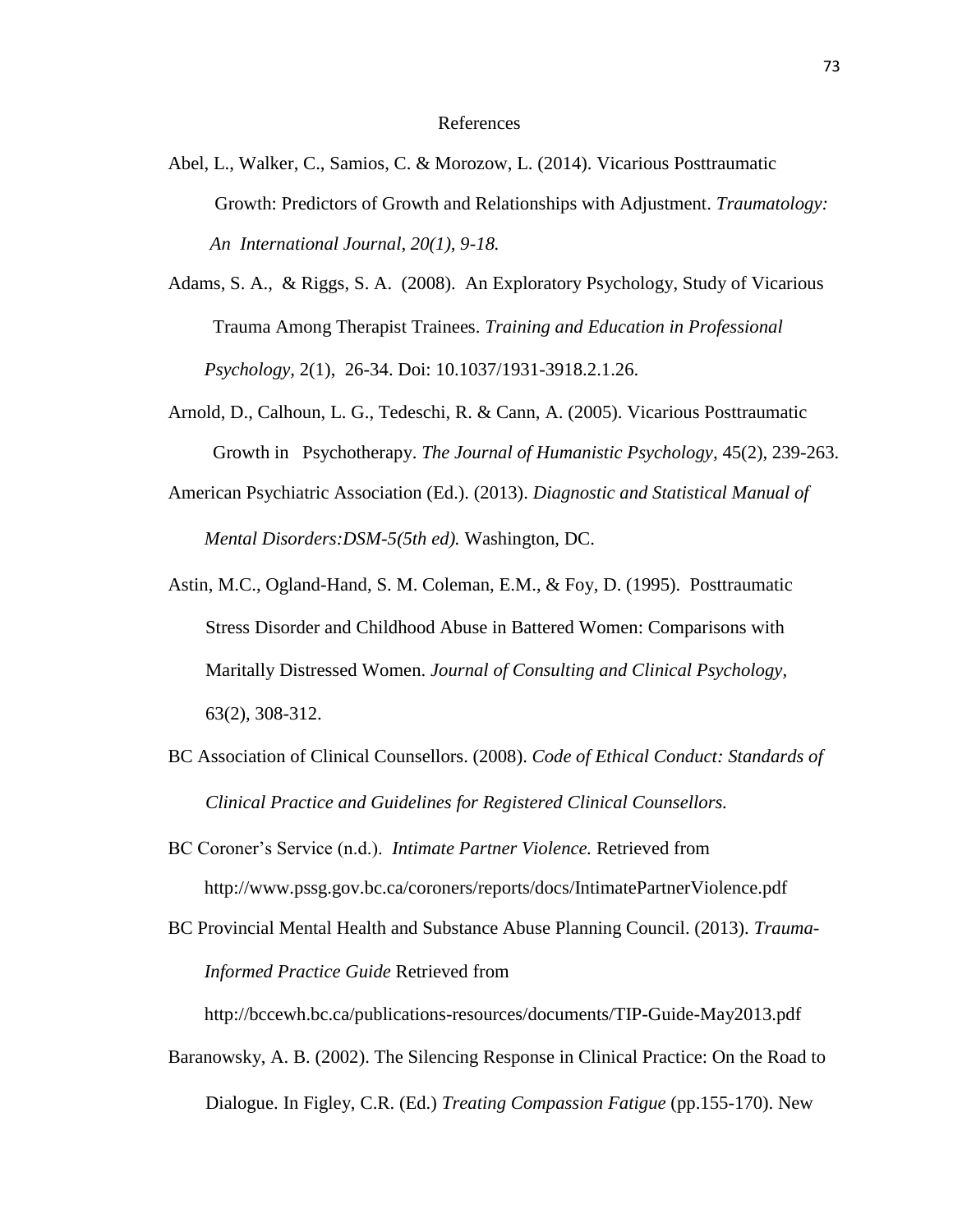York, NY: Brunner-Routledge.

- Basile, K.C. (2005). Sexual Violence in the Lives of Girls and Women. In Kendall-Tackett, K. A. (Ed.) *Handbook of Women, Stress and Trauma.*(pp.101-121). New York, NY: Brunner-Routledge.
- Beck, J. G., Reich, C. M., Woodward, M. J., Olsen, S. A., Jones, J. M., & Patton, S. C. (2015). How do Negative Emotions Relate to Dysfunctional Posttrauma Cognitions? An Examination of Interpersonal Trauma Survivors. *Psychological Trauma: Theory, Research, Practice, And Policy*, *7*(1), 3-10. doi:10.1037/a0032716.
- Beck, J. G., Grant, D. M., Clapp, J. D., & Palyo, S. A. (2009). Understanding the Interpersonal Impact of Trauma: Contributions of PTSD and Depression. *Journal Of Anxiety Disorders*, *23*(4), 443-450. doi:10.1016/j.janxdis.2008.09.001.
- Benatar, M. (2000). A Qualitative Study of the Effect of a History of Childhood Sexual Abuse on Therapists Who Treat Survivors of Sexual Abuse. *Journal of Trauma & Dissociation,* 1(3), 9-28.
- Bercier, M. L. & Maynard, B.R. (2015). Interventions for Secondary Traumatic Stress with Mental Health Workers: A Systematic Review. *Research on Social Work Practice,*25(1), 81-89.
- Bober, T. & Regehr, C. (2005). Strategies for Reducing Secondary or Vicarious Trauma: Do They Work? *Brief Treatment and Crisis Intervention,* 6(1), 1-9. Doi: 10.1093/brief-treatment/mhj001.
- Bober, T., & Regehr, C., & Zhou, Y. (2006). Development of the Coping Strategies Inventory for Trauma Counsellors. *Journal of Loss and Trauma,* 11(7), 71-83. Doi: 10.1080/1532502050058225.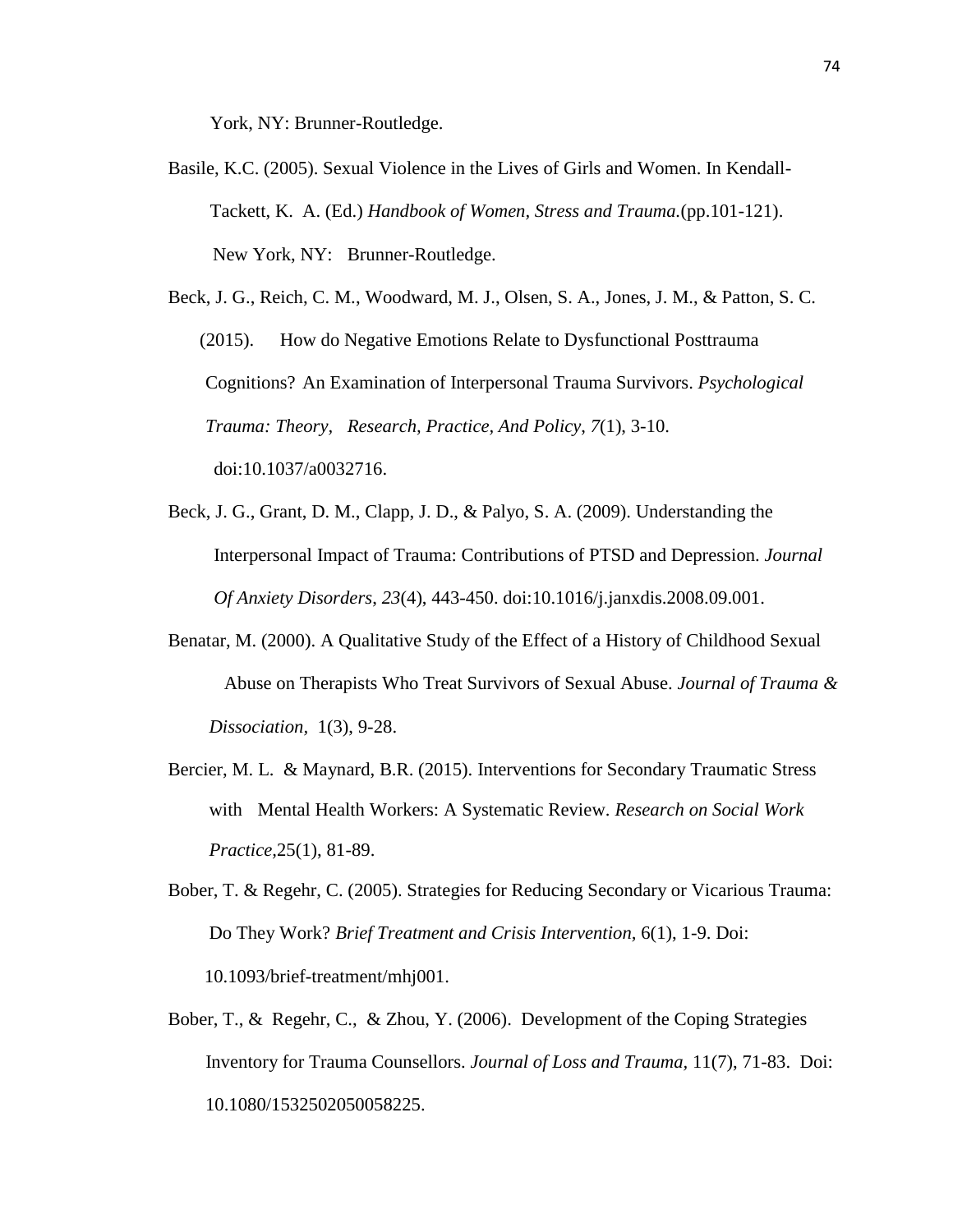- Briere, J.N. & Scott, C. (2015). *Principles of Trauma Therapy: A Guide to Symptoms, Evaluation, and Treatment (2nd ed.).* Thousand Oaks, California: SAGE Publications, Inc.
- Brockhouse, R. S. (2011). Vicarious Exposure To Trauma and Growth in Therapists: The Moderating Effects of Sense of Coherence, Organizational Support, and Empathy. *Journal of Traumatic Stress,* 24(6), 735-742.
- Bryant-Davis, T., & Wong, E. C. (2013). Faith to move mountains: Religious coping, Spirituality, and Interpersonal Trauma Recovery. *American Psychologist*, *68*(8), 675- 684. doi:10.1037/a0034380.
- Camfield, D.(2013). *First Nations Rights: Confronting Colonialism in Canada*. Retrieved July 19, 2015 from http://www.globalresearch.ca/first-nations-rights-confronting colonialism-in-canada/5321197.
- Campbell, J. C. & Kendall-Tackett, K. A. (2005). Intimate Partner Violence: Implications for Women's Physical and Mental Health. In Kendall-Tackett, K. A. (Ed.) *Handbook of Women, Stress and Trauma.* (pp.123-140). New York, NY: Brunner-Routledge.
- Cann A., Calhoun, L.G. & Tedeschi, R. G. (2010). Posttraumatic Growth and Depreciation as Independent Experiences and Predictors of Well-Being. *Journal Of Loss & Trauma [serial online],* 15(3), 151-166.

Cieslak, R., Shoji, K., Douglas, A., Melville, E., Luszczynska, A., & Benight, C. C. (2014). A Meta-Analysis of The Relationship Between Job Burnout and Secondary Traumatic Stress among Workers with Indirect Exposure to Trauma. *Psychological Services*, 11(1), 75-86. doi:10.1037/a0033798.

Clemans, S. E. ( 2004) Recognizing Vicarious Trauma: A Single Session Group Model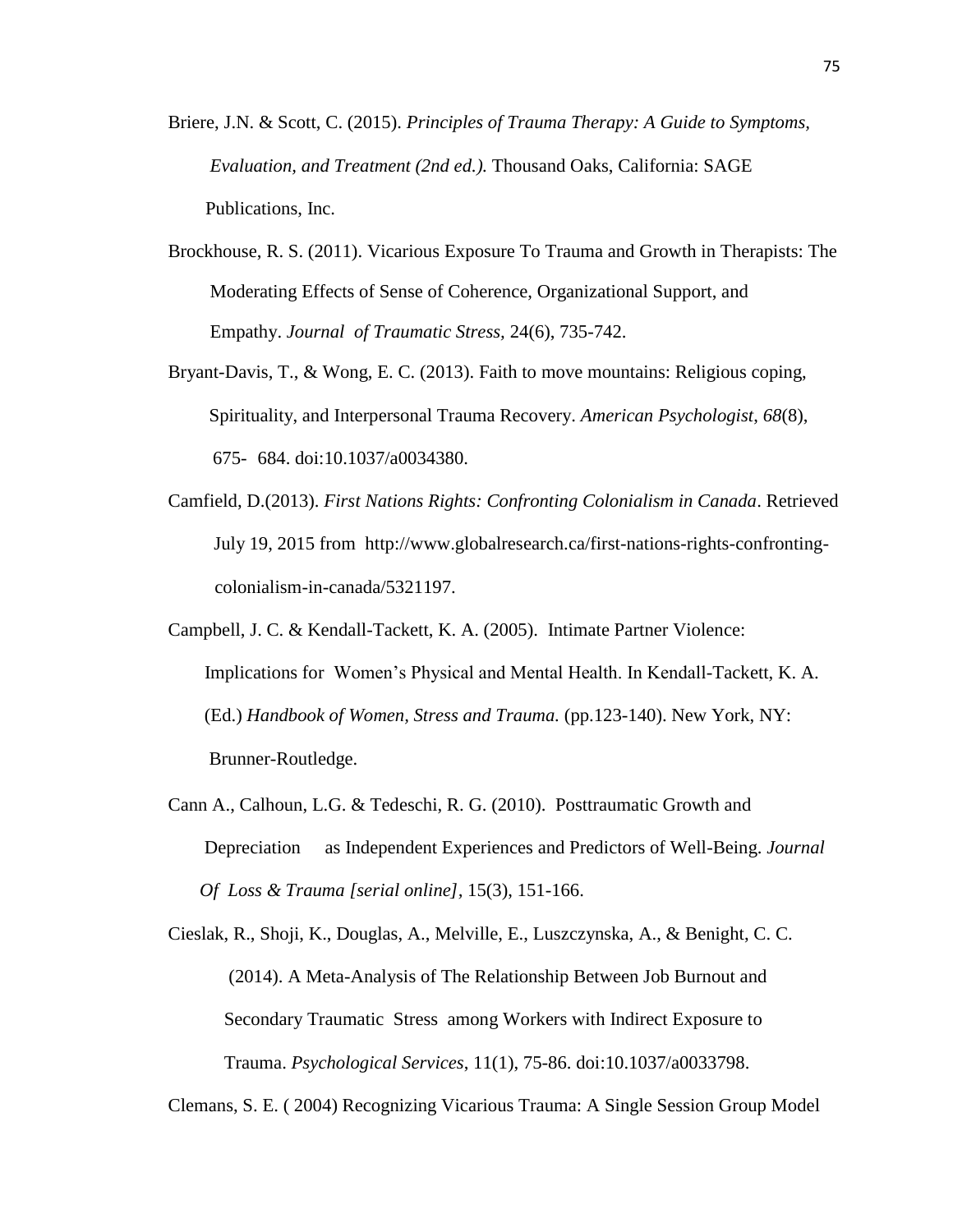for Trauma Workers . Social Work with Groups, 27(2/3), 55-74. Doi:

10.1300/J009v27m02\_05

- Cobb, A. A. (2006). Correlates of Posttraumatic Growth in Survivors of Intimate Partner Violence. *Journal Of Traumatic Stress,* 19(6), 895-903.
- Cohen, K., & Collens, P. (2013). The impact of Trauma Work on Trauma Workers: A Metasynthesis on Vicarious Trauma and Vicarious Posttraumatic growth. *Psychological Trauma: Theory, Research, Practice, And Policy,* 5(6), 570- 580. doi:10.1037/a0030388.
- Cox, D. W. (2014). Gender Differences in Professional Consultation for a Mental Health Concern: A Canadian Population Study. *Canadian Psychology/Psychologie Canadienne*, *55*(2), 68-74. doi:10.1037/a0036296.
- Craig, C.D., & Sprang, G. (2010). Compassion Satisfaction, Compassion Fatigue, and Burnout in a National Sample of Trauma Treatment Therapists. *Anxiety, Stress & Coping,* 23(3), 319-339. Doi: 10.1080/10615800903085818.
- Craun, S. W. & Bourke, M. L. (2014). The Use of Humor to Cope with Secondary Traumatic Stress. *Journal of Child Sexual Abuse,* 23, 840-852.
- Csikszentmihalyi, M., & Csikszentmihalyi, I. (Eds). (2006). *A Life Worth Living: Contributions to Positive Psychology.* New York, NY: Oxford University Press.

Dalenberg, C. J. (2004). Maintaining the Safe And Effective Therapeutic Relationship in the Context of Distrust and Anger: Countertransference and Complex Trauma. *Psychotherapy: Theory, Research, Practice, Training,* 41(4), 438-447. doi:10.1037/0033-3204.41.4.438.

Devilly, G. J., Wright, R., & Varker. (2009). Vicarious Trauma, Secondary Traumatic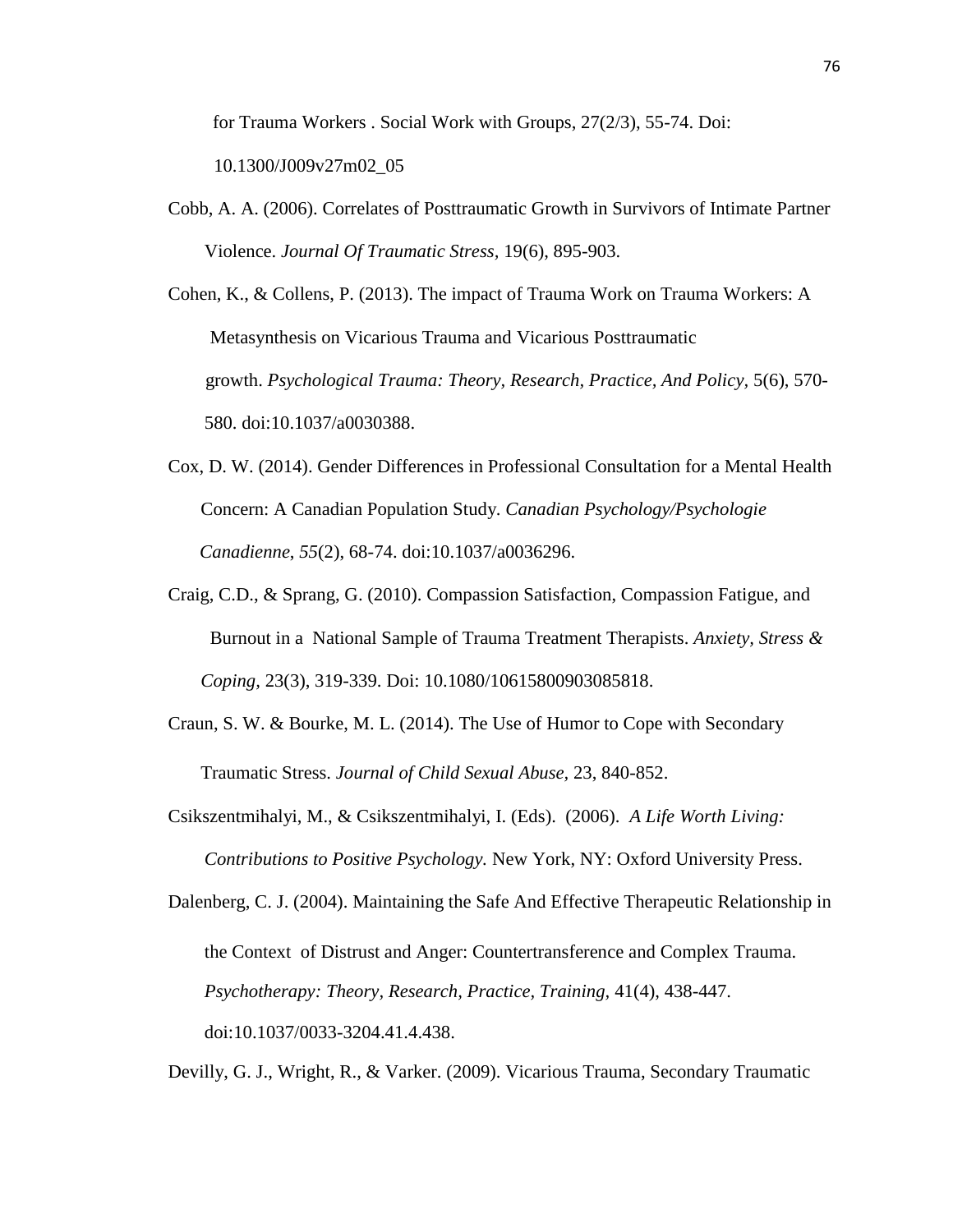Stress or Simply Burnout? Effect of Trauma Therapy on Mental Health Professionals. *Australian and New Zealand Journal of Psychiatry,* 43, 373-385.

Ending Violence Association of BC (2013). *Safety Planning Across Culture and Community: A Guide for Front Line Violence Against Women Responders.* (2013). Retrieved July 17, 2015 from http://endingviolence.org/files/uploads/ure\_and\_Community\_Manual\_-

\_EVA\_BC\_Dec\_9\_2013.pdf

- Farber, B. A. & Heifetz, L. J. (1982). The Process and Dimensions of Burnout in Psychotherapists. *Professional Psychology*, 13(2), 293-301.
- Figley, C. (1995). In Figley, (Ed) *Compassion Fatigue: Coping with Secondary Traumatic Stress Disorder in Those Who Treat the Traumatized.* New York: Brunner/Mazel, pp. 1-16.
- Figley, C. (Ed.) (2002). *Treating Compassion Fatigue.* New York, NY: Brunner- Routledge.
- First, M. B., & Tasman, A. (2006). *Clinical Guide to the Diagnosis and Treatment of Mental Disorders*. Hoboken, NJ, US: Wiley Publishing. doi:10.1002/0470029528.
- Forbes, D., Fletcher, S., Parslow, R., Phelps, A., O'Donnell, M., Bryant, R. A., & Creamer, M. (2012). Trauma at the hands of another: Longitudinal Study of Differences in the Posttraumatic Stress Disorder Symptom Profile Following Interpersonal Compared with Noninterpersonal Trauma. *Journal Of Clinical Psychiatry*, *73*(3), 372-376.
- Ford, J.D. & Courtois, C.A. (2009). Defining and Understanding Complex Trauma and Complex Traumatic Stress Disorders. In Courtois, C.A. & Ford, J.D. (Eds.)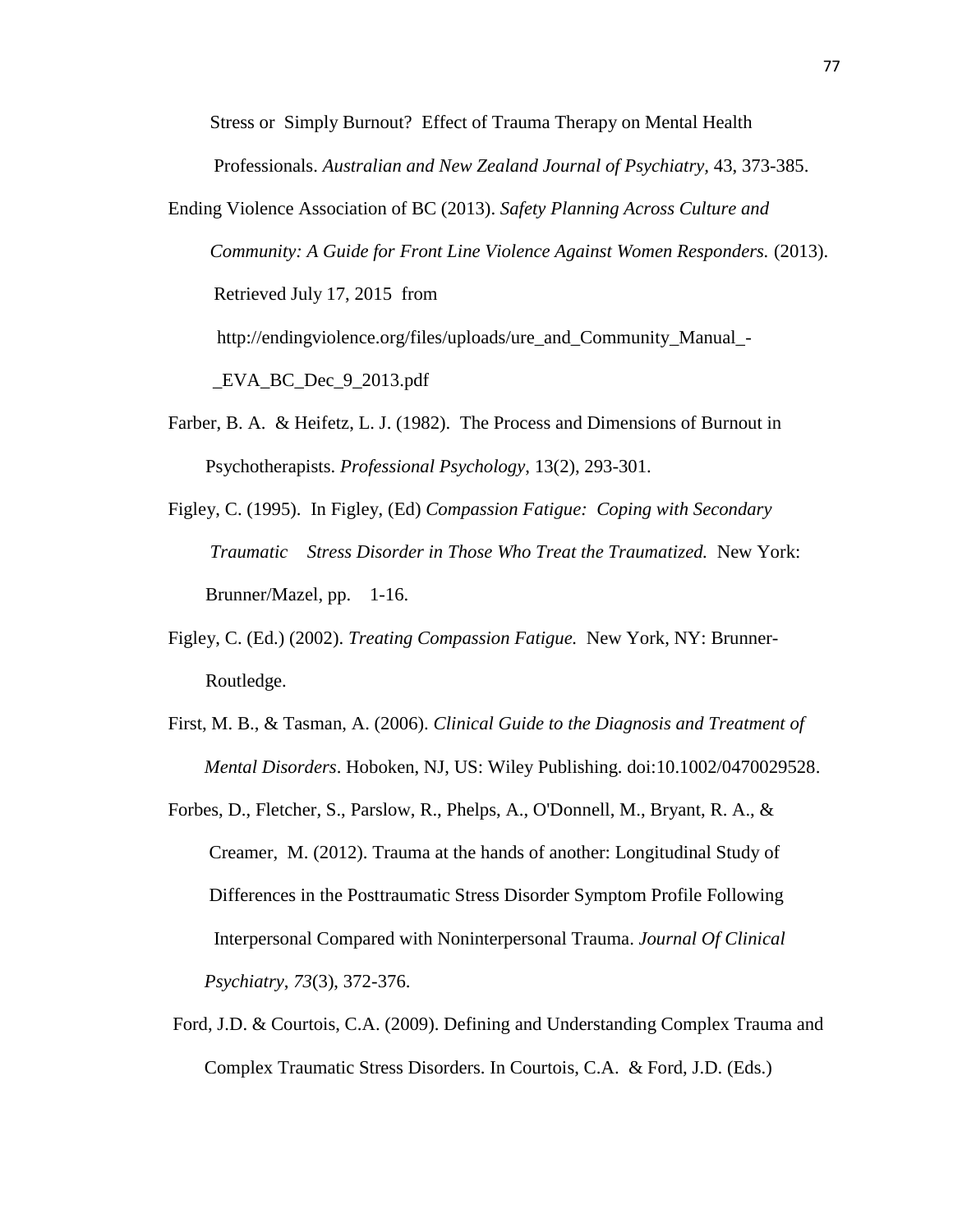*Treating Complex Traumatic Stress Disorders: Scientific Foundations and Therapeutic Models.* (pp. 13-30). New York, NY: The Guilford Press.

Froman, M. (2014). *A Mixed Methods Study of the Impact of Providing Therapy to Traumatized Clients: Vicarious Trauma, Compassion Fatigue, And Vicarious Posttraumatic Growth in Mental Health Therapists.* Retrieved from ProQuest

Gentry, J. E., Baranowsky, A. B., & Dunning, K. (2002). The Accelerated Recovery Program for Compassion Fatigue. In Figley (Ed.), *Treating Compassion Fatigue* (pp.123-138). New York, NY: Brunner-Routledge. Dissertations Publishing, (3635141).

- Goodman, L.A. & Epstein, D. (2008). The Mental Health System Response. In American Psychological Association. *Listening to Battered Women: a Survivor Centred Approach to Advocacy, Mental Health and Justice,* pp. 49-70.
- Government of Canada (n.d.). *Justice Laws*. Retrieved from (June 30 2015) http://laws-lois.justice.gc.ca/eng/acts/C-46/section-265.html
- Hahn, K. J. (2010). *Considering the Power of Context: Racism, Sexism, and Belonging in the Vicarious Traumatization of Counsellors.* (Doctoral Dissertation, University of Kentucky). Retrieved from ProQest Dissertations Publishing.
- Hargrave, P. A., Scott, K. M., & McDowall, J. (2006). To Resolve or Not to Resolve: Past Trauma and Secondary Traumatic Stress in Volunteer Crisis Workers*. Journal Of Trauma Practice,* 5(2), 37-55. doi:10.1300/J189v05n02\_03.
- Harrison & Westwood (2009). Preventing Vicarious Traumatization of Mental Health Therapists: Identifying Protective Practices. *Pscyhotherapy Theory, Research, Practice, Training, 4*6(2), 203-219.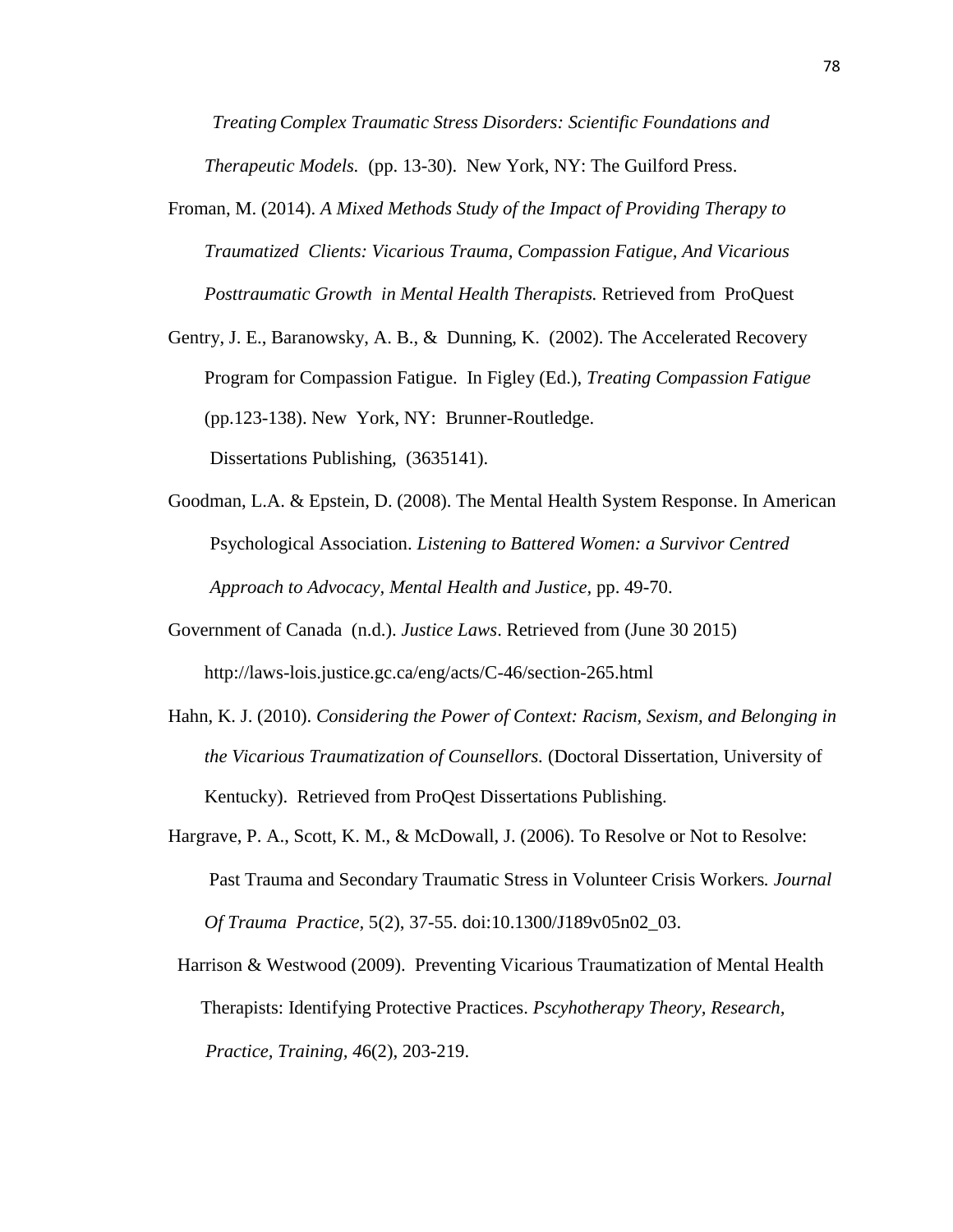- Harvey, M. (2007). Towards an Ecological Understanding of Resilience in Trauma Survivors: Implications for Theory, Research, and Practice. In Harvey, M. R. & Tummala-Narra, P. (Eds.)*. Sources and Expressions of Resiliency in Trauma Survivors: Ecological Theory, Multicultural Practice* (pp. 9-32). Binghamton, NY: The Haworth Press.
- Herman, J. (1992). *Trauma and Recovery: The Aftermath of Violence – From Domestic Abuse to Political Terror.* New York, NY: Basic Books.
- Hernandez, P., Engstrom, D., Gangsei, D. (2010). Exploring the Impact of Trauma on Therapists: Vicarious Resilience and Related Concepts in Training*. Journal of SystemicTherapies,* 29 (1), 67-83.
- Hernandez-Wolfe, P., Killian, K., Engstrom, E., & Gangsei, D. (2015). Vicarious Resilience, Vicarious Trauma, and Awareness of Equity in Trauma Work*. Journal of Humanistic Psychology*. 55(2), 153-172. Doi: 10.1177/0022167814534322.
- Hoff, L.A., (2010). *Violence and Abuse Issues: Cross-Cultural Perspectives for Health and Social Services.* New York, NY: Routledge.
- Hoge, E. A., Austin, E. D. & Pollack, M. H. (2006). Resilience: Research Evidence and Conceptual Considerations for Posttraumatic Stress Disorder. *Depression and Anxiety*, 24, 139-152.
- Howard, C. (2010). *Promoting Resiliency: Vicarious Posttraumatic Growth in Trauma Clinicians.* (Doctoral Dissertation, Antioch University). Retrieved from ProQuest Dissertations and Theses Global. (2011.3451558).
- Howlett & Collins (2014) Vicarious Traumatization: Risk and Resilience among Crisis Support Volunteers in a Community Organization. *South African Journal of Psychology,* 44(2), 180-190.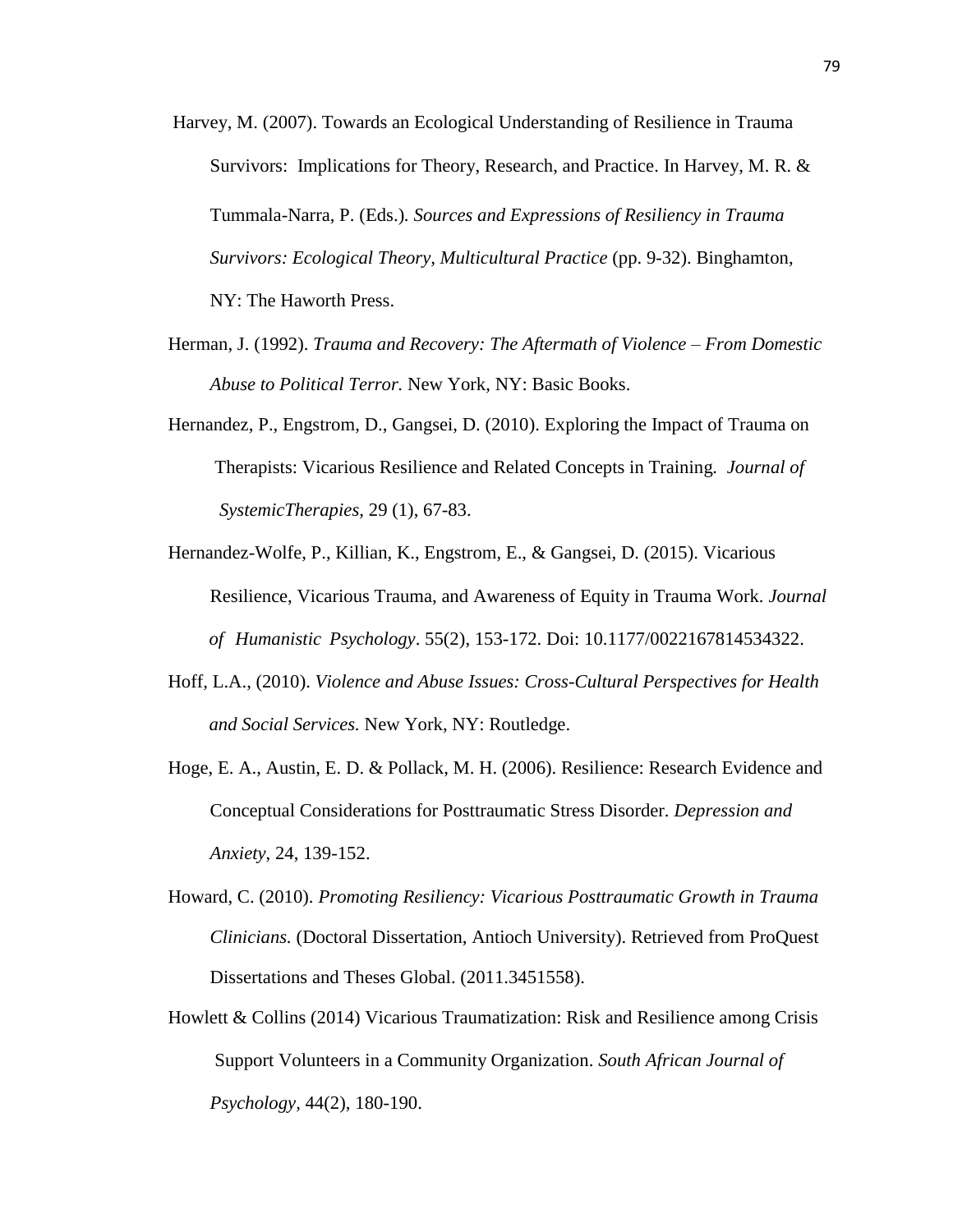- Humphreys, C. (2008). Responding to the Individual Trauma of Domestic Violence: Challenges for Mental Health Professionals. *Social Work in Mental Health,* 7(1-2), 186-203.
- Hunter, S. (2012). Walking in Sacred Spaces in the Therapeutic Bond: Therapists' Experiences of Compassion Satisfaction Coupled with the Potential for Vicarious Traumatization. *Family Process*, 51(2), 179-192.
- Iqbal, A. (2015). The Ethical Considerations of Counselling Psychologists Working with Trauma: Is there a Risk of Vicarious Traumatization? *Counselling Psychology Review,* 30(1), 44-51.
- Jackson, M.A. (2011). Context is all: Defining Risk and Safety in Domestic Violence Situations. Power Point slides presented CLEBC Domestic Violence and the Law Conference, Vancouver, BC.
- Janoff-Bulman, R. (1992). *Shattered Assumptions: Towards a New Psychology of Trauma.* New York, NY: The Free Press.
- Jarnagin, W. L., & Woodside, M. (2012). Life Lived Well: A Description of Wellness Across the Lifespan of a Senior Woman. *The Qualitative Report, 17*(36), 1-22. Retrieved from http://search.proquest.com/docview/1504066552?accountid=1230
- Jenkins, S. S., & Baird, S. (2002). Secondary Traumatic Stress and Vicarious Trauma: A Validational Study. *Journal Of Traumatic Stress,* 15(5), 423-432.
- Jenkins, S. R., Mitchell, J. L. Baird, S., Whitfield, S.R., & Meyer, H.L. (2011). The Counselor's Trauma as Counseling Motivation: Vulnerability of Stress Inoculation? *Journal of Interpersonal Violence*, 26(12), 2392-2412. Doi: 10.1177/0886260510283020.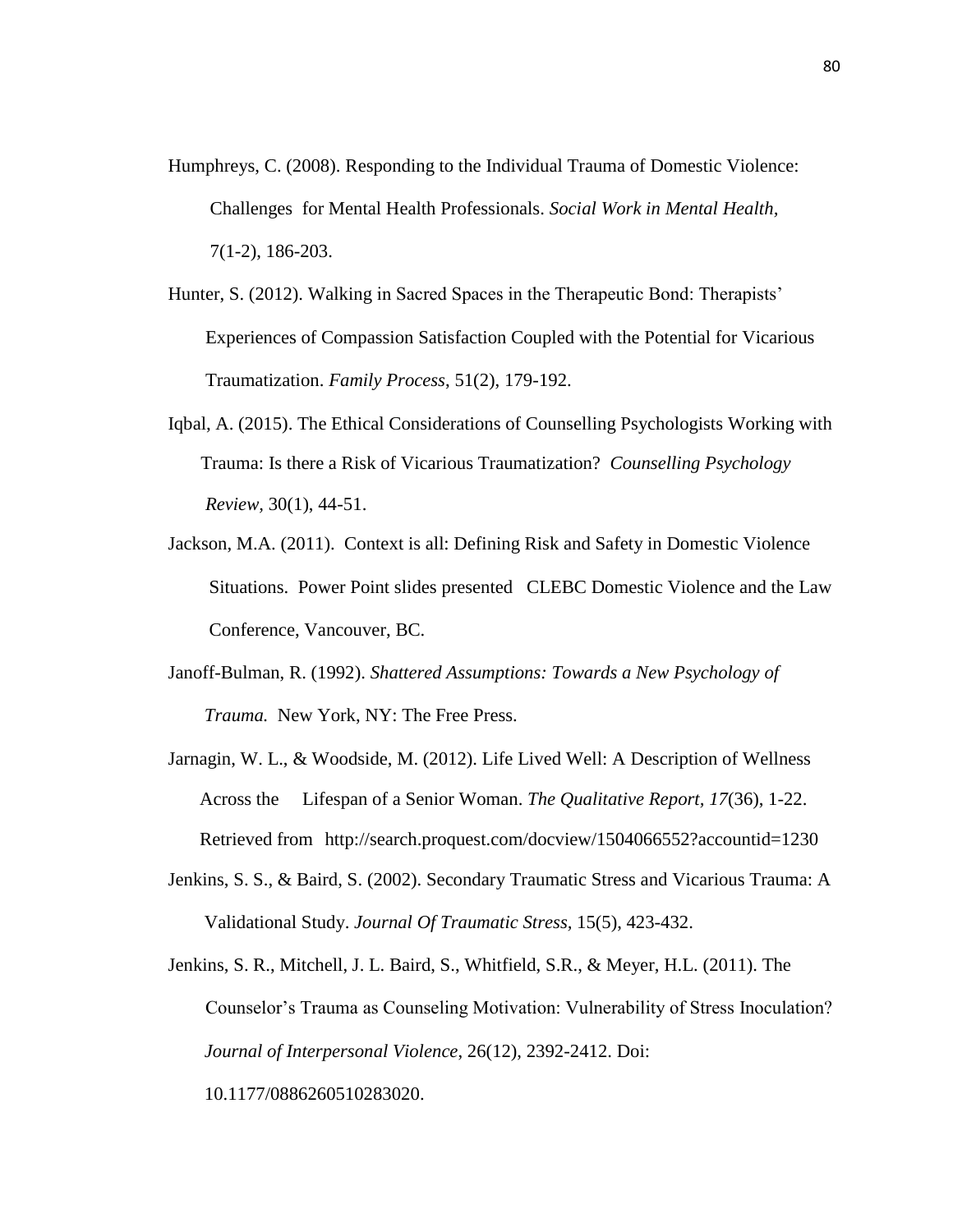Joseph, S. (2012). What Doesn't Kill Us. *The Psychologist,* 25(11), 816-819. Justice Institute of British Columbia (2011). *Domestic Violence Prevention and Reduction in British Columbia (2000-2010. Retrieved from:* 

http://www.jibc.ca/sites/default/files/research/pdf/Domestic-violence-prevention-

- Joseph, S., Murphy, D., & Regel, S. (2012). An Affective-Cognitive Processing Model of Post-Traumatic Growth. *Clinical Psychology & Psychotherapy*, 19 (4), 316-325. doi: 10.1002/cpp.1798.
- Kabat-Zinn, J. (1990*). Full Catastrophe Living: Using the Wisdom of Your Body and Mind to Face Stress, Pain and Illness* (15th ed.). New York, NY: Random House.
- Kadambi, M. A., & Ennis, L. (2004). Reconsidering Vicarious Trauma: A Review of the Literature and Its' Limitations. *Journal Of Trauma Practice*, 3(2), 1-21. doi:10.1300/J189v03n02\_01. reduction\_REPORT.pdf.
- Kasl, C. S. (2002). *Responses to Trauma.* Retrieved April 11, 2015 from: http://charlottekasl.com/responses-to-trauma/
- Keane, A. (2014). The Influence of Therapist Mindfulness Practice on Psychotherapeutic Work: a Mixed-Methods Study. *Mindfulness*, *5*(6), 689-703. doi:10.1007/s12671- 013-0223-9.
- Kendall-Tackett (Ed.) (2005). *Handbook of Women, Stress and Trauma* . New York, NY: Brunner-Routledge
- Kinsler, Courtois, & Frankel. (2009). Therapeutic Alliance and Risk Management. In Courtois & Ford (Eds.) *Treating Complex Traumatic Stress Disorders: Scientific Foundations and Therapeutic Models.* New York, NY: The Guilford Press. .pp. 183- 201.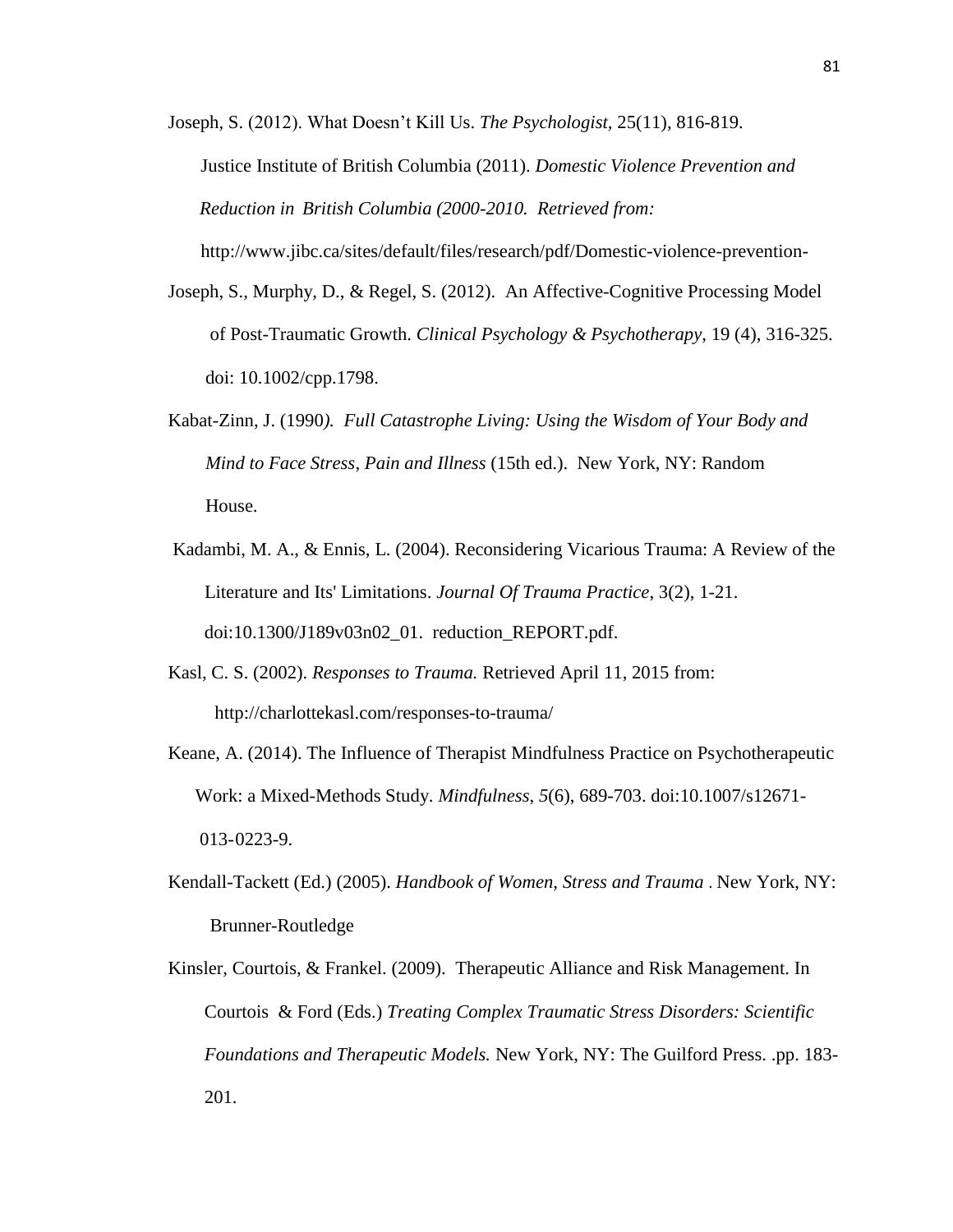- Lawson, D. M., Davis, D., & Brandon, S. (2013). Treating complex trauma: Critical interventions with adults who experienced ongoing trauma in childhood. *Psychotherapy*, *50*(3), 331-335. doi:10.1037/a0032677.
- Lepore, S. J, & Revenson, T. A. (2006). Resilience and Posttraumatic Growth: Recovery, Resistance and Reconfiguration. In Calhoun, L. G., & Tedeschi, R. G. (Eds.), *Handbook of Posttraumatic Growth,* (pp. 24-46). Mahwah, New Jersey: Lawrence Erlbaum Associates.
- Levine, P. & Frederick, A. (1997). *Waking the Tiger – Healing the Trauma.* Berkeley, CA: North Atlantic Books.
- Levine, P. (2005). *Healing Trauma: A Pioneering program for Restoring the Wisdom of Your Body.* Boulder, CO: Sounds True, Inc.
- Lindstrom, C.M., Cann, A., Calhoun, L. G., & Tedeschi, R.G. (2013). The Relationship of Core Belief Challenge, Rumination, Disclosure, and Sociocultural Elements Posttraumatic Growth. *Psychological Trauma, Theory, Research, Practice, and Policy, 5(1),* 50-55.
- Lindstrom, C.M. & Triplett, K. N. (2010). Posttraumatic Growth: A Positive Consequence of Trauma. In Miller, T.W. (ED) *Handbook of Stressful Transitions*  Lindy, J. D. & Wilson, J.P. (1994). Empathic Strain Countertransfernce Roles: Case Illustrations. In Wilson, J.P. & Lindy, J.D. (Eds.) *Countertransference in the Treatment of PTSD*. (pp.63-82). New York: Guilford Press.
- Macran, S., Stiles, W. B. & Smith, J. A. (1999). How Does Personal Therapy Affect Therapists' Practice? *Journal of Counseling Psychology*, 46(4), 419-431.

Mailloux, S. L. (2014). The Ethical Imperative: Special Considerations in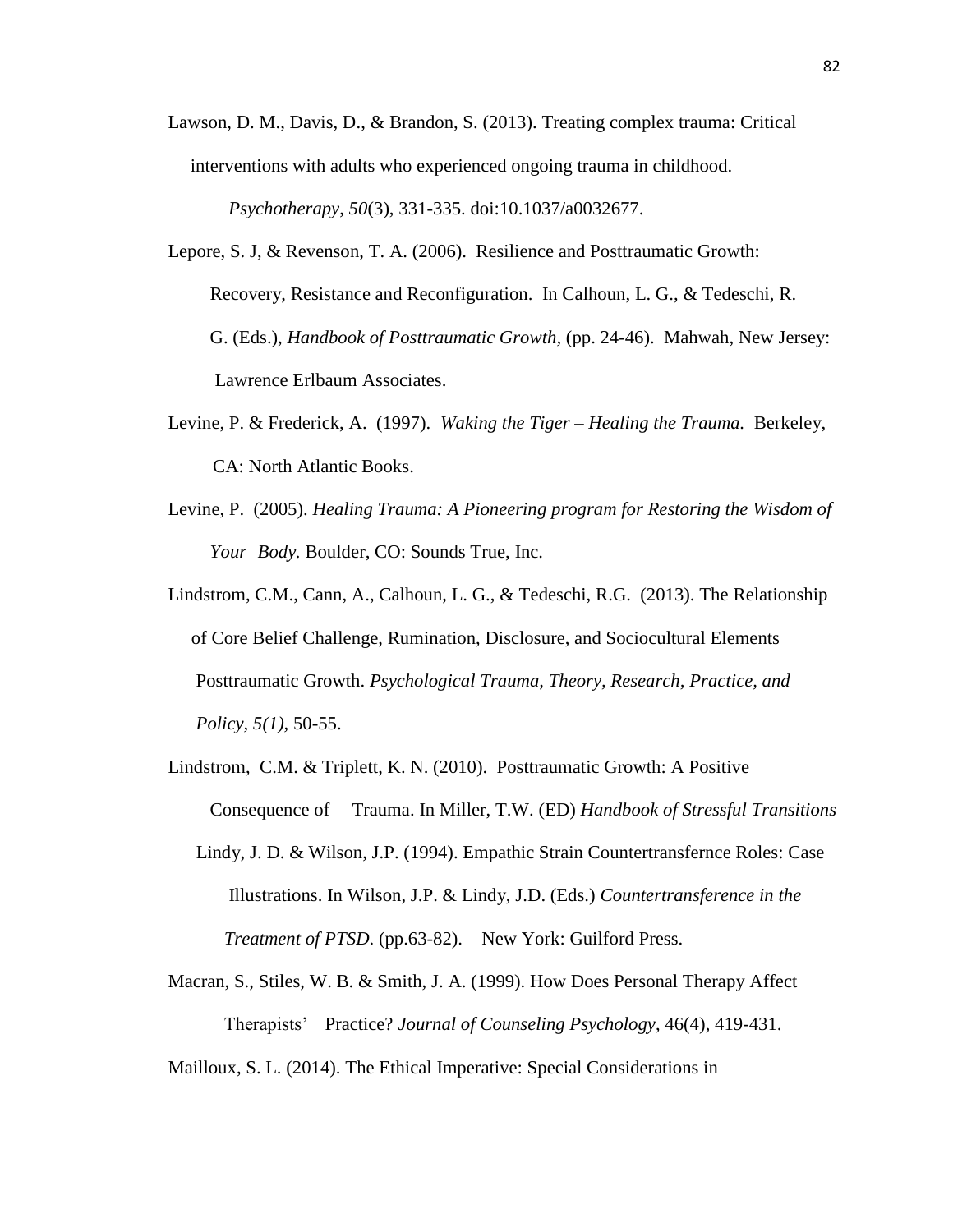the Trauma Counselling Process. *Traumatology: An International Journal,* 20(1), 50-56. Doi: http://dx.doi.org/10.1177/15347656.13496649.

- Maslach, C.., Leiter, M. P., Jackson, S. E. (2012). Making a Significant Difference with Burnout Interventions: Researcher and Practitioner Collaboration*. Journal of Organizational Behavior,* 33, 296-300. Doi: 10.1002/job.784.
- Mancini, A. D., & Bonanno, G. A. (2010). Resilience to Potential Trauma: Toward a Lifespan approach. In J. W. Reich, A. J. Zautra, J. S. Hall, J. W. Reich, A. J. Zautra, J. S. Hall (Eds.), *Handbook of adult resilience* (pp. 258-280). New York, NY, US: Guilford Press.
- Meichenbaum, D. (2007). *Self-Care for Trauma Psychotherapists and Caregivers: Individual, Social and Organizational Interventions*. Retrieved from The Melissa Institute for Violence Prevention and Treatment website:

http://www.melissainstitute.org [/documents/Meichenbaum\\_SelfCare\\_11thconf.pdf](http://www.melissainstitute.org/documents/Meichenbaum_SelfCare_11thconf.pdf)

- Meldrum, L, King, R. & Spooner, D. (2002). Secondary Traumatic Stress in Case Managers Working in Community Mental Health Services. In Figley, C. (Ed.) *Treating Compassion Fatigue,* New York, NY: Brunner-Routledge.
- Miller, S.D., Duncan, B.L. & Hubble, M.A. (1997). *Escape from Babel.* New York, NY: Norton & Company, Inc.
- Miller, S., Hubble, M. & Mathieu, F. (2015). Burnout Reconsidered: What Supershrinks Can Teach Us. Pscyhotherapy Networker, 39(3), 18-43.
- Minshew, R., & D'Andrea, W. (2015). Implicit and Explicit Memory in Survivors of Chronic Interpersonal Violence. *Psychological Trauma: Theory, Research, Practice, and Policy*, *7*(1), 67-75. doi:10.1037/a0036787.

Neumann, D. A., & Gamble S. J. (1995). Issues in the Professional Development of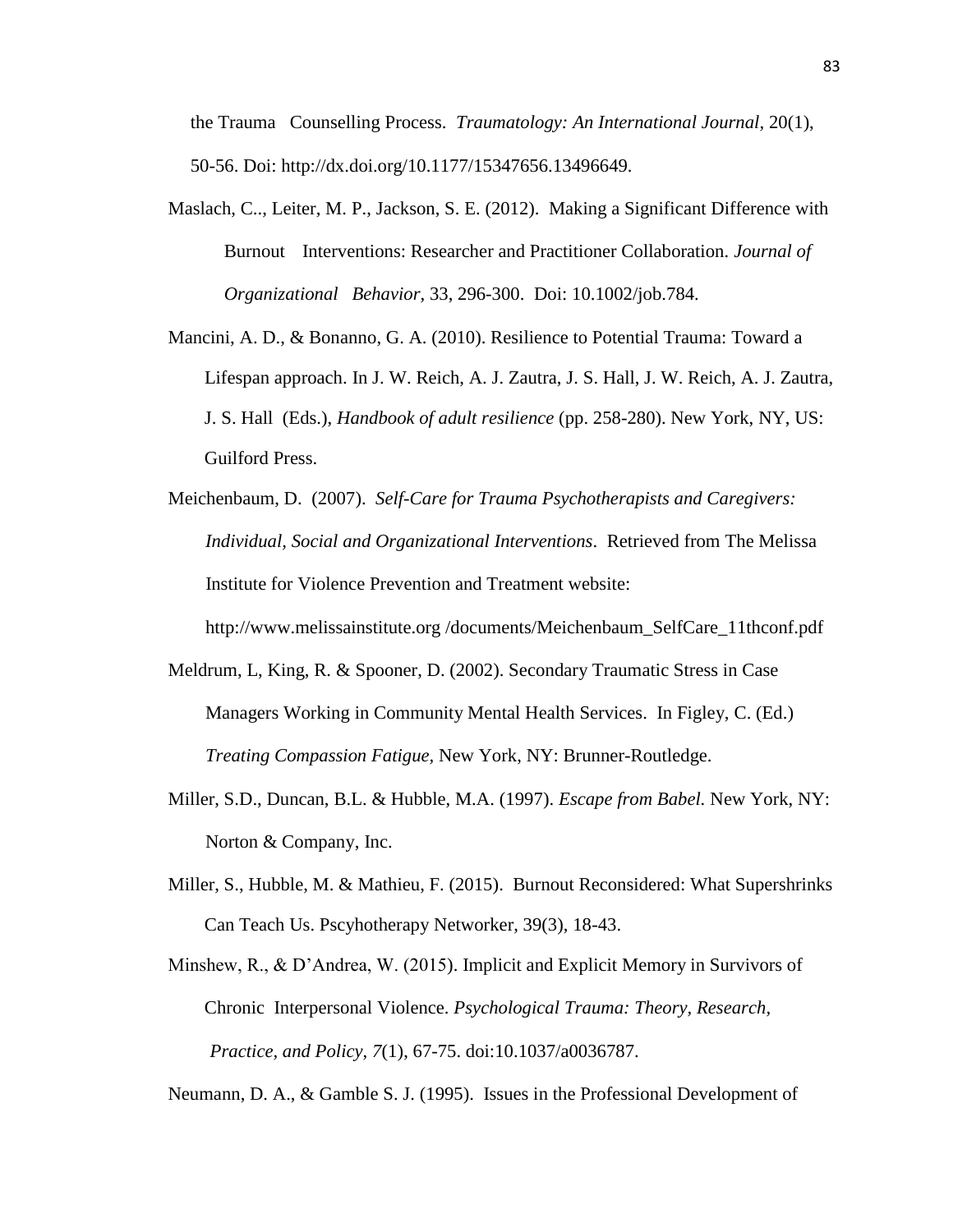Psychotherapists: Countertransference and Vicarious Traumatization in the New Trauma Therapist. *Psychotherapy: Theory, Research, Practice, Training,* 32(2), 341-347.

O'Brien, P. J. (2006). Creating Compassion and Connection in the Work Place. *Journal Of Systemic Therapies,* 25(1), 16-36. doi:10.1521/jsyt.2006.25.1.16

O'Halloran, M. S. & O'Halloran, T. (2001). Secondary Traumatic Stress in the Classroom: Ameliorating Stress in Graduate Students. Teaching Of Psychology, 28(2), 92-97.

- Pearlman, L. A. & Caringi, J. (2009). Living and Working Self-Reflectively to Address Vicarious Trauma. In Courtois, C.A. & Ford, J.D. (Eds.) *Treating Complex Traumatic Stress Disorders: Scientific Foundations and Therapeutic Models.* (pp. 202-224). New York, NY: The Guilford Press.
- Pearlman, L. A., & Mac Ian, P. S. (1995). Vicarious Traumatization: An Empirical Study of the Effects of Trauma Work on Trauma Therapists. *Professional Psychology: Research And Practice*, *26*(6), 558-565. doi:10.1037/0735-7028.26.6.558.
- Pearlman, L.A. & Saakvitne, K. W. (1995). Treating Therapists with Vicarious Traumatization and Secondary Traumatic Stress Disorders. In Figley, C. (Ed.) (1995). *Compassion Fatigue: Coping with Secondary Traumatic Stress Disorder in Those Who Treat the Traumatized* (pp.150-177). New York: Brunner/Mazel .
- Pigni, A. (2014). Building Resilience and Preventing Burnout Among Aid Workers in Palestine: A Personal Account of Mindfulness Based Staff Care. Intervention: *Journal Of Mental Health and Psychosocial Support In Conflict Affected Areas,* 12(2), 231-239.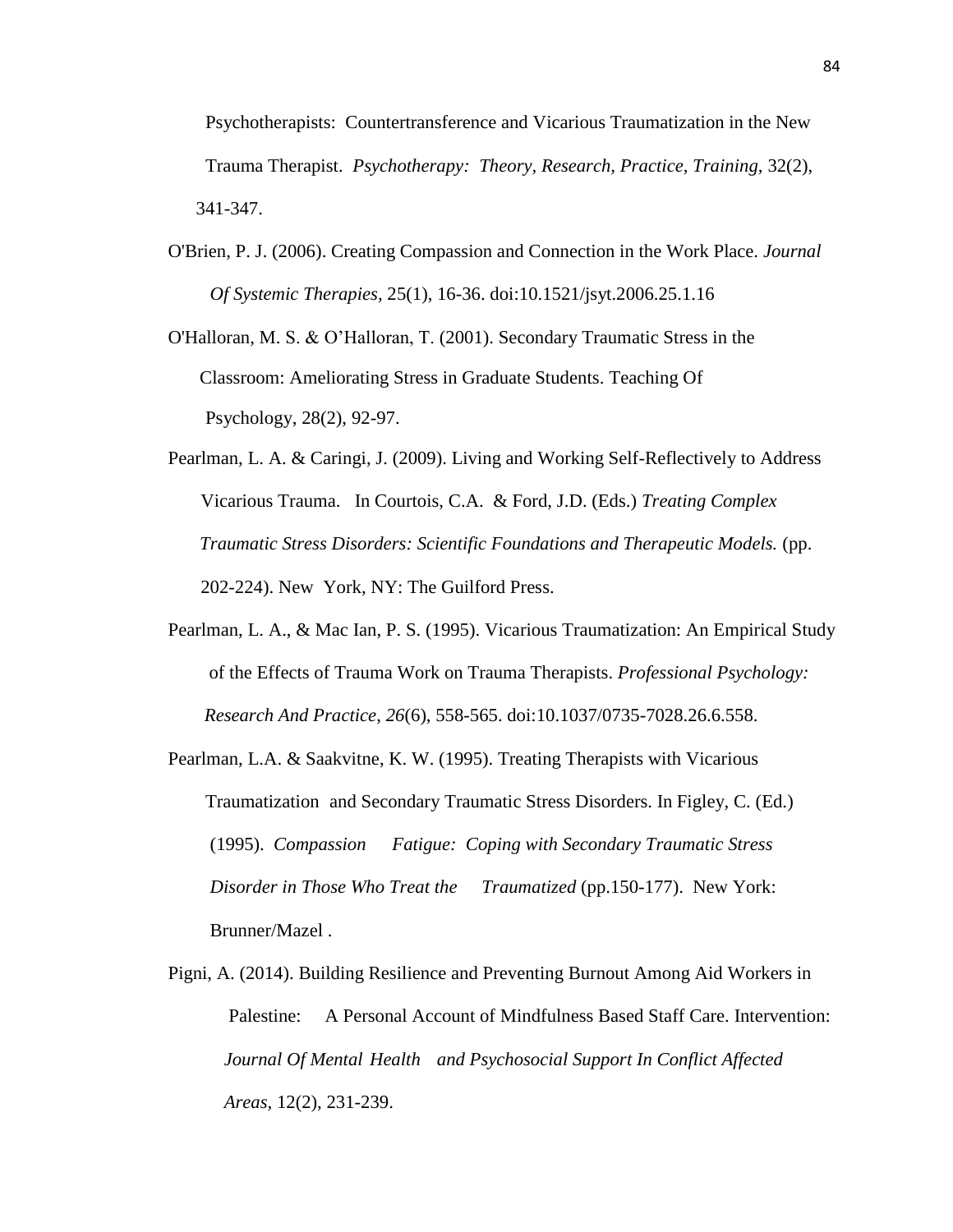- Pond, A. & Spinazzola. (2013). Editorial Introduction: Residential Services for Children and Adolescents Impacted by Family Violence and Trauma. *Journal of Family Violence.* doi: 10.1007/s10896-013-9541-x.
- Province of British Columbia. (2010). *Violence Against Women in Relationships Policy.* Retrieved from

http://www.pssg.gov.bc.ca/victimservices/shareddocs/pubs/vawir.pdf

Province of British Columbia. (2012). *Taking Action on Domestic Violence in British Columbia*.Retrieved June 25, 2015 from

http://www.mcf.gov.bc.ca/podv/pdf/domestic\_violence\_response\_booklet.pdf

- Province of B.C. **(**2014). *Knowledge Exchange Project (Toolkit) Supporting Immigrant and Refugee Women and Children Dealing with Violence in their Relationships: Provincial Office of Domestic Violence, BC Society of Transition Houses, AMSSA.*
- Province of British Columbia (2015). *A Vision for a Violence Free BC: Addressing Violence Against Women in British Columbia.* Retrieved from http://www.mcf.gov.bc.ca/podv/pdf/knowledge\_exchange\_toolkit.pdf
- Reynolds, V. (2009). Collective Ethics as a Path to Resisting Burnout. *Insights: The Clinical Counsellors Magazine & News,* December 6,7.
- Reynolds, V. (2011). Resisting Burnout with Justice-Doing*. The International Journal of Narrative Therapy and Community Work.* 4, 27-45.
- Reynolds, V. (2014). Centering Ethics in Group Supervision: Fostering Cultures of Critique and Structuring Safety. *The International Journal of Narrative Therapy,* 1, 1- 13.
- Ristock, J. (2005). Relationship Violence in Gay/Bisexual/Transgender/Queer[LGBTQ]  *Communities: Moving Beyond a Gender-Based Framework.* Retrieved from http://www.mincava.umn.edu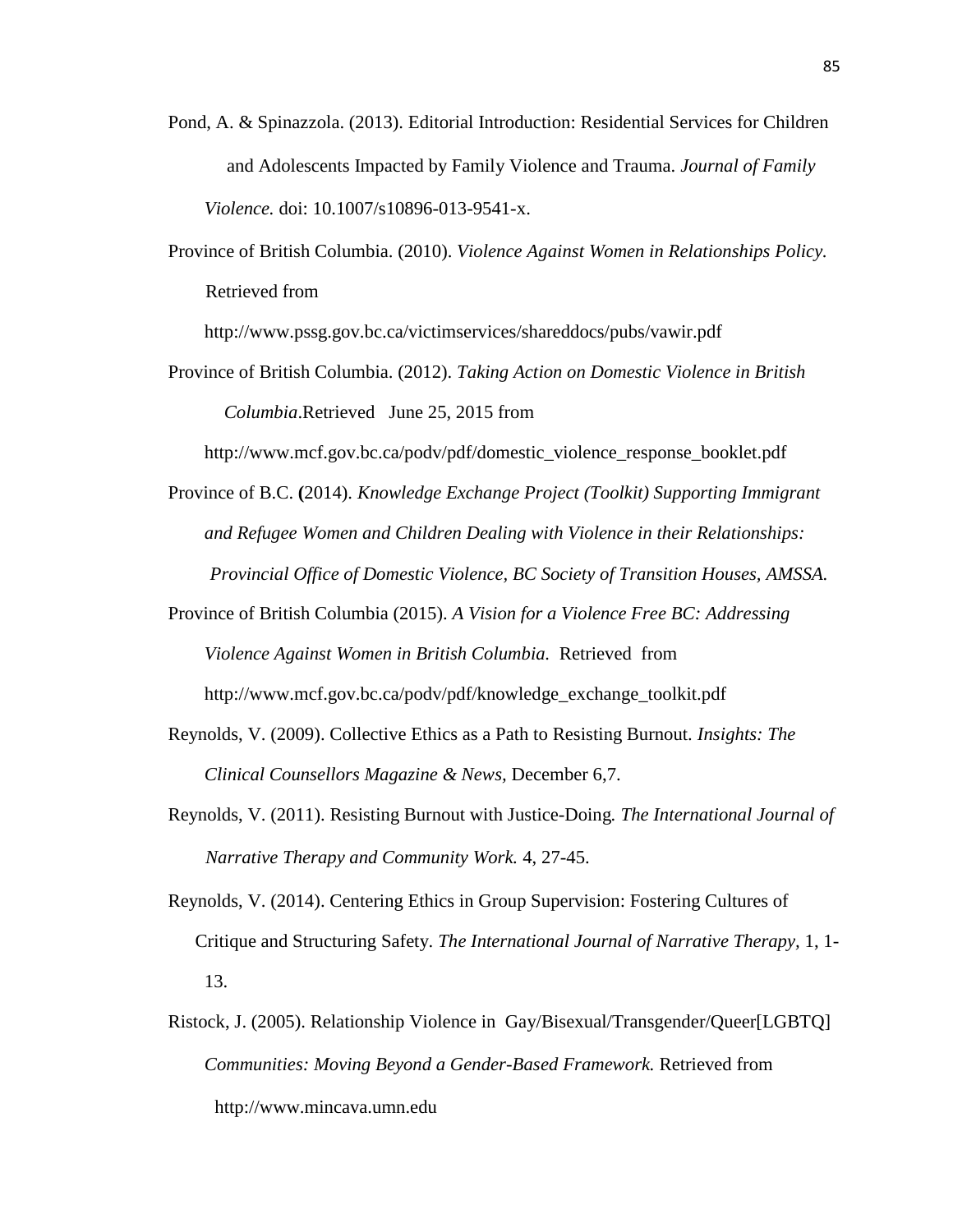- Rothschild, B. (2006). *Help for the Helper: The Psychophysiology of Compassion Fatigue and Vicarious Trauma*. New York, NY, US: W W Norton & Co.
- Rzeszutek, M., Partyka, M., & Gołąb, A. (2015). Temperament Traits, Social Support, and Secondary Traumatic Stress Disorder Symptoms an a Sample of Trauma Therapists. *Professional Psychology: Research And Practice,* 46 (4), 213-220. doi:10.1037/pro0000024.
- Saakvitne, K.W., & Pearlman, L.A. (1996). *Transforming the Pain: A Workbook on Vicarious Traumatization. New* York, NY: W. W. Norton & Company, Inc.
- Salston, M., & Figley, C. R. (2003). Secondary Traumatic Stress Effects of Working with Survivors of Criminal Victimization. *Journal Of Traumatic Stress*, 16(2), 167.
- Sanness, K. J. (2012). *Predictors and Moderators of Difficulties and Coping for Trauma Therapists.* Retrieved from ProQuest Dissertations Publishing. (2012. 3489801).  *Vicarious Traumatization. New* York, NY: W.W. Norton & Company, Inc.
- Schumm, J. E. (2006). Cumulative Interpersonal Traumas and Social Support as Risk and Resiliency Factors in Predicting PTSD and Depression among Inner-City Women. *Journal of Traumatic Stress*, 19(6), 825-836.
- Scott, K. & Eliav, J. (2005). Relational Stress and Trauma in the Lives of Girls and Teens. In Kendall-Tackett (Ed*.) Handbook of Women, Stress and Trauma.* New York, NY: Brunner-Routledge. pp 9-32.
- Seng, J. S., D'Andrea, W., & Ford, J. D. (2014). Complex Mental Health Sequelae of Psychological Trauma Among Women in Prenatal Care. *Psychological Trauma: Theory, Research, Practice, And Policy*, 6(1), 41-49. doi:10.1037/a0031467.

Silveira, F. (2013). *The Impact of Witnessing Client Resilience Processes on Therapists*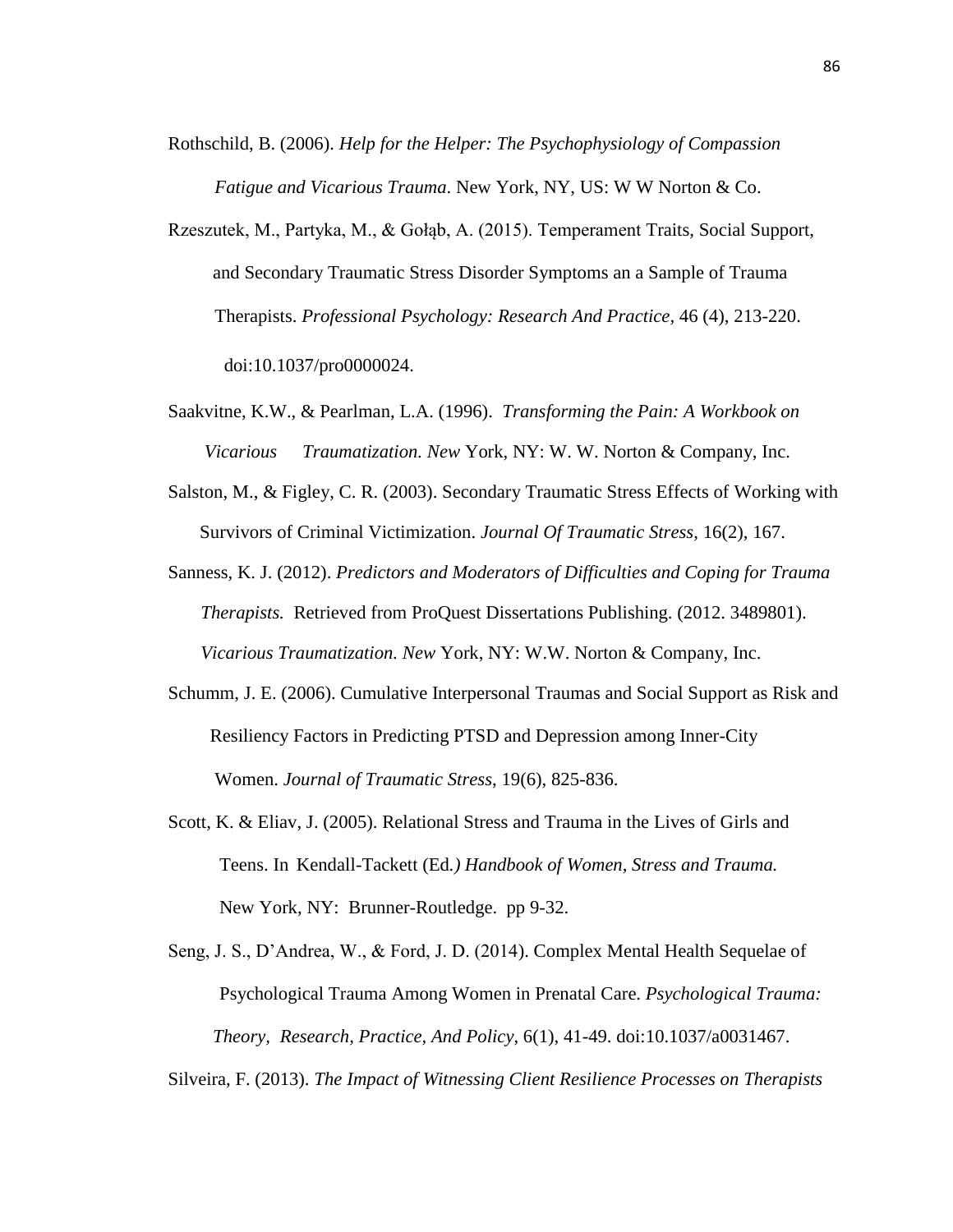*Working with Children and Youth Victims of Interpersonal Trauma* (Master's Thesis, University of Victoria, BC). Retrieved from [http://dspace.library.uvic.ca:8080/bitstream/handle/1828/4505/Silveira\\_Fabiane\\_M](http://dspace.library.uvic.ca:8080/bitstream/handle/1828/4505/Silveira_Fabiane_Master%20of%20Arts_2013.pdf?sequence=6)  [aster%20of%20Arts\\_2013.pdf?sequence=6.](http://dspace.library.uvic.ca:8080/bitstream/handle/1828/4505/Silveira_Fabiane_Master%20of%20Arts_2013.pdf?sequence=6)

- Smith, A. J. M., Kleijn, W. D, Trijsburg, R.W. & Hutschemaekers, G. J. M. (2007). How Therapists Cope with Client's Traumatic Experiences. *Torture,* (17), 203-215.
- Sinha, M. (2013a). Measuring violence against women: Statistical trends. *Juristat: Canadian Centre for Justice Statistics,* 1-120. Retrieved from http://www.statcan.gc.ca/pub/85-002-x/2013001/article/11766-eng.pdf
- Sinha, M. (2013b). Family violence in Canada: A statistical profile, 2011. *Juristat: Canadian Centre for Justice Statistics,* 1-92. Retrieved from http://www.statcan.gc.ca/pub/85-002-x/2014001/article/14114-eng.pdf
- Stahl, B., & Goldstein, E. (2010). *A Mindfulness-Based Stress Reduction Workbook.*  Oakland, CA: Harbinger Publications.
- Stamm, B. H. (2002). Measuring Compassion Satisfaction as well as Fatigue: Developmental History of the Compassion Satisfaction and Fatigue Test. In Figley (Ed*.), Treating Compassion Fatigue* (pp. 107-123). New York, NY: Brunner- Routledge.
- Statistics Canada (2009). Family Violence in Canada: A Statistical Profile . Retrieved from http://www.statcan.gc.ca/pub/85-224-x/85-224-x2009000-eng.pdf
- Tang, K. (1998). Rape Law Reform in Canada: The Success and Limits of Legislation. *International Journal of Offender Therapy and Comparative Criminology,*  42(3),258- 270. Retrieved from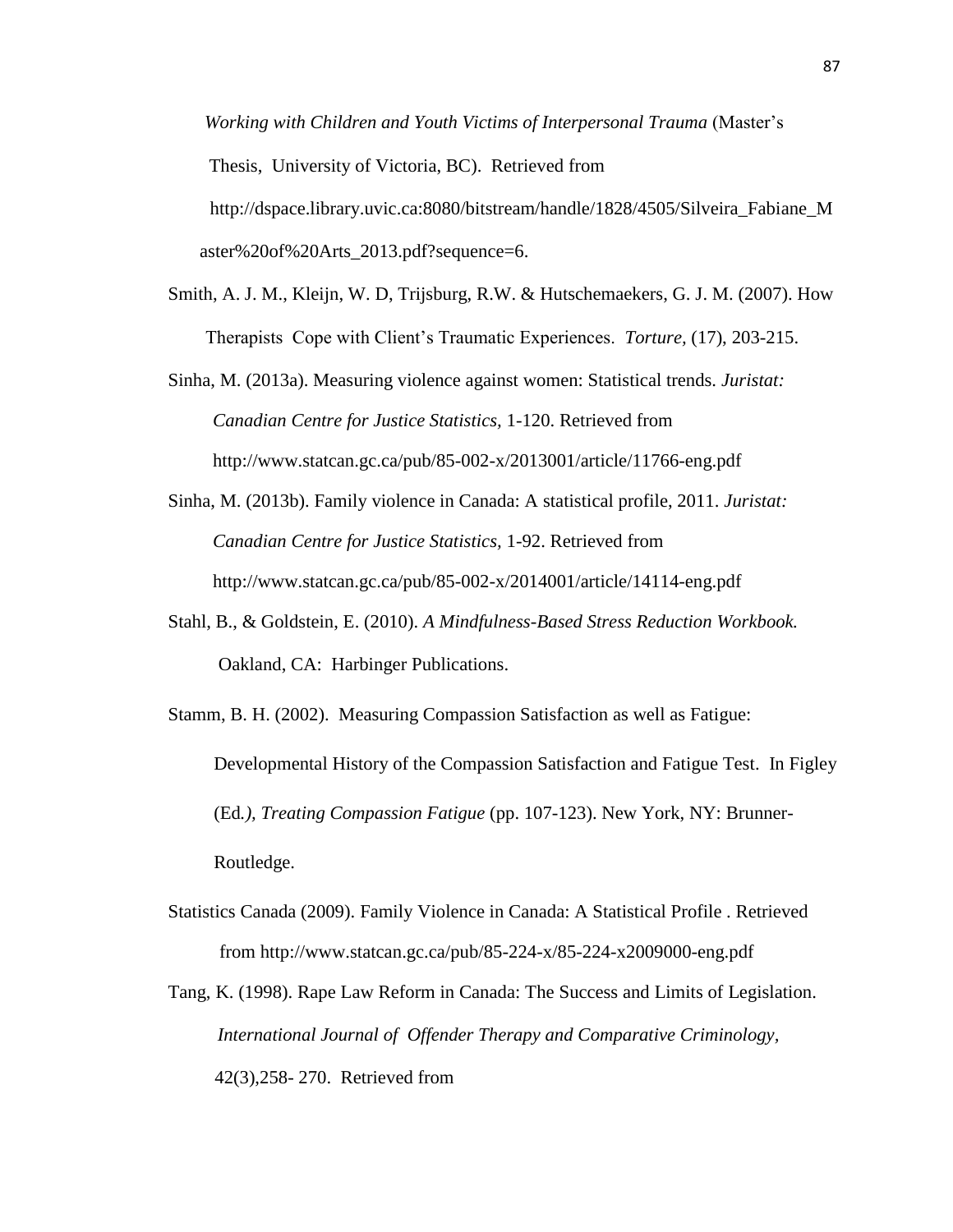http://www.d.umn.edu/cla/faculty/jhamlin/3925/Readings/CanadaRapeLaw.pdf

- Tedeschi, R. G. (2004). Posttraumatic Growth: Conceptual Foundations and Empirical Evidence. *Psychological Inquiry*, *15*(1), 1-18.
- Tedeschi, R.G. & Calhoun, L.G. (2006). Expert Companions: Posttraumatic Growth in Clinical Practice. In In Calhoun, L. G., & Tedeschi, R. G. (Eds.), *Handbook of Posttraumatic Growth,* (pp. 24-46). Mahwah, New Jersey: Lawrence Erlbaum.
- Teyber, E., & Teyber, F. M. (2014). Working With the Process Dimension in Relational Therapies: Guidelines for Clinical Training. *Psychotherapy*, *51*(3), 334-341. doi:10.1037/a0036579.
- The United States Department of Justice (website) Domestic Violence Retrieved July 9, 2015 from http://www.justice.gov/ovw/domestic-violence
- Triplett, K. N,. Tedeschi, R.G., Cann, A., Calhoun, L. G., & Reeve, C. L. (2012 ). Posttraumatic Growth, Meaning in Life, and Life Satisfaction in Response to Trauma*. Psychological Trauma, Theory, Research Practice, and Policy*, 4(4), 400-410.
- Trippany, R. A. (2004). Preventing Vicarious Trauma: What Counselors Should Know When Working With Trauma Survivors. *Journal Of Counseling & Development,* 82(1), 31-37.
- Tummala-Narra**,** P., Liang, B. & Harvey, M. R. (2007). Aspects of Safe Attachment in the Recovery from Trauma. Journal of Aggression, Maltreatment & Trauma, 14(3). Doi:10.1300/J146vl4n03\_01.
- Ungar, M. (2010) Cultural Dimensions of Resilience among Adults. In Reich, J.W., Zautra, A. J. & Hall, J. S. *Handbook of Adult Resilience, (pp. 404-423).* New York, NY: The Guilford Press.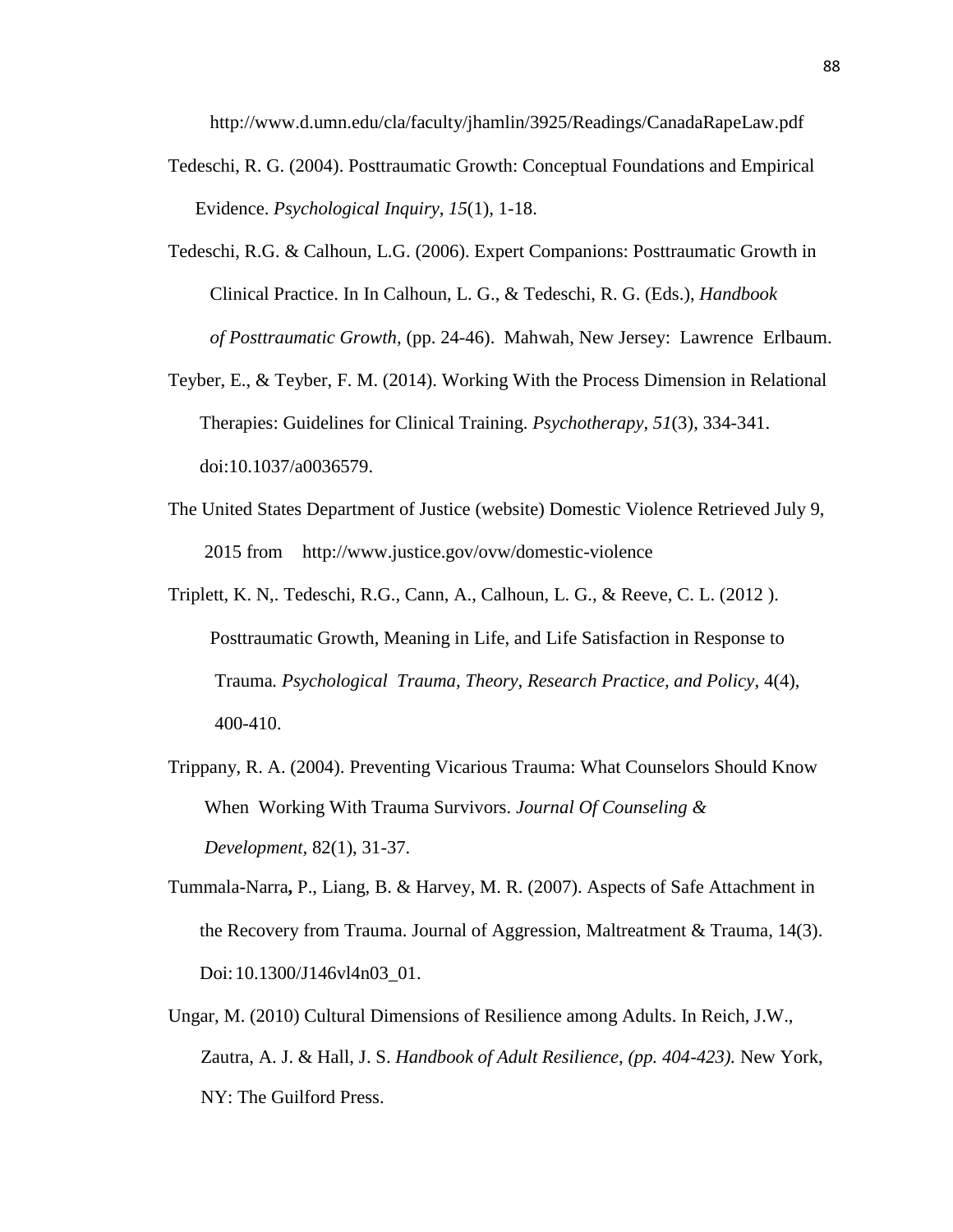- Valent, P. (2002). Diagnosis and Treatment of Helper Stresses, Traumas and Illnesses. In Figley, (Ed) *Compassion Fatigue: Coping with Secondary Traumatic Stress Disorder in Those Who Treat the Traumatized.* New York: Brunner/Mazel, pp. 17- 37.
- Van der Kolk, B. (2001). The Psychobiology and Psychopharmacology of PTSD. *Human Psychopharmacology: Clinical and Experimental,* 16, S49-S64.
- Walsh, F. (2006). *Strengthening Family Resilience* (2nd Ed)*.* New York, NY: The Guilford Press.
- Williams, A. V. (2012). The Effect of Childhood Trauma, Personal Wellness, Supervisory Working Alliance, and Organizational Factors on Vicarious Traumatization. *Journal Of Mental Health Counseling*, *34*(2), 133-153. doi:10.1097/WTF.0000000000000043.
- Wilson, J. P. (2004). Empathy, Trauma Transmission, and Countertransference in Posttraumatic Psychotherapy. Broken Spirits: The Treatment of Traumatized Asylum Seekers, Refugees, War, and Torture Victims, 11, 277-316.
- World Health Organization. (2012*). Understanding and Addressing Violence Against Women* Retrieved July 6, 2015 from http://apps.who.int/iris/bitstream/10665/77433/1/WHO\_RHR\_12.35\_eng.pdf
- Wortham, T. T. (2014). Intimate Partner Violence: Building Resilience with Families and Children. *Reclaiming Children & Youth,* 23(2), 58-61.

Yassen, J. (1995). Preventing Secondary Traumatic Stress Disorder. In Figley, C. (Ed.), *Compassion Fatigue: Coping with Secondary Traumatic Stress Disorder in Those Who Treat the Traumatized* (pp. 178-208). New York: Brunner/Mazel.

Zautra, A. J., Hall, J. S. & Murray K. E. (2010). Resilience: A New Definition of